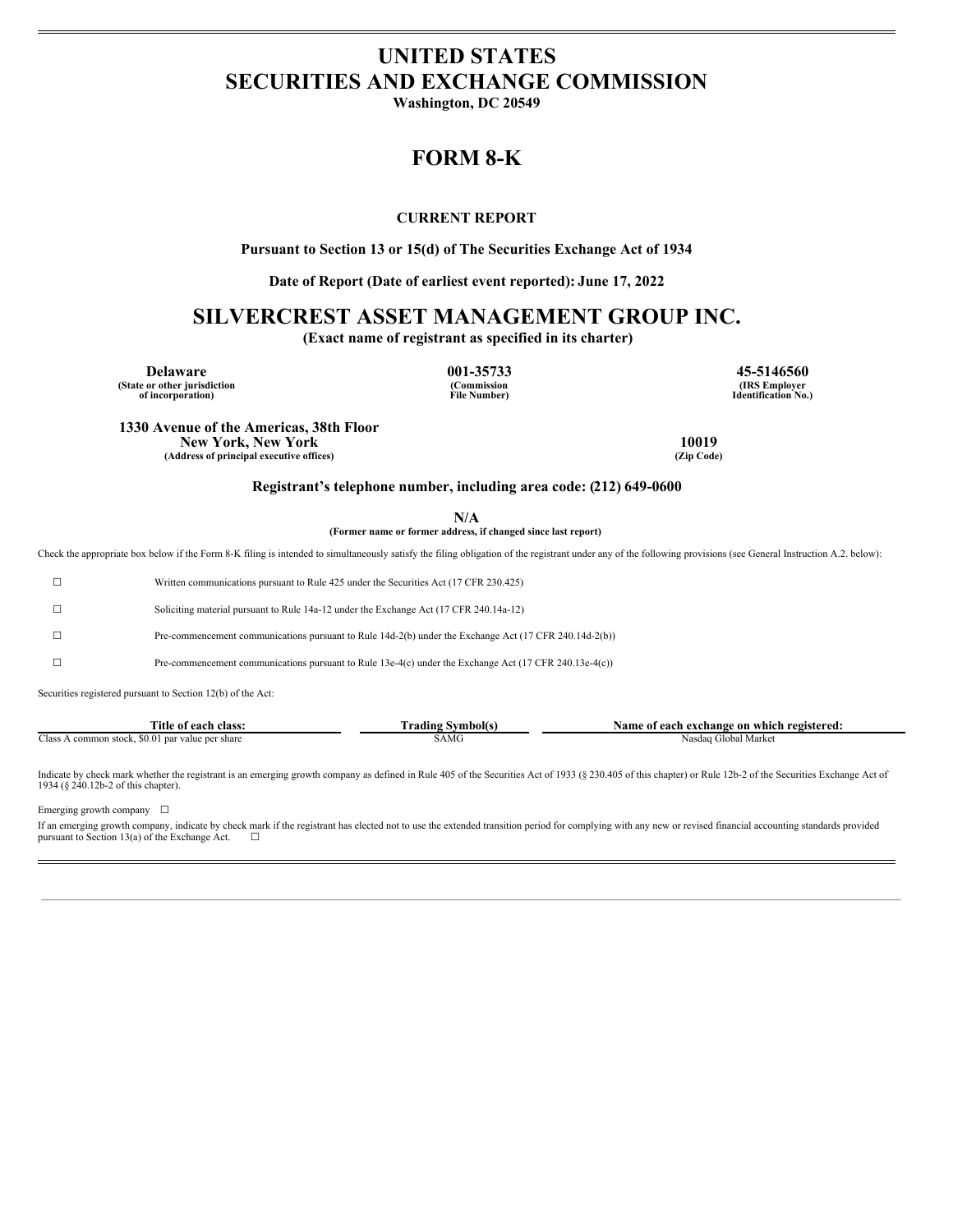#### **Item 1.01 Entry into a Material Definitive Agreement.**

On June 24, 2013, the subsidiaries of Silvercrest L.P. entered into a \$15.0 million credit facility with City National Bank. Certain subsidiaries of Silvercrest L.P. are the borrowers under such facility and Silvercrest L.P. guarantees the obligations of its subsidiaries under the credit facility (Silvercrest L.P. and such borrower subsidiaries collectively, the "Credit Parties"). The credit facility is secured by certain assets of Silvercrest L.P. and the borrower subsidiaries. Effective July 1, 2019, the credit facility was increased and consists of a \$25.5 million delayed draw term loan that matures on July 1, 2026 and a \$10.0 million revolving credit facility with a stated maturity date of June 19, 2021. On June 17, 2022, the Credit Parties and City National Bank entered into the Eleventh Amendment to the Credit Agreement (the "Eleventh Amendment") whereby the \$10.0 million revolving credit facility maturity date was extended until June 18, 2023. The credit agreement and all other loan documents between the Credit Parties and City National Bank continued in full force and effect.

The Eleventh Amendment is filed herewith as Exhibit 4.1 and is incorporated herein by this reference.

#### **Item 9.01 Financial Statements and Exhibits.**

| Exhibit<br>Number | Description                                                                                                                                                                                                                                                                                                                                    |
|-------------------|------------------------------------------------------------------------------------------------------------------------------------------------------------------------------------------------------------------------------------------------------------------------------------------------------------------------------------------------|
| 4.1               | Eleventh Amendment to Credit Agreement, dated as of June 17, 2022, among Silvercrest Asset Management Group LLC, Silvercrest<br>Investors LLC, Silvercrest Investors II LLC and Silvercrest Financial Services, Inc., as borrowers, City National Bank, a national banking<br>association, and acknowledged by Silvercrest L.P., as guarantor. |
| 104               | Cover Page Interactive Data File (embedded within Inline XBRL document).                                                                                                                                                                                                                                                                       |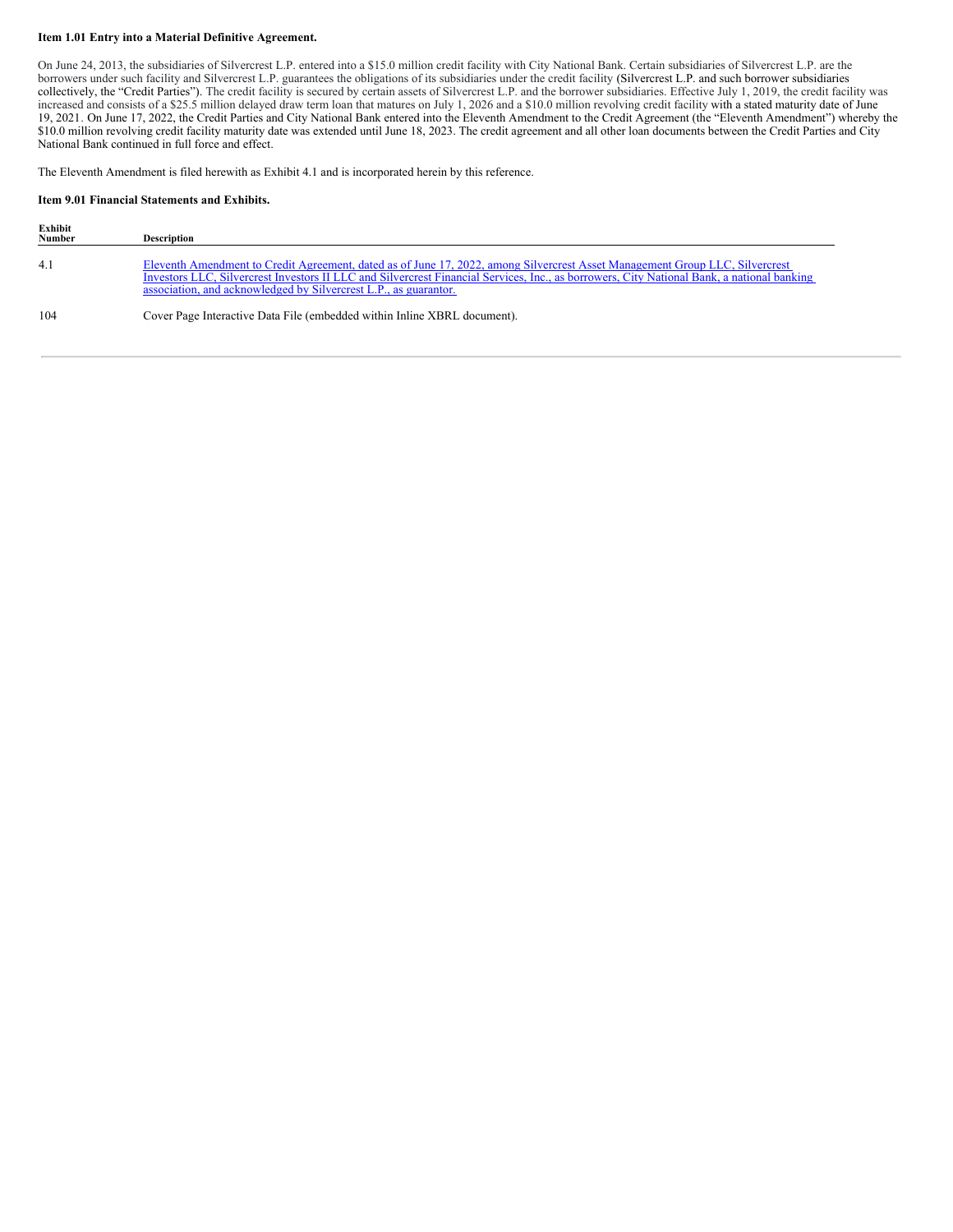#### **SIGNATURE**

Pursuant to the requirements of the Securities Exchange Act of 1934, the registrant has duly caused this report to be signed on its behalf by the undersigned hereunto duly authorized.

Dated: June 17, 2022

Silvercrest Asset Management Group Inc.

By: /s/ Scott A. Gerard Name: Scott A. Gerard Title: Chief Financial Officer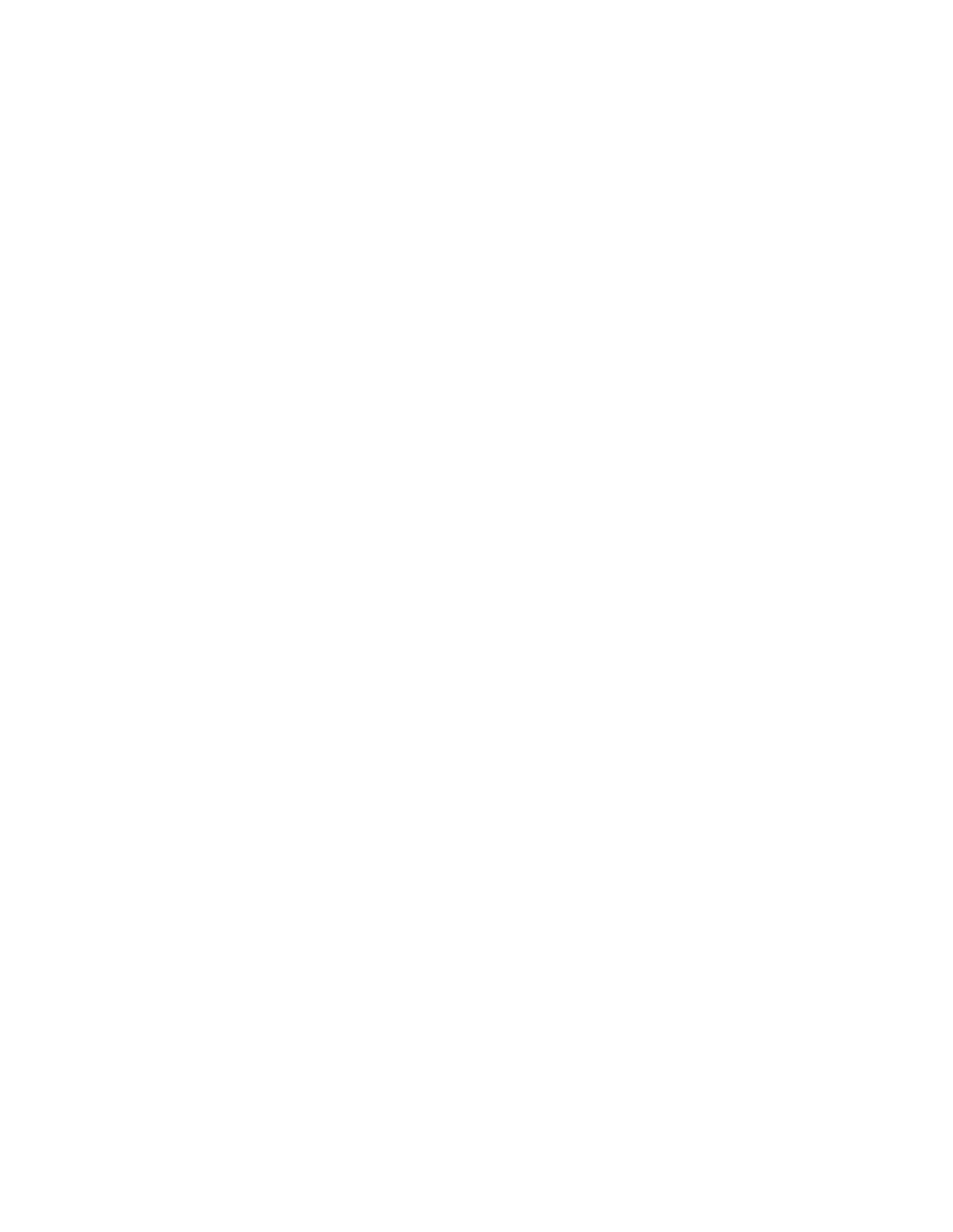#### **ELEVENTH AMENDMENT TO CREDIT AGREEMENT**

This Eleventh Amendment to Credit Agreement (this "Amendment") is entered into as of June 17, 2022, by and among SILVERCREST ASSET MANAGEMENT GROUP LLC, a Delaware limited liability company ("Silvercrest"), SILVERCREST INVESTORS LLC, a Delaware limited liability company ("Silvercrest Investors"), SILVERCREST INVESTORS II LLC, a Delaware limited liability company ("Silvercrest Investors II"), SILVERCREST FINANCIAL SERVICES, INC., a New York corporation (" Silvercrest Financial", and together with Silvercrest, Silvercrest Investors, and Silvercrest Investors II, each, a "Borrower", and collectively, "Borrowers"), and CITY NATIONAL BANK, a national banking association ("Lender").

#### **RECITALS**

A. Borrowers and Lender are parties to that certain Credit Agreement, dated as of June 24, 2013 (as heretofore amended, supplemented or otherwise modified, the "Credit Agreement").

B. As of the date hereof, the aggregate principal amount of all Revolving Loans outstanding under the Credit Agreement is \$0, the amount of Letter of Credit Usage is \$585,667 and the aggregate principal amount of all Term Loans outstanding under the Credit Agreement is \$8,100,000.

C. Borrowers have requested that the Credit Agreement be amended, and Lender is willing to agree to such amendment on the terms and conditions set forth herein.

**NOW, THEREFORE**, in consideration of the premises and the other mutual covenants contained herein, the receipt and sufficiency of which hereby are acknowledged, the parties hereto agree as follows:

1. **Definitions**. Capitalized terms used in this Amendment without definition shall have the meanings set forth in the Credit Agreement.

#### 2. **Purpose of this Amendment; Interest Elections**.

- (a) Each party hereto agrees that, by executing this Amendment, such party intends to amend the Agreement to implement the changes stated herein and to remove any option for interest on the Loans to accrue at a rate based upon the LIBOR Rate and, in place thereof, to add the option for interest on the Loans to accrue at a rate based upon a SOFR-Based Rate (as defined in the Amended Credit Agreement), as more fully set forth in this Amendment.
- (b) Notwithstanding the foregoing, (i) all LIBOR Rate Loans outstanding immediately prior to giving effect to this Amendment (the "Existing LIBOR Rate Loans") shall continue at the LIBOR Rate until the last day of each such Interest Period applicable to the Existing LIBOR Rate Loans and thereafter, all Interest Periods for the Existing LIBOR Rate Loans shall be selected in accordance with the Amended Credit Agreement and (ii) the terms of the Credit Agreement in respect of the calculation, payment and administration of the Existing LIBOR Rate Loans shall remain in effect from and after the effectiveness of this Amendment, in each case,

DB2/ 43211467.5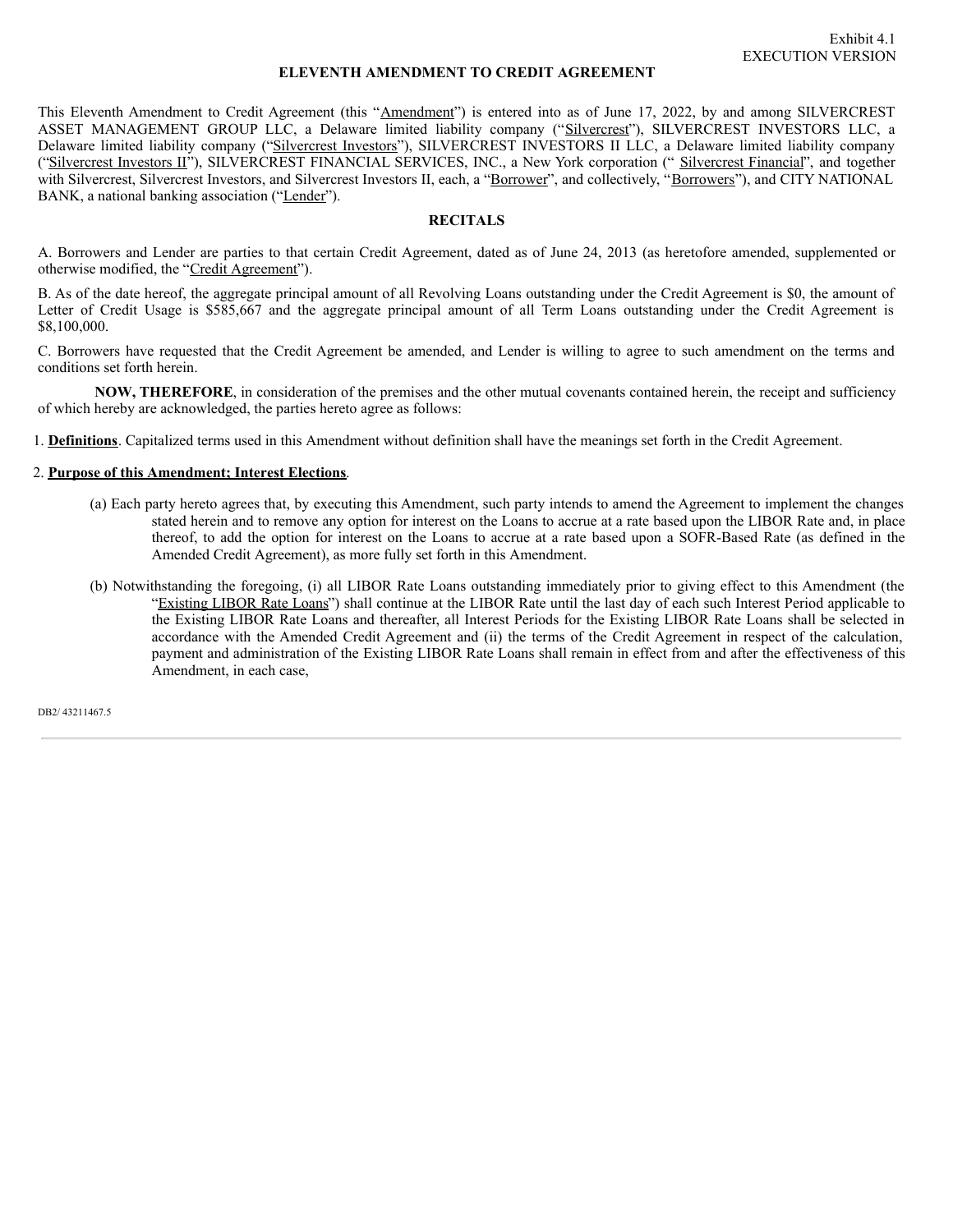solely for purposes of making, and the administration of, interest payments on the Existing LIBOR Rate Loans.

- 3. **Amendments to Credit Agreement**. Upon the Amendment Effective Date, the Credit Agreement and Exhibits R-1 and R-2 to the Credit Agreement is hereby amended and restated in its entirety as set forth in Annex A attached hereto (the "Amended Credit Agreement"). As so amended, the Credit Agreement shall continue in full force and effect. For the avoidance of doubt, except as set forth in this Section 2, none of the Exhibits or Schedules to the Credit Agreement, as in effect immediately prior to giving effect this Amendment, are being amended by this Amendment.
- 4. **Costs and Expenses**. Borrowers shall pay to Lender the costs and expenses incurred by Lender in connection with this Amendment, including but not limited to, attorney's fees and costs.
- 5. **Amendment Fee**. In consideration of the agreements set forth herein, Borrowers shall pay to Lender an amendment fee in the amount of \$10,000 (the "Amendment Fee"), which fee is non-refundable when paid and is fully-earned as of the date of this Amendment. The Amendment Fee shall be paid in full on the date of this Amendment.
- 6. **Conditions Precedent**. This Amendment shall become effective upon the fulfillment of all of the following conditions to Lender's satisfaction (such date, the "Amendment Effective Date"):
	- (a) Lender shall have received this Amendment duly executed by Borrowers.
	- (b) Lender shall have received an Acknowledgment and Agreement of Guarantor and Obligor set forth at the end of this Amendment duly executed by the Person set forth in the signature page thereof.
	- (c) Lender shall have received the Amendment Fee.
	- (d) The representations and warranties set forth herein shall be true and correct in all material respects.
	- (e) All other documents and legal matters reasonably required in connection with this Amendment shall be reasonably satisfactory in form and substance to Lender and its counsel.

#### 7. **Reference to and Effect on the Loan Documents**.

(a) Upon the Amendment Effective Date, each reference in the Amended Credit Agreement to "this Agreement", "hereunder", "hereof" or words of like import referring to the Amended Credit Agreement, and each reference in the other Loan Documents to "the Credit Agreement", "thereof" or words of like import referring

2

DB2/ 43211467.5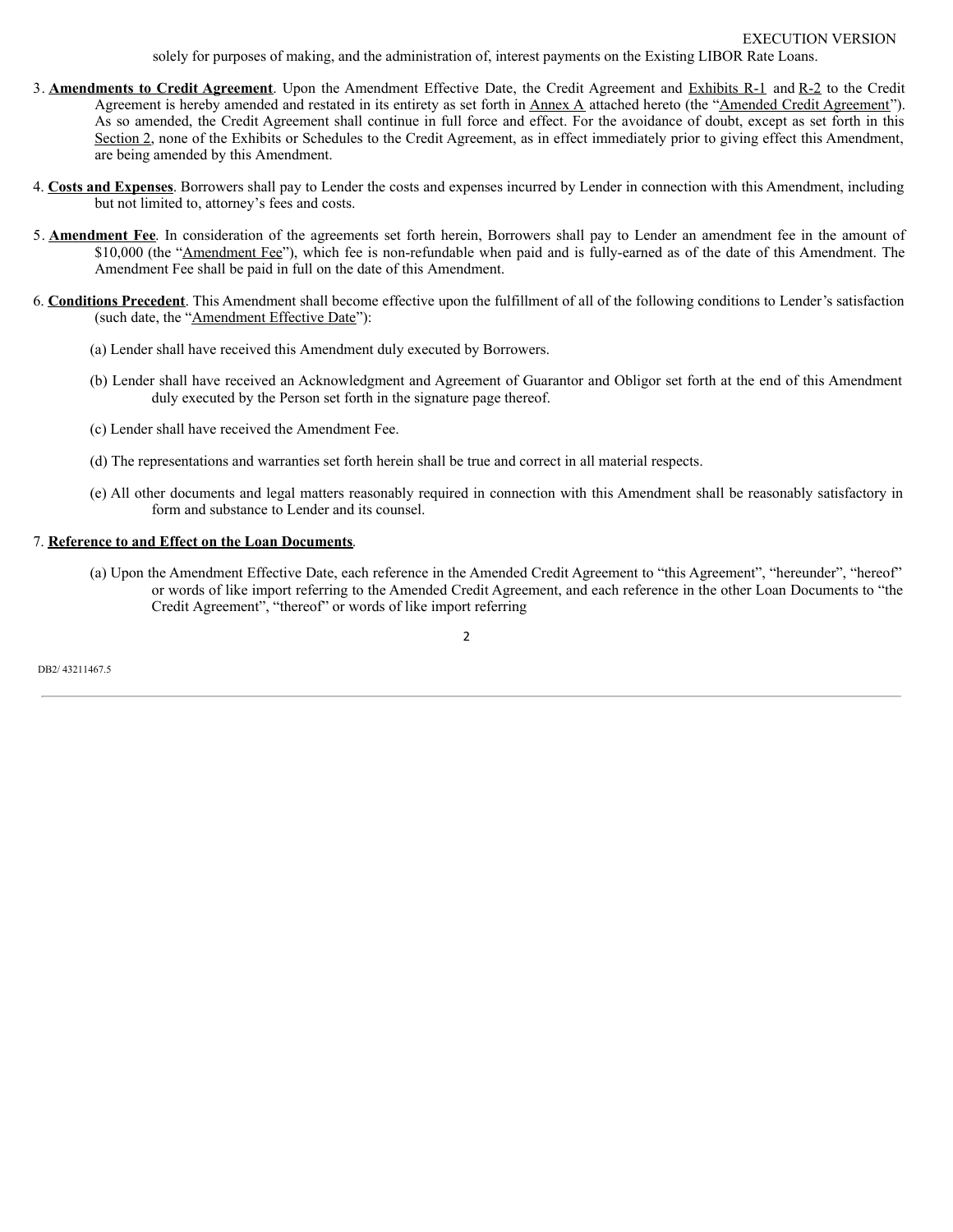to the Amended Credit Agreement, shall mean and be a reference to the Amended Credit Agreement.

- (b) The Amended Credit Agreement and all other Loan Documents, are and shall continue to be in full force and effect and are hereby in all respects ratified and confirmed and shall constitute the legal, valid, binding and enforceable obligations of each Borrower to Lender without defense, offset, claim or contribution, except as enforcement may be affected by: (a) bankruptcy, insolvency, reorganization, moratorium, or other similar laws affecting the enforcement of creditors' rights generally, and (b) the limitation of certain remedies by certain equitable principles of general applicability.
- (c) The execution, delivery and effectiveness of this Amendment shall not, except as expressly provided herein, operate as a waiver of any right, power or remedy of Lender under any of the Loan Documents, nor constitute a waiver of any provision of any of the Loan Documents.
- 8. **Ratification**. Each Borrower hereby restates, ratifies and reaffirms each and every term and condition set forth in each Loan Document to which it is a party, in each case as amended hereby, effective as of the Amendment Effective Date.
- 9. **Representations and Warranties**. Each Borrower represents and warrants as follows:
	- (a) Requisite Power and Authorization. Each Borrower has all requisite power to execute and deliver this Amendment. The execution, delivery, and performance by each Borrower of this Amendment have been duly authorized by each Borrower and all necessary action in respect thereof has been taken, and the execution, delivery, and performance thereof do not require any consent or approval of any other Person that has not been obtained.
	- (b) Binding Agreement. This Amendment, when executed and delivered by Borrowers, will constitute, the legal, valid, and binding obligations of Borrowers, enforceable against Borrowers in accordance with its terms, except as the enforceability hereof may be affected by: (a) bankruptcy, insolvency, reorganization, moratorium, or other similar laws affecting the enforcement of creditors' rights generally, and (b) the limitation of certain remedies by certain equitable principles of general applicability.
	- (c) Representations and Warranties. Immediately after giving effect to the terms of this Amendment, the representations and warranties contained in the Loan Documents are true and correct in all material respects (except that such materiality qualifier shall not be applicable to any representation or warranty already qualified by materiality in the text thereof) on and as of the date of the date hereof as though made on and as of the date hereof, except to the extent that such representations and warranties expressly relate to an earlier date, in which case they are true and correct in all material respects (except that such materiality qualifier shall not be

DB2/ 43211467.5

## 3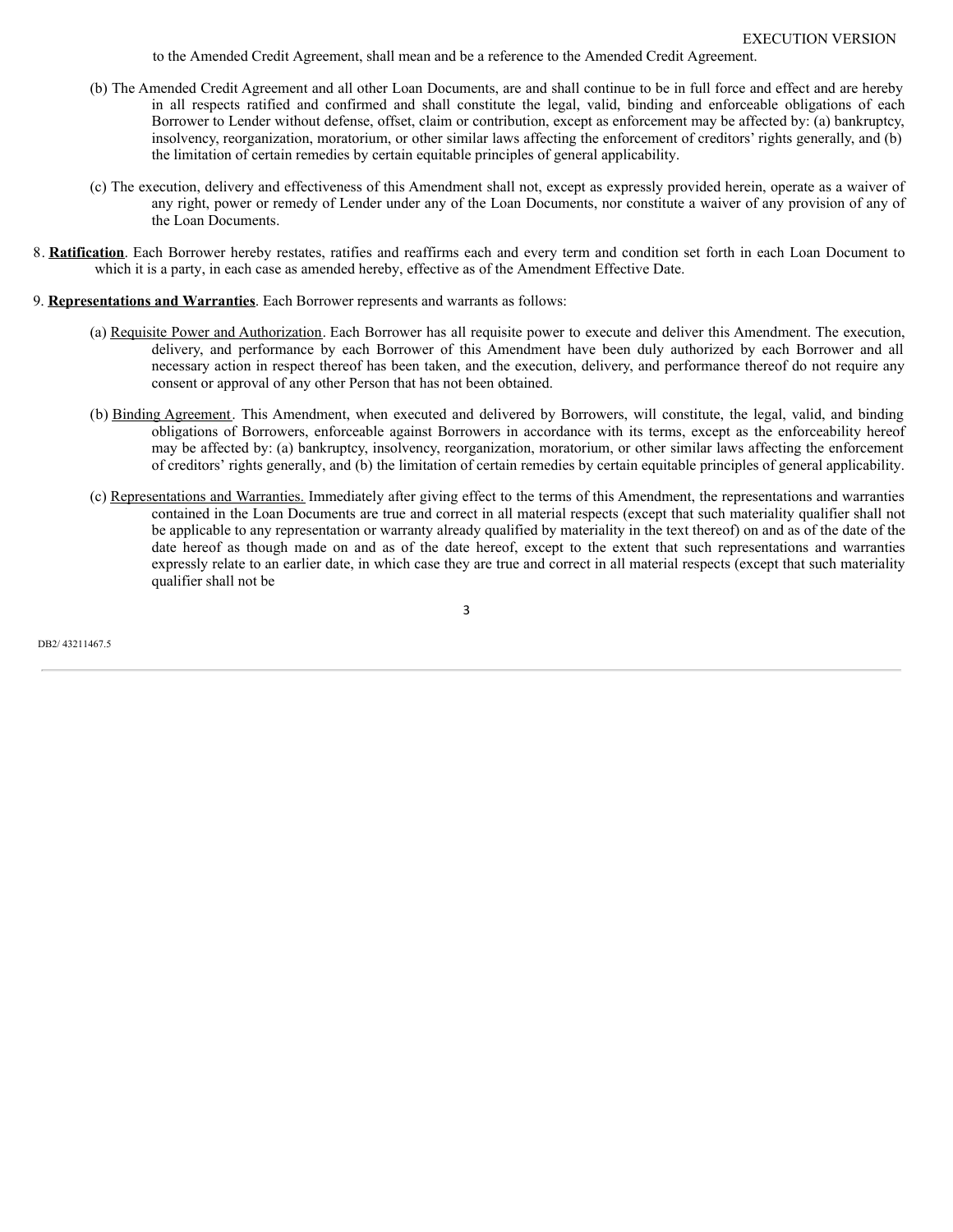EXECUTION VERSION

applicable to any representation or warranty already qualified by materiality in the text thereof) as of such earlier date.

- (d) No Default. Immediately after giving effect to the terms of this Amendment, no event has occurred and is continuing that constitutes an Unmatured Event of Default or Event of Default.
- 10. **Counterparts**. This Amendment may be executed by means of (a) an electronic signature that complies with the federal Electronic Signatures in Global and National Commerce Act, state enactments of the Uniform Electronic Transactions Act, or any other relevant and applicable electronic signatures law; (b) an original manual signature; or (c) a faxed, scanned, or photocopied manual signature. Each electronic signature or faxed, scanned, or photocopied manual signature shall for all purposes have the same validity, legal effect, and admissibility in evidence as an original manual signature. Lender reserves the right, in its sole discretion, to accept, deny, or condition acceptance of any electronic signature on this Amendment. This Amendment may be executed in any number of counterparts, each of which shall be deemed to be an original, but such counterparts shall, together, constitute only one instrument. Delivery of an executed electronic counterpart of a signature page to this Amendment will be as effective as delivery of a manually executed counterpart of this Amendment.
- 11. **Governing Law**. THIS AMENDMENT SHALL BE GOVERNED BY AND CONSTRUED AND INTERPRETED IN ACCORDANCE WITH THE CHOICE OF LAW PROVISIONS SET FORTH IN, AND SHALL BE SUBJECT TO THE DISPUTE RESOLUTION PROVISIONS OF, THE AMENDED CREDIT AGREEMENT.

[Signatures follow]

4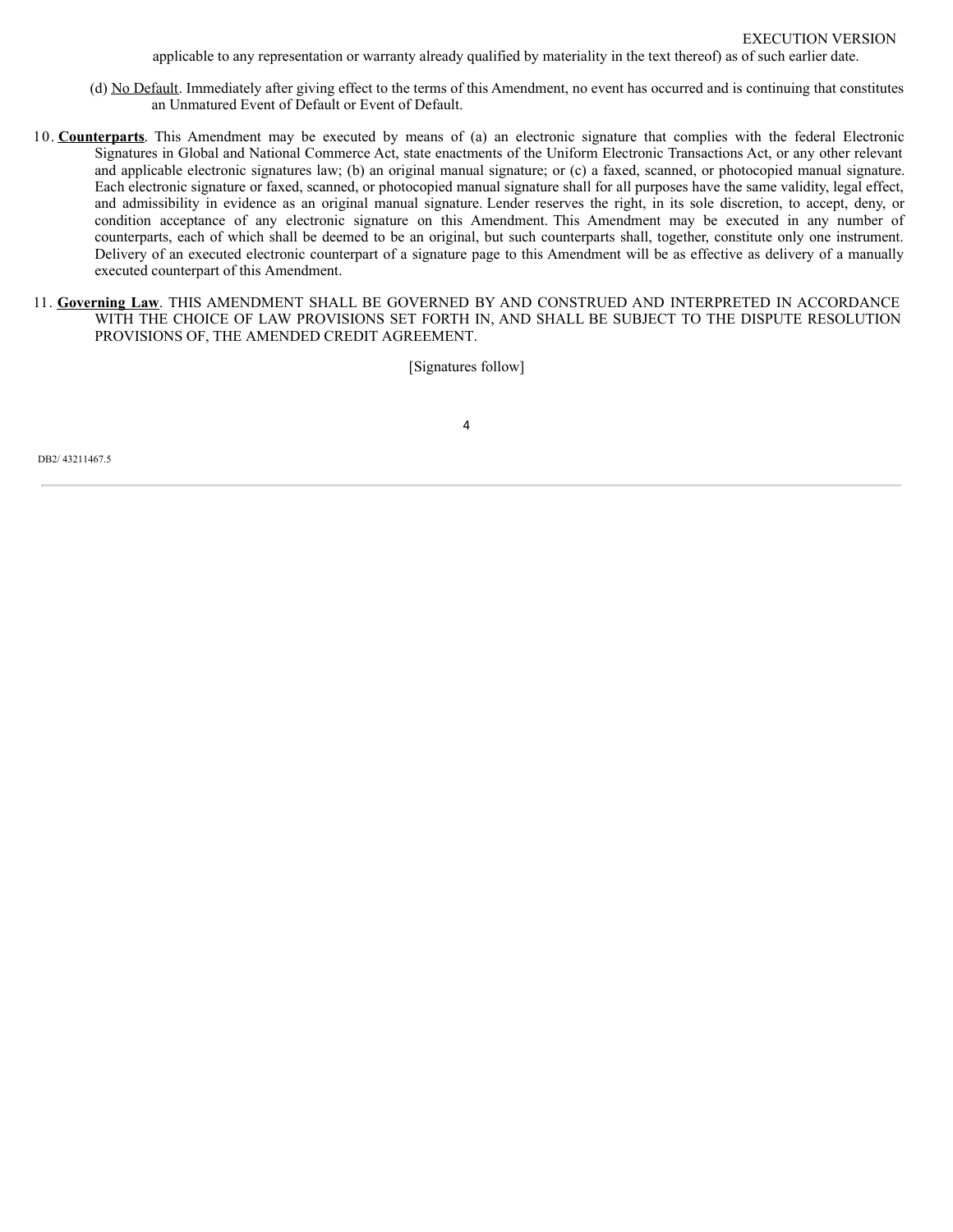**IN WITNESS WHEREOF,** the parties have executed this Amendment as of the day and year first above written.

#### *BORROWERS:*

**SILVERCREST ASSET MANAGEMENT GROUP LLC**, a Delaware limited liability company

**SILVERCREST INVESTORS LLC**, a Delaware limited liability company

**SILVERCREST INVESTORS II LLC**, a Delaware limited liability company

By: SILVERCREST L.P., a Delaware limited partnership, its Managing Member

By: SILVERCREST ASSET MANAGEMENT GROUP INC., a Delaware corporation, its General Partner

> By: /s/ Scott Gerard Name: Scott Gerard Title: Chief Financial Officer

#### **SILVERCREST FINANCIAL SERVICES, INC.**, a New York corporation

By: /s/ Scott Gerard Name: Scott Gerard Title: Chief Financial Officer

[Eleventh Amendment to Credit Agreement]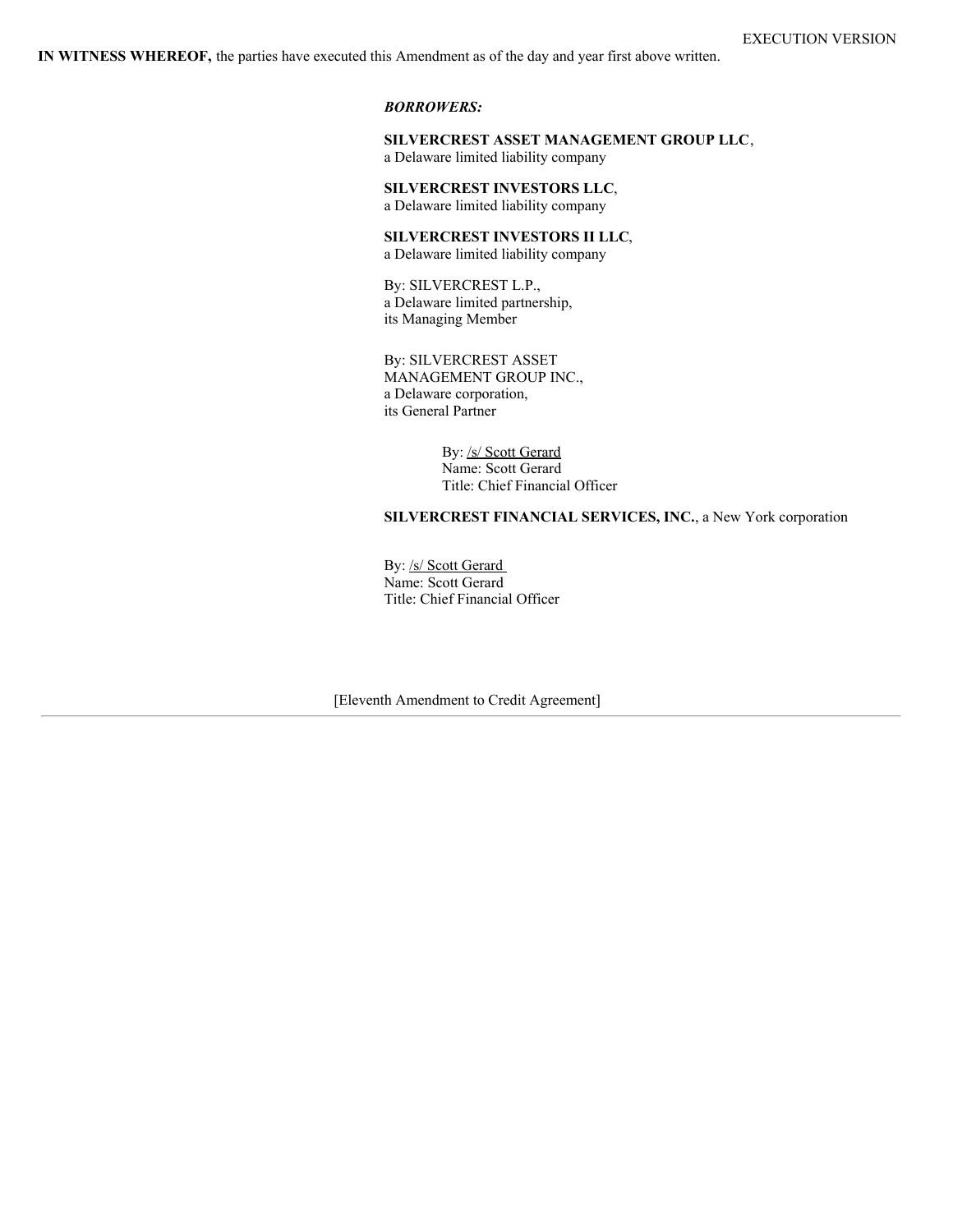# *LENDER***: CITY NATIONAL BANK**

By: /s/ Jennifer Velez Name: Jennifer Velez Title: Senior Vice President

[Eleventh Amendment to Credit Agreement]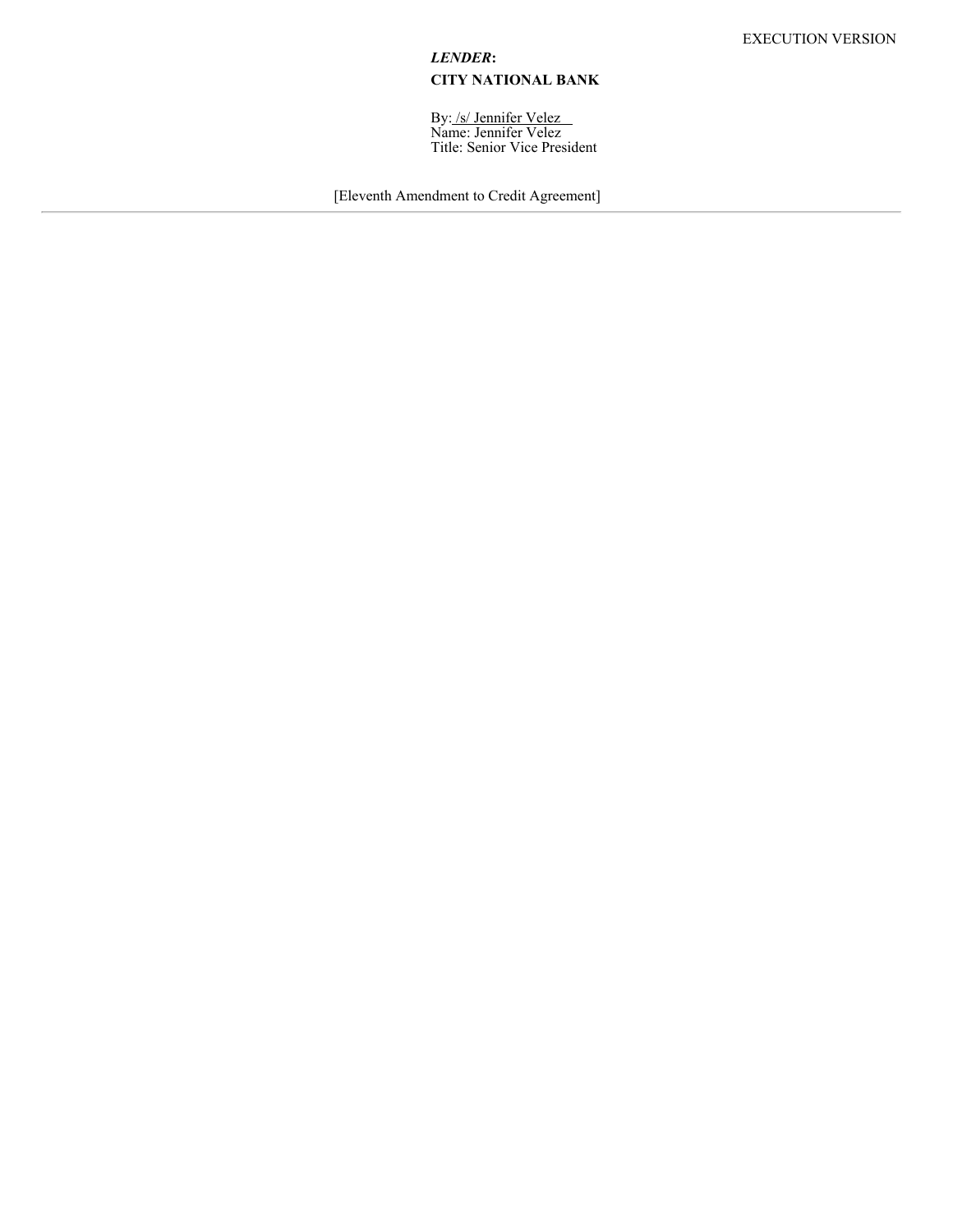#### **ACKNOWLEDGMENT AND AGREEMENT OF GUARANTOR AND OBLIGOR**

The undersigned, being a Guarantor pursuant to a General Continuing Guaranty, dated as of June 24, 2013 (the "Guaranty"), executed by the undersigned in favor of City National Bank ("Lender"), and an Obligor pursuant to an Intercompany Subordination Agreement, dated as of June 24, 2013 (the "Subordination Agreement"), hereby (i) acknowledges receipt of the foregoing Amendment; (ii) consents to the terms and execution, delivery and performance thereof; (iii) reaffirms all obligations to Lender pursuant to the terms of the Guaranty and Subordination Agreement; and (iv) acknowledges that Lender may amend, restate, extend, renew or otherwise modify the Loan Documents and any indebtedness or agreement of the Borrowers, or enter into any agreement or extend additional or other credit accommodations, without notifying or obtaining the consent of the undersigned and without impairing the obligations of the undersigned under the Guaranty or Subordination Agreement.

> **SILVERCREST L.P.**, a Delaware limited partnership

By: SILVERCREST ASSET MANAGEMENT GROUP INC., a Delaware corporation, its General Partner

> By: /s/ Scott Gerard Name: Scott Gerard Title: Chief Financial Officer

[Eleventh Amendment to Credit Agreement]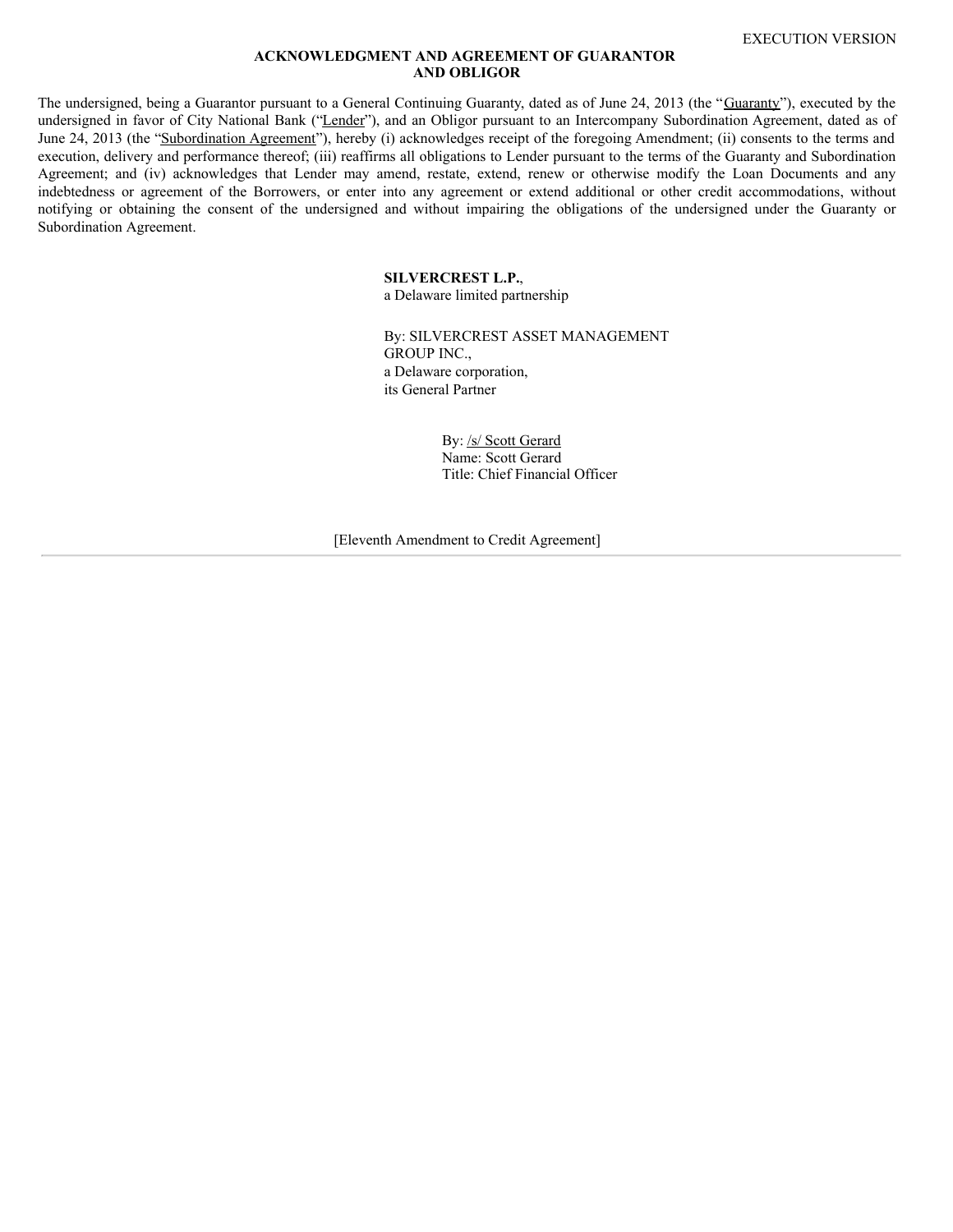## **\*\*ANNEX A TO ELEVENTH AMENDMENT\*\***

#### **CREDIT AGREEMENT**

### **dated as of June 24, 2013**

**by and among**

#### **SILVERCREST ASSET MANAGEMENT GROUP LLC, SILVERCREST INVESTORS LLC, SILVERCREST INVESTORS II LLC, and SILVERCREST FINANCIAL SERVICES INC.**

**and**

### **CITY NATIONAL BANK**

1

LEGAL02/41404160v2 **Error! Unknown document property name.**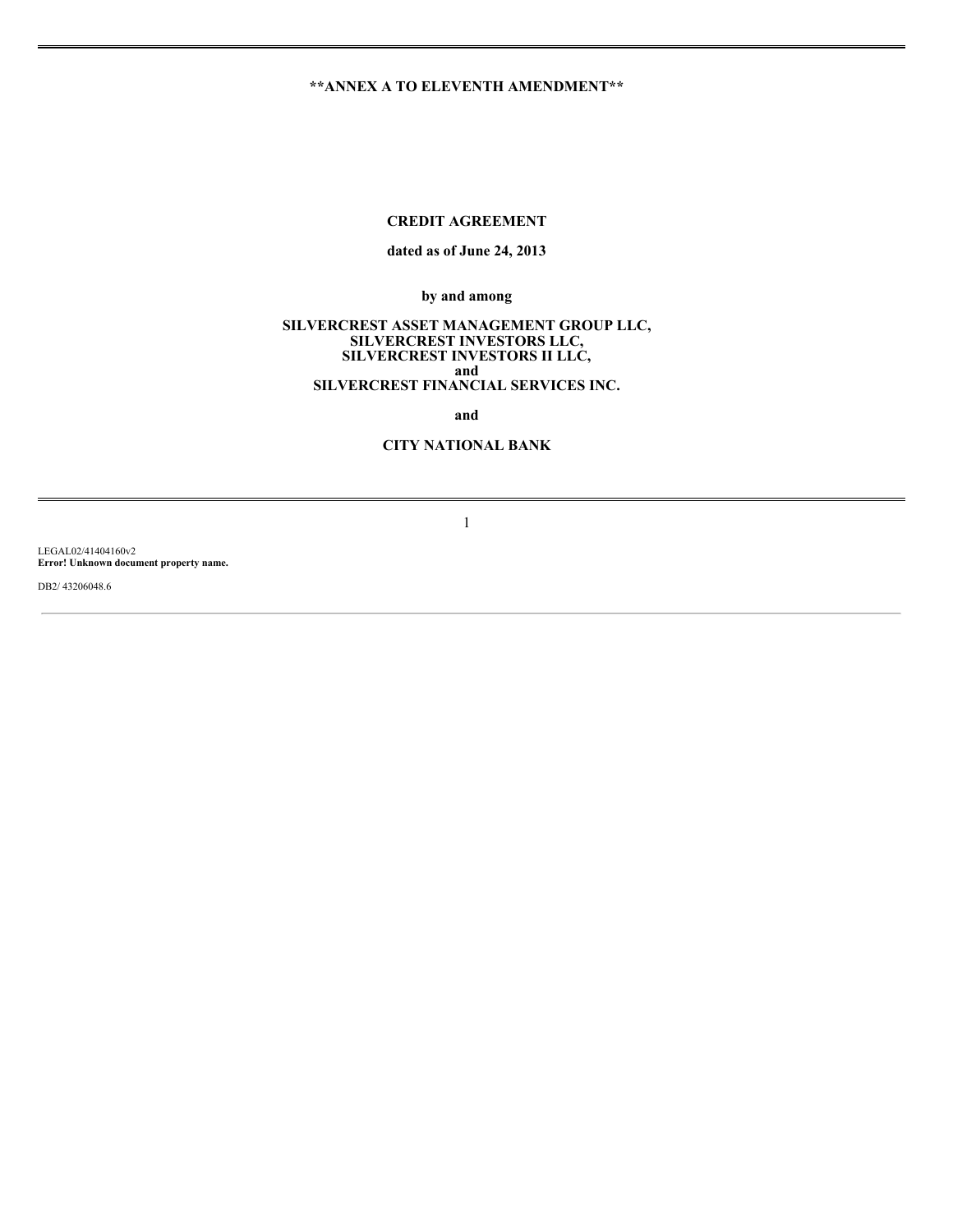#### **TABLE OF CONTENTS**

| ARTICLE I DEFINITIONS AND CONSTRUCTION                       | $\mathbf{1}$ |
|--------------------------------------------------------------|--------------|
| 1.1 Definitions                                              | 1            |
| 1.2 Construction                                             | $22\,$       |
| ARTICLE II AMOUNT AND TERMS OF LOANS                         |              |
| 2.1 Revolving Credit Facility.                               | 23           |
| 2.2 Term Loans                                               | 23           |
| 2.3 Rate Designation.                                        | 24           |
| 2.4 Interest Rates; Payment Interest.                        | 24           |
| 2.5 Default Rate                                             | 25           |
| 2.6 Computation of Interest and Fees; Maximum Interest Rate. | 25           |
| 2.7 Request for Borrowing.                                   | 26           |
| 2.8 Conversion or Continuation.                              | 27           |
| 2.9 Mandatory Repayment and Prepayment.                      | $28\,$       |
| 2.10 Voluntary Prepayments; Termination of Commitments.      | 29           |
| 2.11 Fees.                                                   | 29           |
| 2.12 Letters of Credit.                                      | $30\,$       |
| 2.13 Maintenance of Loan Account; Statements of Obligations  | 35           |
| 2.14 Increased Costs                                         | 35           |
| 2.15 Suspension of SOFR Loans                                | 36           |
| 2.16 Benchmark Replacement                                   | 37           |
| 2.17 Rates                                                   | 39           |
| 2.18 Prepayment of Principal on Term-Based SOFR Loans.       | 39           |
| 2.19 Funding Sources<br>2.20 Place of Borrowings             | 40<br>40     |
| 2.21 Survivability                                           |              |
|                                                              | 40           |
| ARTICLE III CONDITIONS TO LOANS                              | 40           |
| 3.1 Conditions Precedent to the Initial Loan                 | 40           |
| 3.2 Conditions Precedent to All Extensions of Credit         | 42           |
| ARTICLE IV REPRESENTATIONS AND WARRANTIES                    | 43           |
| 4.1 Due Organization                                         | 43           |
| 4.2 Securities in Loan Parties                               | 43           |
| 4.3 Requisite Power and Authorization                        | 43           |
| 4.4 Binding Agreements                                       | 44           |
| 4.5 Other Agreements                                         | 44           |
| 4.6 Litigation: Adverse Facts.                               | 44           |
| 4.7 Government Consents                                      | 44           |
| 4.8 Title to Assets; Liens                                   | 45           |
| 4.9 Payment of Taxes                                         | 45           |
| 4.10 Governmental Regulation.                                | 45           |
| 4.11 Disclosure                                              | 46           |
| 4.12 Debt                                                    | 46           |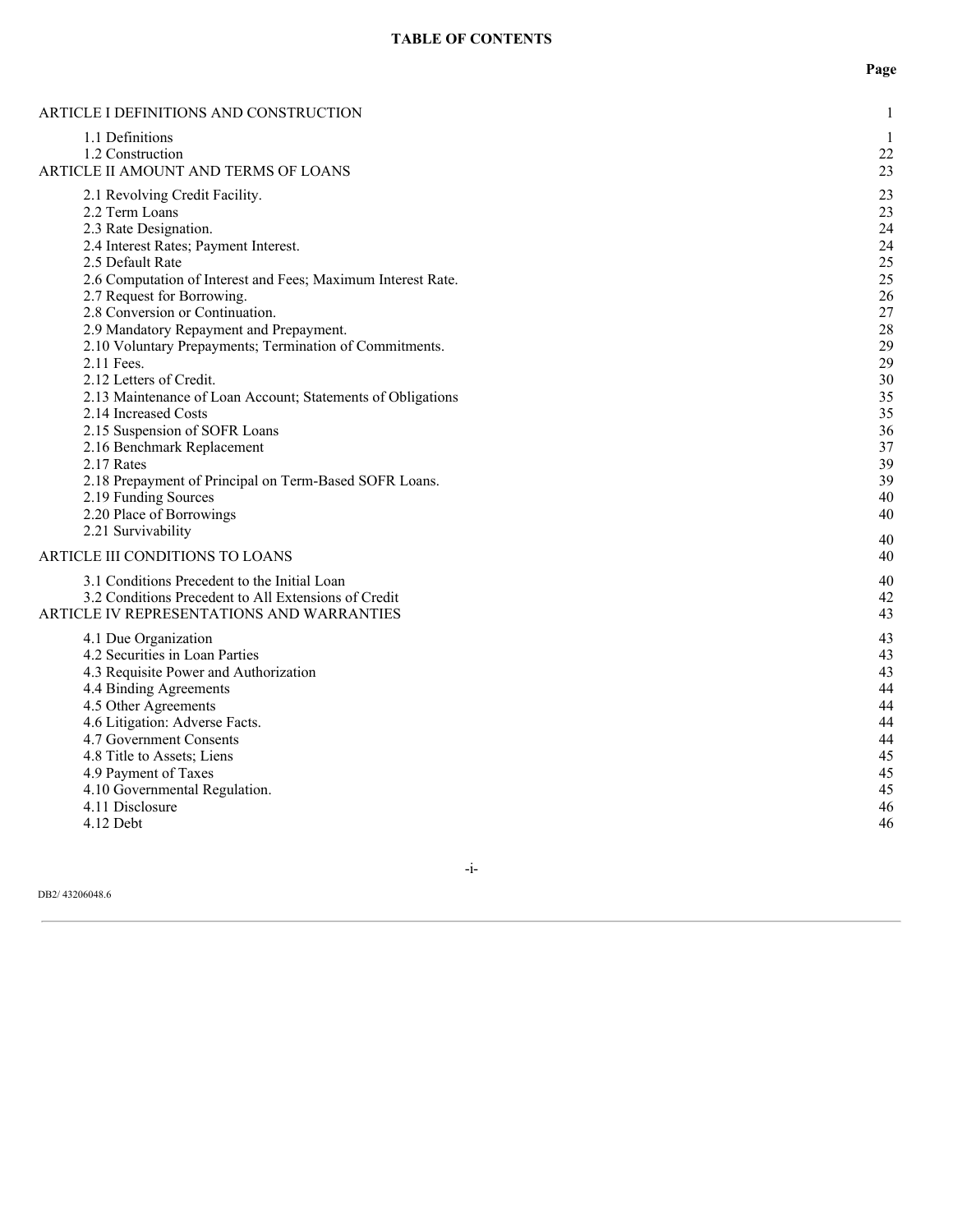### **TABLE OF CONTENTS** (continued)

**Page**

| 4.13 Existing Defaults                                                                  | 46 |
|-----------------------------------------------------------------------------------------|----|
| 4.14 No Default; No Material Adverse Effect.                                            | 46 |
| 4.15 Affiliate Transactions                                                             | 47 |
| 4.16 Nature of Business                                                                 | 47 |
| 4.17 Deposit Accounts and Securities Accounts                                           | 47 |
| 4.18 Solvency                                                                           | 47 |
| 4.19 Holding Company Status                                                             | 47 |
| ARTICLE V AFFIRMATIVE COVENANTS                                                         | 47 |
| 5.1 Accounting Records and Inspection                                                   | 47 |
| 5.2 Financial Statements and Other Information                                          | 48 |
| 5.3 Existence                                                                           | 50 |
| 5.4 Payment of Taxes and Claims                                                         | 50 |
| 5.5 Compliance with Laws                                                                | 51 |
| 5.6 Further Assurances                                                                  | 51 |
| 5.7 Formation of Subsidiaries                                                           | 51 |
| 5.8 Foreign Qualification                                                               | 51 |
| 5.9 Control Agreements                                                                  | 52 |
| 5.10 Management Fees                                                                    | 52 |
| 5.11 Silvercrest Financial Stock Certificate                                            | 52 |
| ARTICLE VI NEGATIVE COVENANTS                                                           | 52 |
| 6.1 Debt                                                                                | 52 |
| 6.2 Liens.                                                                              | 54 |
| 6.3 Investments                                                                         | 54 |
| 6.4 Dividends; Distributions                                                            | 54 |
| 6.5 Restriction on Fundamental Changes                                                  | 55 |
| 6.6 Sale of Assets                                                                      | 56 |
| 6.7 Transactions with Shareholders and Affiliates                                       | 56 |
| 6.8 Conduct of Business                                                                 | 56 |
| 6.9 Amendments or Waivers of Certain Documents; Actions Requiring the Consent of Lender | 56 |
| 6.10 Use of Proceeds                                                                    | 57 |
| 6.11 Holding Company Status                                                             | 57 |
| 6.12 Margin Regulation                                                                  | 57 |
| 6.13 Misrepresentations                                                                 | 57 |
| 6.14 Accounting Changes                                                                 | 57 |
| 6.15 Financial Covenants                                                                | 57 |
| ARTICLE VII EVENTS OF DEFAULT AND REMEDIES                                              | 58 |
| 7.1 Events of Default                                                                   | 58 |
| 7.2 Remedies                                                                            | 61 |
| 7.3 Application of Payments and Proceeds of Collateral.                                 | 61 |
| ARTICLE VIII EXPENSES AND INDEMNITIES                                                   | 62 |

-ii-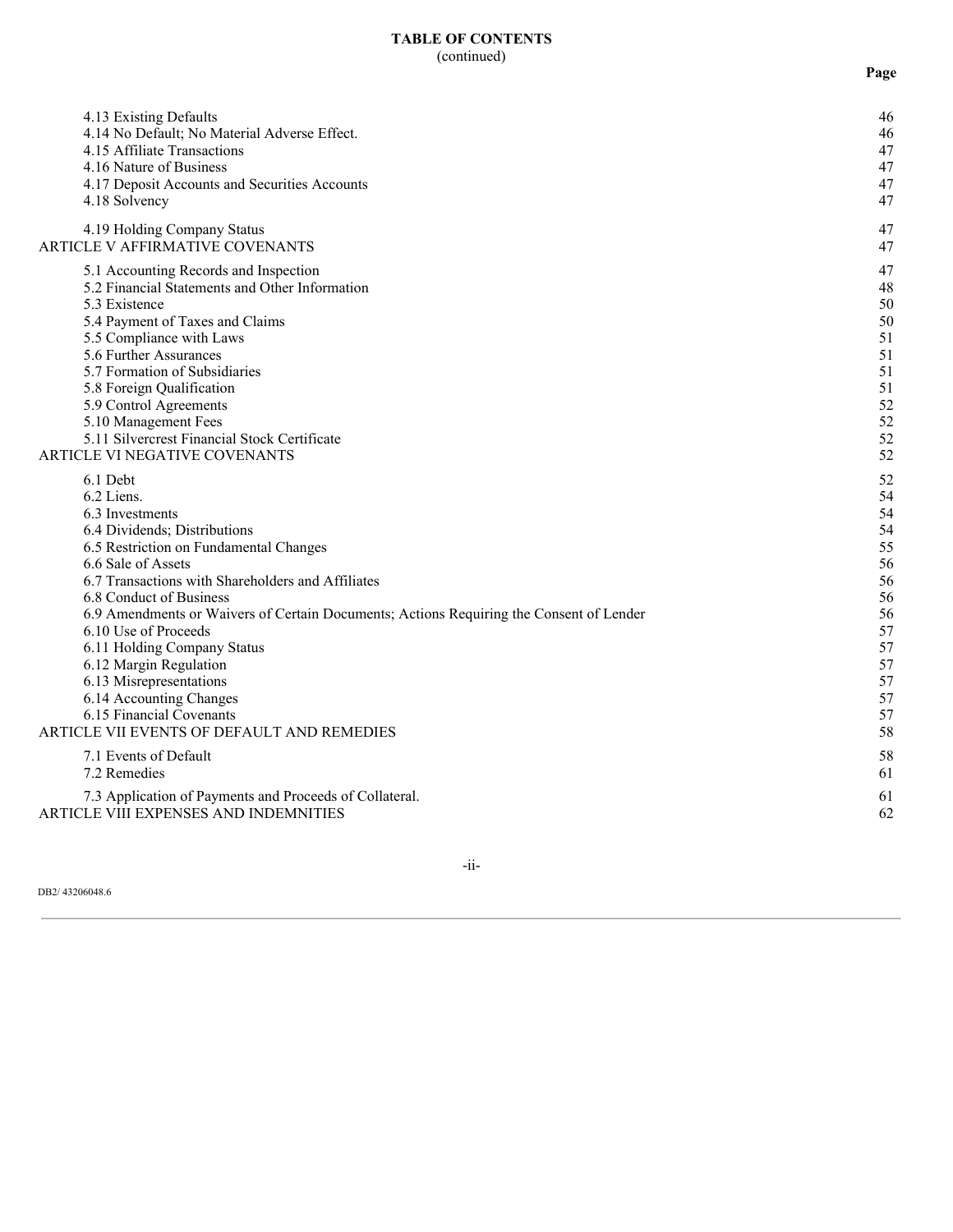### **TABLE OF CONTENTS** (continued)

| 8.1 Expenses                                            | 62 |
|---------------------------------------------------------|----|
| 8.2 Indemnity                                           | 63 |
| ARTICLE IX MISCELLANEOUS                                | 63 |
| 9.1 No Waivers, Remedies                                | 63 |
| 9.2 Waivers and Amendments                              | 63 |
| 9.3 Taxes.                                              | 64 |
| 9.4 Notices                                             | 64 |
| 9.5 Successors and Assigns                              | 64 |
| 9.6 Headings                                            | 65 |
| 9.7 Execution in Counterparts; Effectiveness            | 65 |
| 9.8 GOVERNING LAW                                       | 65 |
| 9.9 JURISDICTION AND VENUE                              | 65 |
| 9.10 WAIVER OF TRIAL BY JURY                            | 66 |
| 9.11 DISPUTE RESOLUTION.                                | 66 |
| 9.12 Independence of Covenants                          | 68 |
| 9.13 Confidentiality                                    | 68 |
| 9.14 Revival and Reinstatement of Obligations           | 69 |
| 9.15 Complete Agreement                                 | 69 |
| 9.16 USA Patriot Act Notice                             | 69 |
| 9.17 Silvercrest as Agent for Borrowers                 | 69 |
| 9.18 Extent of Each Borrower's Liability, Contribution. | 70 |
|                                                         |    |

-iii-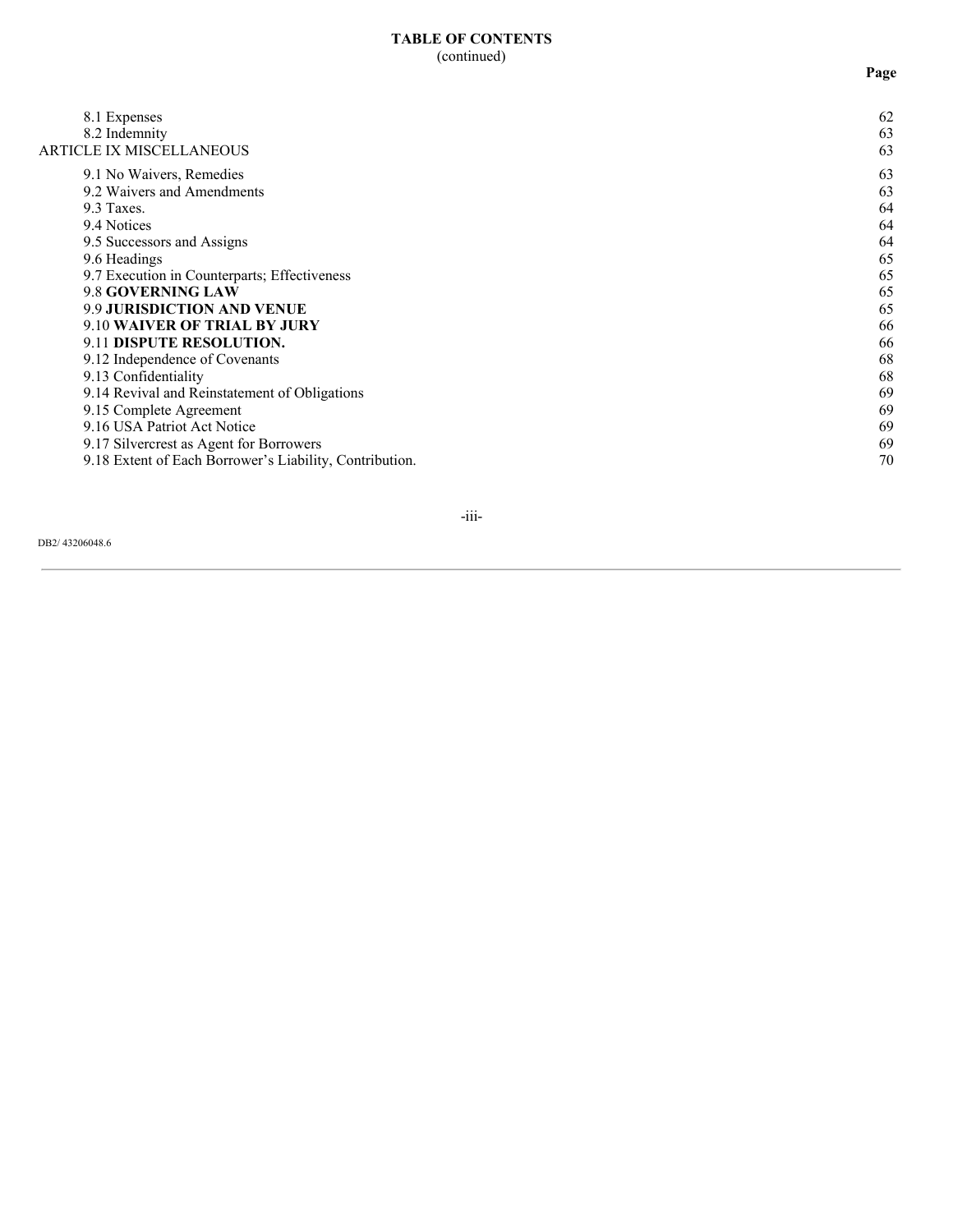## EXHIBITS

Exhibit C-1 Form of Compliance Certificate

Exhibit R-1 Form of Request for Borrowing

Exhibit R-2 Form of Request for Conversion/Continuation

Exhibit 9.4 Addresses and Information for Notices

Schedule L-1 Lender's Account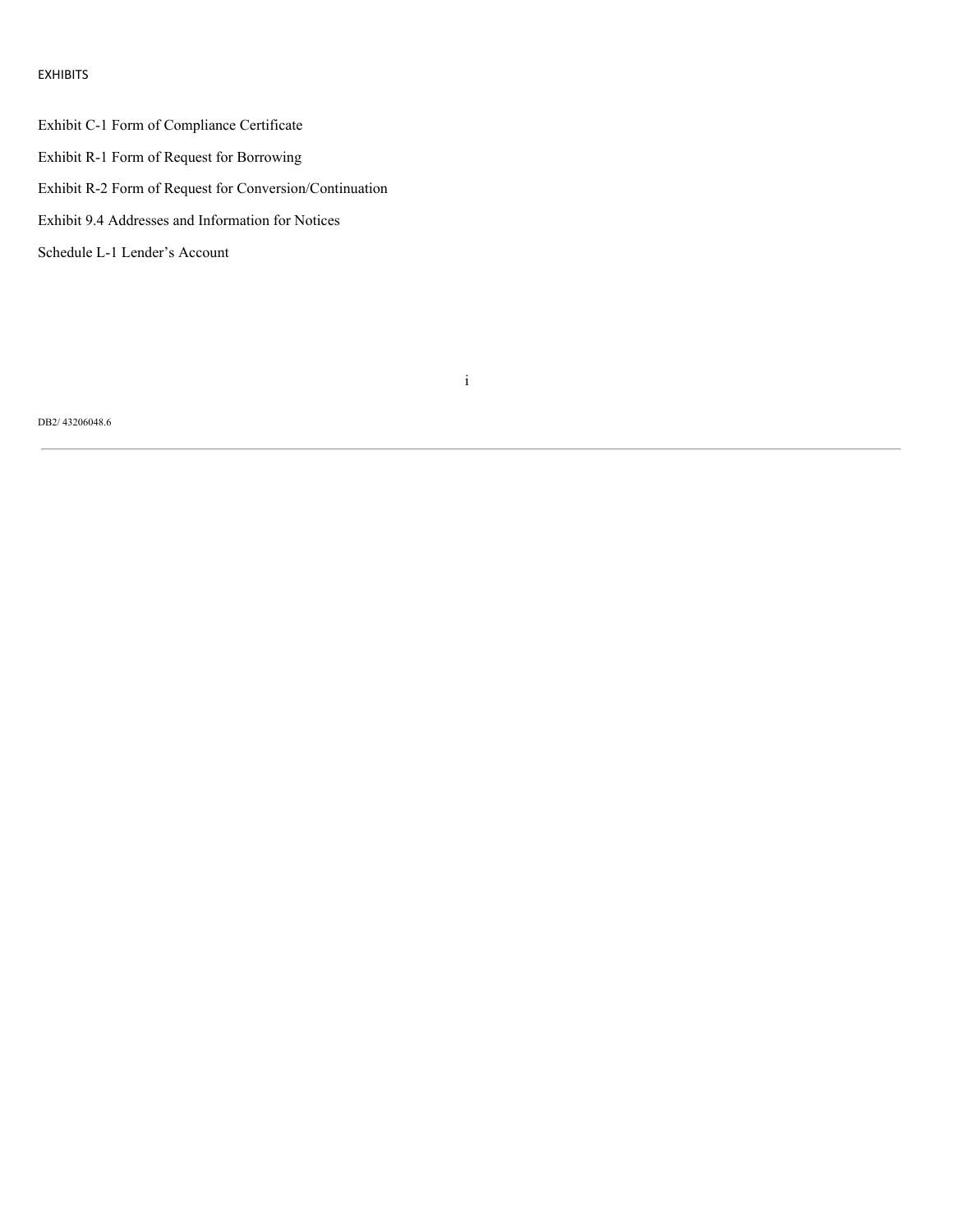#### **CREDIT AGREEMENT**

**THIS CREDIT AGREEMENT,** dated as of June 24, 2013, is entered into by and among **SILVERCREST ASSET MANAGEMENT GROUP LLC**, a Delaware limited liability company ("Silvercrest"), **SILVERCREST INVESTORS LLC**, a Delaware limited liability company ("Silvercrest Investors" ) , **SILVERCREST INVESTORS II LLC**, a Delaware limited liability company ("Silvercrest Investors II"), **SILVERCREST FINANCIAL SERVICES INC.**, a New York corporation ("Silvercrest Financial", together with Silvercrest Investors, Silvercrest Investors II, and Silvercrest, each individually a "Borrower" and, collectively, the "Borrowers"), and **CITY NATIONAL BANK**, a national banking association ("Lender").

#### **ARTICLE I DEFINITIONS AND CONSTRUCTION**

1.1 Definitions. For purposes of this Agreement (as defined below), the following initially capitalized terms shall have the following meanings:

"Administrative Borrower" has the meaning specified therefor in Section 9.17.

"Affiliate" means, as applied to any Person, any other Person who, directly or indirectly, controls, is controlled by, or is under common control with, such Person. For purposes of this definition, "control" (including, with correlative meanings, the terms "controlling," "controlled by," and "under common control with"), means the possession, directly or indirectly through one or more intermediaries, of the power to direct the management or policies of a Person, whether through the ownership of voting Securities, by contract, or otherwise; provided, however, that, for purposes of Section 4.15 or Section 6.7 of this Agreement: (a) any Person which owns directly or indirectly 10% or more of the Securities having ordinary voting power for the election of directors or other members of the governing body of a Person or 10% or more of the partnership or other ownership interests of a Person shall be deemed an Affiliate of such Person, (b) each director (or comparable manager) of a Person shall be deemed to be an Affiliate of such Person, and (c) each partnership in which a Person is a general partner shall be deemed an Affiliate of such Person.

"Agreement" means this Credit Agreement among Borrowers and Lender, together with all exhibits and schedules hereto, including the Disclosure Statement.

"Asset" means any interest of a Person in any kind of property or asset, whether real, personal, or mixed real and personal, or whether tangible or intangible.

"Bankruptcy Code" means Title 11 of the United States Code, as amended or supplemented from time to time, and any successor statute, and all of the rules and regulations issued or promulgated in connection therewith.

"Base Rate" means a rate per annum equal to the highest of (a) the rate most recently announced by Lender at its principal office in Los Angeles, California as its "Prime Rate", (b) the Federal Funds Rate in effect on such day plus 0.50% and (c) Term SOFR for a one-month tenor in effect on such day plus 1.00%. Any change in the interest rate resulting from a change in

1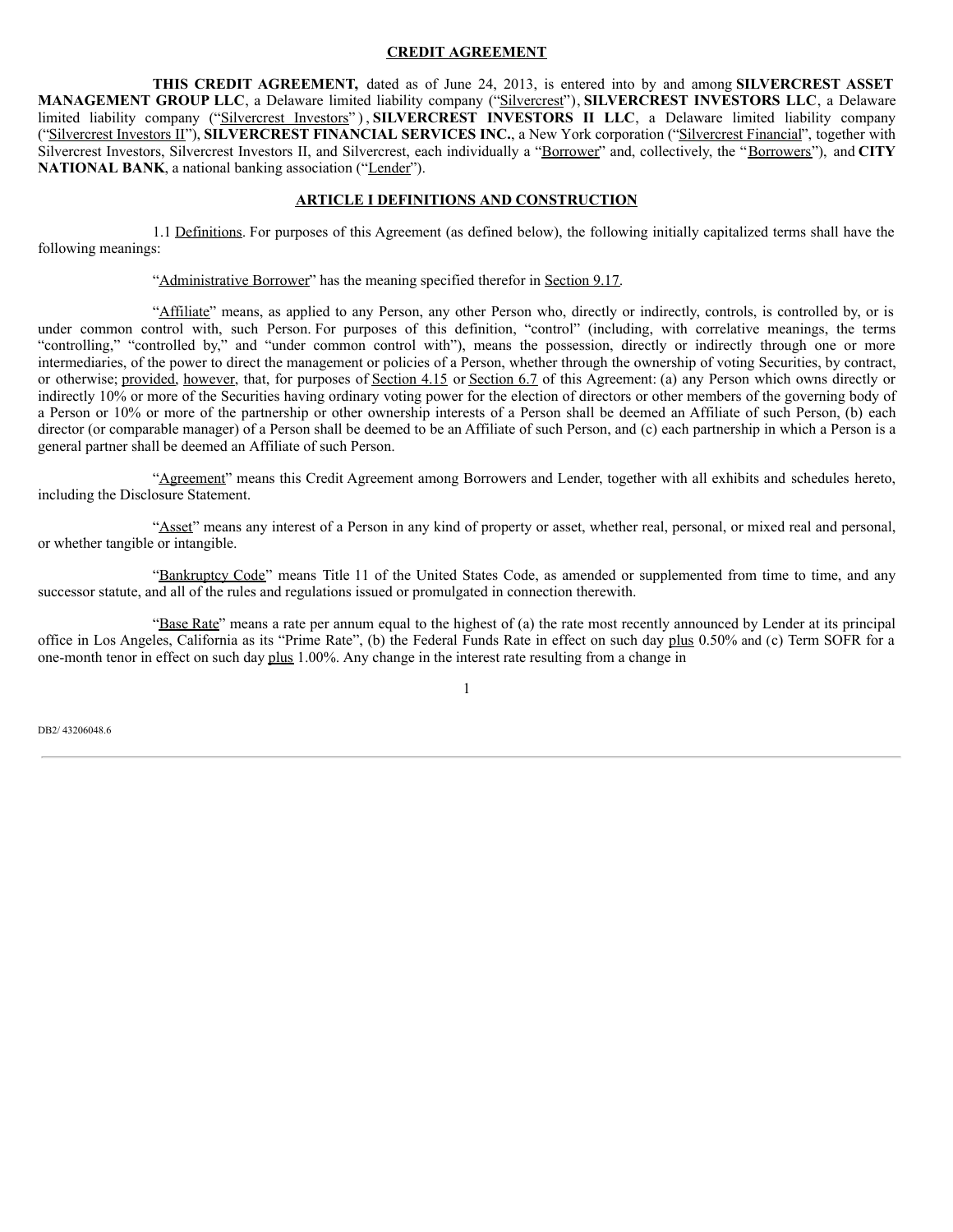the Base Rate will be effective on the day on which each change in the Base Rate is announced by Lender.

"Base Rate Margin" means 0.25 percentage points.

"Base Rate Loan" means any Loan bearing interest at the Base Rate.

"Benchmark" has the meaning specified therefor in Section 2.16 hereof.

"Benchmark Replacement" has the meaning specified therefor in Section 2.16 hereof.

"Benchmark Replacement Date" has the meaning specified therefor in Section 2.16 hereof.

"Benchmark Transition Event" has the meaning specified therefor in Section 2.16 hereof.

"Board of Directors" means, as to any Person, the board of directors (or comparable managers) of such Person, or any committee thereof duly authorized to act on behalf of the board of directors (or comparable managers).

"Borrower" and "Borrowers" have the meaning specified therefor in the preamble hereto.

"Borrowing" means a borrowing consisting of a Revolving Loan or a Term Loan made by Lender to Borrowers.

"Business Day" means a day that Lender's head office in Los Angeles, California is open and conducts a substantial portion of its business; provided that, when used in connection with a SOFR Loan, or any other calculation or determination involving SOFR, the term "Business Day" means any such day that is also a U.S. Government Securities Business Day.

"Capital Expenditures" means, with respect to any Person for any period, the aggregate of all cash expenditures by such Person and its Subsidiaries during such period that are capital expenditures as determined in accordance with GAAP.

"Capitalized Lease Obligations" means the aggregate amount which, in accordance with GAAP, is required to be reported as a liability on the balance sheet of a Person at such time in respect of such Person's interest as lessee under a capitalized lease.

"Cash Equivalents" means (a) marketable direct obligations issued by, or unconditionally guaranteed by, the United States or issued by any agency thereof, in each case maturing within one (1) year from the date of acquisition thereof, (b) marketable direct obligations issued by any state of the United States or any political subdivision of any such state or any public instrumentality thereof maturing within one (1) year from the date of acquisition thereof and, at the time of acquisition, having one of the six highest ratings obtainable from either Standard &

2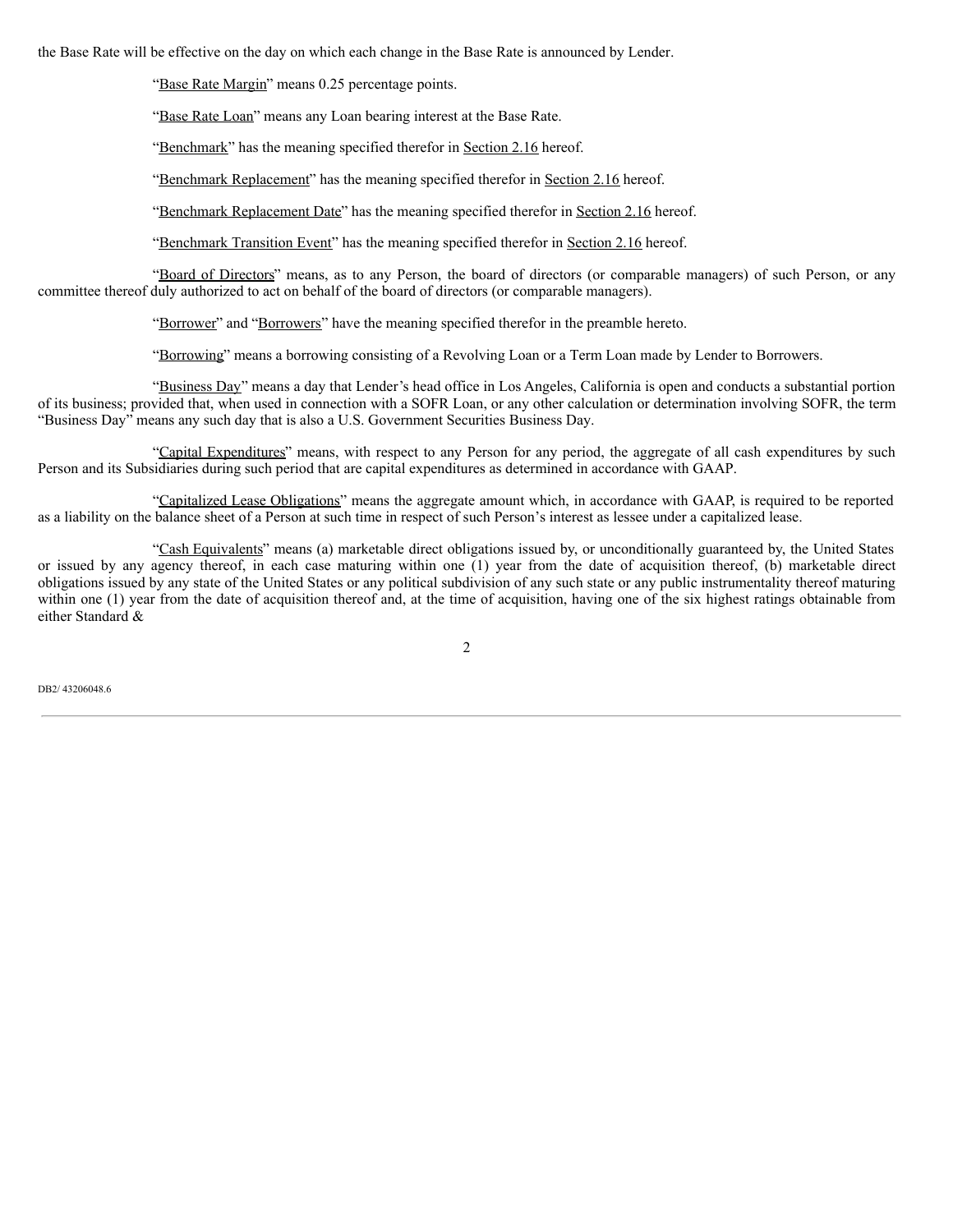Poor's Rating Group ("S&P") or Moody's Investors Service, Inc. ("Moody's"), (c) SEC-registered marketable obligations maturing within one (1) year from the date of acquisition thereof and, at the time of acquisition, having one of the four highest ratings obtainable from either S&P or Moody's, (d) commercial paper maturing no more than 270 days from the date of creation thereof and, at the time of acquisition, having a rating of at least A-1 from S&P or at least P-1 from Moody's, (e) certificates of deposit or bankers' acceptances maturing within one (1) year from the date of acquisition thereof issued by any bank organized under the laws of the United States or any state thereof having at the date of acquisition thereof combined capital and surplus of not less than \$250,000,000, (f) demand deposit accounts maintained with any bank organized under the laws of the United States or any state thereof so long as the amount maintained with any individual bank is insured by the Federal Deposit Insurance Corporation, (g) marketable short-term money market securities and similar highly liquid funds having a rating of at least A-2 from S&P or at least P-2 from Moody's with maturities of 3 months or less from the date of acquisition, (h) Investments in money market funds substantially all of whose assets are invested in the types of assets described in clauses (a) through  $(g)$  above, and (i) Pre-refunded Bonds.

"CFC" means a controlled foreign corporation (as that term is defined in the Code).

#### "Change of Control Event" means the occurrence of any of the following:

(a) (i) prior to the Initial Distribution, Permitted Holders fail to own, directly or indirectly, beneficially and of record, voting Securities of the General Partnership representing at least a majority of the total voting power of the voting Securities of the General Partnership, or (ii) prior to the Reorganization, Permitted Holders fail to own directly at least a majority of the limited partnership interests of Parent, or (iii) the General Partnership fails to own directly 100% of the general partnership interests of Parent other than any portion of the general partnership interests that are distributed pursuant to the Initial Distribution or transferred to the IPO Vehicle pursuant to the GP Transfer, or (iv) prior to the Reorganization, Parent fails to own directly 100% of the Securities of the Borrowers and the Singapore Subsidiary, or (v) at any time after the consummation of the Reorganization, (1) any "person" or "group" (within the meaning of Section 13(d)(3) or Section 14(d)(2) of the Exchange Act, or any successor provision), including any group acting for the purpose of acquiring, holding or disposing of securities (within the meaning of Rule 13d-5(b)(1) under the Exchange Act), other than Permitted Holders, in a single transaction or in a related series of transactions, by way of merger or other business combination or purchase of beneficial ownership (within the meaning of Rule 13d-3 under the Exchange Act, or any successor provision), acquires, directly or indirectly, more than 30% of the total voting Securities of the IPO Vehicle or any of its direct or indirect parent entities, (2) the IPO Vehicle fails to own directly 100% of the general partnership interests of Parent, or (3) Parent fails to own directly 100% of the Securities of the Borrowers and the Singapore Subsidiary; or

(b) prior to the Reorganization, a majority of the members of the Board of Directors of the General Partnership, and at any time after the reorganization, a majority of the members of the Board of Directors of the IPO Vehicle, do not constitute Continuing Directors.

"Closing Date" means the first date on which the conditions set forth in Section 3.1 of this Agreement have been satisfied or waived by Lender.

3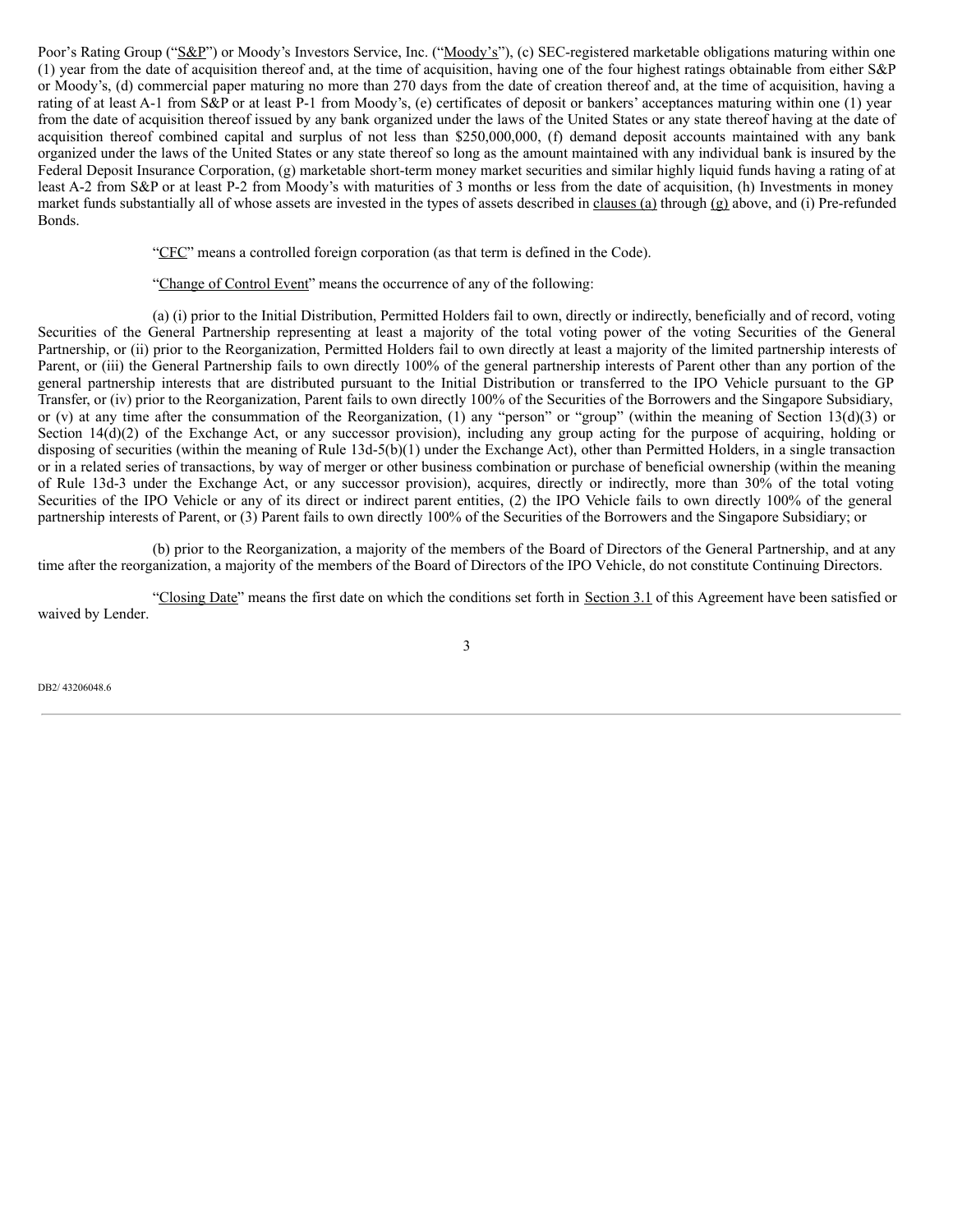"Code" means the Internal Revenue Code of 1986, as amended.

"Collateral" means all assets and interests in assets and proceeds thereof now owned or hereafter acquired by any Loan Party upon which a Lien is granted pursuant to the terms of the Loan Documents in favor of the Lender to secure the Obligations owed by the Loan Parties to Lender under the Loan Documents, provided that the Collateral shall not include any Excluded Assets.

"Commitments" means the Revolving Credit Facility Commitment and the Term Loan Commitment.

"Compliance Certificate" means a certificate substantially in the form of Exhibit C-1 delivered by a Responsible Officer of Administrative Borrower to Lender.

"Conforming Changes" means, with respect to either the use or administration of any SOFR-Based Rate or the use, administration, adoption or implementation of any Benchmark Replacement, any technical, administrative or operational changes (including changes to the definition of "Business Day", the definition of "Interest Period" , or any similar or analogous definition, if applicable, the addition of a concept of "interest period", if applicable, timing and frequency of determining rates and making payments of interest, timing of borrowing requests or prepayment, conversion or continuation notices, length of lookback periods, the applicability of any prepayment fee provisions and other technical, administrative or operational matters) to this Agreement and the other Loan Documents that Lender decides may be appropriate to reflect the adoption and implementation of any such rate and to permit the use and administration thereof by Lender in a manner substantially consistent with market practice (or, if Lender decides that adoption of any portion of such market practice is not administratively feasible or if Lender determines that no market practice for the administration of any such rate exists, in such other manner of administration as Lender decides is reasonably necessary in connection with the administration of this Agreement and the other Loan Documents) and, notwithstanding anything to the contrary herein or in any other Loan Document, any amendments implementing such changes will become effective without any further action or consent of Borrowers.

"Contingent Obligation" means, as to any Person and without duplication of amounts, any written obligation of such Person guaranteeing or intended to guarantee (whether guaranteed, endorsed, co made, discounted, or sold with recourse to such Person) any Debt, noncancellable lease, dividend, reimbursement obligations relating to letters of credit, or any other obligation that pertains to Debt, a noncancellable lease, a dividend, or a reimbursement obligation related to letters of credit (each, a "primary obligation") of any other Person ("primary obligor") in any manner, whether directly or indirectly, including, but not limited to, any written obligation of such Person, irrespective of whether contingent, (a) to purchase any such primary obligation, (b) to advance or supply funds (whether in the form of a loan, advance, Securities purchase, capital contribution, or otherwise) (i) for the purchase, repurchase, or payment of any such primary obligation or any Asset constituting direct or indirect security therefor, or (ii) to maintain working capital or equity capital of the primary obligor, or otherwise to maintain the net worth, solvency, or other financial condition of the primary obligor, or (c) to purchase or make payment for any Asset, securities, services, or noncancellable lease if primarily for the purpose of assuring the

4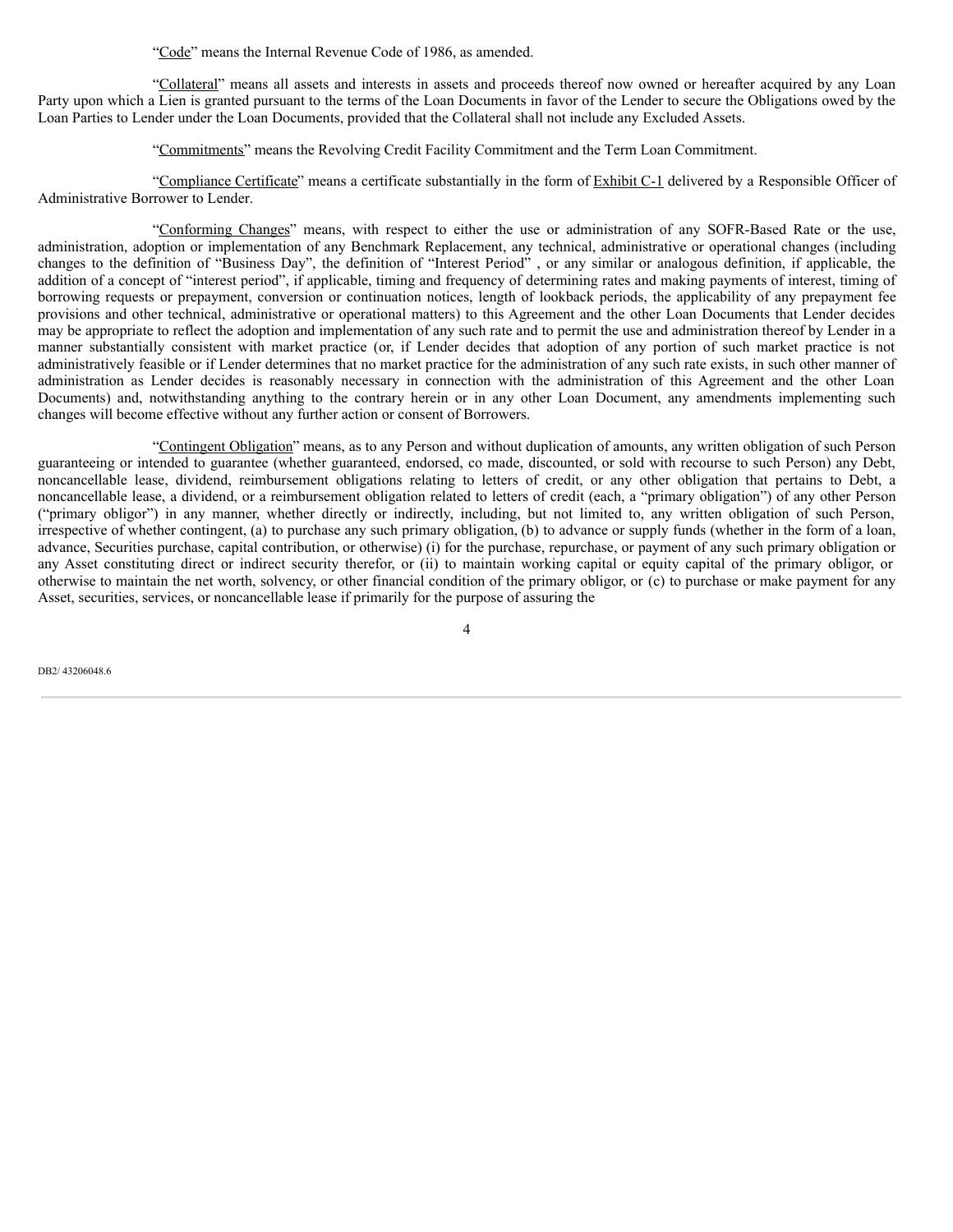owner of any such primary obligation of the ability of the primary obligor to make payment of such primary obligation. Notwithstanding the foregoing, the term "Contingent Obligations" shall not include endorsements of instruments for deposit or collection in the ordinary course of business. The amount of any Contingent Obligation shall be deemed to be an amount equal to the stated or determinable amount of the Debt, lease, dividend, or obligation in respect of which such Contingent Obligation is made or, if not stated or determinable, the maximum reasonably anticipated liability in respect thereof (assuming such Person is required to perform thereunder) as determined by such Person in good faith.

"Continuing Director" means (a) any member of the Board of Directors who was a director (or comparable manager) of the General Partnership on the Closing Date, and (b) any individual who becomes a member of the Board of Directors after the Closing Date if such individual was approved, appointed or nominated for election to the Board of Directors by either the Permitted Holders or a majority of the Continuing Directors, but excluding any such individual originally proposed for election in opposition to the Board of Directors in office at the Closing Date in an actual or threatened election contest relating to the election of the directors (or comparable managers) of the General Partnership and whose initial assumption of office resulted from such contest or the settlement thereof.

"Contractual Obligation" means, as applied to any Person, any provision of any indenture, mortgage, deed of trust, contract, undertaking, agreement, or other instrument to which that Person is a party or to which any of its Assets is subject.

"Control Agreement" means a control agreement, in form and substance reasonably satisfactory to Lender, executed and delivered by one of the Loan Parties, Lender, and the applicable securities intermediary (with respect to a Securities Account) or bank (with respect to a Deposit Account).

"Cortina Purchase Agreement" means that certain Asset Purchase Agreement, dated as of April 12, 2019, among Silvercrest, Parent, Cortina Asset Management, LLC, and the principals identified therein, as in effect on the Seventh Amendment Effective Date.

"Current Portion of Long-Term Debt" means, as a of any date of determination, the current portion of long-term Debt (excluding Debt owing to sellers of assets or Securities to a Borrower, the Singapore Subsidiary or any of their respective Subsidiaries, and the Revolving Loans) of the Borrowers, the Singapore Subsidiary and their respective Subsidiaries scheduled to be due and payable within twelve (12) months of such date.

"Daily Balance" means, as of any date of determination and with respect to any Obligation, the amount of such Obligation owed at the end of such day.

"Daily Simple SOFR" means, for any day (a "SOFR Interest Day"), a rate per annum (rounded upward to the next onesixteenth  $(1/16<sup>th</sup>)$  of one percentage  $(0.0625%)$ , if necessary) equal to the greater of (a) SOFR for the day that is two (2) Business Days prior to (i) if such SOFR Interest Day is a Business Day, such SOFR Interest Day or (ii) if such SOFR Interest Day is not a Business Day, the Business Day immediately preceding such SOFR Interest Day and

5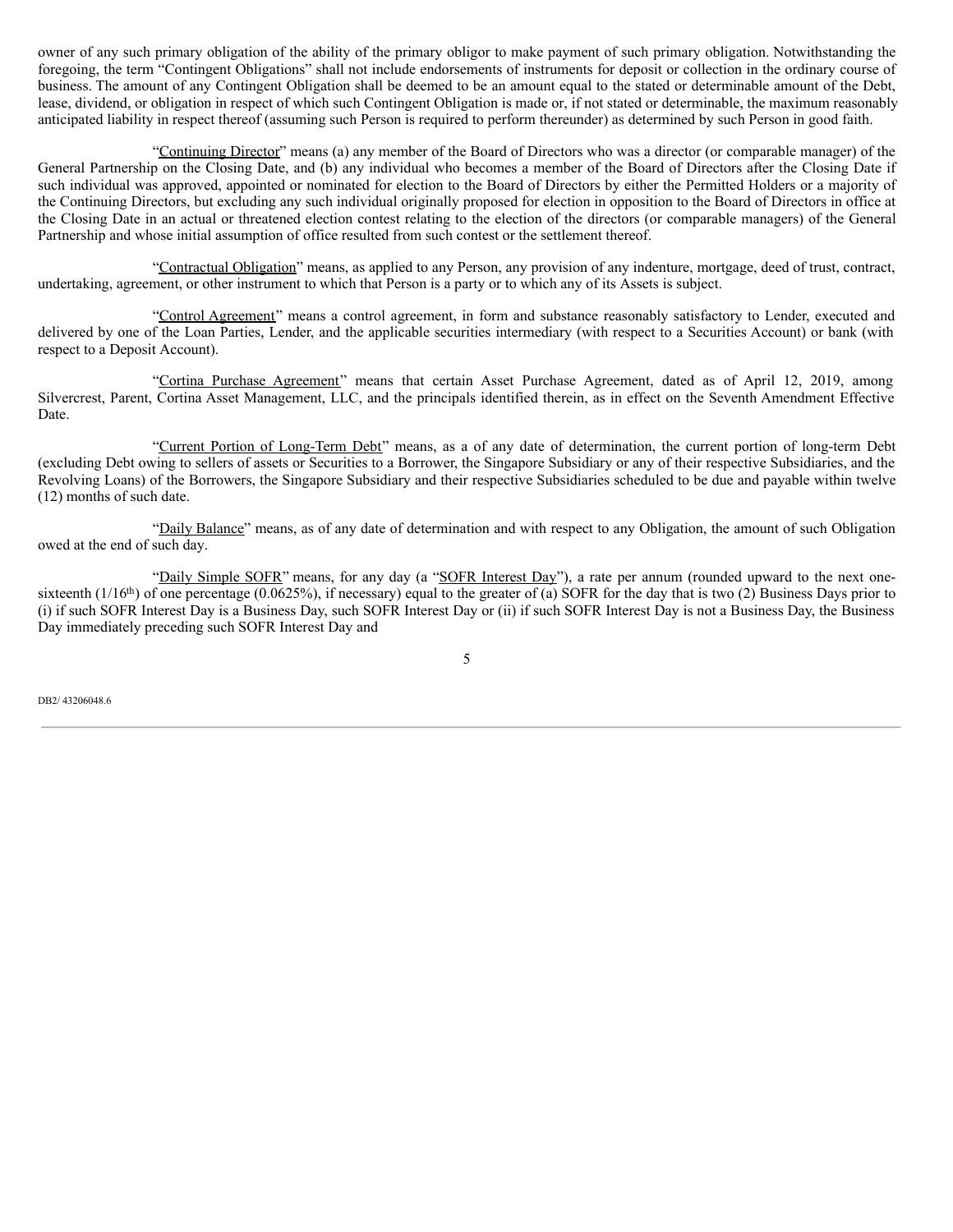(b) zero percent (0%). Any change in Daily Simple SOFR due to a change in SOFR shall be effective from and including the effective date of such change in SOFR without notice to Borrowers.

"Daily Simple SOFR Loan" means any Loan bearing interest based upon Daily Simple SOFR.

"Debt" means, with respect to any Person, without duplication (a) all obligations for such Person for borrowed money, (b) all obligations of such Person evidenced by bonds, debentures, notes, or other similar instruments and all reimbursement or other obligations of such Person in respect of letters of credit, bankers acceptances, interest rate swaps, or other financial products, (c) all obligations of such Person to pay the deferred purchase price of Assets or services, exclusive of trade payables, that are due and payable in the ordinary and usual course of such Person's business, (d) all Capitalized Lease Obligations of such Person, (e) all obligations or liabilities of others secured by a Lien on any Asset owned by such Person, irrespective of whether such obligation or liability is assumed, to the extent of the lesser of such obligation or liability or the fair market value of such Asset, and (f) all Contingent Obligations of such Person in respect of obligations of the kind referred to in clauses (a) through (e). The amount of any net obligation under any interest rate swap or other financial product on any date shall be deemed to be, in respect of any one or more interest rate swaps or other financial products, after taking into account the effect of any legally enforceable netting agreement relating to such interest rate swaps or other financial contracts, (i) for any date on or after the date such interest rate swap or financial product, as the case may be, has been closed out and termination value(s) determined in accordance therewith, such termination value(s), and (ii) for any date prior to the date referenced in clause (i), the amount(s) determined as the mark-to-market value(s) for such interest rate swap or other financial product, as the case may be, as determined based upon one or more mid-market or other readily available quotations provided by any recognized dealer in such interest rate swap or other financial product, as the case may be.

"Deposit Account" means any "deposit account" (as that term is defined in the UCC).

"Designated Account" means Deposit Account number 210221832 of Borrowers maintained with Lender, or such other deposit account of Borrowers (located within the United States and approved by Lender in Lender's reasonable discretion) designated, in writing, and from time to time, by Administrative Borrower to Lender.

"Disclosure Statement" means that certain statement, executed and delivered by a Responsible Officer of Borrowers, that sets forth information regarding or exceptions to the representations, warranties, and covenants made by Borrowers herein, as amended from time to time to the extent permitted hereby.

"Discretionary Assets Under Management" means, as of any date, the aggregate amount of discretionary assets under management by Parent or any of its Subsidiaries, to the extent that Management Fees accrue based on any such amount. For the avoidance of doubt,

DB2/ 43206048.6

6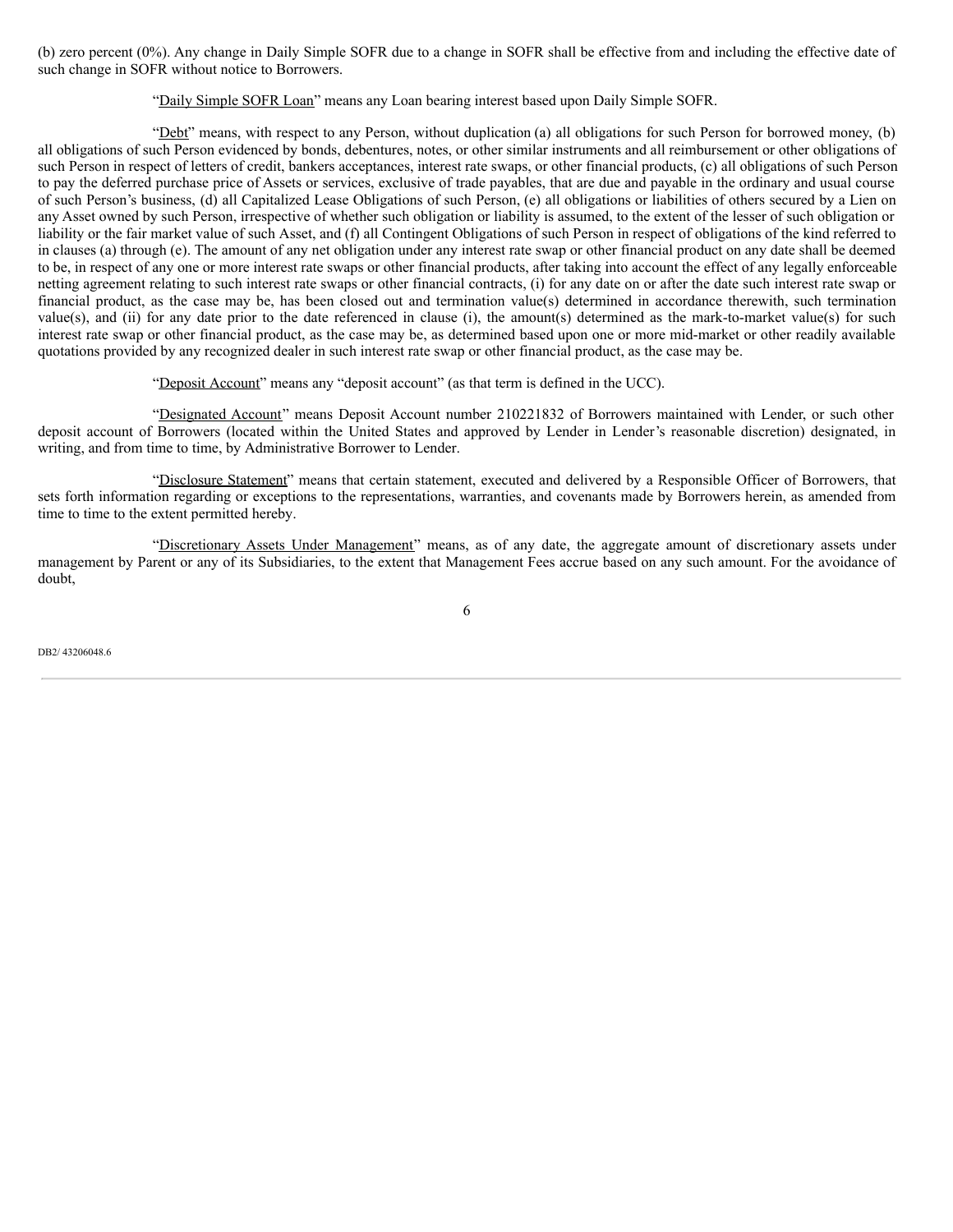"Discretionary Assets Under Management" shall not include non-discretionary assets under management that are monitored by any Parent or its Subsidiaries.

#### "Distribution" has the meaning specified therefor in Section 6.4 hereof.

"Dollars" and "\$" mean United States of America dollars or such coin or currency of the United States of America as at the time of payment shall be legal tender for the payment of public and private debts in the United States of America.

Credit.

"Drawing Document" means any Letter of Credit or other document presented for purposes of drawing under any Letter of

"EBITDA" means, for any period, (a) the consolidated net income of Parent and its Subsidiaries for such period plus, (b) without duplication and to the extent deducted in determining consolidated net income for such period, the sum of (i) provision for Taxes based on income (including, without limitation, franchise taxes based on income), profits or capital, (ii) Interest Expense, (iii) depreciation and amortization expense, (iv) amortization of intangibles (including goodwill), (v) any non-cash charges (including, for the avoidance of doubt, non-cash charges resulting from the issuance of stock-based awards), (vi) Transaction Costs and reasonable and documented nonrecurring transaction costs and expenses incurred in connection with any incurrence or issuance of Debt, issuance of Securities, Investments, Permitted Acquisitions, dispositions of Assets or other similar transactions, in each case, to the extent not prohibited by this Agreement and whether or not consummated, (vii) restructuring expenses in an aggregate amount not to exceed \$1,000,000 during the trailing twelve-month period, (viii) severance expenses in an aggregate amount not to exceed \$500,000 in any period, (ix) non-recurring expenses associated with office expansion (including office expansion with respect to the Singapore Subsidiary) in an aggregate amount not to exceed \$1,000,000 during the trailing twelve-month period, (x) without duplication of clause (ix), losses associated with *de novo* locations (i.e. locations opened within the last 24 months), including locations of the Singapore Subsidiary, of up to an aggregate amount of \$1,000,000 during the trailing twelve-month period, and (xi) other nonrecurring charges in an aggregate amount not to exceed \$100,000 during the trailing twelve-month period and any other nonrecurring charges in excess thereof to the extent approved by Lender, and minus, (c) without duplication and to the extent included in determining consolidated net income for such period, the sum of (i) interest income, (ii) any extraordinary income or gains, (iii) gains associated with the termination of interest rate swap contracts or hedging agreements in respect of interest rates to the extent such gains are allocable to such period in accordance with GAAP, and (iv) any other non-cash income or gain for such period (excluding any such non cash income or gain  $(x)$  for which cash was received in a prior period or will be received in a future period and  $(y)$  to the extent it represents the reversal of any accrual of, or cash reserve for, anticipated cash charges in any prior period).

For the purposes of calculating EBITDA for any period of twelve consecutive months (each, a "Reference Period") during which the Permitted Acquisition pursuant to the Cortina Purchase Agreement has been made, EBITDA for such Reference Period shall be calculated after giving *pro forma* effect thereto (including *pro forma* adjustments arising out of events which are directly attributable to such Permitted Acquisition, are factually supportable, and

7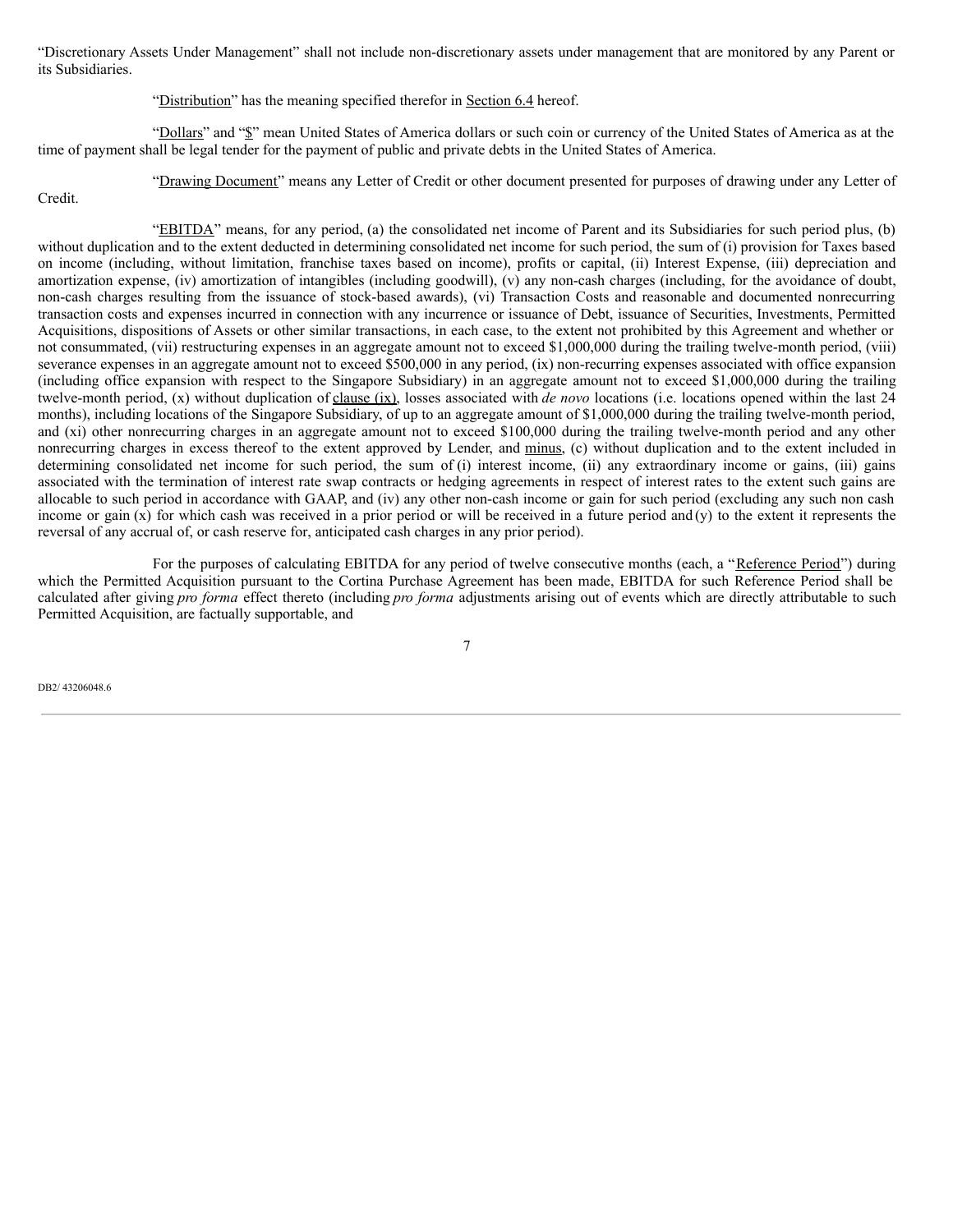are expected to have a continuing impact, in each case to be mutually and reasonably agreed upon by Borrowers and Lender) or in such other manner acceptable to Lender as if such Permitted Acquisition or adjustment occurred on the first day of such Reference Period.

"Eleventh Amendment Effective Date" means June 17, 2022.

"Employee Shareholder" means an employee of Silvercrest who is a Shareholder of Parent or the General Partnership on the Closing Date.

"Event of Default" has the meaning specified therefor in Article VII hereof.

"Exchange Act" means the Securities Exchange Act of 1934, as amended or supplemented from time to time, and any successor statute, and all of the rules and regulations issued or promulgated in connection therewith.

"Excluded Assets" means (i) any directly held investment property or general intangibles, or any rights or interest in any contract, lease, permit, license, or license agreement covering real or personal property of any Loan Party, if under the terms of any organizational document or agreement relating thereto (in the case of directly held investment property or general intangibles) or such contract, lease, permit, license, license agreement, organizational document or other agreement, or applicable law with respect thereto, the grant of a security interest or lien therein is prohibited as a matter of law or under the terms of such contract, lease, permit, license, license agreement, organizational document or other agreement or a consent is required for the grant of such security interest and such prohibition or restriction has not been waived or the consent of the other party to such contract, lease, permit, license, license agreement, organizational document or other agreement has not been obtained (provided, that, (A) the foregoing exclusions of this clause (i) shall in no way be construed (1) to apply to the extent that any described prohibition or restriction is ineffective under Section 9-406, 9-407, 9-408, or 9-409 of the UCC or other applicable law, or (2) to apply to the extent that any consent or waiver has been obtained that would permit Lender's security interest or lien to attach notwithstanding the prohibition or restriction on the pledge of such contract, lease, permit, license, or license agreement and (B) the foregoing exclusions of clause (i) shall in no way be construed to limit, impair, or otherwise affect any of Lender's continuing security interests in and liens upon any rights or interests of any Loan Party in or to (1) monies due or to become due under or in connection with any described contract, lease, permit, license, license agreement, or Security, or (2) any proceeds from the sale, license, lease, or other dispositions of any such contract, lease, permit, license, license agreement, or Securities); (ii) or any management agreement, advisory agreement, subadvisory agreement, investment advisory agreement or similar agreement (provided the foregoing exclusions shall in no way be construed to limit, impair, or otherwise affect any of Lender's continuing security interests in and liens upon any rights or interests of any Loan Party in or to (1) monies due or to become due under or in connection with any such management agreement, advisory agreement, subadvisory agreement, investment advisory agreement or similar agreement, or (2) any proceeds from the sale or other dispositions of any such management agreement, advisory agreement, subadvisory agreement, investment advisory agreement or similar agreement); (iii) any United States intent-touse trademark applications to the extent that, and solely during the period in which, the grant of a security interest therein would impair the validity or enforceability of such

8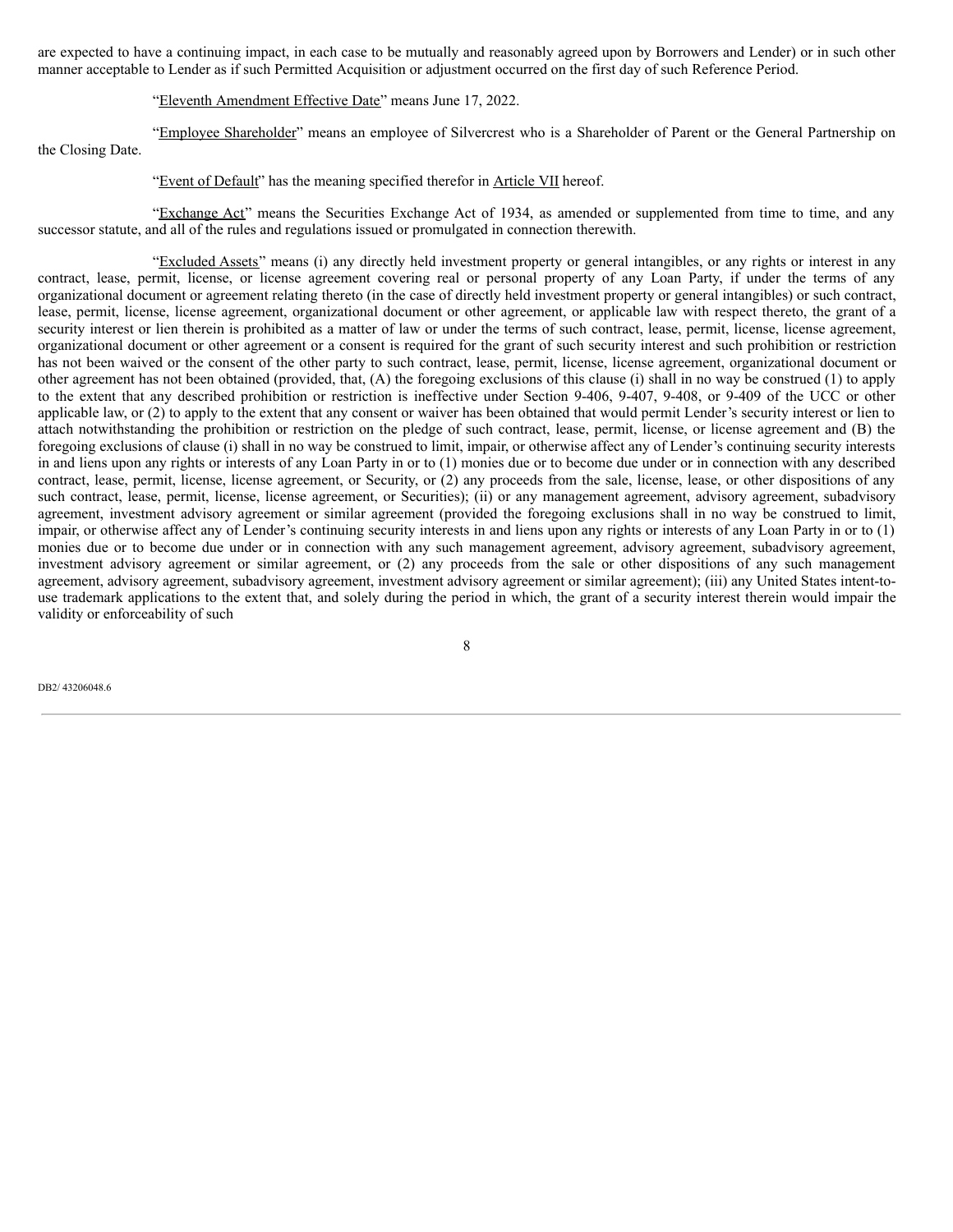intent-to-use trademark applications under applicable federal law, provided that upon submission and acceptance by the US Patent and Trademark Office of an amendment to allege use pursuant to 15 U.S.C. Section 1060(a) (or any successor provision), such intent-to-use trademark application shall be considered Collateral; (iv) any Deposit Account exclusively used for all or any of the following purposes: payroll, benefits, taxes, trusts, utility payments, escrow, customs, insurance impress accounts, other fiduciary purposes or compliance with legal requirements to the extent such legal requirements prohibit the granting of a Lien thereon, or (v) any general partnership or managing member interests held by any Loan Party (provided that such exclusion in this clause (v) shall not be construed to apply to any economic interests related thereto).

"Federal Funds Rate" means, for any day, the greater of (a) the rate calculated by the Federal Reserve Bank of New York based on such day's Federal funds transactions by depositary institutions (as determined in such manner as the Federal Reserve Bank of New York shall set forth on its public website from time to time) and published on the next succeeding Business Day by the Federal Reserve Bank of New York as the Federal funds effective rate and (b) 0%.

"Federal Reserve Board" means the Board of Governors of the Federal Reserve System or any successor thereto.

"FINRA" means the Financial Industry Regulatory Authority.

"Fixed Charge Coverage Ratio" means, for any period and with respect to Parent and its Subsidiaries on a consolidated basis in accordance with GAAP, the ratio of (i) the sum of (a) EBITDA for such period minus (b) all Capital Expenditures made during such period minus (c) 40% of EBITDA as a proxy for Permitted Tax Distributions for such period minus (d) Taxes based on income (including, without limitation, franchise taxes based on income), profits or capital payable for such period minus (e) earn-outs due in respect of Permitted Acquisitions (other than the Growth Cash Payment) and paid or payable in cash during such period minus (f) the greater of (x) \$15,000,000 minus the amount of cash on hand of the Loan Parties immediately after giving effect to the amount of the Growth Cash Payment paid or payable by any Loan Party pursuant to the Cortina Purchase Agreement and (y) \$0 to (ii) Fixed Charges for such period.

"Fixed Charges" means, with respect to any period and with respect to Parent and its Subsidiaries on a consolidated basis in accordance with GAAP, the sum, without duplication, of (a) Interest Expense paid in cash (less the amount of any interest income received in cash) during such period, plus (b) the Current Portion of Long-Term Debt, plus (c) payments made in cash during such period on Debt owing to sellers of assets or Securities to a Parent or any of its Subsidiaries, plus (d) payments made in cash during such period on Debt assumed in connection with any acquisition of assets or Securities by Parent or any of its Subsidiaries.

"Funding Date" means the date on which a Loan is made by Lender to Borrowers.

"GAAP" means generally accepted accounting principles in the United States of America in effect from time to time.

9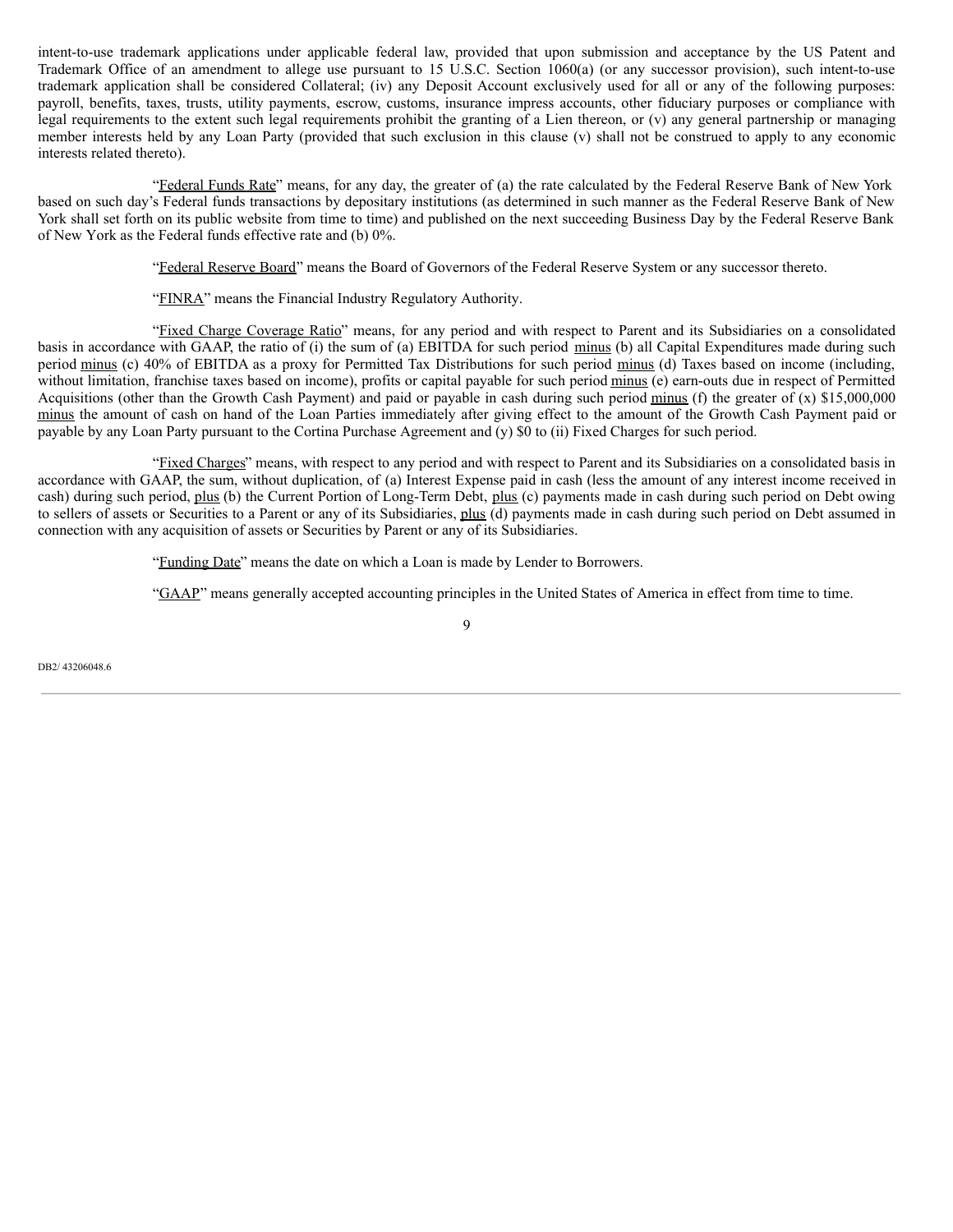"General Partnership" means Silvercrest GP LLC, a Delaware limited liability company.

"Governing Documents" means, with respect to any Person, the certificate or Articles of incorporation or formation, bylaws or operating agreement, or other organizational or governing documents of such Person.

"Governmental Authority" means any federal, state, local, or other governmental department, commission, board, bureau, agency, central bank, court, tribunal, or other instrumentality, domestic or foreign.

"GP Transfer" has the meaning specified therefor in the definition of "Reorganization" in this Section 1.1.

"Growth Cash Payment" has the meaning specified therefor in the Cortina Purchase Agreement.

"Guarantors" means Parent and any other Person who is joined as a guarantor under the Guaranty, and "Guarantor" means any one of them.

"Guaranty" means that certain General Continuing Guaranty, dated as of the date hereof, made by the Guarantors party thereto in favor of Lender.

"Highest Lawful Rate" means the maximum non-usurious interest rate, as in effect from time to time, that may be charged, contracted for, reserved, received, or collected by Lender in connection with the Loans.

"Indemnified Liabilities" has the meaning specified therefor in Section 8.2 hereof.

"Indemnitee" has the meaning specified therefor in Section 8.2 of hereof.

"Initial Distribution" has the meaning specified therefor in the definition of "Reorganization" in this Section 1.1.

"Insolvency Proceeding" means any proceeding commenced by or against any Person under any provision of the Bankruptcy Code or under any other state or federal bankruptcy or insolvency law, assignments for the benefit of creditors, formal or informal moratoria, compositions, extensions generally with creditors, or proceedings seeking reorganization, arrangement, or other similar relief.

"Intercompany Subordination Agreement" means that certain Intercompany Subordination Agreement, dated as of the date hereof, by and among the Loan Parties and Lender.

"Interest Expense" means, for any period, the aggregate of the interest expense of Parent and its Subsidiaries for such period, determined on a consolidated basis in accordance with GAAP.

10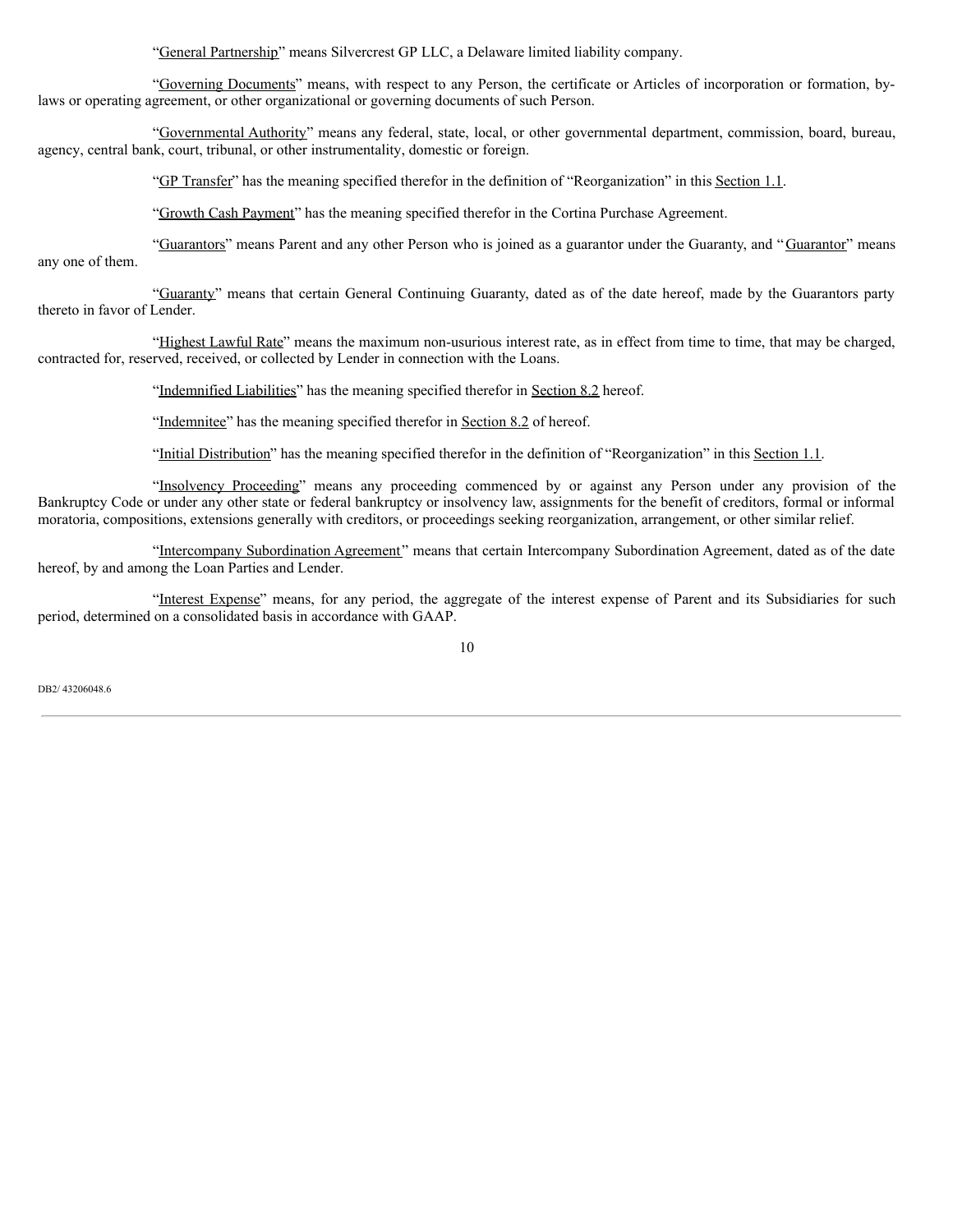"Interest Payment Date" means, (x) in the case of Base Rate Loans and Daily Simple SOFR Loans, the last Business Day of each March, June, September and December in each year, and (y) in the case of Term SOFR Loans, on the last day of the applicable Interest Period.

"Interest Period" with respect to any Term SOFR Loan, the period commencing on the date such Term SOFR Loan is made (including the Eleventh Amendment Effective Date and the date a Base Rate Loan is converted to a Term SOFR Loan or a Term SOFR Loan is continued) and ending on the numerically corresponding day of the calendar month that is one or three months thereafter, as specified in the Notice of Borrowing/Interest Selection (in each case subject to the availability thereof); provided that (i) if any Interest Period would end on a day other than a Business Day, such Interest Period shall be extended to the next succeeding Business Day unless such next succeeding Business Day would fall in the next calendar month, in which case such Interest Period shall end on the next preceding Business Day, and (ii) any Interest Period that commences on the last Business Day of a calendar month (or on a day for which there is no numerically corresponding day in the last calendar month of such Interest Period) shall end on the last Business Day of the last calendar month of such Interest Period; provided, however, no Interest Period may extend beyond the Maturity Date of such Term SOFR Loan.

"Investment" means, as applied to any Person, any direct or indirect purchase or other acquisition by such Person of, or acquisition of a beneficial interest in, stock, instruments, bonds, debentures or other Securities of any other Person, or any direct or indirect loan, advance, or capital contribution by such Person to any other Person, including all indebtedness and accounts receivable due from that other Person that did not arise from sales or the rendition of services to that other Person in the ordinary and usual course of such Person's business, and deposit accounts (including certificates of deposit).

"IPO Sale" has the meaning specified therefor in the definition of "Reorganization" in this Section 1.1.

"IPO Vehicle" means Silvercrest Asset Management Group Inc., a Delaware corporation.

"ISP" means, with respect to any Letter of Credit, the International Standby Practices 1998 (International Chamber of Commerce Publication No. 590) and any subsequent revision thereof adopted by the International Chamber of Commerce on the date such Letter of Credit is issued.

"Lender" has the meaning set forth in the introduction to this Agreement, including its permitted successors and assigns.

"Lender's Account" means the Deposit Account of Lender identified on Schedule L-1.

"Letter of Credit" means a letter of credit (as that term is defined in the UCC) issued by Lender.

11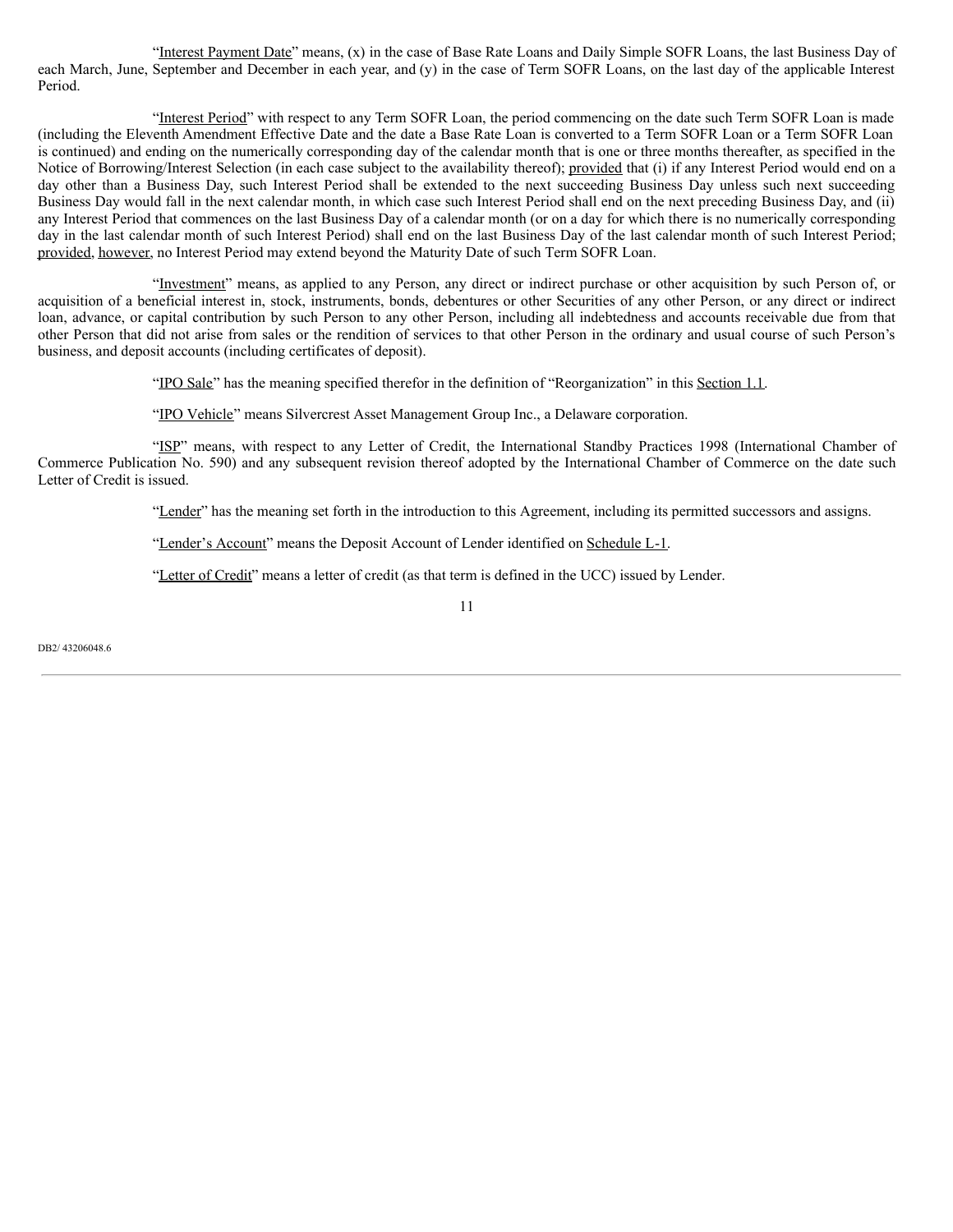"Letter of Credit Agreements" means a Letter of Credit Application, together with any and all related letter of credit agreements pursuant to which Lender agrees to issue, amend, or extend a Letter of Credit, or pursuant to which Borrowers agree to reimburse Lender for all Letter of Credit Disbursements, each such application and related agreement to be in the form specified by Lender from time to time.

"Letter of Credit Application" means an application requesting Lender to issue, amend, or extend a Letter of Credit, each such application to be in the form specified by Lender from time to time.

"Letter of Credit Collateralization" means either (a) providing cash collateral (pursuant to documentation reasonably satisfactory to Lender, including provisions that specify that the Letter of Credit fee and all usage charges set forth in this Agreement and the Letter of Credit Agreements will continue to accrue while the Letters of Credit are outstanding) to be held by Lender for the benefit of Lender in an amount equal to 105% of the then existing Letter of Credit Usage, (b) delivering to Lender the original of each Letter of Credit, together with documentation executed by all beneficiaries under each Letter of Credit in form and substance acceptable to Lender terminating all of such beneficiaries' rights under such Letters of Credit, or (c) providing Lender with a standby letter of credit, in form and substance reasonably satisfactory to Lender, from a commercial bank acceptable to Lender (in its sole discretion) in an amount equal to 105% of the then existing Letter of Credit Usage (it being understood that the Letter of Credit fee and all usage charges set forth in this Agreement will continue to accrue while the Letters of Credit are outstanding and that any such fees that accrue must be an amount that can be drawn under any such standby letter of credit).

"Letter of Credit Disbursement" means a payment made by Lender pursuant to a Letter of Credit.

"Letter of Credit Indemnified Costs" has the meaning specified therefor in Section 2.12(e) of this Agreement.

"Letter of Credit Related Person" has the meaning specified therefor in Section 2.12(e) of this Agreement.

"Letter of Credit Usage" means, as of any date of determination, the sum of (i) the aggregate undrawn amount of all outstanding Letters of Credit, and (ii) the aggregate amount of outstanding reimbursement obligations with respect to Letters of Credit which remain unreimbursed or which have not been paid through a Borrowing under the Revolving Credit Facility.

"Lien" means any lien, hypothecation, mortgage, pledge, assignment (including any assignment of rights to receive payments of money) for security, security interest, charge, or encumbrance of any kind (including any conditional sale or other title retention agreement, any lease in the nature thereof, and any agreement to give any security interest) in each case, in the nature of a security interest.

12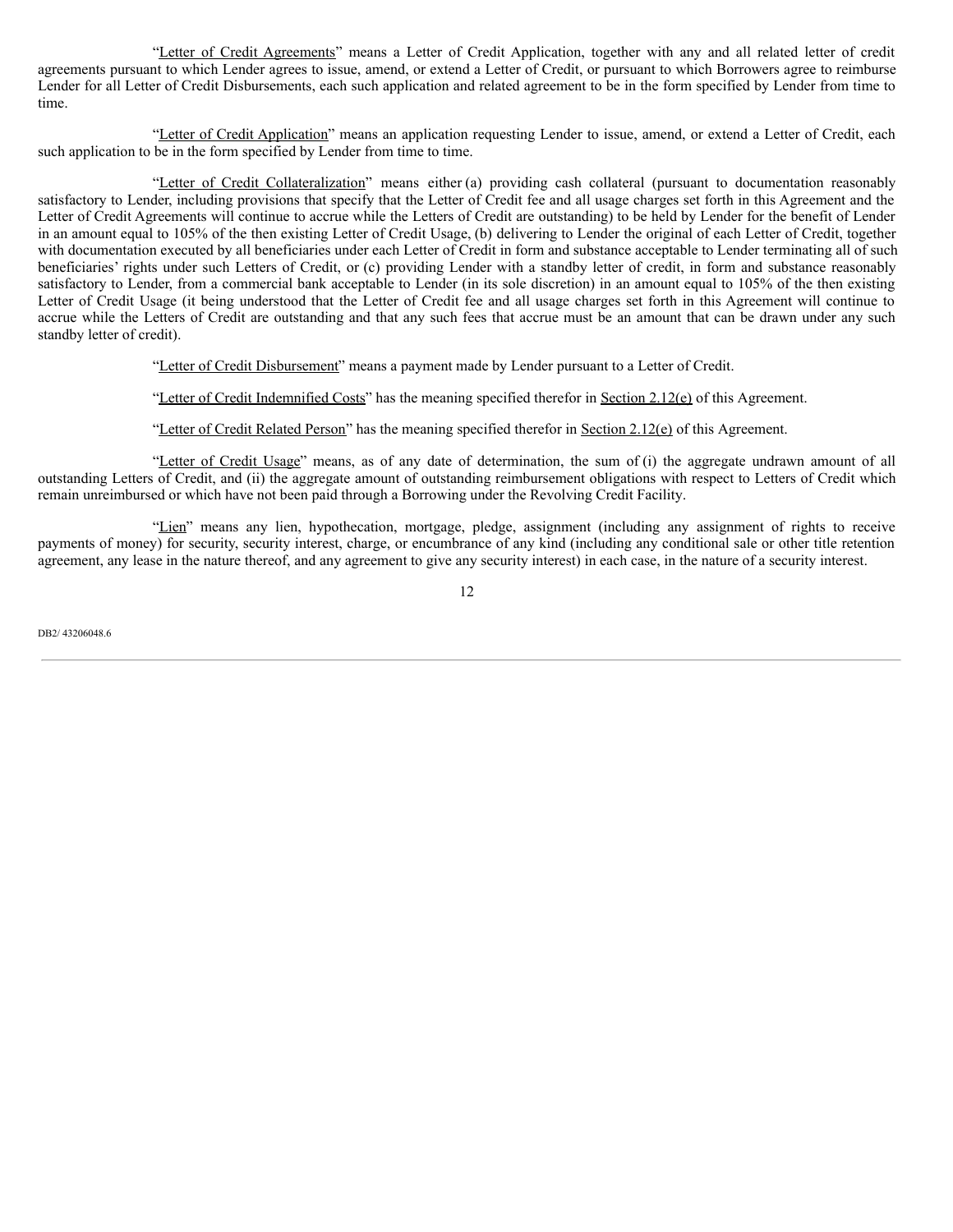"Loan Account" has the meaning specified therefor in Section 2.13 hereof.

"Loan Documents" means this Agreement, the Control Agreements, the Guaranty, the Intercompany Subordination Agreement, the Security Agreement, the Stock Pledge Agreement, any Letter of Credit Applications and other Letter of Credit Agreements entered into by Borrowers in connection with this Agreement, and any and all other documents, agreements, or instruments that have been or are entered into by any Loan Party, on the one hand, and Lender, on the other hand, in connection with the transactions contemplated by this Agreement.

"Loan Party" means any Borrower or any Guarantor.

"Loans" means, individually and collectively, the Revolving Loans or the Term Loans.

"LP Amendment" means the amendment of the Limited Partnership Agreement of Parent in connection with the Reorganization to provide that its limited partnership interests shall convert into Class B units and its general partnership interests shall convert into Class A units, with such other terms and conditions not materially adverse to the interests of Lender.

"Management Fee" means any management, advisory, or sub-advisory fee and any other similar compensation paid to Borrowers or any of their respective Subsidiaries by any Person for management or advisory services provided by Borrowers or such Subsidiary, as applicable, for such Person or its assets (excluding for the avoidance of doubt, any carried interest or any similar profit interest in any such Person).

"Margin Securities" means "margin stock" as that term is defined in Regulation U of the Federal Reserve Board.

"Material Adverse Effect" means, the occurrence and continuance of any of the following: (a) a material adverse change in the business, operations, results of operations, assets, liabilities or condition (financial or otherwise) of any Borrower, individually, or the Loan Parties and their Subsidiaries, taken as a whole, (b) a material impairment of any Loan Party's ability to perform its obligations under any of the Loan Documents to which it is a party or of the Lender's ability to enforce the Obligations or realize upon the Collateral, or (c) a material impairment of the enforceability or priority of the Lender's Liens with respect to the Collateral.

"Material Agreements" means, with respect to any Borrower, each contract or agreement to which such Person is a party involving aggregate consideration payable to or by such Person of \$3,000,000 or more during any fiscal year.

"Maturity Date" means the Revolving Credit Maturity Date and/or the Term Loan Maturity Date, as the context may

"Maximum Revolver Amount" means \$10,000,000.

"Maximum Term Amount" means \$25,500,000.

13

DB2/ 43206048.6

require.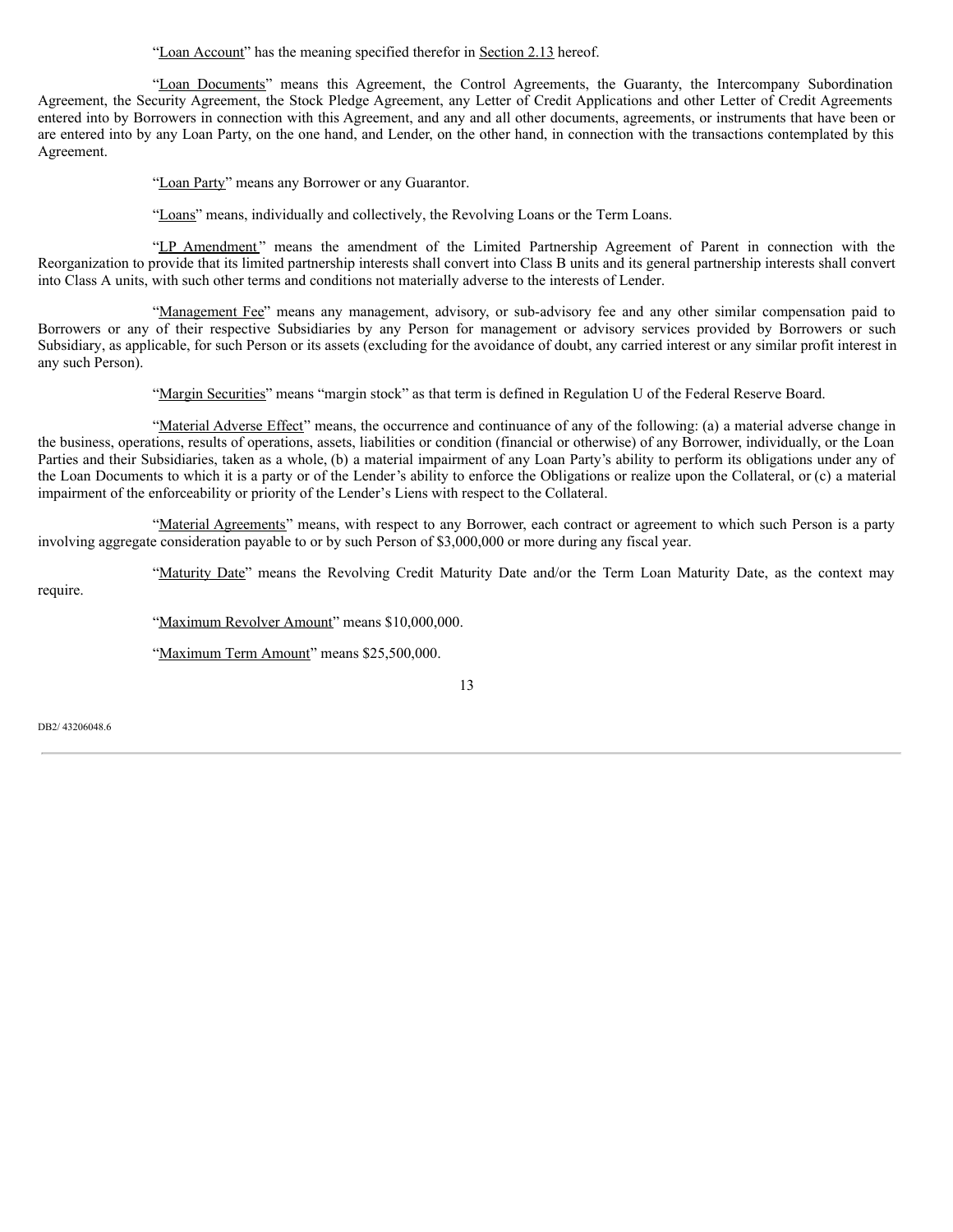"Mezzanine Securities" means loans, equity investments or other investments which consist of mezzanine investments, subordinated debt investments, bank loans, high yield bonds, equity securities, distressed debt securities or other similar investments.

"Obligations" means all loans (including the Revolving Loans and the Term Loans), debts, principal, interest, reimbursement or indemnification obligations with respect to Letters of Credit (irrespective of whether contingent), premiums, liabilities (including all amounts charged to Administrative Borrower's Loan Account pursuant hereto), obligations (including indemnification obligations), fees, charges, costs, expenses (including any portion thereof that accrues after the commencement of an Insolvency Proceeding, whether or not allowed or allowable in whole or in part as a claim in any such Insolvency Proceeding), lease payments, guaranties, covenants, and duties of any kind and description owing by any Borrower to Lender pursuant to or evidenced by the Loan Documents and irrespective of whether for the payment of money, whether direct or indirect, absolute or contingent, due or to become due, now existing or hereafter arising, and including all interest not paid when due and all expenses that any Borrower is required to pay or reimburse by the Loan Documents, by law, or otherwise. Any reference in this Agreement or in the Loan Documents to the Obligations shall include all extensions, modifications, renewals, or alterations thereof, both prior and subsequent to any Insolvency Proceeding.

"Overadvance Amount" has the meaning specified therefor in Section 2.9(c) hereof.

"Parent" means Silvercrest L.P., a Delaware limited partnership.

"Permitted Acquisition" means the purchase or other acquisition directly by a Borrower or one of its Subsidiaries that is a Loan Party of (a) all of the Securities in, or all or substantially all of the property of, any Person that, upon the consummation thereof, will be a Subsidiary of a Borrower or one of its Subsidiaries that is a Loan Party, or (b) some or all of the assets of any Person or Persons that, collectively and as a whole, constitute all or substantially all of a single business line, unit or division of such Person or Persons' consolidated corporate family (including, in any case, as a result of a merger or consolidation); provided that, with respect to each such purchase or other acquisition:

of Section 5.7;

(i) the applicable Borrower and any such newly-created or acquired Subsidiary shall comply with the requirements

(ii) the nature of the business of the Person to be (or the property of which is to be) so purchased or otherwise acquired shall be ancillary, reasonably related or incidental to the nature of the business of Borrowers in the ordinary course of business;

(iii) such proposed acquisition is consensual;

(iv) immediately before and immediately after giving pro forma effect to any such purchase or other acquisition, no Unmatured Event of Default or Event of Default shall have occurred and be continuing or would result therefrom;

14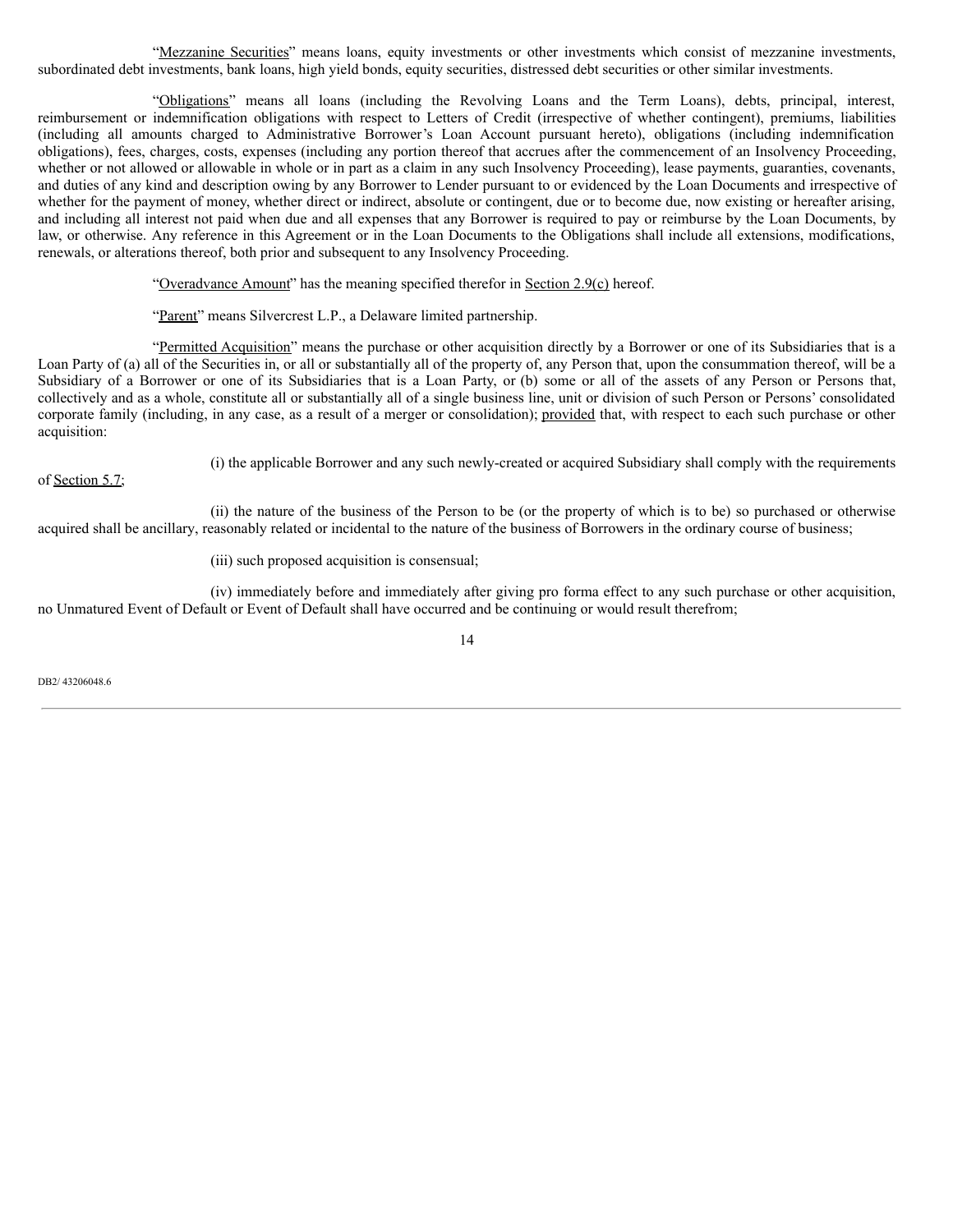(v) if (x) the total cash and noncash consideration (including the fair market value of all Securities issued or transferred to the sellers thereof, all indemnities, the aggregate amount paid under noncompete, consulting and other affiliated agreements with the sellers thereof (other than any such agreements for actual services rendered or to be rendered to a Borrower or its Subsidiaries), all writedowns of property and reserves for liabilities with respect thereto and all assumptions of Debt in connection therewith) paid by or on behalf of any Borrower or any of its Subsidiaries for any such purchase or other acquisition exceeds (A) \$7,500,000 for any single acquisition or series of related acquisitions, or (B) \$7,500,000 in the aggregate during any fiscal quarter, and (y) and all or any portion of such consideration is to be paid with proceeds of a Term Loan, then at least 15 Business Days prior to the anticipated closing date of the proposed acquisition, Borrowers shall have provided Lender with each of the following:

(1) written notice of the proposed acquisition and a description of the business of the Person to be

acquired or assets to be acquired;

acquisition;

(2) copies of the acquisition agreement and other material documents relative to the proposed

(3) historical financial statements of the Person to be acquired (or the historical financial statements related to the assets to be acquired) for the most recent trailing twelve-month period of such Person (or related to such assets); and

(5) written confirmation, supported by reasonably detailed calculations, that Parent and its Subsidiaries are projected to be in compliance with the financial covenants in Section 6.15 of the Agreement (taking into account the effects of the proposed acquisition, including, without limitation, the assumption of any Debt in connection therewith and Debt owing to sellers in connection therewith and payments made thereunder), for each of the 4 fiscal quarter periods immediately following the proposed date of consummation of such proposed acquisition;

(vi) Borrowers have delivered to Lender, prior to the date on which any such purchase or other acquisition is to be consummated, a certificate of a Responsible Officer of Borrowers, in form and substance reasonably satisfactory to Lender, certifying that all of the requirements set forth in clauses (i) through  $(y)$  above have been satisfied or will be satisfied on or prior to the consummation of such purchase or other acquisition.

"Permitted Holders" means, collectively, the employees of Silvercrest.

"Permitted Investments" means (a) Investments in cash and Cash Equivalents,(b) Investments in negotiable instruments for collection, (c) advances made in connection with purchases of goods or services in the ordinary course of business, (d) extensions of credit to any other Borrower or a Subsidiary of a Borrower that is a Loan Party so long as such Person is a party to the Intercompany Subordination Agreement, (e) Investments (other than extensions of credit) in any new Subsidiary formed or created after the Closing Date that is a Loan Party; (f) to the extent constituting Investments, the Obligations and the Debt of the Guarantors under the Guaranty, (g) Investments received in connection with the bankruptcy or insolvency of any debtor

15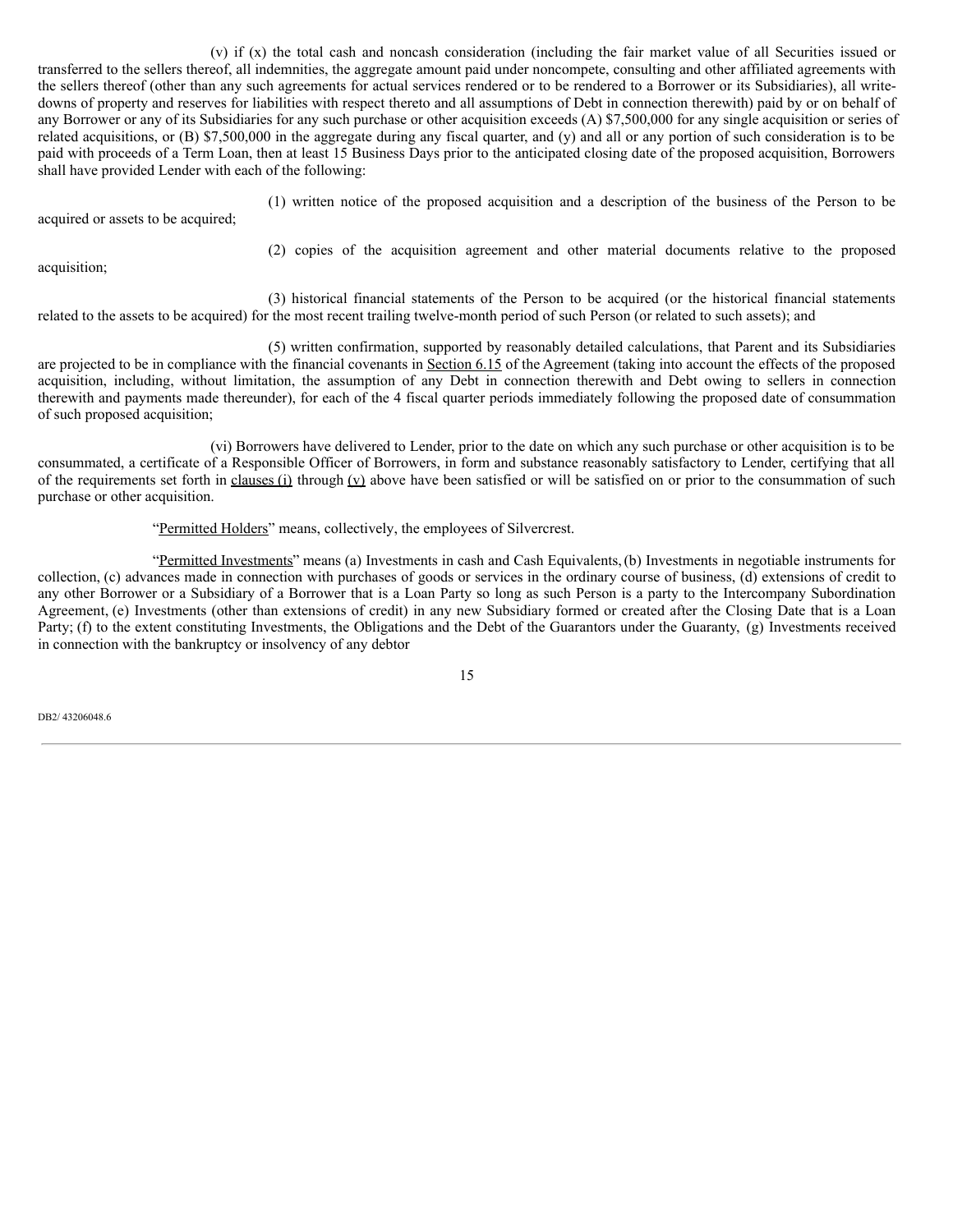and in settlement of delinquent accounts or other disputes owing by such debtor to any Borrower, the Singapore Subsidiary or any of their respective Subsidiaries, (h) Investments received as the non-cash portion from any disposition of any Assets by any Borrower, the Singapore Subsidiary or any of their respective Subsidiaries permitted under Section 6.6 hereof, (i) Permitted Acquisitions, (j) Investments held by a Person acquired in a Permitted Acquisition to the extent that such Investments were not made in contemplation of or in connection with such Permitted Acquisition and were in existence on the date of such Permitted Acquisition, (k) Investments existing on the Closing Date and set forth on Schedule 6.3, and (l) so long as no Unmatured Event of Default or Event of Default has occurred and is continuing or would result therefrom, any other Investments in an aggregate amount not to exceed \$13,000,000; provided, however, that notwithstanding anything to the contrary contained in this definition of "Permitted Investments", the aggregate amount of all Investments made in any Subsidiary that has incurred or assumed secured Debt permitted under Sections  $6.1(k)$  and  $6.2(a)$ , which Debt is not otherwise subordinated to the Obligations on terms and conditions reasonably acceptable to Lender, shall in no event exceed \$250,000 during the term of this Agreement while any such Debt remains outstanding or commitments relating to any such Debt have not been terminated.

"Permitted Liens" means: (a) Liens for Taxes, assessments, or governmental charges or claims, the payment of which is not, at such time, required by Section 5.4 hereof, (b) any attachment or judgment Lien either in existence less than 30 calendar days after the entry thereof, or with respect to which execution has been stayed, or with respect to which payment in full above any applicable deductible is covered by insurance (so long as no reservation of rights has been made by the insurer in connection with such coverage), (c) Liens incurred to secure any surety bonds, appeal bonds, supersedeas bonds, or other instruments serving a similar purpose in connection with the appeal of any such judgment, (d) banker's Liens in the nature of rights of setoff arising in the ordinary course of business of any Borrower or the Singapore Subsidiary, (e) Liens granted by the Loan Parties to Lender in order to secure their respective obligations under this Agreement and the other Loan Documents to which they are a party, (f) Liens arising by operation of law in favor of warehousemen, landlords, carriers, mechanics, materialmen, laborers, or suppliers, incurred in the ordinary course of business and not in connection with the borrowing of money, and which Liens either (i) are for sums not yet delinquent, or (ii) are the subject of Permitted Protests, (g) Liens on amounts deposited to secure any Borrower's, the Singapore Subsidiary's or any of their respective Subsidiaries' obligations in connection with worker's compensation or other unemployment insurance, (h) with respect to any real property, easements, rights of way, and zoning restrictions, minor defects or other irregularities of title and other similar encumbrances that, in the aggregate, which do not in any case materially detract from the value of the property subject thereto and that do not materially interfere with or impair the use or operation thereof, (i) Liens set forth on Schedule 6.2; provided, however, that to qualify as a Permitted Lien, any such Lien described on Schedule 6.2 shall only secure the Debt that it secures on the Closing Date and any Refinancing Indebtedness in respect thereof, (j) Liens securing Debt of any Borrower, the Singapore Subsidiary or any of their respective Subsidiaries incurred pursuant to Section 6.1(b) (provided that (i) such Liens shall be created substantially simultaneously with, or within 90 days of, the incurrence of such Debt and (ii) such Liens do not at any time encumber any property other than the property financed by such Debt), (k) any interest or title of a lessor under any lease entered into by any Borrower, the Singapore Subsidiary or any of their respective

16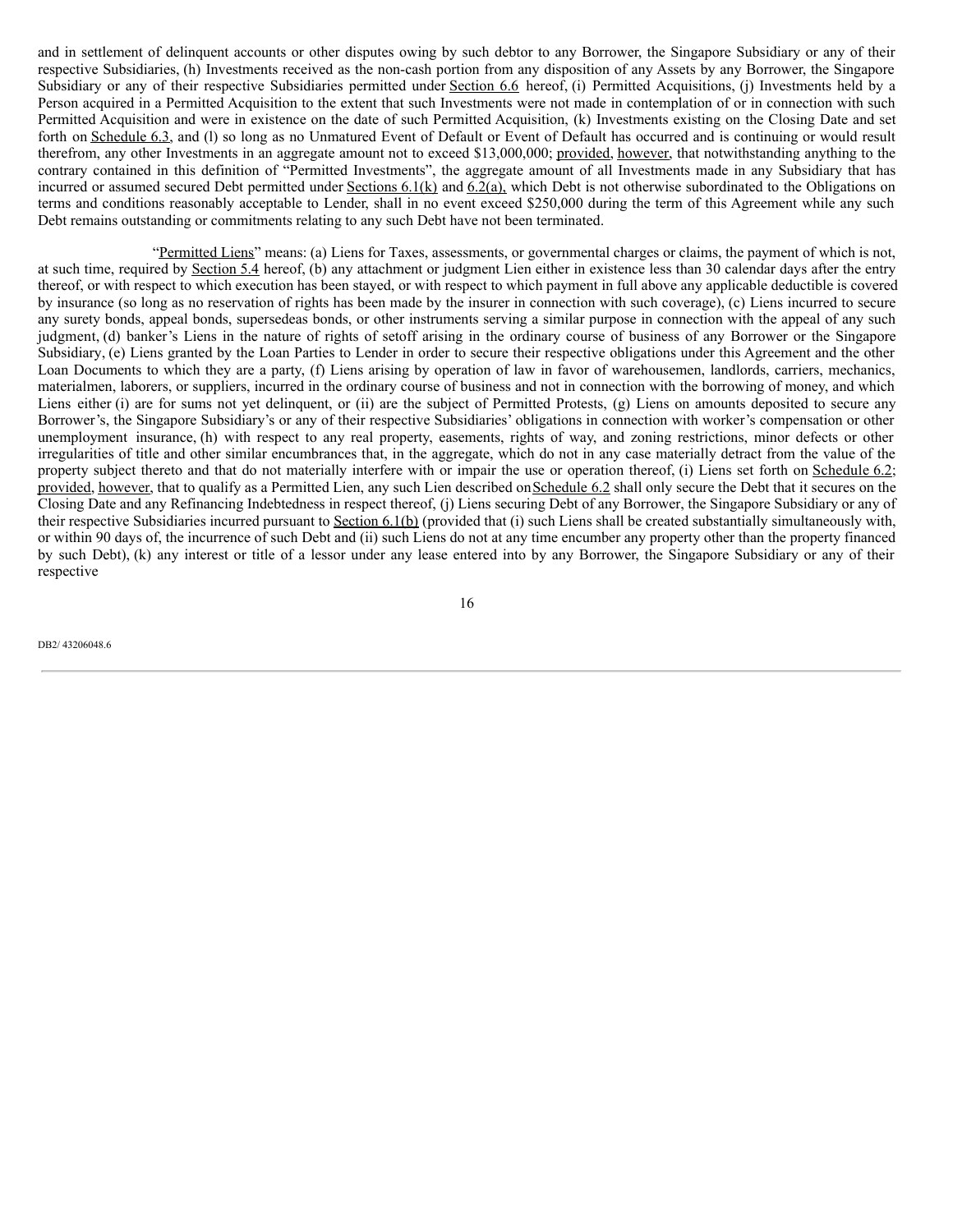Subsidiaries in the ordinary course of its business and covering only the assets so leased, (1) Liens evidenced by precautionary UCC financing statements relating to operating leases, bailments and consignments of personal property, (m) Liens solely on any cash earnest money deposits made by any Borrower, the Singapore Subsidiary or any of their respective Subsidiaries in connection with any letter of intent or purchase agreement with respect to a Permitted Acquisition, (n) Liens securing Debt permitted to be incurred pursuant to Section 6.1(j) and  $6.1(k)$ , so long as such Liens attach solely to the assets or business acquired in the Permitted Acquisition that is financed by such Debt (including any acquired Securities), and (o) other Liens not specified in clauses (a) through  $(n)$  above that do not secure Debt for borrowed money or letters of credit, so long as neither (i) the aggregate outstanding principal amount of the obligations secured thereby nor (ii) the aggregate fair market value (determined, in the case of each such Lien, as of the date such Lien is incurred) of the assets subject thereto exceed \$300,000 at any time.

"Permitted Protest" means the right of any Borrower, the Singapore Subsidiary or any of their respective Subsidiaries to protest any Lien (other than any Lien that secures the Obligations), taxes (other than payroll taxes or taxes that are the subject of a United States federal tax lien), or rental payment, provided that (a) a reserve with respect to such obligation is established on such Borrower's, the Singapore Subsidiary's or such Subsidiary's books and records in such amount as is required under GAAP, (b) any such protest is instituted promptly and prosecuted diligently by such Borrower, the Singapore Subsidiary or such Subsidiary, as applicable, in good faith, and (c) Lender is satisfied that, while any such protest is pending, there will be no impairment of the enforceability, validity, or priority of any of Lender's Liens.

"Permitted Tax Distribution" means, with respect to any tax period (or portion thereof) of any Borrower or the Singapore Subsidiary during which such Borrower or the Singapore Subsidiary is not treated as a separately taxable entity, for federal or state income tax purposes, cash distributions to any direct or indirect, Shareholder of any Borrower or the Singapore Subsidiary with respect to each such tax period for which income tax, or an installment of estimated tax, would be required to be paid by such Shareholder by virtue of owning, directly or indirectly, Securities in such Borrower or the Singapore Subsidiary, assuming a tax rate equal to the maximum combined federal, state, and local income tax rate applicable to either a corporation or a natural person that is a resident of New York City, New York (whichever is higher).

"Person" means and includes natural persons, corporations, partnerships, limited liability companies, joint ventures, associations, companies, business trusts, or other organizations, irrespective of whether they are legal entities.

"Pre-refunded Bond" means a bond that originally may have been issued as a general obligation or revenue bond but that is now secured by an escrow fund consisting entirely of either: (a) direct obligations of the U.S. government (or any agency thereof), and that are sufficient for paying the bondholders; or (b) cash.

"Projections" means Parent's forecasted profit and loss statements, balance sheets and statements of cash flows, prepared on a basis consistent with Parent's historical financial statements, together with appropriate supporting details and a statement of underlying assumptions.

17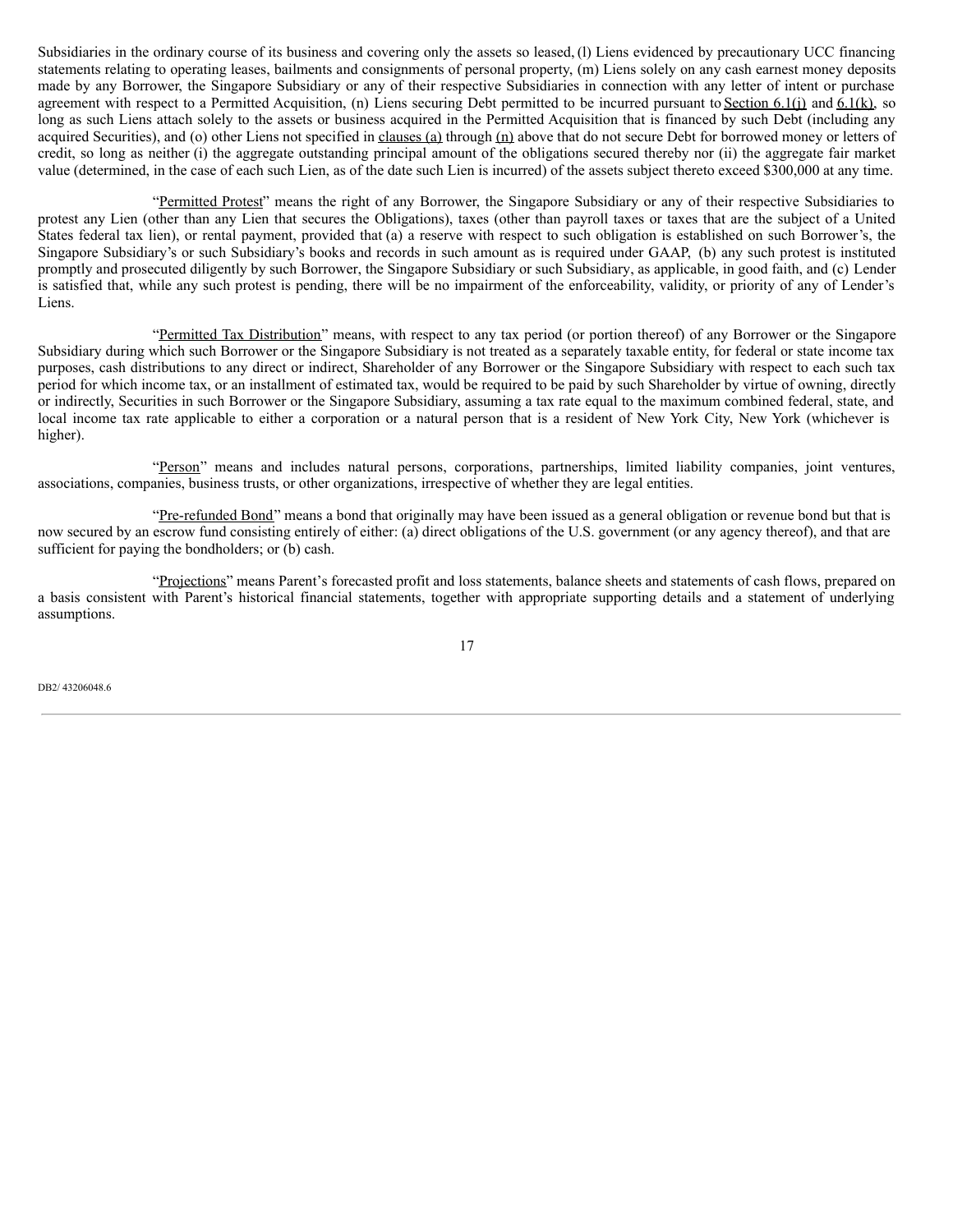"Refinancing Debt" means refinancings, renewals, or extensions of Debt so long as:

(a) such refinancings, renewals, or extensions do not result in an increase in the principal amount of the Debt so refinanced, renewed, or extended, other than by the amount of premiums paid thereon and the fees and expenses incurred in connection therewith and by the amount of unfunded commitments with respect thereto,

(b) such refinancings, renewals, or extensions do not result in a shortening of the average weighted maturity (measured as of the refinancing, renewal, or extension) of the Debt so refinanced, renewed, or extended, nor are they on terms or conditions that, taken as a whole, are or could reasonably be expected to be materially adverse to the interests of Lender,

(c) if the Debt that is refinanced, renewed, or extended was subordinated in right of payment to the Obligations, then the terms and conditions of the refinancing, renewal, or extension must include subordination terms and conditions that are at least as favorable to Lender as those that were applicable to the refinanced, renewed, or extended Indebtedness, and

(d) the Debt that is refinanced, renewed, or extended is not recourse to any Person that is liable on account of the Obligations other than those Persons which were obligated with respect to the Debt that was refinanced, renewed, or extended.

"Regulatory Change" has the meaning specified therefor in Section 2.14 hereof.

"Relevant Governmental Body" means the Federal Reserve Board or the Federal Reserve Bank of New York, or a committee officially endorsed or convened by the Federal Reserve Board or the Federal Reserve Bank of New York, or any successor thereto.

"Reorganization" means (i) the distribution of certain of the general partnership interests of Parent currently held by the General Partnership to the certain members of the General Partnership and the automatic conversion of such general partnership units into limited partnership interests of Parent (the "Initial Distribution"), (ii) the transfer by the General Partnership of its remaining general partnership interests in Parent to the IPO Vehicle (the "GP Transfer"), (iii) the LP Amendment, (iv) a bona fide underwritten sale to the public of common Securities of the IPO Vehicle, in any transaction or series or related transactions, pursuant to an effective registration statement on Form S-1 that is declared effective by the SEC (the "IPO Sale"), and (v) the purchase by the IPO Vehicle of all of the limited partnership interests of Parent held by Vulcan Wealth Management LLC and certain limited partnership interests of Parent held by other Persons.

"Request for Borrowing" means an irrevocable written notice from a Responsible Officer of Administrative Borrower to Lender of a Borrower's request to borrow any Loan, which notice shall be substantially in the form of Exhibit R-1 attached hereto.

"Request for Conversion/Continuation" means an irrevocable written notice from a Responsible Officer of Administrative Borrower to Lender pursuant to the terms of Section 2.7, substantially in the form of Exhibit R-2 attached hereto.

18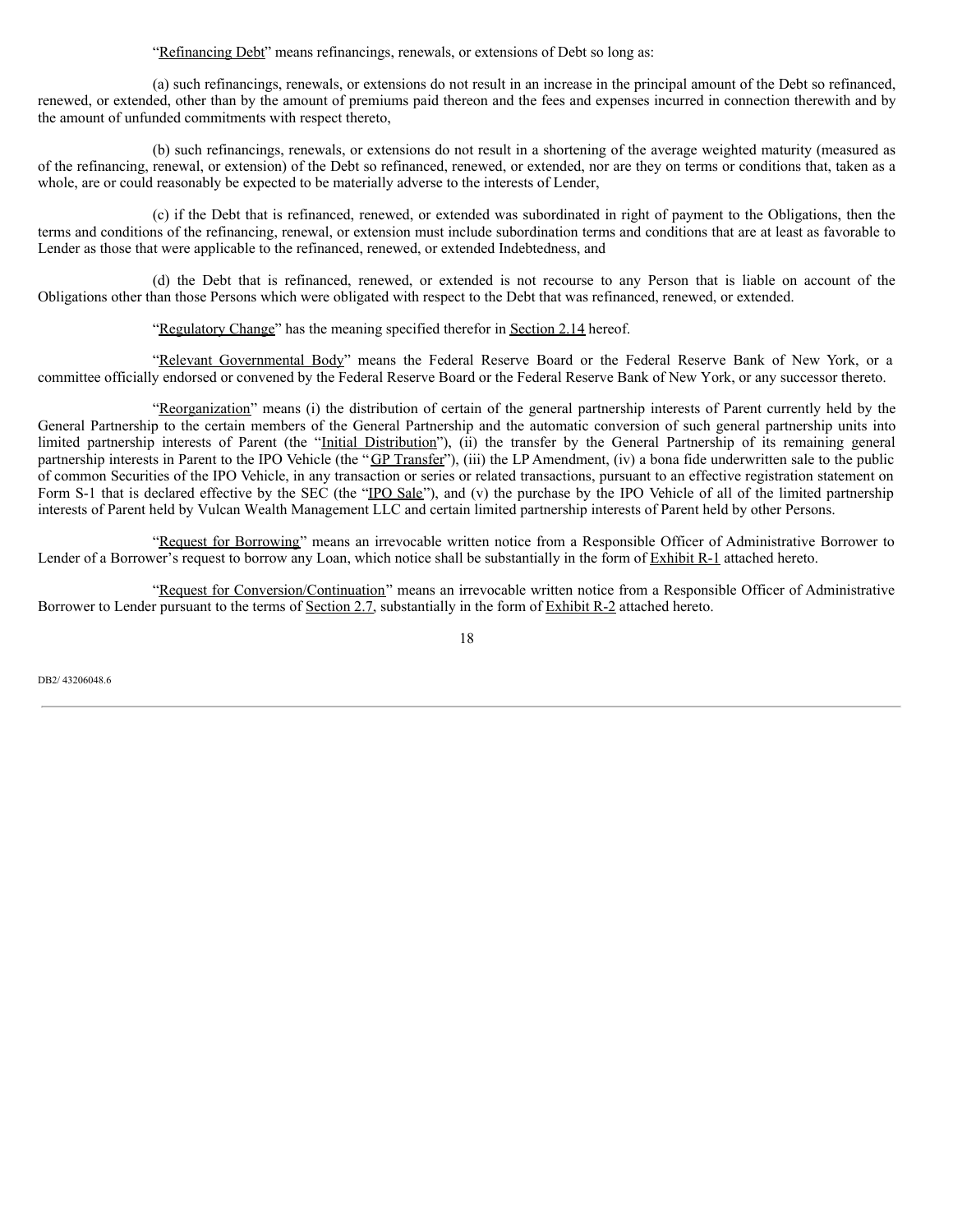"Responsible Officer" means, with respect to any Person, (a) the managing partner, managing member, chief executive officer, chief financial officer or chief operating officer of such Person, or (b) any other officer of such Person designated by an officer of the type described in clause (a).

"Revolving Credit Facility" means the revolving credit facility described in Section 2.1 hereof pursuant to which Lender provides Revolving Loans to Borrowers and issues Letters of Credit for the account of Borrowers.

"Revolving Credit Facility Commitment" means the commitment of Lender to make Revolving Loans and to issue Letters of Credit in an aggregate principal amount not to exceed the Maximum Revolver Amount.

"Revolving Credit Facility Usage" means, at any time, the sum of (a) the aggregate principal balance of all Revolving Loans outstanding at such time, plus (b) the amount of the Letter of Credit Usage at such time.

"Revolving Credit Maturity Date" means the earlier of (a) June 18, 2023 and (b) such earlier date on which the Obligations shall become due and payable in accordance with the terms of this Agreement and the other Loan Documents.

"Revolving Loan" means a revolving loan made by Lender to Borrowers pursuant to Section 2.1 hereof.

"Revolving Loan Obligations" means any Obligation with respect to the Revolving Loans and Letters of Credit (including the principal thereof, the interest thereon, and the fees and expenses specifically related thereto).

"SEC" means the Securities and Exchange Commission of the United States of America or any successor thereto.

"Security Agreement" means that certain Security Agreement, dated as of the date hereof, by and among the Loan Parties

and Lender.

"Securities" means the capital stock, partnership interests, membership interests, or other securities of a Person, all warrants, options, convertible securities, and other interests which may be exercised in respect of, converted into or otherwise relate to such Person's capital stock, partnership interests, membership interests, or other equity interests and any other securities, including debt securities of such Person.

"Securities Account" means a securities account (as that term is defined in the UCC).

"Seventh Amendment Effective Date" means July 1, 2019.

"Shareholder" means, with respect to each Person, the holder of some or all of the Securities in such Person.

19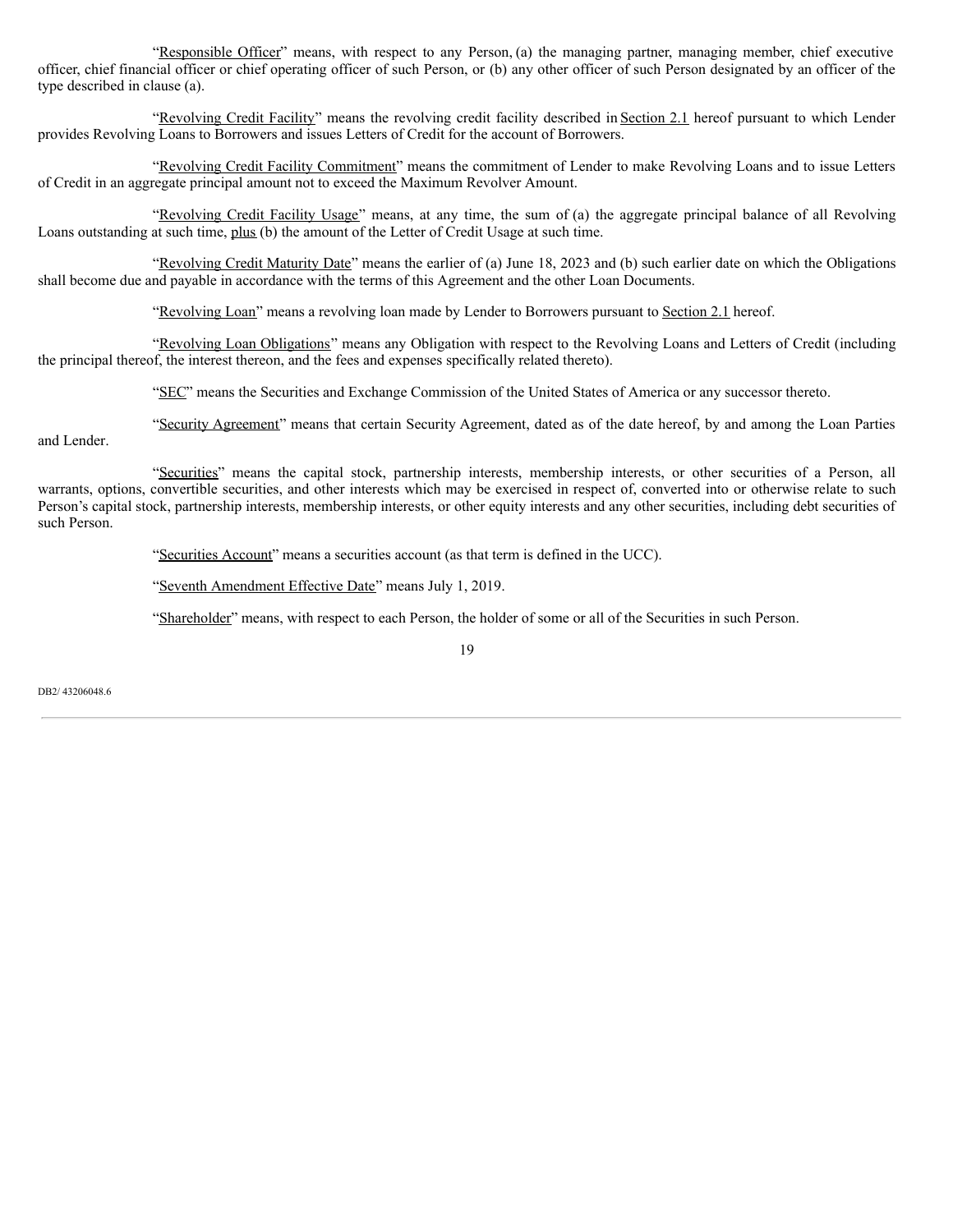"Silvercrest" has the meaning specified therefor in the Preamble hereto.

"Singapore Subsidiary" means Silvercrest Asset Management (Singapore) Pte. Ltd., a Singapore private limited company.

"SOFR" means, with respect to any Business Day, a rate per annum equal to the secured overnight financing rate for such Business Day published by the SOFR Administrator on the SOFR Administrator's Website on the immediately succeeding Business Day.

"SOFR Administrator" means the Federal Reserve Bank of New York (or a successor administrator of the secured overnight financing rate).

"SOFR Administrator's Website" means the website of the Federal Reserve Bank of New York, currently at http://www.newyorkfed.org, or any successor source for the secured overnight financing rate identified as such by the SOFR Administrator from time to time.

"SOFR-Based Rate" means Daily Simple SOFR and the Term SOFR Reference Rate, as applicable.

"SOFR Loan" means any Loan bearing interest based upon any SOFR‑Based Rate, other than pursuant to clause (c) of the definition of Base Rate.

"SOFR Margin" means 2.80 percentage points.

"Solvent" means, with respect to any Person as of any date of determination, that (a) at fair valuations, the sum of such Person's debts (including contingent liabilities) is less than all of such Person's assets, (b) such Person is not engaged or about to engage in a business or transaction for which the remaining assets of such Person are unreasonably small in relation to the business or transaction or for which the property remaining with such Person is an unreasonably small capital, and (c) such Person has not incurred and does not intend to incur, or reasonably believe that it will incur, debts beyond its ability to pay such debts as they become due (whether at maturity or otherwise), and (d) such Person is "solvent" or not "insolvent", as applicable within the meaning given those terms and similar terms under applicable laws relating to fraudulent transfers and conveyances. For purposes of this definition, the amount of any contingent liability at any time shall be computed as the amount that, in light of all of the facts and circumstances existing at such time, represents the amount that can reasonably be expected to become an actual or matured liability (irrespective of whether such contingent liabilities meet the criteria for accrual under Statement of Financial Accounting Standard No. 5).

"Standard Letter of Credit Practice" means, for Lender, any domestic or foreign law or letter of credit practices applicable in the city in which Lender issued the applicable Letter of Credit or, for its branch or correspondent, such laws and practices applicable in the city in which it has advised, confirmed or negotiated such Letter of Credit, as the case may be, in each case, (a) which letter of credit practices are of banks that regularly issue letters of credit in the particular city, and (b) which laws or letter of credit practices are required or permitted under ISP or UCP 600, as chosen in the applicable Letter of Credit.

20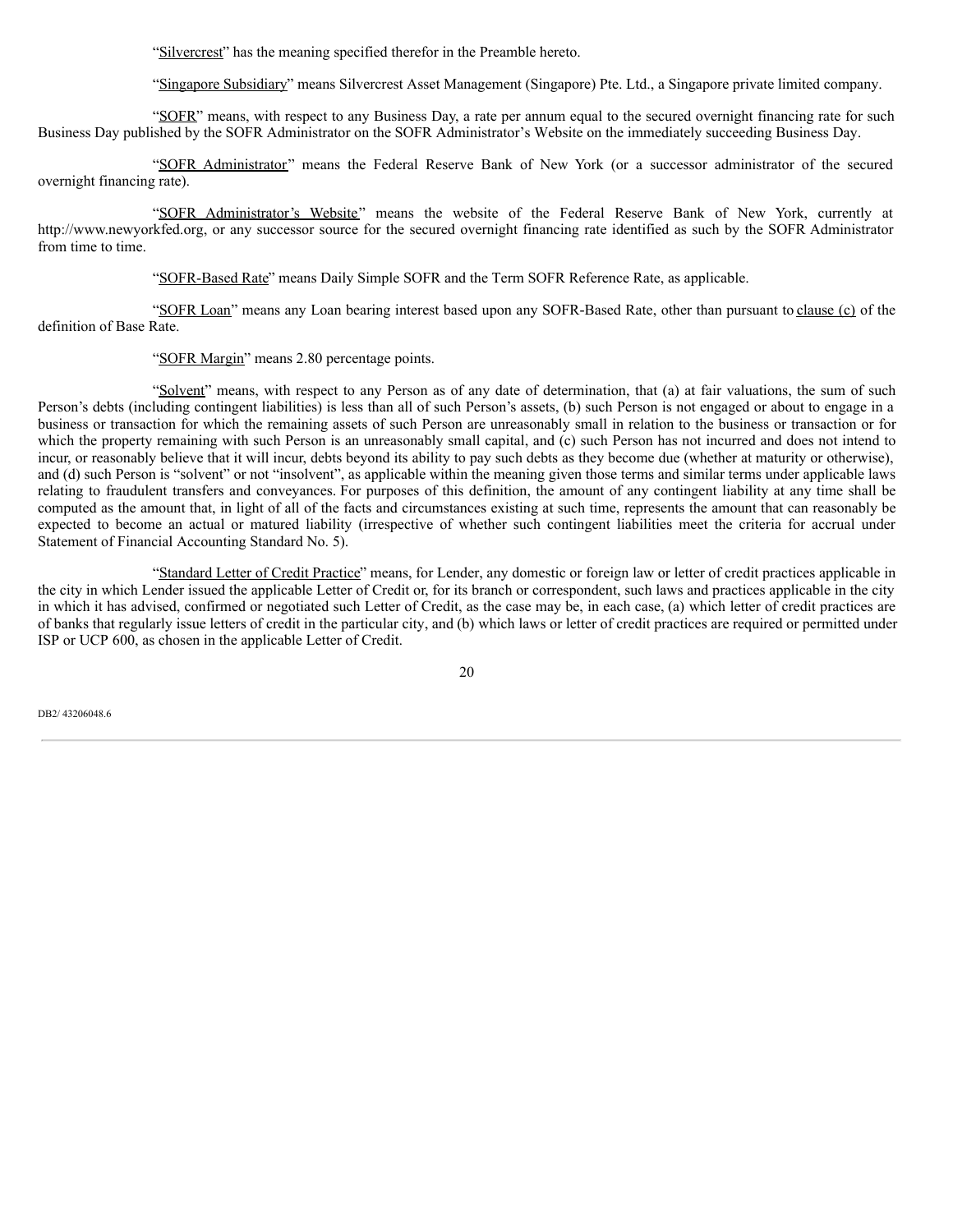## "Stock Pledge Agreement" means that certain Stock Pledge Agreement, dated as of the date hereof, by and between Parent

and Lender.

"Subsidiary" means, with respect to any Person (a) any corporation in which such Person, directly or indirectly through its Subsidiaries, owns more than 50% of the Securities of any class or classes having by the terms thereof the ordinary voting power to elect a majority of the directors of such corporation, and (b) any partnership, association, joint venture, limited liability company, or other entity in which such Person, directly or indirectly through its Subsidiaries, has more than a 50% equity interest at the time.

"Taxes" means any tax based upon, or measured by net or gross income, gross receipts, sales, use, ad valorem, transfer, franchise, withholding, payroll, employment, excise, occupation, premium or property taxes, or conduct of business, together with any interest and penalties, additions to tax and additional amounts imposed by any federal, state, local, or foreign taxing authority upon any Person.

"Tenth Amendment Effective Date" means February 15, 2022.

"Term Loan" means a term loan made by Lender to Borrowers pursuant to Section 2.2 hereof.

"Term Loan Facility" means the delayed-draw term loan facility described in Section 2.2 hereof pursuant to which Lender provides Term Loans to Borrowers.

"Term Loan Draw Date" means each date on which a Term Loan is made hereunder, each of which shall occur, if ever, not later than July 1, 2024.

"Term Loan Commitment" means the commitment of Lender to make Term Loans to Borrowers on each Term Loan Draw Date, in an aggregate principal amount not to exceed \$25,500,000.

"Term Loan Maturity Date" means the earlier of (a) July 1, 2026 and (b) such earlier date on which the Obligations shall become due and payable in accordance with the terms of this Agreement and the other Loan Documents.

"Term Loan Obligations" means any Obligation with respect to the Term Loans (including the principal thereof, the interest thereon, and the fees and expenses specifically related thereto).

"Term SOFR" means, for any Interest Period for a Term SOFR Loan, the greater of (a) the Term SOFR Reference Rate (rounded upward to the next one-sixteenth (1/16th) of one percent (0.0625%), if necessary) for a tenor comparable to the applicable Interest Period on the day that is two (2) U.S. Government Securities Business Days prior to the first day of such Interest Period, as such rate is published by the Term SOFR Administrator and (b) zero percent (0%)

21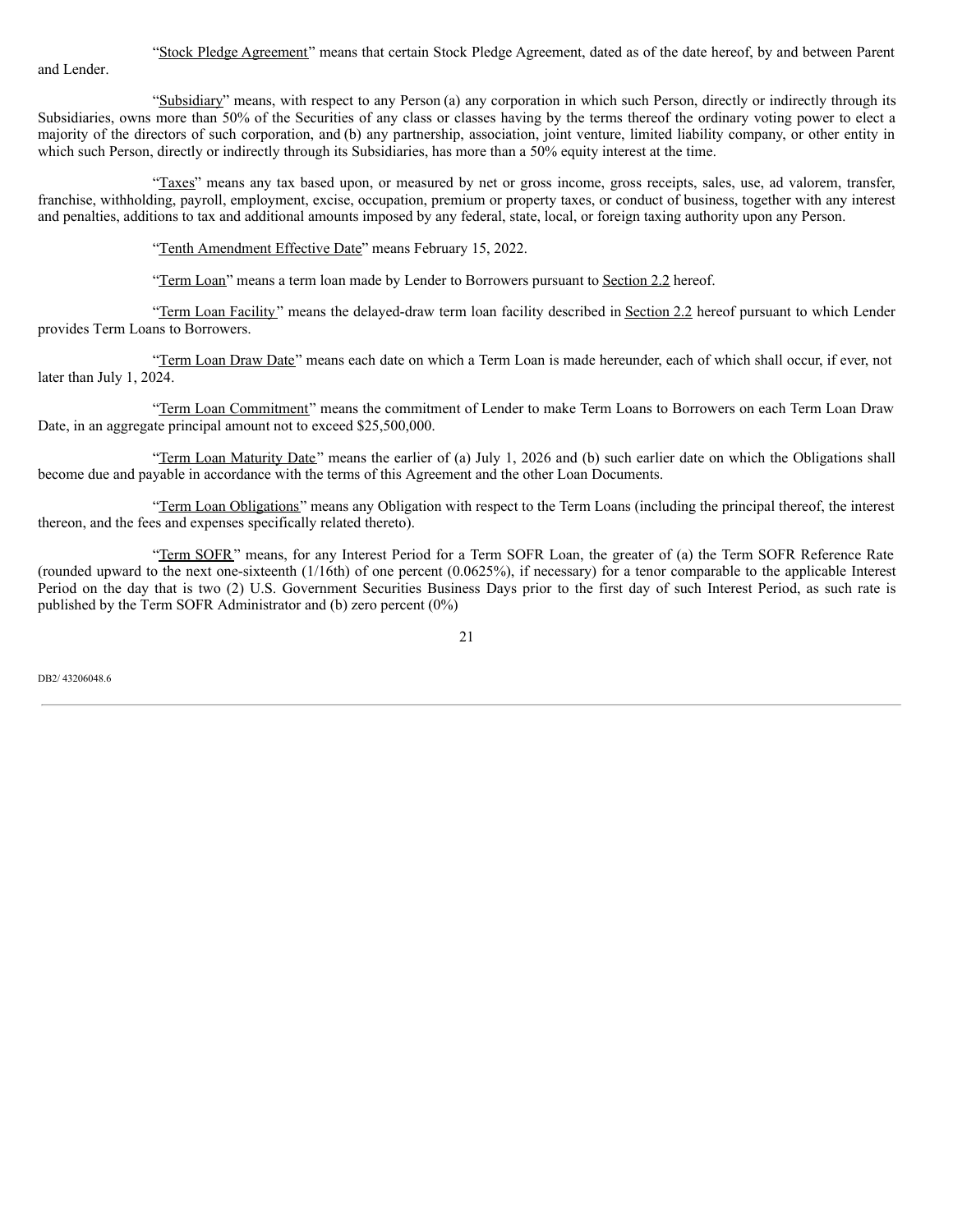"Term SOFR Administrator" means the CME Group Benchmark Administration Limited (CBA) (or a successor administrator of the Term SOFR Reference Rate selected by Lender in its reasonable discretion).

"Term SOFR Loan" means any Loan bearing interest based upon Term SOFR.

"Term SOFR Reference Rate" means the forward-looking term rate based on SOFR.

"Term-Based SOFR Loan" means any Loan bearing interest based upon the Term SOFR Reference Rate.

"Transaction Costs" means any and all fees, costs and expenses payable by the Loan Parties (including such fees payable to Lender) in connection with the Loans and the consummation of the transactions contemplated by this Agreement.

"UCC" means the California Uniform Commercial Code as in effect from time to time; provided, however, that in the event that, by reason of mandatory provisions of law, any or all of the attachment, perfection, priority, or remedies with respect to Lender's Lien on any Collateral is governed by the Uniform Commercial Code as enacted and in effect in a jurisdiction other than the State of California, the term "UCC" shall mean the Uniform Commercial Code as enacted and in effect in such other jurisdiction solely for purposes of the provisions thereof relating to such attachment, perfection, priority, or remedies. To the extent that defined terms set forth herein shall have different meanings under different Articles under the Uniform Commercial Code, the meaning assigned to such defined term under Article 9 of the Uniform Commercial Code shall control.

"UCP 600" means, with respect to any Letter of Credit, the Uniform Customs and Practice for Documentary Credits 2007 Revision, International Chamber of Commerce Publication No. 600 and any subsequent revision thereof adopted by the International Chamber of Commerce on the date such Letter of Credit is issued.

"Unmatured Event of Default" means an event, act, or occurrence which, with the giving of notice or the passage of time, would become an Event of Default.

"Upfront Fee" has the meaning specified therefor in Section 2.11(a).

"U.S. Government Securities Business Day" means any day except for (a) a Saturday, (b) a Sunday or (c) a day on which the Securities Industry and Financial Markets Association recommends that the fixed income departments of its members be closed for the entire day for purposes of trading in United States government securities.

1.2 Construction. Unless the context of this Agreement clearly requires otherwise, references to the plural include the singular and to the singular include the plural, the part includes the whole, the term "including" is not limiting, and the term "or" has, except where otherwise indicated, the inclusive meaning represented by the phrase "and/or". References in this

22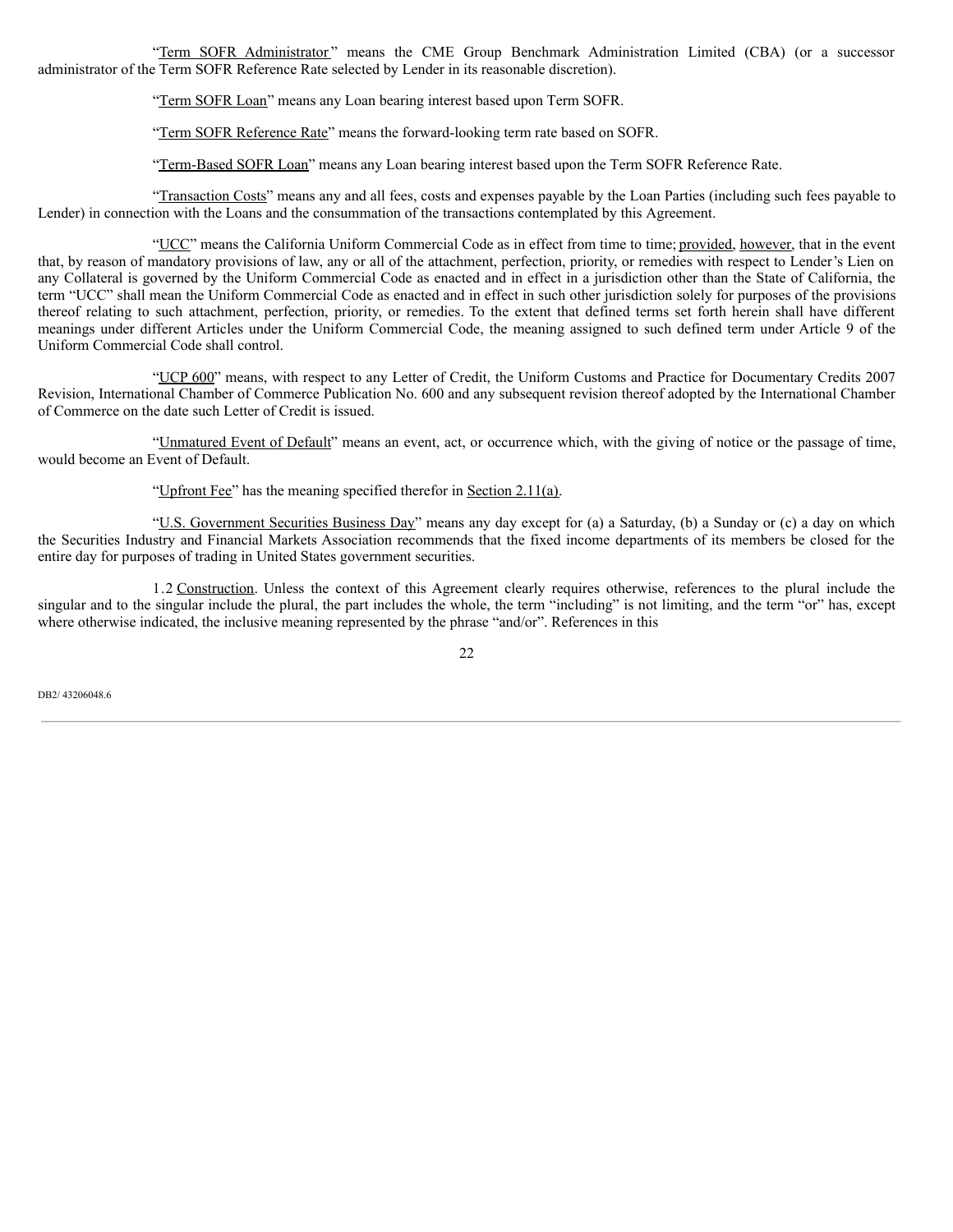Agreement to a "determination" or "designation" include estimates by Lender (in the case of quantitative determinations or designations), and beliefs by Lender (in the case of qualitative determinations or designations). The words "hereof", "herein", "hereby", "hereunder", and similar terms in this Agreement refer to this Agreement as a whole and not to any particular provision of this Agreement. Article, Section, subsection, clause, exhibit, and schedule references are to this Agreement unless otherwise specified. Any reference herein to this Agreement or any of the Loan Documents includes any and all alterations, amendments, changes, extensions, modifications, renewals, or supplements thereto or thereof, as applicable. Any reference herein or in any other Loan Document to the satisfaction, payment or repayment in full of the Obligations shall mean the repayment in full in cash (or, in the case of contingent reimbursement obligations with respect to Letters of Credit, providing Letter of Credit Collateralization) of all Obligations (other than unasserted contingent indemnification obligations and unasserted contingent expense reimbursement claims) and the termination of the Commitments of Lender to extend credit hereunder. Where pro forma compliance with Section 6.15 is required but no measurement period is cited in Section 6.15 or in the defined terms used therein has then elapsed, the applicable covenant in Section 6.15 for the first measurement period cited in such Section shall need to be satisfied as of the last 4 quarters most recently ended. All obligations of any Person that are or would have been treated as operating leases for purposes of GAAP prior to the issuance by the Financial Accounting Standards Board on February 25, 2016 of an Accounting Standards Update (the "ASU") shall continue to be accounted for as operating leases for purposes of all financial definitions and calculations for purposes of this Agreement (whether or not such operating lease obligations were in effect on such date) notwithstanding the fact that such obligations are required in accordance with the ASU (on a prospective or retroactive basis or otherwise) to be treated as Capitalized Lease Obligations in the financial statements.

## **ARTICLE II AMOUNT AND TERMS OF LOANS**

#### 2.1 Revolving Credit Facility.

(a) Subject to the provisions of this Section 2.1 and Article III hereof, and the other terms and conditions set forth

in this Agreement:

(i) Lender agrees to make Revolving Loans to Borrowers on and after the Closing Date until, but not including, the Revolving Credit Maturity Date, at such times and in such amounts as Borrower may request in accordance with Section 2.7 hereof; and

(ii) Revolving Loans under the Revolving Credit Facility may be borrowed, repaid without penalty or premium, and, subject to the terms and conditions of this Agreement, reborrowed.

(b) In no event shall Lender be obligated to make Revolving Loans hereunder if, after giving effect to the requested Revolving Loan, the Revolving Credit Facility Usage would exceed the Maximum Revolver Amount.

(c) Subject to Section 2.1(b) hereof, each Borrowing under the Revolving Credit Facility shall be in a minimum principal amount of \$500,000 and, thereafter, in integral

23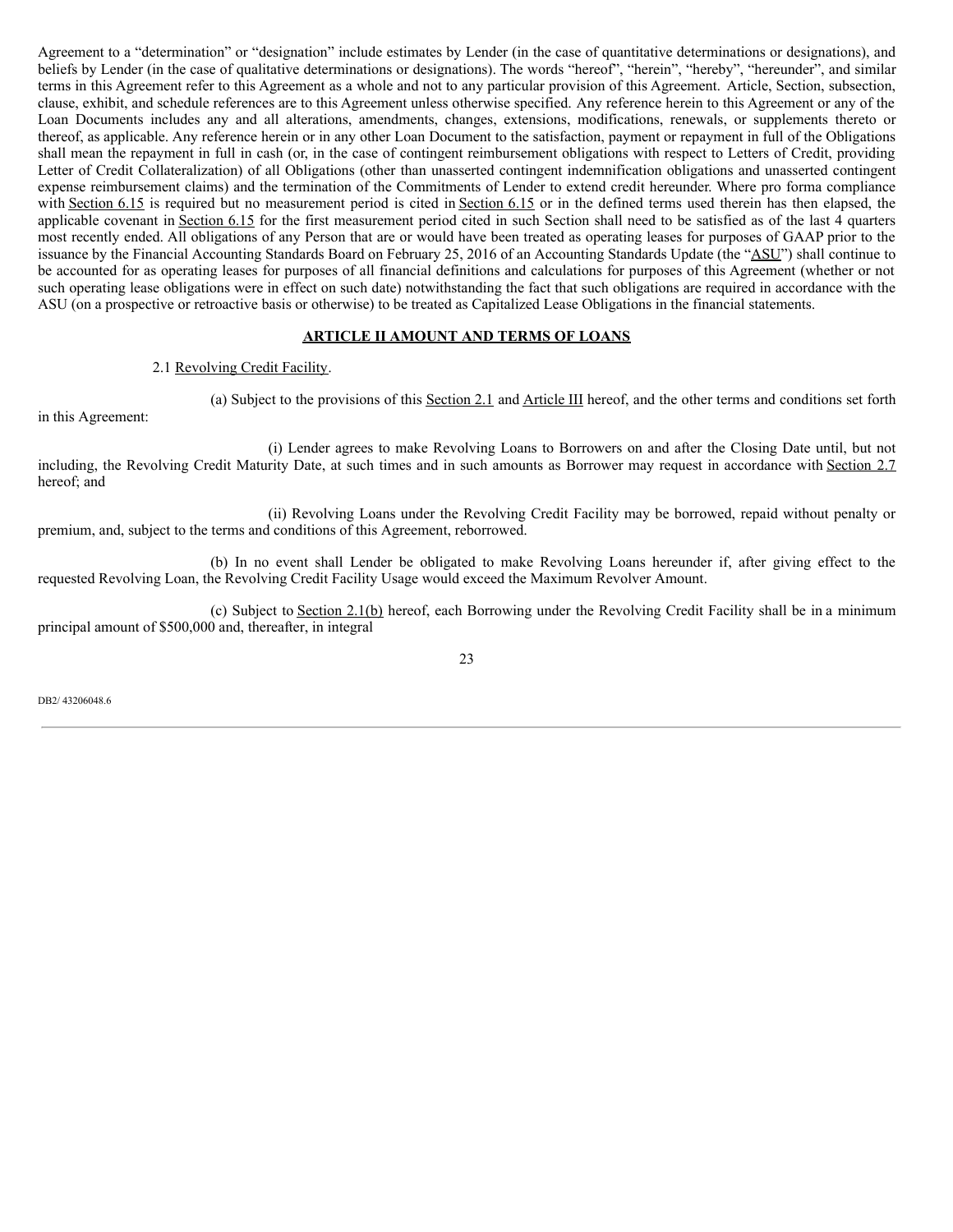multiples of \$100,000, unless such Borrowing is being made to pay any interest, fees, or expenses then due hereunder, in which case such Borrowing may be in the amount of such interest, fees, or expenses.

## 2.2 Term Loans.

(a) Subject to the provisions of this Section 2.2 and Article III hereof and the other terms and conditions set forth

in this Agreement

(i) Lender agrees to make Term Loans to Borrowers at Administrative Borrower's request on any date occurring on or after the Closing Date and on or prior to July 1, 2024, in such amount as Borrowers may request in accordance with Section 2.7 hereof;

(ii) The Term Loan Facility is not a revolving credit facility and any portion of a Term Loan that is repaid or prepaid may not be reborrowed;

(iii) On the date on which each Term Loan shall be made to Borrowers, the Term Loan Commitment shall be automatically and permanently reduced on such date by an amount equal to the aggregate original principal amount of such Term Loan;

(iv) Any portion of the Term Loan Commitment that has not been funded by Lender to Borrowers shall expire and be terminated upon the earlier to occur of (i) 5:00 p.m. Pacific time on July 1, 2024 and (ii) the Term Loan Maturity Date.

(b) The aggregate principal amount of Term Loans made hereunder shall not exceed the Maximum Term Amount.

(c) Subject to Section 2.2(b) hereof, each Borrowing under the Term Loan Facility shall be in a minimum principal amount of \$500,000 and, thereafter, in integral multiples of \$100,000, unless such Borrowing is being made to pay any interest, fees, or expenses then due hereunder, in which case such Borrowing may be in the amount of such interest, fees, or expenses.

### 2.3 Rate Designation.

Administrative Borrower shall designate each Loan as a Base Rate Loan, a Daily Simple SOFR Loan, or a Term SOFR Loan in the Request for Borrowing or Request for Conversion/Continuation given to Lender in accordance with Section 2.7 or Section 2.8, as applicable.

### 2.4 Interest Rates; Payment Interest.

(a) Borrowers shall make each payment required to be made hereunder to Lender's Account not later than noon Pacific time, on the due date of payment. If not paid in full in immediately available funds when due, each Borrower hereby authorizes Lender to charge the amount of any portion of such payments not made on such date to the Loan Account as a Revolving

24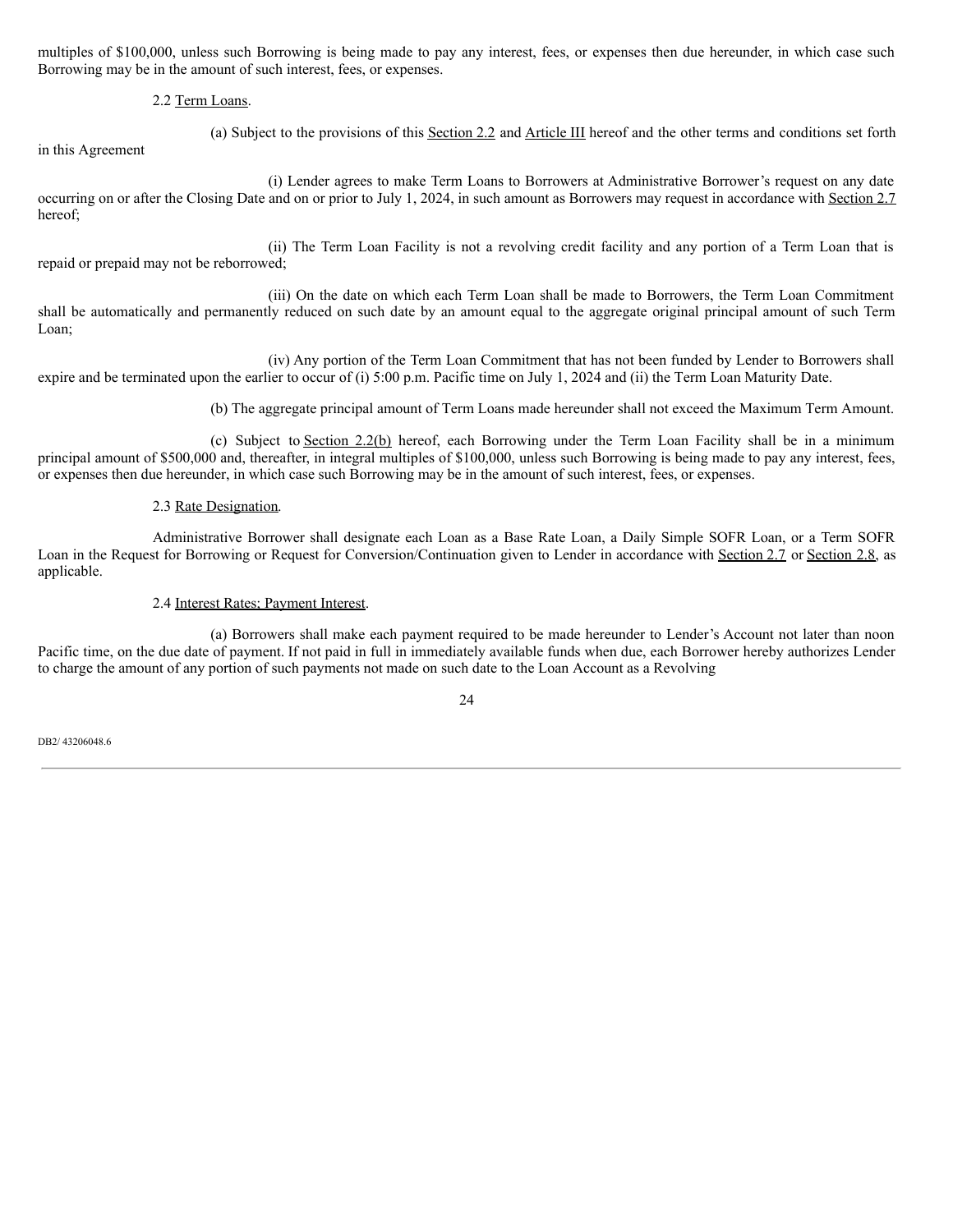Loan, which thereafter shall accrue interest at the rate then applicable to Base Rate Loans hereunder.

(b) Subject to Section 2.5, each Base Rate Loan shall bear interest on the unpaid principal balance thereof, from and including the date advanced or converted to a Base Rate Loan, to but excluding the date of conversion to a Daily Simple SOFR Loan or Term SOFR Loan or repayment thereof, at a fluctuating rate, per annum, equal to the lesser of (i) the greater of (A) the Base Rate plus the Base Rate Margin, and (B) 2.50% per annum, and (ii) the Highest Lawful Rate. Accrued and unpaid interest with respect to Base Rate Loans shall be due and payable, in arrears, (A) on each Interest Payment Date, commencing on the first Interest Payment Date following the Eleventh Amendment Effective Date, and continuing on each Interest Payment Date thereafter up to and including the Interest Payment Date immediately preceding (y) with respect to Base Rate Loans that are Revolving Loans, the Revolving Credit Maturity Date, and (z) with respect to Base Rate Loans that are Term Loans, the Term Loan Maturity Date, and (B)(y) with respect to Base Rate Loans that are Revolving Loans, on the Revolving Credit Maturity Date, and (z) with respect to Base Rate Loans that are Term Loans, on the Term Loan Maturity Date.

(c) each Daily Simple SOFR Loan shall bear interest on the unpaid principal balance thereof, from and including the date advanced or converted to a Daily Simple SOFR Loan, to but excluding the date of conversion to a Base Rate Loan or Term SOFR Loan or repayment thereof, at a fluctuating rate, per annum, equal to the lesser of (i) Daily Simple SOFR plus the SOFR Margin and (ii) the Highest Lawful Rate. Accrued and unpaid interest with respect to Daily Simple SOFR Loans shall be due and payable, in arrears, (A) on each Interest Payment Date, commencing on the first Interest Payment Date following the Eleventh Amendment Effective Date, and continuing on each Interest Payment Date thereafter up to and including the Interest Payment Date immediately preceding (y) with respect to Daily Simple SOFR Loans that are Revolving Loans, the Revolving Credit Maturity Date, and (z) with respect to Daily Simple SOFR Loans that are Term Loans, the Term Loan Maturity Date, and (B)(y) with respect to Daily Simple SOFR Loans that are Revolving Loans, on the Revolving Credit Maturity Date, and (z) with respect to Daily Simple SOFR Loans that are Term Loans, on the Term Loan Maturity Date.

(d) Subject to Section 2.5, each Term SOFR Loan shall bear interest on the unpaid principal balance thereof, from the date advanced, converted to a Term SOFR Loan, or continued as a Term SOFR Loan for a new Interest Period, to but excluding the date of conversion to a Daily Simple SOFR Loan or Base Rate Loan or repayment thereof, at a rate, per annum, equal to the lesser of (i) Term SOFR plus the SOFR Margin, and (ii) the Highest Lawful Rate. Accrued and unpaid interest with respect to Term SOFR Loans shall be due and payable, in arrears, (A) on each Interest Payment Date applicable to that Term SOFR Loan, commencing on the first Interest Payment Date following the Eleventh Amendment Effective Date, and continuing on each Interest Payment Date thereafter up to and including the Interest Payment Date immediately preceding (y) with respect to Term SOFR Loans that are Revolving Loans, the Revolving Credit Maturity Date, and  $(z)$  with respect to Term SOFR Loans that are Term Loans, the Term Loan Maturity Date, and  $(B)(y)$  with respect to Term SOFR Loans that are Revolving Loans, on the Revolving Credit Maturity Date, and (z) with respect to Term SOFR Loans that Term Loans, on the Term Loan

25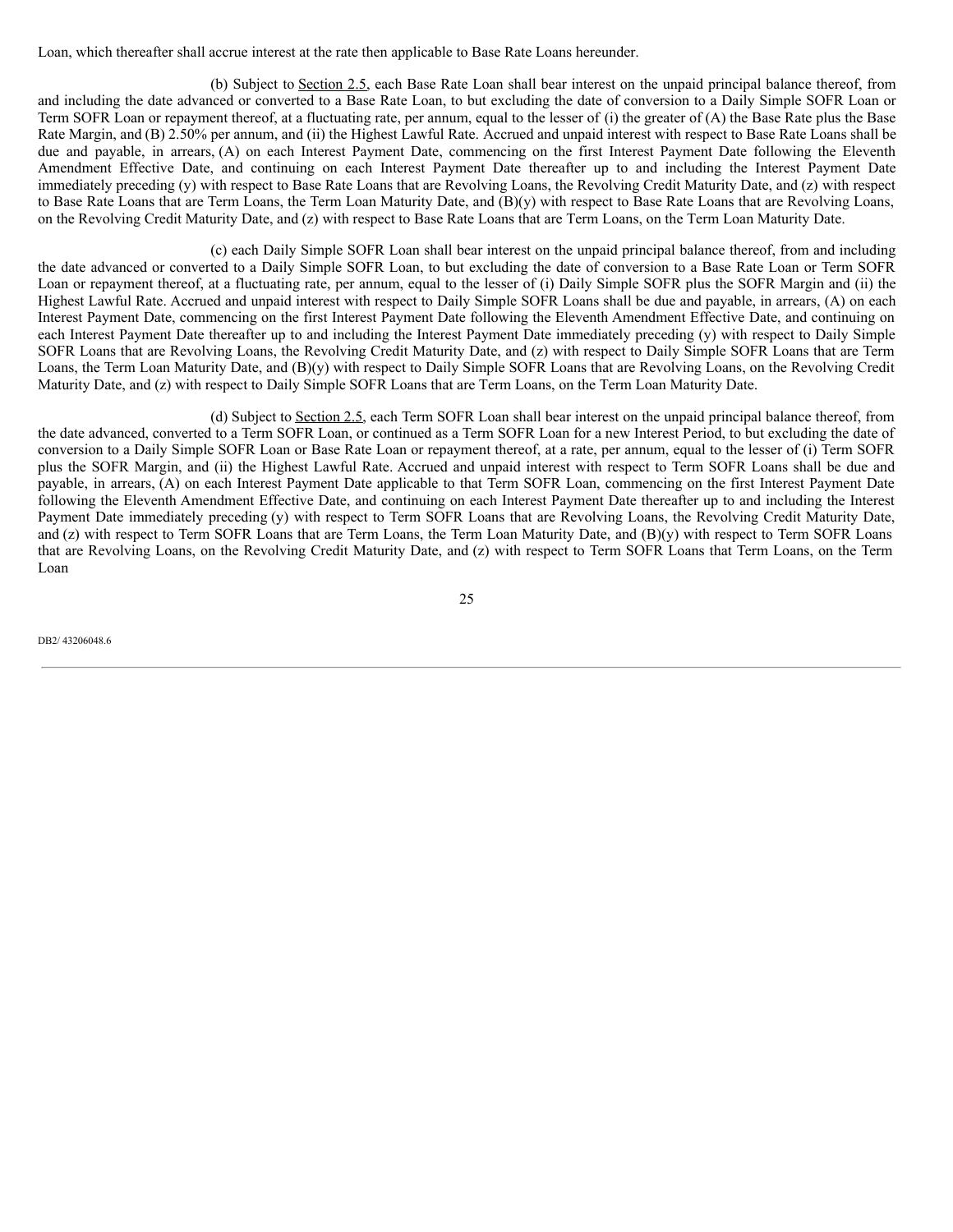Maturity Date. Anything to the contrary contained in this Agreement notwithstanding, Borrowers may not have more than ten (10) Term SOFR Loans outstanding at any one time.

2.5 Default Rate. Upon the occurrence and during the continuance of an Event of Default, (a) all Loans then outstanding shall bear interest at a rate equal to the rate otherwise applicable to such Loan plus 2.00 percentage points, and (b) the Letter of Credit fee provided for in <u>Section 2.11(c)</u> shall be increased by 2.00 percentage points above the per annum rate otherwise applicable under this Agreement; provided, however, for purposes of this Section, at the sole option of Lender (a) any Daily Simple SOFR Loan will be treated as Base Rate Loans and (b) any Term-Based SOFR Loan will be treated as a Base Rate Loan upon the termination of the Interest Period therefor. All amounts payable under this Section 2.5 shall be due and payable on demand by Lender.

## 2.6 Computation of Interest and Fees; Maximum Interest Rate.

(a) All computations of interest with respect to the Loans that bear interest at the Base Rate and computations of the fees due hereunder for any period shall be calculated on the basis of a year of 365 or 366 days, as the case may be, for the actual number of days elapsed in such period. All computations of interest with respect to the Loans that bear interest at SOFR shall be made on the basis of a 360-day year and actual days elapsed. Interest shall accrue from the first day of the making of a Loan (or the date on which interest or fees or other payments are due hereunder, if applicable) to (but not including) the date of repayment of such Loan (or the date of the payment of interest or fees or other payments, if applicable) in accordance with the provisions hereof.

(b) Anything to the contrary contained in this Agreement notwithstanding, Borrowers shall not be obligated to pay, and Lender shall not be entitled to charge, collect, receive, reserve, or take interest (it being understood that interest shall be calculated as the aggregate of all charges which constitute interest under applicable law that are contracted for, charged, reserved, received, or paid) in excess of the Highest Lawful Rate. During any period of time in which the interest rates specified herein exceed the Highest Lawful Rate, interest shall accrue and be payable at such Highest Lawful Rate; provided, however, that, if the interest rate otherwise applicable hereunder declines below the Highest Lawful Rate, interest shall continue to accrue and be payable at the Highest Lawful Rate (so long as there remains any unpaid principal with respect to the Loans) until the interest that has been paid hereunder equals the amount of interest that would have been paid if interest had at all times accrued and been payable at the applicable interest rates otherwise specified in this Agreement. For purposes of this Section 2.6, the term "applicable law" shall mean that law in effect from time to time and applicable to this loan transaction which lawfully permits the charging and collection of the highest permissible, lawful, non-usurious rate of interest on such loan transaction and this Agreement, including laws of the State of California and, to the extent controlling, laws of the United States of America.

#### 2.7 Request for Borrowing.

(a) Each Base Rate Loan shall be made on a Business Day and each SOFR Loan shall be made on a U.S. Government Securities Business Day.

26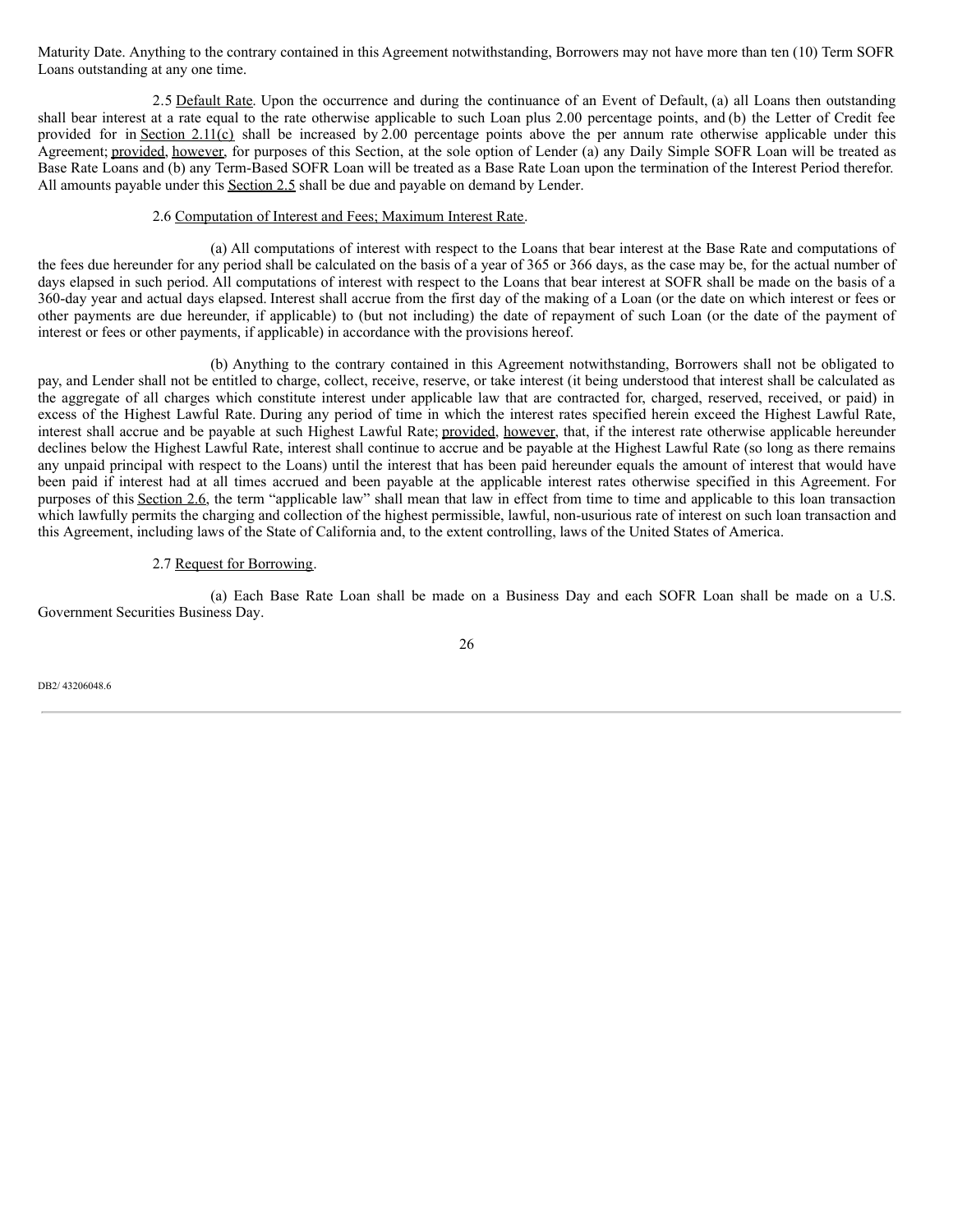(b) Each Loan shall be made upon written notice, by way of a Request for Borrowing, which Request for Borrowing shall be irrevocable and shall be given by telefacsimile, mail, email or personal service, and delivered to Lender at 555 S. Flower Street, 24th Floor, Los Angeles, CA 90071, telefacsimile number (213) 673-9801, as follows:

(i) for a Base Rate Loan, Administrative Borrower shall deliver to Lender a Request for Borrowing not later than noon Pacific time on the date that is one (1) Business Day prior to the requested Funding Date, and such Request for Borrowing shall specify that a Base Rate Loan is requested and state the amount thereof (subject to the provisions of this Article II);

(ii) for a SOFR Loan, Administrative Borrower shall deliver to Lender a Request for Borrowing not later than noon Pacific time on the date that is two (2) U.S. Government Securities Business Days before the requested Funding Date, and such Request for Borrowing shall specify that a Daily Simple SOFR Loan or Term SOFR Loan is requested and state the amount and, with respect to a Term SOFR Loan, the initial Interest Period applicable thereto (subject to the provisions of this Article II); provided, however, that no Loan shall be available as a SOFR Loan when any Event of Default has occurred and is continuing. If Administrative Borrower fails to designate a Loan as a SOFR Loan in accordance herewith, the Loan will be a Base Rate Loan, provided that Administrative Borrower may at any time thereafter convert such Base Rate Loan into a SOFR Loan in accordance with the terms of this Agreement.

(c) If the notice provided for in clause (b) of this Section 2.7 with respect to a Base Rate Loan or a SOFR Loan is received by Lender not later than noon Pacific time, on a Business Day or U.S. Government Securities Business Day, as applicable, such day shall be treated as the first Business Day or U.S. Government Securities Business Day, as applicable, of the required notice period. In any other event, such notice will be treated as having been received immediately before noon Pacific time, of the next Business Day or U.S. Government Securities Business Day, as applicable, and such day shall be treated as the first Business Day or U.S. Government Securities Business Day, as applicable, of the required notice period.

(d) The initial Request for Borrowing shall include certification by a Responsible Officer of Administrative Borrower that each of the conditions in Article III have been satisfied or waived. Each Request for Borrowing delivered to Lender thereafter shall include a certificate by a Responsible Officer of Administrative Borrower that each of the conditions set forth in Section 3.2 have been satisfied or waived.

## 2.8 Conversion or Continuation.

(a) Subject to the provisions of clause (d) and (e) of this Section 2.8 and the provisions of Section 2.14, Borrowers shall have the option to (i) convert all or any portion of the principal amount of outstanding Base Rate Loans equal to \$250,000, and integral multiples of \$50,000 in excess of such amount, to a SOFR Loan, (ii) convert all or any portion of the principal amount of outstanding SOFR Loans equal to \$250,000 and integral multiples of \$50,000 in excess of such amount, to a Base Rate Loan, and (iii) upon the expiration of any Interest Period applicable to any outstanding Term-Based SOFR Loan, continue all or any portion of the principal amount

27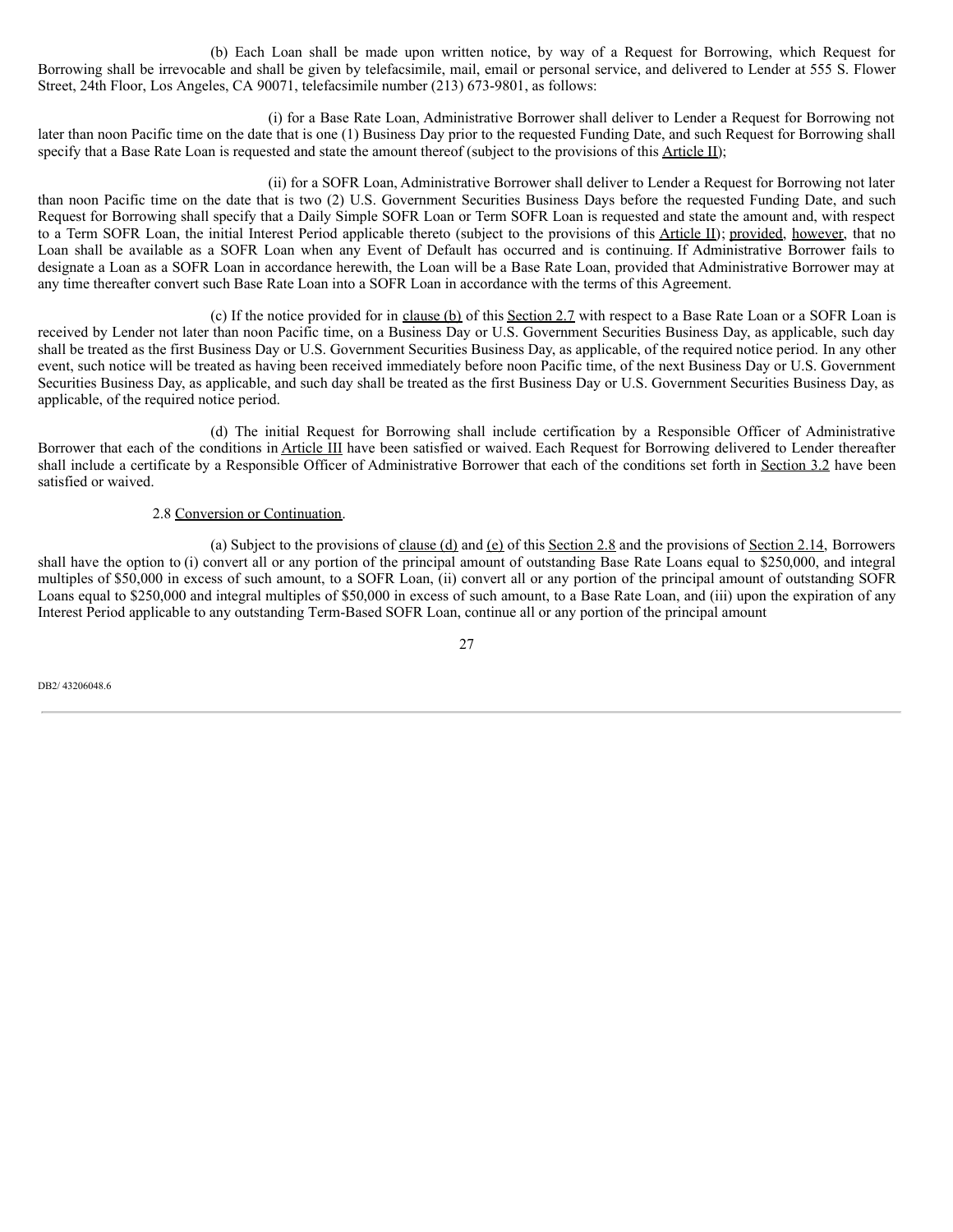of such Term-Based SOFR Loan equal to \$250,000, and integral multiples of \$50,000 in excess of such amount, as a Term-Based SOFR Loan, and the succeeding Interest Period of such continued Loan shall commence on the expiration date of the Interest Period previously applicable thereto; provided, however, that a Term-Based SOFR Loan only may be converted or continued, as the case may be, on the expiration date of the Interest Period applicable thereto; provided further, however, that no outstanding Loan may be continued as, or be converted into, a SOFR Loan when any Unmatured Event of Default or Event of Default has occurred and is continuing; provided further, however, that if, before the expiration of an Interest Period of a Term-Based SOFR Loan, Administrative Borrower fails to timely deliver the appropriate Request for Conversion/ Continuation, such Term-Based SOFR Loan automatically shall be converted to a Base Rate Loan.

(b) Administrative Borrower shall by telefacsimile, mail, email or personal service deliver a Request for Conversion/Continuation to Lender (i) no later than noon Pacific time, one (1) Business Day prior to the proposed conversion date, in the case of a conversion to a Base Rate Loan, and (ii) no later than noon Pacific time, two (2) U.S. Government Securities Business Days prior to the proposed conversion or continuation date, in the case of a conversion to, or a continuation of, a SOFR Loan. A Request for Conversion/Continuation shall specify (x) the proposed conversion or continuation date (which shall be a Business Day or a U.S. Government Securities Business Day, as applicable), (y) the amount and type of the Loan to be converted or continued, and (z) the Interest Period applicable to any Loan being converted to or continued as a Term-Based SOFR Loan.

(c) Any Request for Conversion/Continuation (or telephonic notice in lieu thereof) shall be irrevocable and Borrowers shall be obligated to convert or continue in accordance therewith.

(d) No Loan (or portion thereof) may be converted into, or continued as, a Term-Based SOFR Loan with an Interest Period that ends after (i) with respect to a Revolving Loan, the Revolving Credit Maturity Date, and (ii) with respect to Term Loans, the Term Loan Maturity Date.

### 2.9 Mandatory Repayment and Prepayment.

(a) The Revolving Credit Facility Commitment shall terminate on the Revolving Credit Maturity Date, and the outstanding unpaid principal balance of all Revolving Loans, all accrued and unpaid interest on the Revolving Loans, unpaid fees, costs, or expenses that are payable hereunder or under the other Loan Documents in connection with the Revolving Loan Obligations, and all other Revolving Loan Obligations shall be due and payable in full by Borrowers, without notice or demand on the earliest of (i) the Revolving Credit Maturity Date, (ii) the date of the acceleration of the Revolving Loan Obligations in accordance with the terms hereof, and (iii) the date of termination of this Agreement pursuant to Section 7.2.

(b) The Term Loan Commitment shall terminate on July 1, 2024. The principal amount of each Term Loan drawn (i) on or prior to June 30, 2021 shall be repaid in twenty equal quarterly installments, and (ii) after June 30, 2021 shall be repaid in equal quarterly installments, with the amount of such installments calculated based on an amortization period from

28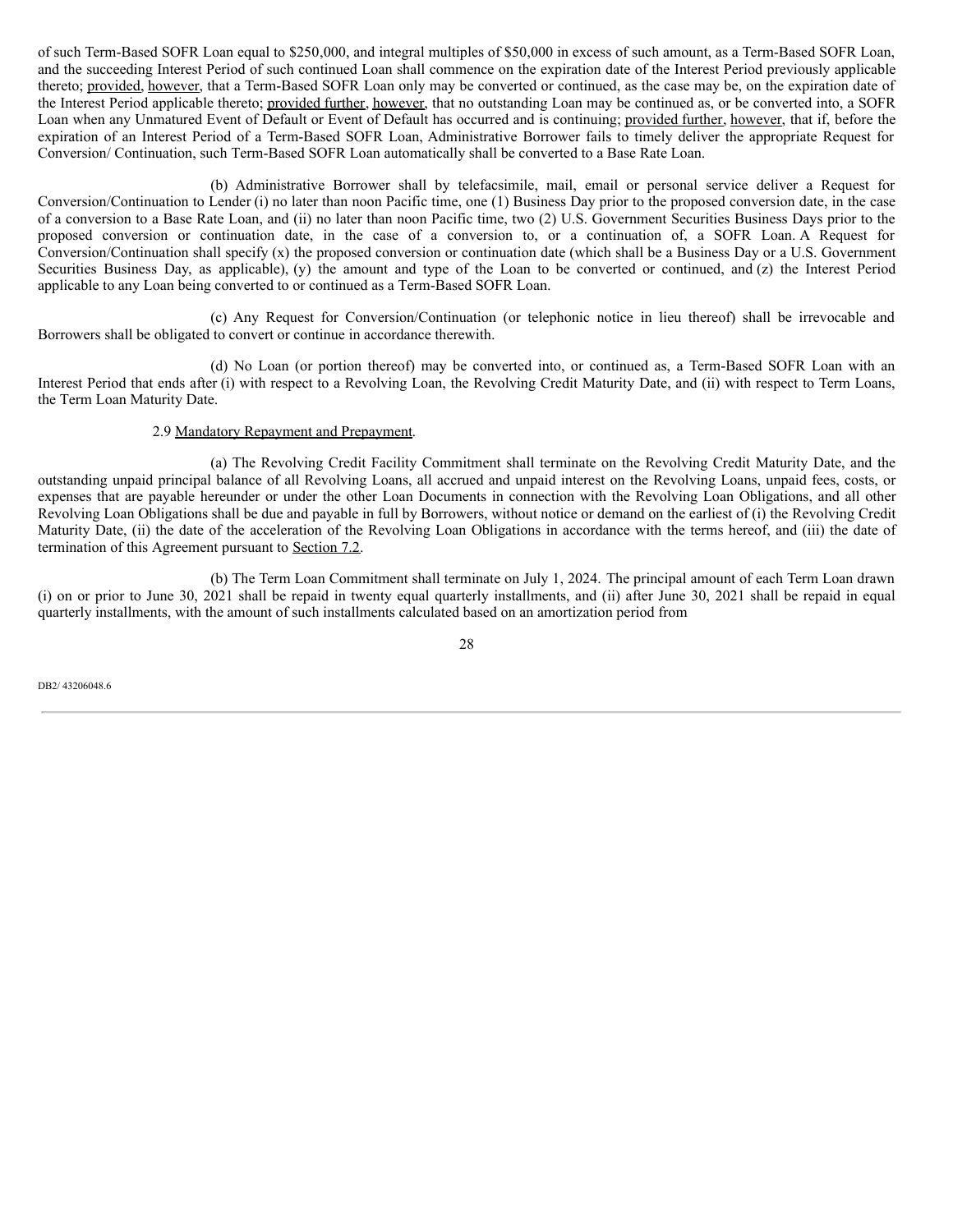the Term Loan Draw Date with respect to such Term Loan to the Term Loan Maturity Date, with each such payment in the case of both clause (i) and (ii) due and payable on the last Business Day of each March, June, September and December in each year, commencing with the first such date to occur after the applicable Term Loan Draw Date. The remaining outstanding unpaid principal balance of the Term Loans, all accrued and unpaid interest on the Term Loans, all unpaid fees, costs, or expenses that are payable hereunder or under the other Loan Documents in connection with the Term Loan Obligations, and all other Term Loan Obligations shall be due and payable in full, without notice or demand on the earliest of (I) the Term Loan Maturity Date, (II) the date of the acceleration of the Term Loan Obligations in accordance with the terms hereof, and (III) the date of termination of this Agreement pursuant to Section 7.2.

(c) Borrowers shall repay the Revolving Loans from time to time such that the aggregate principal balance of all Revolving Credit Loans outstanding is less than or equal to \$3,000,000 for at least thirty (30) consecutive days on not less than two separate occasions during each fiscal year.

(d) In the event that, at any time, the Revolving Credit Facility Usage exceeds the Maximum Revolver Amount, then, and in each such event, Borrowers shall promptly (and in any event before the end of such Business Day) repay the amount of such excess to Lender (the "Overadvance Amount"). If payment in full of the outstanding Revolving Loans is insufficient to eliminate the Overadvance Amount and Letter of Credit Usage continues to exceed the Maximum Revolver Amount, Borrowers shall maintain Letter of Credit Collateralization of the outstanding Letter of Credit Usage. Lender shall not be obligated to provide any Revolving Loans during any period that an Overadvance Amount is outstanding.

#### 2.10 Voluntary Prepayments; Termination of Commitments.

(a) Subject to Section 2.18, Borrowers shall have the right, at any time and from time to time, to prepay the Loans in whole or in part without penalty or premium. Administrative Borrower shall give Lender written notice not less than one (1) Business Day prior to any such prepayment with respect to Base Rate Loans and not less than two (2) U.S. Government Securities Business Days prior written notice of any such prepayment with respect to SOFR Loans. In each case, such notice shall specify the date on which such prepayment is to be made (which shall be a Business Day or U.S. Government Securities Business Day, as applicable), and the amount of such prepayment. Each such prepayment shall be in an aggregate minimum amount of \$500,000, and integral multiples of \$100,000 in excess of such amount, in each case, and shall include interest accrued but unpaid on the principal amount prepaid to, but not including, the date of payment in accordance with the terms hereof (or, in each case, such lesser amount constituting the amount of all Loans then outstanding).

(b) Borrowers may, upon notice to the Lender from the Administrative Borrower, terminate the Commitments, or from time to time permanently reduce either the Revolving Credit Facility Commitment or the Term Loan Commitment (or both); provided that (i) any such notice shall be received by the Lender not later than three Business Days prior to the date of termination or reduction, (ii) any such partial reduction shall be in an aggregate amount of \$500,000 or any whole multiple of \$100,000 in excess thereof, and (iii) Borrowers shall not

29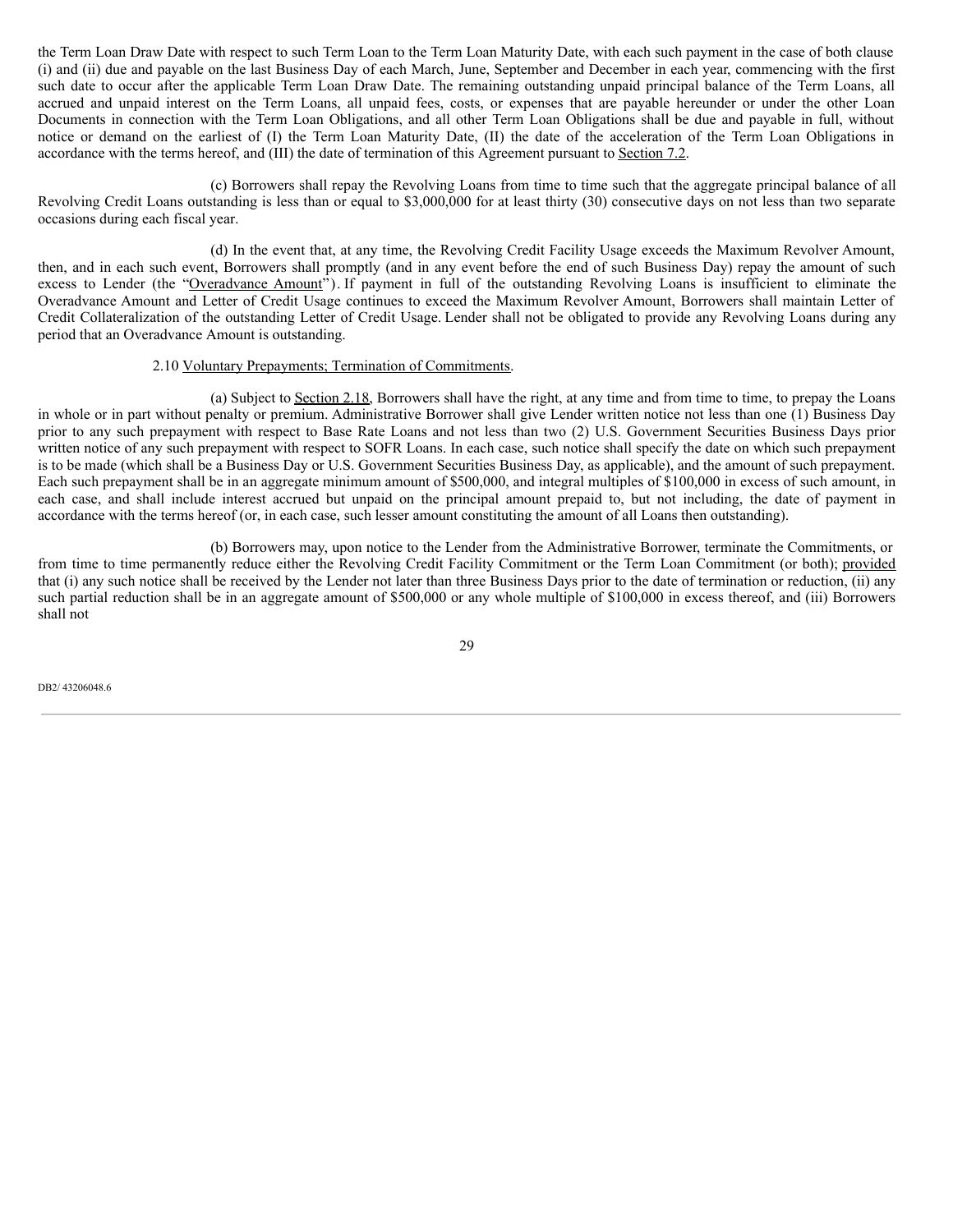terminate or reduce the Revolving Credit Facility Commitment if, after giving effect thereto and to any concurrent prepayments hereunder, the Revolving Credit Facility Usage would exceed the Revolving Credit Facility Commitment.

## 2.11 Fees.

(a) Upfront Fee. Borrowers shall pay a fee (the "Upfront Fee") to Lender (i) in the amount of \$48,750 on the Closing Date, which shall be due and payable in full in immediately available funds on the Closing Date, and (ii) in an amount equal to 0.30% times the amount of any Term Loan made hereunder, which shall be due and payable in full in immediately available funds on the Term Loan Draw Date with respect thereto. The Upfront Fee shall be deemed fully earned and non-refundable under all circumstances.

(b) Unused Line Fee. An unused line fee shall be due and payable quarterly in arrears, on the first Business Day of each fiscal quarter, in an amount equal to (i) 0.25% per annum times the actual daily amount by which the Revolving Credit Facility Commitment exceeds Revolving Credit Facility Usage for the immediately preceding fiscal quarter, plus (ii) 0.40% per annum times the actual daily amount of unused Term Loan Commitment for the immediately preceding fiscal quarter. For the avoidance of doubt, no unused line fee with respect to the Revolving Credit Facility shall accrue on or after the Revolving Credit Maturity Date, and no unused line fee with respect to the Term Loan Facility shall accrue on or after July 1, 2024.

(c) Letter of Credit Fees. A Letter of Credit fee (in addition to the charges, commissions, fees, and costs set forth in Section 2.12(e)) which shall accrue at a per annum rate equal to the SOFR Margin times the Daily Balance of the undrawn amount of all outstanding Letters of Credit, payable quarterly in arrears on each Interest Payment Date applicable to Base Rate Loans and on the Revolving Credit Maturity Date and continuing until all undrawn Letters of Credit have expired or been returned for cancellation. A fronting fee with respect to each Letter of Credit equal to 0.125% per annum times the Daily Balance of the undrawn amount of all outstanding Letters of Credit, payable quarterly in arrears on each Interest Payment Date applicable to Base Rate Loans and on the Revolving Credit Maturity Date and continuing until all undrawn Letters of Credit have expired or been returned for cancellation. All fees upon the occurrence of any other activity with respect to any Letter of Credit (including, without limitation, the issuance, transfer, amendment, extension or cancellation of any Letter of Credit and honoring of draws under any Letter of Credit) determined in accordance with Lender's standard fees and charges then in effect for such activity. Such customary fees and standard costs and charges are due and payable on demand and are nonrefundable.

## 2.12 Letters of Credit.

(a) Subject to the terms and conditions of this Agreement, upon the request of a Borrower made in accordance herewith, Lender agrees to issue a requested Letter of Credit for the account of such Borrower. By submitting a request to Lender for the issuance of a Letter of Credit, such Borrower shall be deemed to have requested that Lender issue the requested Letter of Credit. Each request for the issuance of a Letter of Credit, or the amendment, renewal, or extension of any outstanding Letter of Credit, shall be irrevocable and shall be made in writing by

30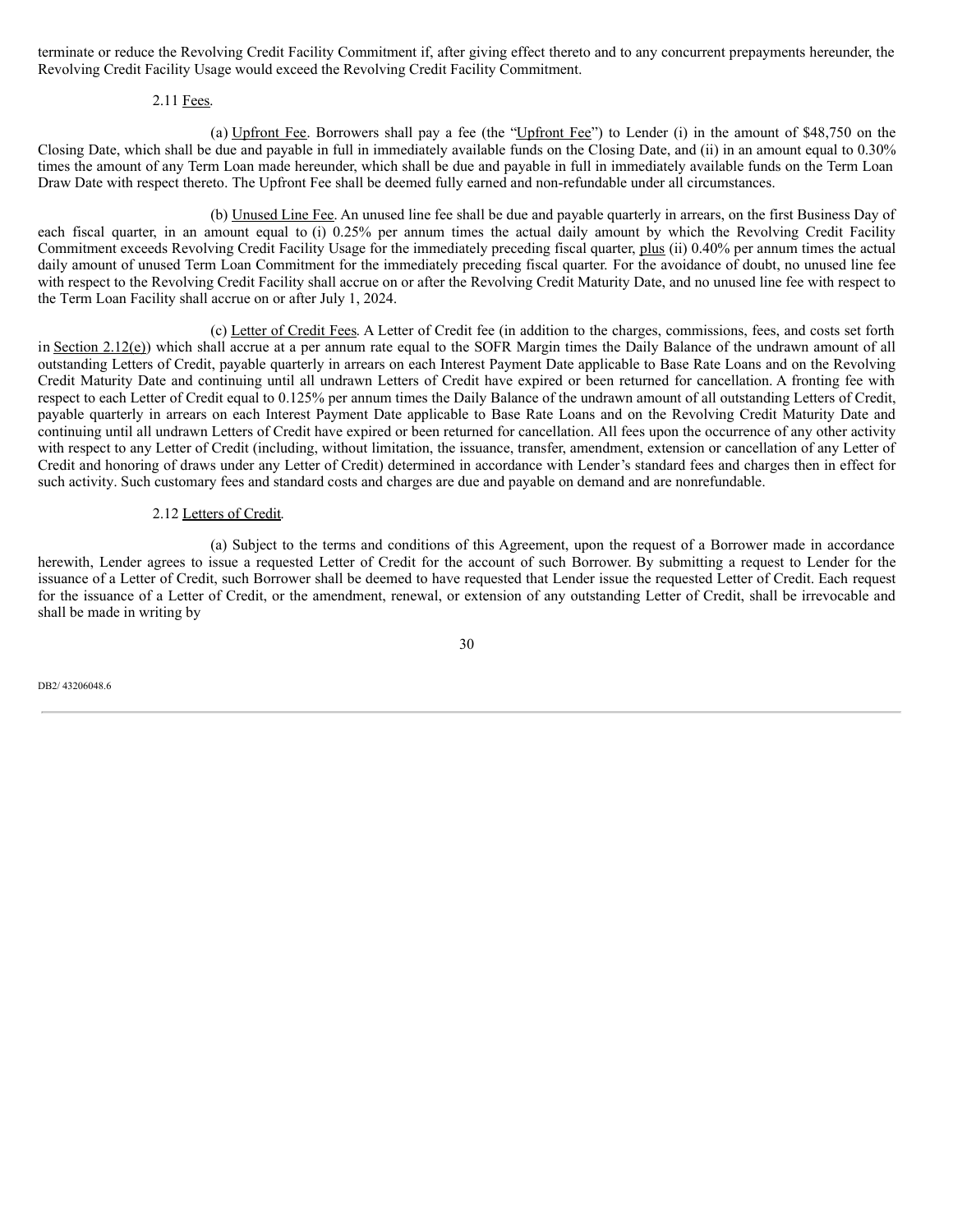a Responsible Officer and delivered to Lender by telefacsimile, mail, email or personal service, and delivered to Lender at555 S. Flower Street, 24th Floor, Los Angeles, CA 90071, telefacsimile number (213) 673-9801, and reasonably in advance of the requested date of issuance, amendment, renewal, or extension. Each such request shall be in form and substance reasonably satisfactory to Lender, and (i) shall specify (A) the amount of such Letter of Credit, (B) the date of issuance, amendment, renewal, or extension of such Letter of Credit, (C) the proposed expiration date of such Letter of Credit, (D) the name and address of the beneficiary of the Letter of Credit, and (E) such other information (including, the conditions to drawing, and, in the case of an amendment, renewal, or extension, identification of the Letter of Credit to be so amended, renewed, or extended) as shall be necessary to prepare, amend, renew, or extend such Letter of Credit, and (ii) shall be accompanied by such Letter of Credit Agreements as Lender may request or require, to the extent that such requests or requirements are consistent with the Letter of Credit Agreements that Lender generally requests for Letters of Credit in similar circumstances. Lender's records of the content of any such request will be conclusive.

(b) Lender shall have no obligation to issue, amend, renew or extend a Letter of Credit (i) after the Revolving Credit Maturity Date, and/or (ii) if, after giving effect to the requested issuance, amendment, renewal, or extension, (1) the Letter of Credit Usage would exceed the lesser of: (x) the Maximum Revolver Amount less the outstanding amount of Revolving Loans, or (y) \$4,000,000, and/or (2) an Event of Default exists or would result therefrom.

(c) Lender shall have no obligation to issue a Letter of Credit if (i) any order, judgment, or decree of any Governmental Authority or arbitrator shall, by its terms, purport to enjoin or restrain Lender from issuing such Letter of Credit or any law applicable to Lender or any request or directive (whether or not having the force of law) from any Governmental Authority with jurisdiction over Lender shall prohibit or request that Lender refrain from the issuance of letters of credit generally or such Letter of Credit in particular, or (ii) the issuance of such Letter of Credit would violate one or more policies of Lender applicable to letters of credit generally.

(d) Each Letter of Credit shall be in form and substance reasonably acceptable to Lender, including the requirement that the amounts payable thereunder must be payable in Dollars, and shall expire on a date no more than 12 months after the date of issuance or last renewal of such Letter of Credit, which date shall be no later than the Revolving Credit Maturity Date. If Lender makes a payment under a Letter of Credit, Borrowers shall pay the Lender an amount equal to the applicable Letter of Credit Disbursement on the Business Day such Letter of Credit Disbursement is made and, in the absence of such payment, the amount of the Letter of Credit Disbursement immediately and automatically shall be deemed to be Revolving Loan hereunder (notwithstanding any failure to satisfy any condition precedent set forth in Article III or this Section 2.12) and, initially, shall bear interest at the rate then applicable to Revolving Loans. If a Letter of Credit Disbursement is deemed to be a Revolving Loan hereunder, Borrowers' obligation to pay the amount of such Letter of Credit Disbursement to Lender shall be automatically converted into an obligation to pay Lender such resulting Revolving Loan.

(e) Each Borrower agrees to indemnify, defend and hold harmless Lender (including its branches, Affiliates, and correspondents) and each such Person's respective

31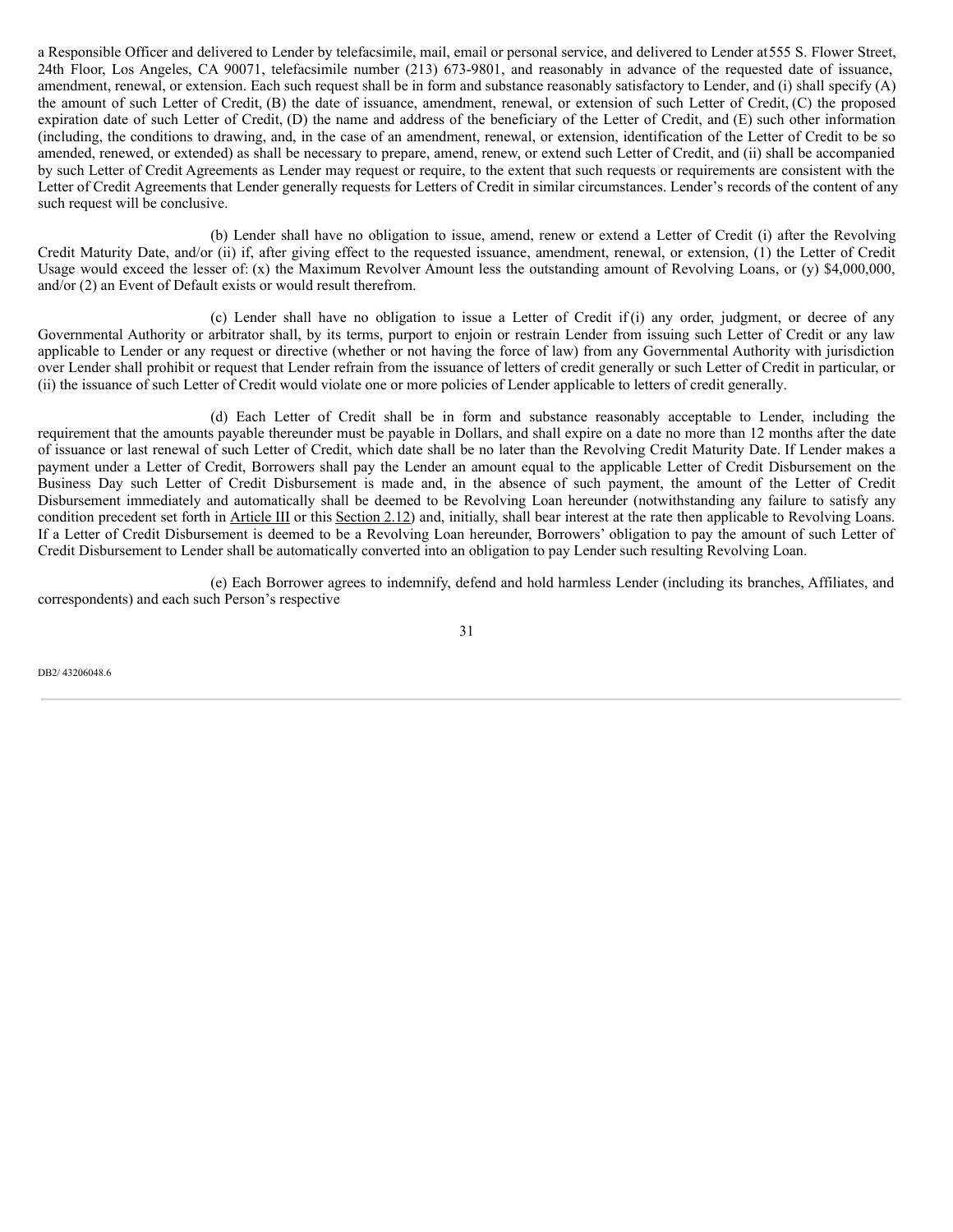directors, officers, employees, attorneys and agents (each, a "Letter of Credit Related Person") (to the fullest extent permitted by law) from and against any and all claims, demands, suits, actions, investigations, proceedings, liabilities, fines, costs, penalties, and damages, and all reasonable fees and disbursements of attorneys, experts, or consultants and all other costs and expenses actually incurred in connection therewith or in connection with the enforcement of this indemnification (as and when they are incurred and irrespective of whether suit is brought), which may be incurred by or awarded against any such Letter of Credit Related Person (other than Taxes, which shall be governed by Section 9.3) (the "Letter of Credit Indemnified Costs"), and which arise out of or in connection with, or as a result of:(i) any Letter of Credit or any pre-advice of its issuance; (ii) any transfer, sale, delivery, surrender or endorsement of any Drawing Document at any time(s) held by any such Letter of Credit Related Person in connection with any Letter of Credit; (iii) any action or proceeding arising out of, or in connection with, any Letter of Credit (whether administrative, judicial or in connection with arbitration), including any action or proceeding to compel or restrain any presentation or payment under any Letter of Credit, or for the wrongful dishonor of, or honoring a presentation under, any Letter of Credit; (iv) any independent undertakings issued by the beneficiary of any Letter of Credit; (v) any unauthorized instruction or request made to Lender in connection with any Letter of Credit or requested Letter of Credit or error in computer or electronic transmission; (vi) an adviser, confirmer or other nominated person seeking to be reimbursed, indemnified or compensated; (vii) any third party seeking to enforce the rights of an applicant, beneficiary, nominated person, transferee, assignee of Letter of Credit proceeds or holder of an instrument or document; (viii) the fraud, forgery or illegal action of parties other than the Letter of Credit Related Person; (ix) Lender's performance of the obligations of a confirming institution or entity that wrongfully dishonors a confirmation; or  $(x)$  the acts or omissions, whether rightful or wrongful, of any present or future de jure or de facto governmental or regulatory authority or cause or event beyond the control of the Letter of Credit Related Person; in each case, including that resulting from the Letter of Credit Related Person's own negligence; provided, however, that such indemnity shall not be available to any Letter of Credit Related Person claiming indemnification under clauses (i) through  $(x)$  above to the extent that such Letter of Credit Indemnified Costs may be finally determined in a final, non-appealable judgment of a court of competent jurisdiction to have resulted directly from the gross negligence or willful misconduct of the Letter of Credit Related Person claiming indemnity. Borrowers hereby agree to pay the Letter of Credit Related Person claiming indemnity on demand from time to time all amounts owing under this Section 2.12(e). If and to the extent that the obligations of Borrowers under this Section 2.12(e) are unenforceable for any reason, Borrowers agree to make the maximum contribution to the Letter of Credit Indemnified Costs permissible under applicable law. This indemnification provision shall survive termination of this Agreement and all Letters of Credit.

(f) The liability of Lender (or any other Letter of Credit Related Person) under, in connection with or arising out of any Letter of Credit (or pre-advice), regardless of the form or legal grounds of the action or proceeding, shall be limited to direct damages suffered by Borrowers that are caused directly by Lender's gross negligence or willful misconduct in (i) honoring a presentation under a Letter of Credit that on its face does not at least substantially comply with the terms and conditions of such Letter of Credit, (ii) failing to honor a presentation under a Letter of Credit that strictly complies with the terms and conditions of such Letter of Credit or (iii) retaining Drawing Documents presented under a Letter of Credit. Lender shall be deemed

32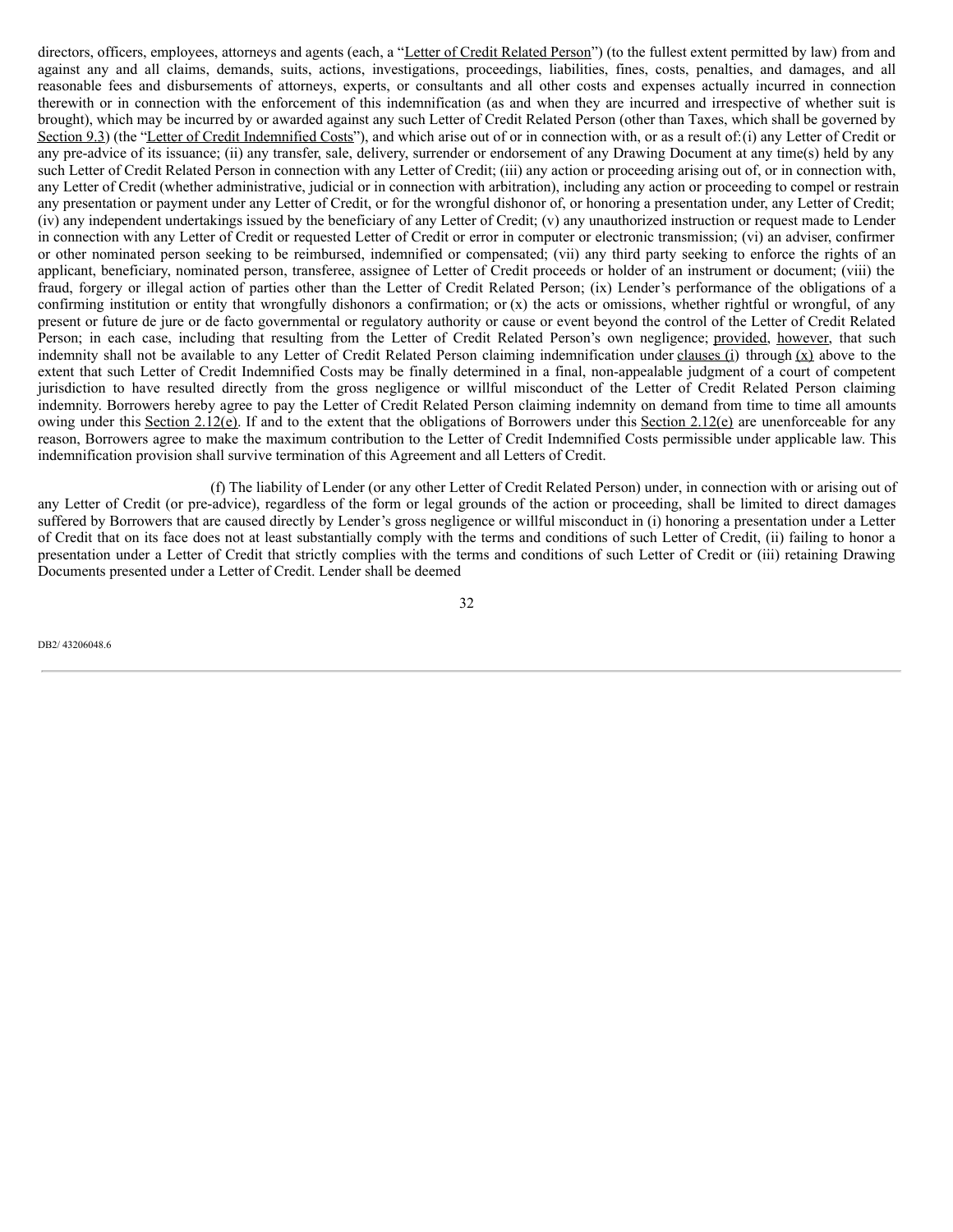to have acted with due diligence and reasonable care if Lender's conduct is in accordance with Standard Letter of Credit Practice or in accordance with this Agreement. Borrowers' aggregate remedies against Lender and any Letter of Credit Related Person for wrongfully honoring a presentation under any Letter of Credit or wrongfully retaining honored Drawing Documents shall in no event exceed the aggregate amount paid by Borrowers to Lender in respect of the honored presentation in connection with such Letter of Credit under Section 2.12(d), plus interest at the rate then applicable to Revolving Loans hereunder. Borrowers shall take action to avoid and mitigate the amount of any damages claimed against Lender or any other Letter of Credit Related Person, including by enforcing its rights against the beneficiaries of the Letters of Credit. Any claim by Borrowers under or in connection with any Letter of Credit shall be reduced by an amount equal to the sum of  $(x)$  the amount (if any) saved by Borrowers as a result of the breach or alleged wrongful conduct complained of; and (y) the amount (if any) of the loss that would have been avoided had Borrowers taken all reasonable steps to mitigate any loss, and in case of a claim of wrongful dishonor, by specifically and timely authorizing Lender to effect a cure.

(g) Borrowers are responsible for preparing or approving the final text of the Letter of Credit as issued by Lender, irrespective of any assistance Lender may provide such as drafting or recommending text or by Lender's use or refusal to use text submitted by Borrowers. Borrowers are solely responsible for the suitability of the Letter of Credit for Borrowers' purposes. With respect to any Letter of Credit containing an "automatic amendment" to extend the expiration date of such Letter of Credit, Lender, in its sole and absolute discretion, may give notice of nonrenewal of such Letter of Credit and, if Borrowers does not at any time want such Letter of Credit to be renewed, Borrowers will so notify Lender at least 15 calendar days before Lender is required to notify the beneficiary of such Letter of Credit or any advising bank of such nonrenewal pursuant to the terms of such Letter of Credit.

(h) Borrowers' reimbursement and payment obligations under this Section 2.12 are absolute, unconditional and irrevocable and shall be performed strictly in accordance with the terms of this Agreement under any and all circumstances whatsoever, including: (i) any lack of validity, enforceability or legal effect of any Letter of Credit or this Agreement or any term or provision therein or herein; (ii) payment against presentation of any draft, demand or claim for payment under any Drawing Document that does not comply in whole or in part with the terms of the applicable Letter of Credit or which proves to be fraudulent, forged or invalid in any respect or any statement therein being untrue or inaccurate in any respect, or which is signed, issued or presented by a Person or a transferee of such Person purporting to be a successor or transferee of the beneficiary of such Letter of Credit; (iii) Lender or any of its branches or Affiliates being the beneficiary of any Letter of Credit; (iv) Lender or any correspondent honoring a drawing against a Drawing Document up to the amount available under any Letter of Credit even if such Drawing Document claims an amount in excess of the amount available under the Letter of Credit; (v) the existence of any claim, set-off, defense or other right that any Loan Party or any of its Subsidiaries may have at any time against any beneficiary, any assignee of proceeds, Lender or any other Person; (vi) any other event, circumstance or conduct whatsoever, whether or not similar to any of the foregoing that might, but for this Section 2.12(h), constitute a legal or equitable defense to or discharge of, or provide a right of set-off against, any Loan Party's or any of its Subsidiaries' reimbursement and other payment obligations and liabilities, arising under, or in connection with,

33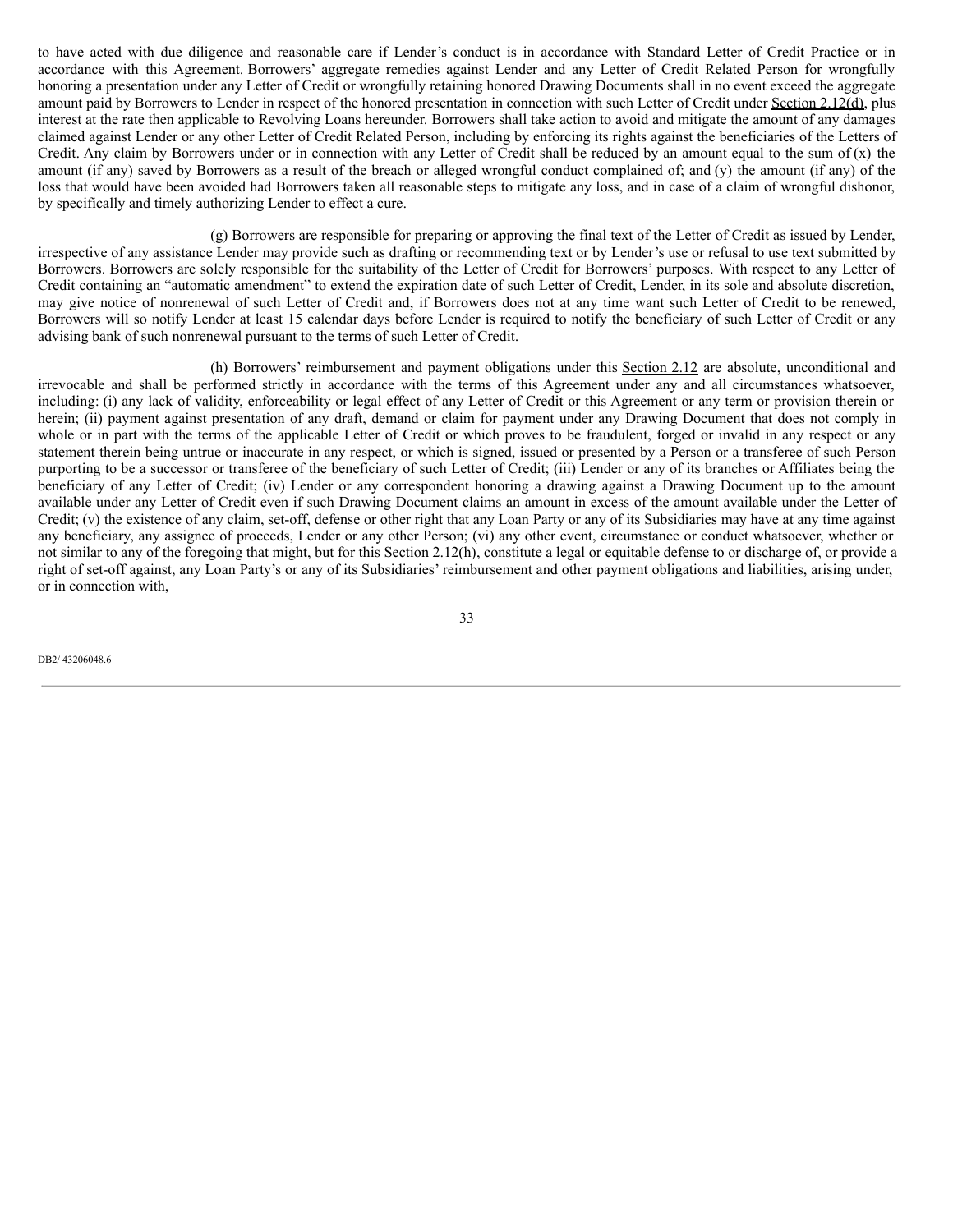any Letter of Credit, whether against Lender, the beneficiary or any other Person; or (vii) the fact that any Unmatured Event of Default or Event of Default shall have occurred and be continuing; provided, however, that subject to Section 2.12(f) above, the foregoing shall not release Lender from such liability to Borrowers as may be finally determined in a final, non-appealable judgment of a court of competent jurisdiction against Lender following reimbursement or payment of the obligations and liabilities, including reimbursement and other payment obligations, of Borrowers to Lender arising under, or in connection with, this Section 2.12 or any Letter of Credit.

(i) Without limiting any other provision of this Agreement, Lender and each other Letter of Credit Related Person (if applicable) shall not be responsible to Borrowers for, and Lender's rights and remedies against Borrowers and the obligation of Borrowers to reimburse Lender for each drawing under each Letter of Credit shall not be impaired by: (i) honor of a presentation under any Letter of Credit that on its face substantially complies with the terms and conditions of such Letter of Credit, even if the Letter of Credit requires strict compliance by the beneficiary; (ii) honor of a presentation of any Drawing Document that appears on its face to have been signed, presented or issued (A) by any purported successor or transferee of any beneficiary or other Person required to sign, present or issue such Drawing Document or (B) under a new name of the beneficiary; (iii) acceptance as a draft of any written or electronic demand or request for payment under a Letter of Credit, even if nonnegotiable or not in the form of a draft or notwithstanding any requirement that such draft, demand or request bear any or adequate reference to the Letter of Credit; (iv) the identity or authority of any presenter or signer of any Drawing Document or the form, accuracy, genuineness or legal effect of any Drawing Document (other than Lender's determination that such Drawing Document appears on its face substantially to comply with the terms and conditions of the Letter of Credit); (v) acting upon any instruction or request relative to a Letter of Credit or requested Letter of Credit that Lender in good faith believes to have been given by a Person authorized to give such instruction or request; (vi) any errors, omissions, interruptions or delays in transmission or delivery of any message, advice or document (regardless of how sent or transmitted) or for errors in interpretation of technical terms or in translation or any delay in giving or failing to give notice to Borrowers; (vii) any acts, omissions or fraud by, or the insolvency of, any beneficiary, any nominated person or entity or any other Person or any breach of contract between any beneficiary and any Borrower or any of the parties to the underlying transaction to which the Letter of Credit relates; (viii) assertion or waiver of any provision of the ISP or UCP 600 that primarily benefits an issuer of a letter of credit, including any requirement that any Drawing Document be presented to it at a particular hour or place; (ix) payment to any paying or negotiating bank (designated or permitted by the terms of the applicable Letter of Credit) claiming that it rightfully honored or is entitled to reimbursement or indemnity under Standard Letter of Credit Practice applicable to it; (x) acting or failing to act as required or permitted under Standard Letter of Credit Practice applicable to where Lender has issued, confirmed, advised or negotiated such Letter of Credit, as the case may be; (xi) honor of a presentation after the expiration date of any Letter of Credit notwithstanding that a presentation was made prior to such expiration date and dishonored by Lender if subsequently Lender or any court or other finder of fact determines such presentation should have been honored; (xii) dishonor of any presentation that does not strictly comply or that is fraudulent, forged or otherwise not entitled to honor; or (xiii) honor of a presentation that is subsequently determined by Lender to

34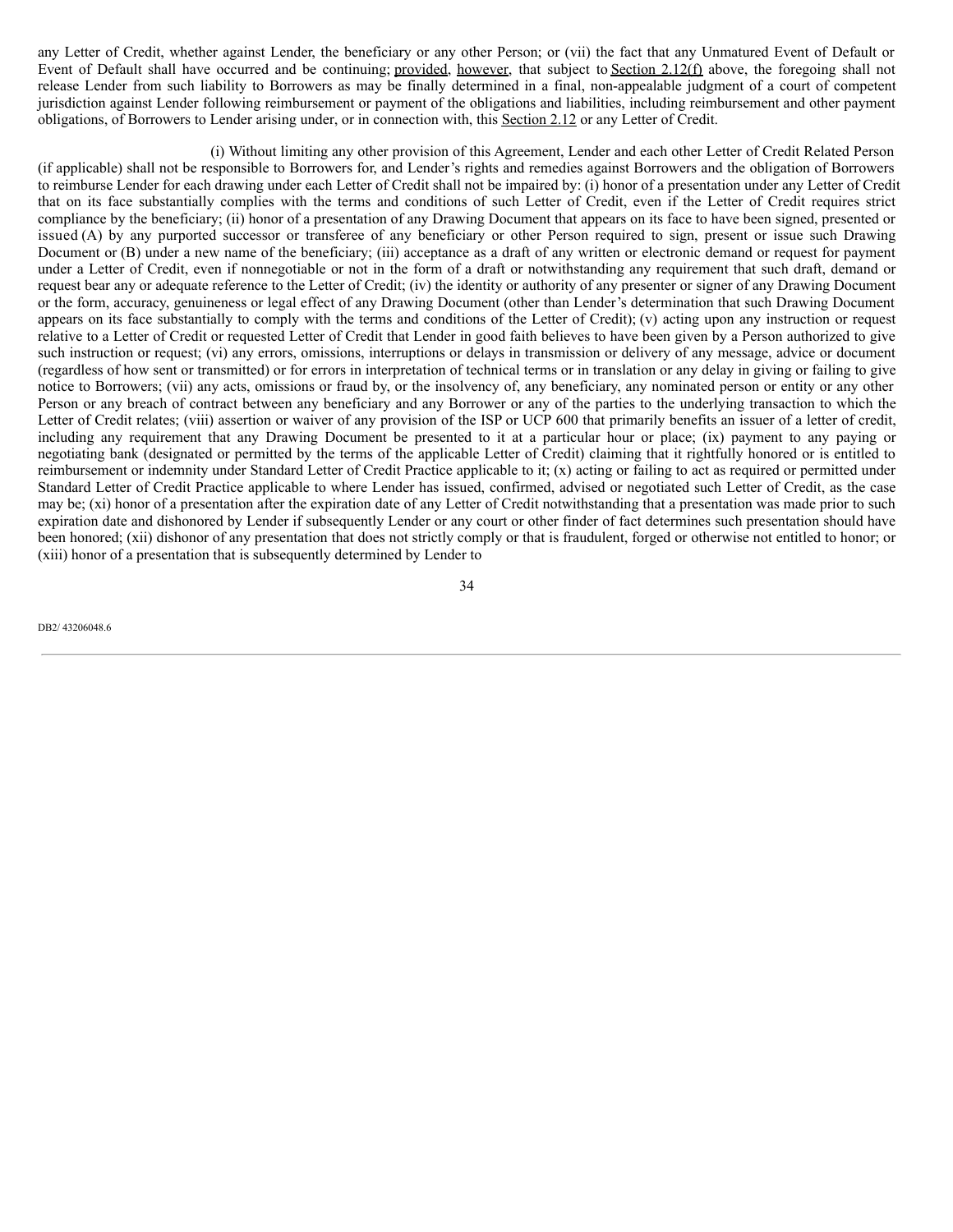have been made in violation of international, federal, state or local restrictions on the transaction of business with certain prohibited Persons.

(j) Each Borrower acknowledges and agrees that any and all fees, charges, costs, or commissions in effect from time to time imposed by, and any and all expenses incurred by, Lender, or by any adviser, confirming institution or entity or other nominated Person relating to Letters of Credit, at the time of issuance of any Letter of Credit and upon the occurrence of any other activity with respect to any Letter of Credit (including transfers, assignment of proceeds, amendments, drawings, renewals or cancellations), shall be non-refundable expenses under Section 8.1 and shall be reimbursable immediately by Borrowers to Lender.

(k) If by reason of (i) any change after the Closing Date in any applicable law, treaty, rule, or regulation or any change in the interpretation or application thereof by any Governmental Authority, or (ii) compliance by Lender with any direction, request, or requirement (irrespective of whether having the force of law) of any Governmental Authority or monetary authority including, Regulation D of the Federal Reserve Board as from time to time in effect (and any successor thereto): (i) any reserve, deposit, or similar requirement is or shall be imposed or modified in respect of any Letter of Credit issued or caused to be issued hereunder or hereby, or (ii) there shall be imposed on Lender any other condition regarding any Letter of Credit, and the result of the foregoing is to increase, directly or indirectly, the cost to Lender of issuing, making, participating in, or maintaining any Letter of Credit or to reduce the amount receivable in respect thereof, then, and in any such case, Lender may, at any time within a reasonable period after the additional cost is incurred or the amount received is reduced, notify Borrowers, and Borrowers shall pay within 30 days after demand therefor, such amounts as Lender may specify to be necessary to compensate Lender for such additional cost or reduced receipt, together with interest on such amount from the date of such demand until payment in full thereof at the rate then applicable to Revolving Loans hereunder; provided, that (A) Borrowers shall not be required to provide any compensation pursuant to this Section 2.12(k) for any such amounts incurred more than 120 days prior to the date on which the demand for payment of such amounts is first made to Borrowers, and (B) if an event or circumstance giving rise to such amounts is retroactive, then the 120-day period referred to above shall be extended to include the period of retroactive effect thereof. The determination by Lender of any amount due pursuant to this Section 2.12(k), as set forth in a certificate setting forth the calculation thereof in reasonable detail, shall, in the absence of manifest or demonstrable error, be final and conclusive and binding on all of the parties hereto.

(l) Unless otherwise expressly agreed by Lender and Borrowers, when a Letter of Credit is issued, (i) the rules of the ISP and UCP 600 shall apply to each standby Letter of Credit, and (ii) the rules of UCP 600 shall apply to each commercial Letter of Credit.

(m) In the event of a direct conflict between the provisions of this  $Section 2.12$  and any provision contained in any Letter of Credit Agreement, it is the intention of the parties hereto that such provisions be read together and construed, to the fullest extent possible, to be in concert with each other. In the event of any actual, irreconcilable conflict that cannot be resolved as aforesaid, the terms and provisions of this Section 2.12 shall control and govern.

35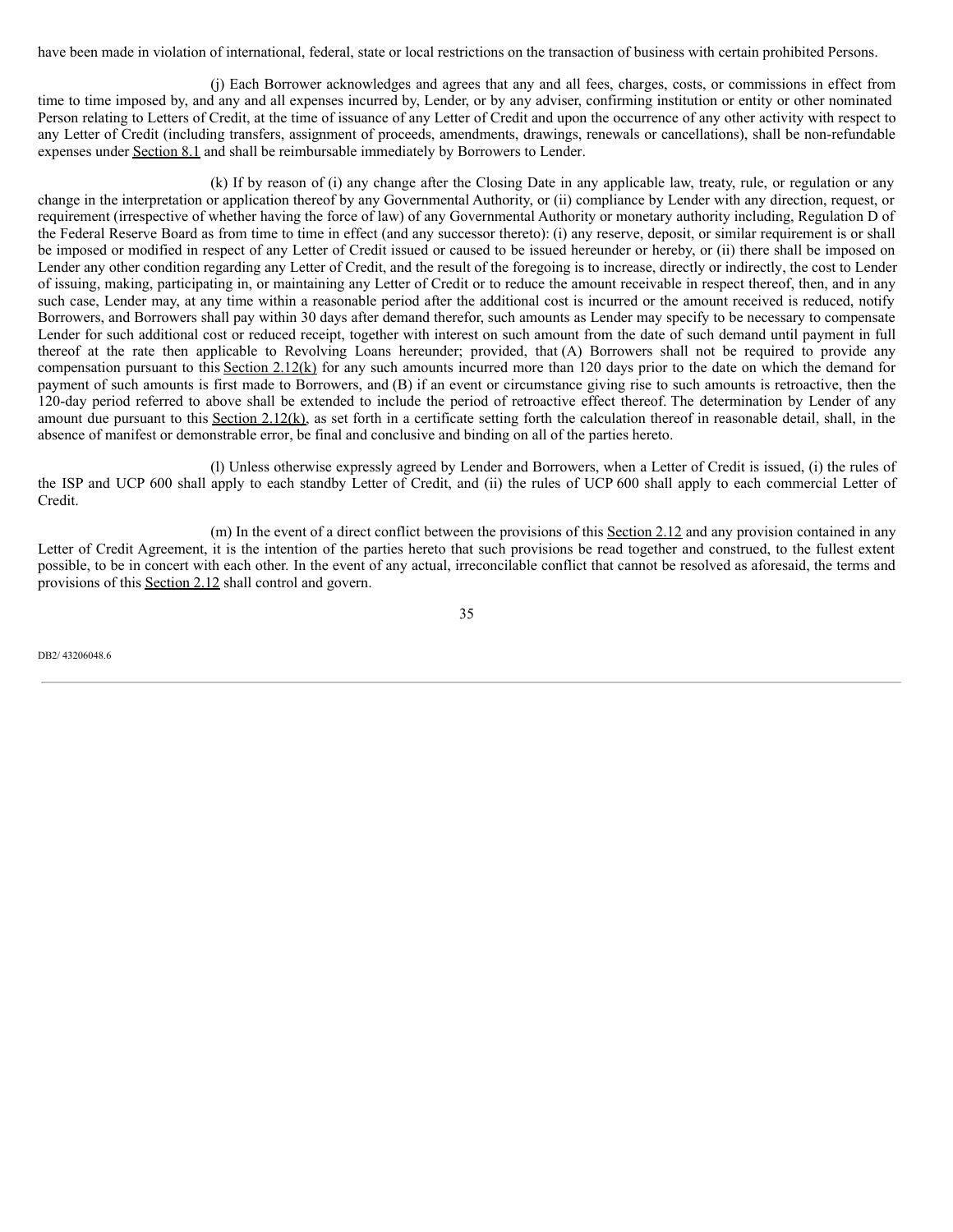2.13 Maintenance of Loan Account; Statements of Obligations. Lender shall maintain an account on its books in the name of Borrowers (the "Loan Account") on which Borrowers will be charged with all Revolving Loans made by Lender to Borrowers or for Borrowers' account, the Letters of Credit issued or arranged by Lender for Borrowers' account, all Term Loans made by Lender to Borrowers or for Borrowers' account, and all interest, fees and expenses in respect thereof (in each case, as and when payable hereunder or under the other Loan Documents), and all other payment Obligations hereunder or under the other Loan Documents, and all interest, fees, and expenses in respect thereof (in each case, as and when payable hereunder or under the other Loan Documents). Lender shall render monthly statements regarding the Loan Account to Administrative Borrower, including principal, interest, fees, and including an itemization of all expenses owing, and such statements shall be conclusively presumed to be correct and accurate (absent manifest error) and constitute an account stated between each Borrower and Lender unless, within thirty (30) days after receipt thereof by Administrative Borrower, Administrative Borrower shall deliver to Lender written objection thereto describing the error or errors contained in any such statements.

2.14 Increased Costs. If after the Closing Date, the adoption of, or any change in, any applicable law, rule, or regulation, or any change in the interpretation or administration thereof by any Governmental Authority charged with the interpretation or administration thereof, or compliance by Lender with any request, guideline, or directive (irrespective of whether having the force of law) of any governmental authority (a "Regulatory Change") shall impose, modify, or deem applicable any reserve, special deposit, or similar requirement (including any such requirement imposed by the Federal Reserve Board) against Assets of, deposits with, or for the account of, or credit extended by, Lender, then Lender may, at any time within a reasonable period after the additional cost is incurred or the amount received is reduced, notify Borrower, and Borrower shall pay within 30 days after demand therefor, such amounts as Lender may specify to be necessary to compensate Lender for such additional cost or reduced receipt, together with interest on such amount from the date of such demand until payment in full thereof at the rate then applicable to Revolving Loans hereunder; provided, that (A) Borrower shall not be required to provide any compensation pursuant to this Section 2.14 for any such amounts incurred more than 120 days prior to the date on which the demand for payment of such amounts is first made to Borrower, and (B) if an event or circumstance giving rise to such amounts is retroactive, then the 120-day period referred to above shall be extended to include the period of retroactive effect thereof. The determination by Lender of any amount due pursuant to this Section 2.14, as set forth in a certificate setting forth the calculation thereof in reasonable detail, shall, in the absence of manifest or demonstrable error, be final and conclusive and binding on all of the parties hereto. Notwithstanding anything herein to the contrary, (x) the Dodd-Frank Wall Street Reform and Consumer Protection Act and all requests, rules, guidelines or directives thereunder or issued in connection therewith, or (y) all requests, rules, guidelines or directives promulgated by the Bank for International Settlements, the Basel Committee on Banking Supervision (or any successor or similar authority) or the United States or foreign regulatory authorities, in each case pursuant to Basel III, in each case after the date of this Agreement shall be deemed to be a change in law, rule, regulation or guideline for purposes of this Agreement and the protection of this Agreement shall be available to Lender regardless of any possible contention of the invalidity or inapplicability of the law, rule, regulation, guideline or other change or condition which shall have occurred or been

36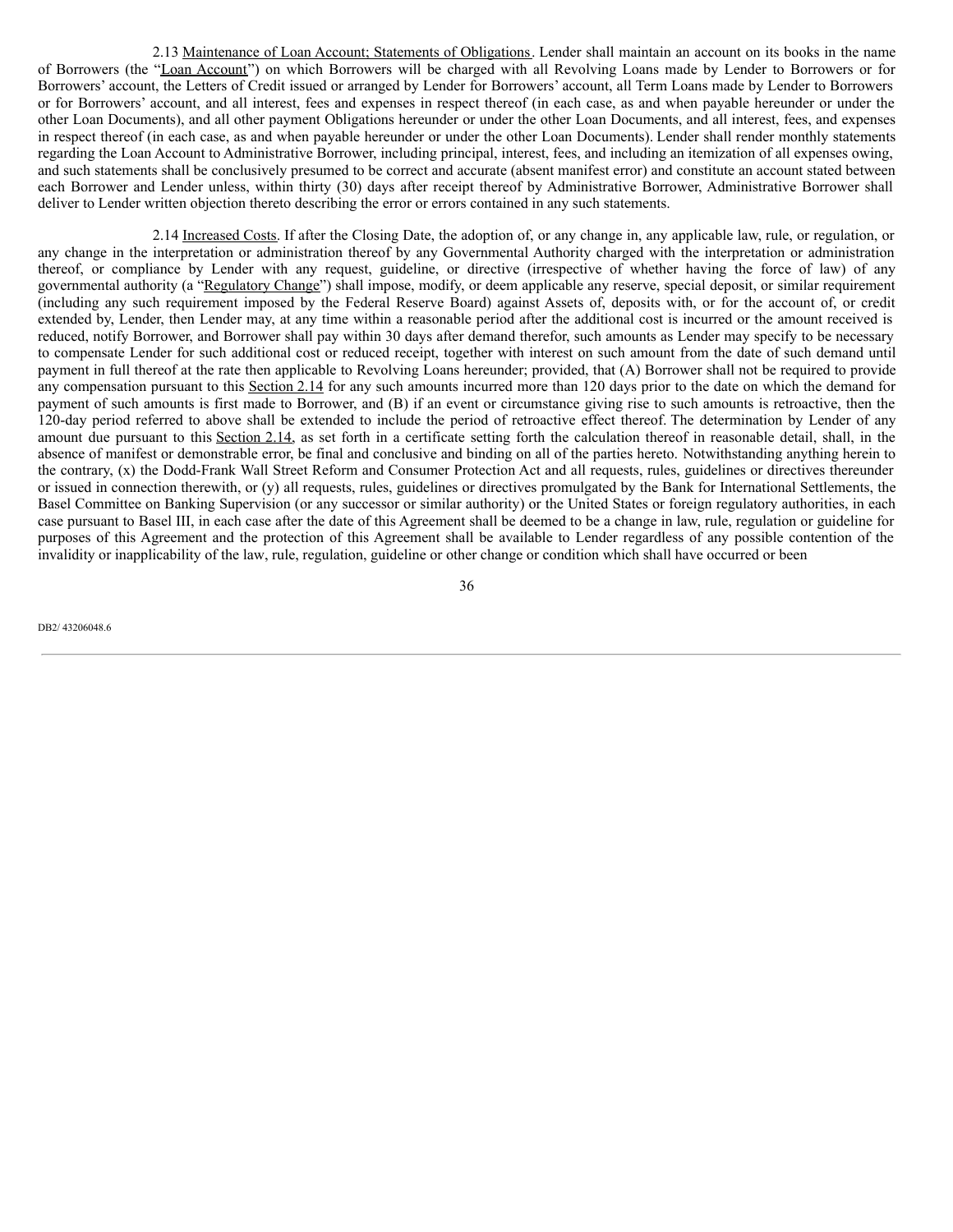imposed, so long as it shall be customary for lenders or issuing banks affected thereby to comply therewith.

2.15 Suspension of SOFR Loans. Each SOFR Loan shall be subject to the following:

(a) if Lender is unable to determine the applicable SOFR-Based Rate in respect of a Loan for any reason, or any law, regulation or governmental order, rule or determination makes it unlawful or impractical for Lender to fund or maintain such Loan or to continue such funding or maintaining, Lender shall give notice of such changed circumstances to Borrowers and (i) (A) all Daily Simple SOFR Loans shall be immediately converted to Base Rate Loans and (B) all Term-Based SOFR Loans shall be converted to Base Rate Loans on the date specified in Lender's notice, and (ii) Borrowers shall not be entitled to elect the applicable SOFR-Based Rate (whether at the time when the applicable Loan was made, upon conversion from a Base Rate Loan to such Loan, or upon continuation of such Loan) until Lender determines that it would no longer be unable, unlawful or impractical to do so; and

(b) if at any time Lender shall notify Borrowers that any applicable SOFR-Based Rate in respect of a Loan will not adequately reflect the cost to Lender of making, maintaining or continuing such Loan, (i) (A) all Daily Simple SOFR Loans shall be immediately converted to Base Rate Loans and (B) all Term-Based SOFR Loans shall be converted to Base Rate Loans on the date specified in Lender's notice, and (ii) Borrowers shall not be entitled to elect the applicable SOFR-Based Rate (whether at the time when the applicable Loan was made, upon conversion from a Base Rate Loan to such Loan, or upon continuation of such Loan) until Lender determines that the circumstances causing such suspension no longer exist. Upon any such conversion, Borrowers shall also pay any additional amounts required pursuant to Section 2.18 on Term-Based SOFR Loans, if applicable.

Subject to Section 2.16, if Lender determines (which determination shall be conclusive and binding absent manifest error) that "Term SOFR" cannot be determined pursuant to the definition thereof on any given day, the interest rate on Base Rate Loans shall be determined by Lender without reference to clause (c) of the definition of "Base Rate" until Lender revokes such determination.

## 2.16 Benchmark Replacement.

(a) Notwithstanding anything to the contrary herein or in any other Loan Document (including Section 2.15 above), upon the occurrence of a Benchmark Transition Event, Lender may at any time thereafter amend this Agreement to replace the then current Benchmark with an alternate benchmark rate selected by Lender, together with any spread or other adjustment to be applied to such alternate benchmark rate (including any mathematical or other adjustments to the benchmark), giving due consideration to any evolving or then existing convention for determining a rate of interest as a replacement to such current Benchmark for U.S. dollar denominated bilateral bankoriginated loans in the U.S. market (the "Benchmark Replacement"). If the Benchmark Replacement as so determined would be less than zero percent  $(0\%)$ , the Benchmark Replacement will be deemed to be zero percent  $(0\%)$  for the purposes of this Agreement. Any such amendment will become effective at 5:00 p.m. Pacific Time on the effective

37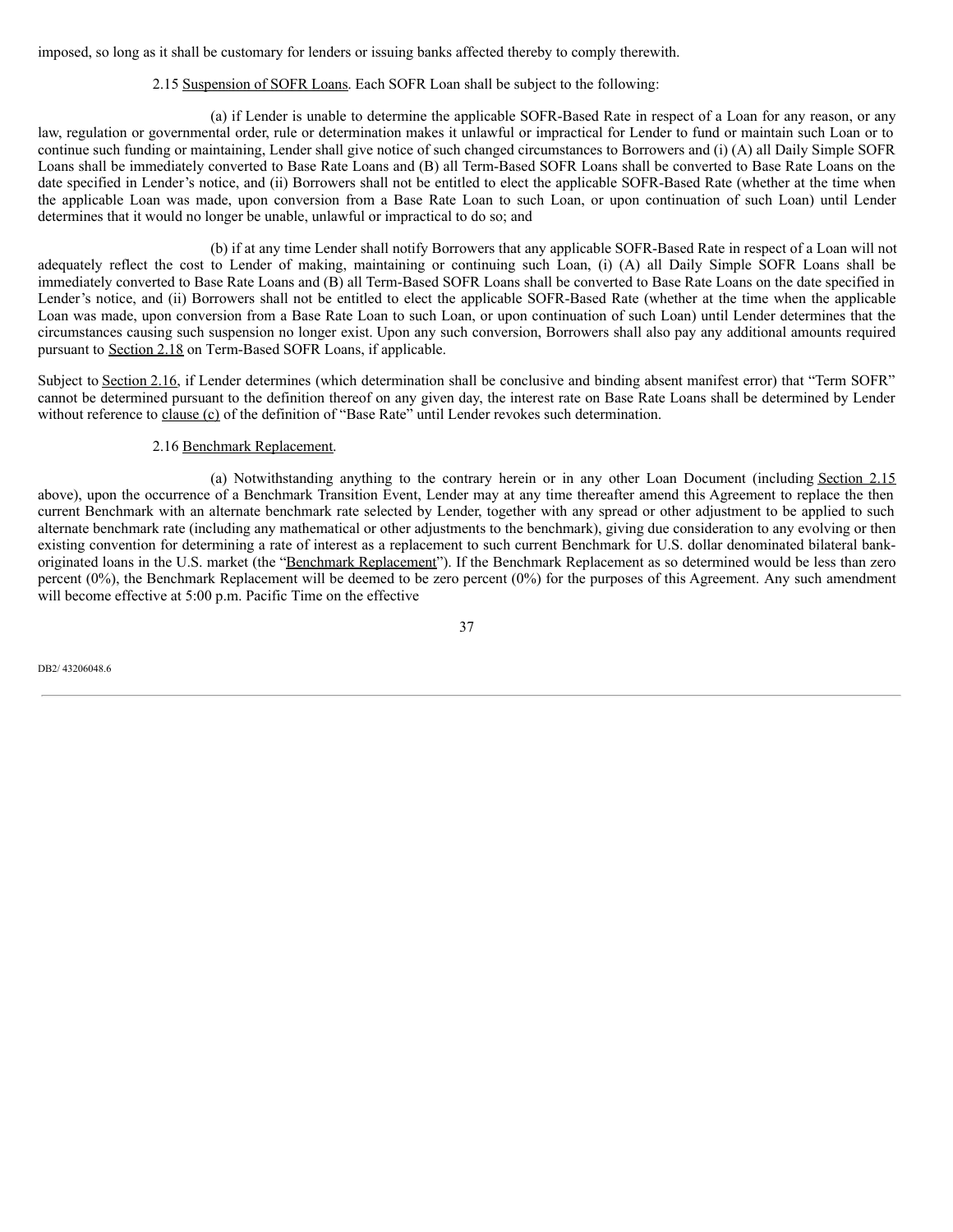date specified in such amendment (such date, the "Benchmark Replacement Date") without any further action or consent of Borrowers, so long as Lender has not received, by the fifteenth (15<sup>th</sup>) calendar day after Lender has provided such proposed amendment to Borrowers, written notice of objection to such amendment from Administrative Borrower. If Borrowers object to such amendment to implement the Benchmark Replacement, then the Benchmark Replacement will not be effective hereunder, but from and after the occurrence of the Benchmark Replacement Date, Borrowers shall not be entitled to elect that the interest rate on Loans be based upon the then current Benchmark (whether at the time when made, upon conversion from a Base Rate Loan, or upon continuation of a Loan bearing interest based upon such Benchmark, if applicable,) and at such time as Lender elects, all Loans bearing interest based upon the then current Benchmark shall be converted into Base Rate Loans at the end of the applicable Interest Period therefor, if applicable, or sooner if Lender cannot continue to maintain such Loan at the current Benchmark (subject to Borrowers' right to have Loans bear interest based upon the Benchmark Replacement once such rate is implemented hereunder in accordance with the terms of this Section 2.16).

(b) As used herein: (i) "Benchmark" means, initially, with respect to any SOFR Loan, the SOFR-Based Rate upon which such SOFR Loan is based; provided that if a Benchmark Replacement Date has occurred with respect to any such SOFR-Based Rate or any then current Benchmark, then "Benchmark" means the applicable Benchmark Replacement to the extent that such Benchmark Replacement has become effective pursuant to this Section 2.16; and (i) "Benchmark Transition Event" means the occurrence of one or more of the following events with respect to a then current Benchmark: (A) a public statement or publication of information by or on behalf of the administrator of the Benchmark (or the published component used in the calculation thereof) announcing that such administrator has ceased or will cease to provide such Benchmark (or such component thereof), permanently or indefinitely; provided that, at the time of such statement or publication, there is no successor administrator that will continue to provide such Benchmark (or such component thereof); (B) a public statement or publication of information by a governmental authority having jurisdiction over Lender, the regulatory supervisor for the administrator of such Benchmark (or the published component used in the calculation thereof), the Federal Reserve Board, the Federal Reserve Bank of New York, an insolvency official with jurisdiction over the administrator for such Benchmark (or such component), a resolution authority with jurisdiction over the administrator for such Benchmark (or such component) or a court or an entity with similar insolvency or resolution authority over the administrator for such Benchmark (or such component), which states that the administrator of such Benchmark (or such component) has ceased or will cease to provide such Benchmark (or such component thereof) permanently or indefinitely, provided that, at the time of such statement or publication, there is no successor administrator that will continue to provide such Benchmark (or such component thereof); (C) a public statement or publication of information by a governmental authority having jurisdiction over Lender or the regulatory supervisor for the administrator of such Benchmark (or the published component used in the calculation thereof) announcing that such Benchmark is no longer, or as of a specified future date will no longer be, representative or is not in compliance or aligned, or as of a specified future date will not be in compliance or aligned, with the International Organization of Securities Commissions (IOSCO) Principles for Financial Benchmarks; (D) the circumstances set forth in Section 2.15 above have arisen and such circumstances are unlikely to be temporary; or (E) Lender has determined that U.S. dollar denominated bilateral bank-originated loans in the U.S.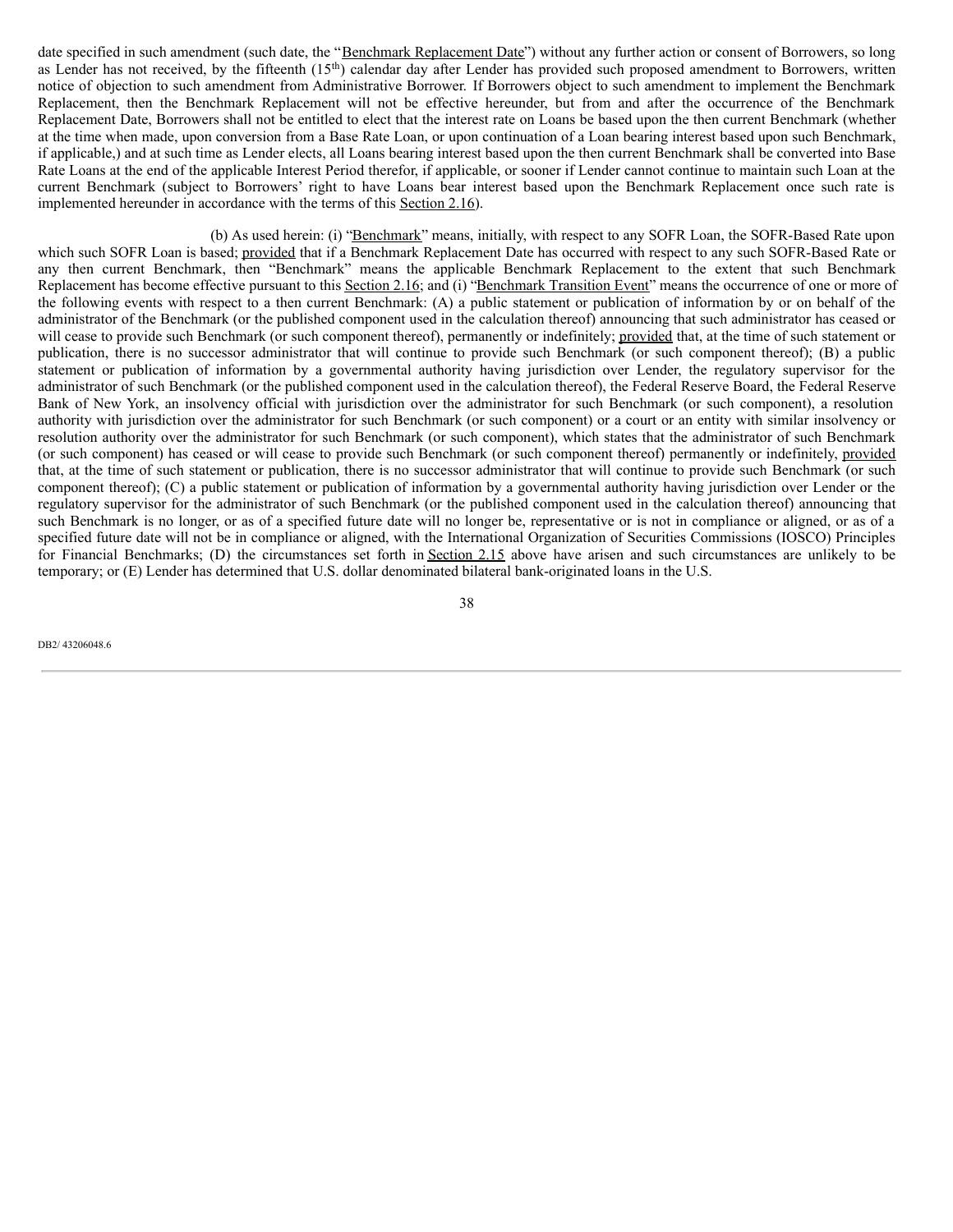market are being executed or amended (as applicable) to incorporate or adopt a new benchmark interest rate to replace the then current Benchmark.

(c) In connection with the implementation of a Benchmark Replacement, Lender will have the right from time to time to make Conforming Changes. Lender will notify Borrowers of the implementation of any Conforming Changes.

(d) Any determination, decision or election that may be made by Lender pursuant to this Section 2.16, including any determination with respect to a tenor, rate or adjustment or of the occurrence or non-occurrence of an event, circumstance or date and any decision to take or refrain from taking any action, will be conclusive and binding absent manifest error and may be made in Lender's sole discretion and without consent from Borrowers, except, in each case, as expressly required pursuant to this Section 2.16.

(e) Notwithstanding anything to the contrary herein or in any other Loan Document, at any time (including in connection with the implementation of a Benchmark Replacement), (i) if the then current Benchmark is a term rate and either (A) the tenor for such Benchmark is not displayed on a screen or other information service that publishes such rate from time to time as selected by Lender in its reasonable discretion or (B) the regulatory supervisor for the administrator of such Benchmark has provided a public statement or publication of information announcing that the tenor for such Benchmark is or will be no longer representative or is not in compliance or aligned, or as of a specified future date will not be in compliance or aligned, with the International Organization of Securities Commissions (IOSCO) Principles for Financial Benchmarks, then Lender may modify the definition of "Interest Period" (or any similar or analogous definition, if any) for any Benchmark settings at or after such time to remove such unavailable or non-representative tenor and (ii) if the tenor that was removed pursuant to clause (i) above either (A) is subsequently displayed on a screen or information service for a Benchmark (including a Benchmark Replacement) or (B) is not, or is no longer, subject to an announcement that it is or will no longer be representative for a Benchmark (including a Benchmark Replacement), then Lender may modify the definition of "Interest Period" (or any similar or analogous definition, if any) for all Benchmark settings at or after such time to reinstate such previously removed tenor.

2.17 Rates. Lender does not warrant or accept responsibility for, and shall not have any liability with respect to (a) the administration of, submission of, calculation of or any other matter related to any SOFR-Based Rate, any component definition thereof or rates referenced in the definition thereof or any alternative, comparable or successor rate thereto (including any then current Benchmark or any Benchmark Replacement), including whether the composition or characteristics of any such alternative, comparable or successor rate (including any Benchmark Replacement) will be similar to, or produce the same value or economic equivalence of, or have the same volume or liquidity as, any SOFR-Based Rate or any other Benchmark, or (b) the effect, implementation or composition of any Conforming Changes. Lender may select information sources or services in its reasonable discretion to ascertain any SOFR-Based Rate or any component thereof or any other Benchmark, in each case pursuant to the terms of this Agreement, and shall have no liability to Borrowers or any other person or entity for damages of any kind,

39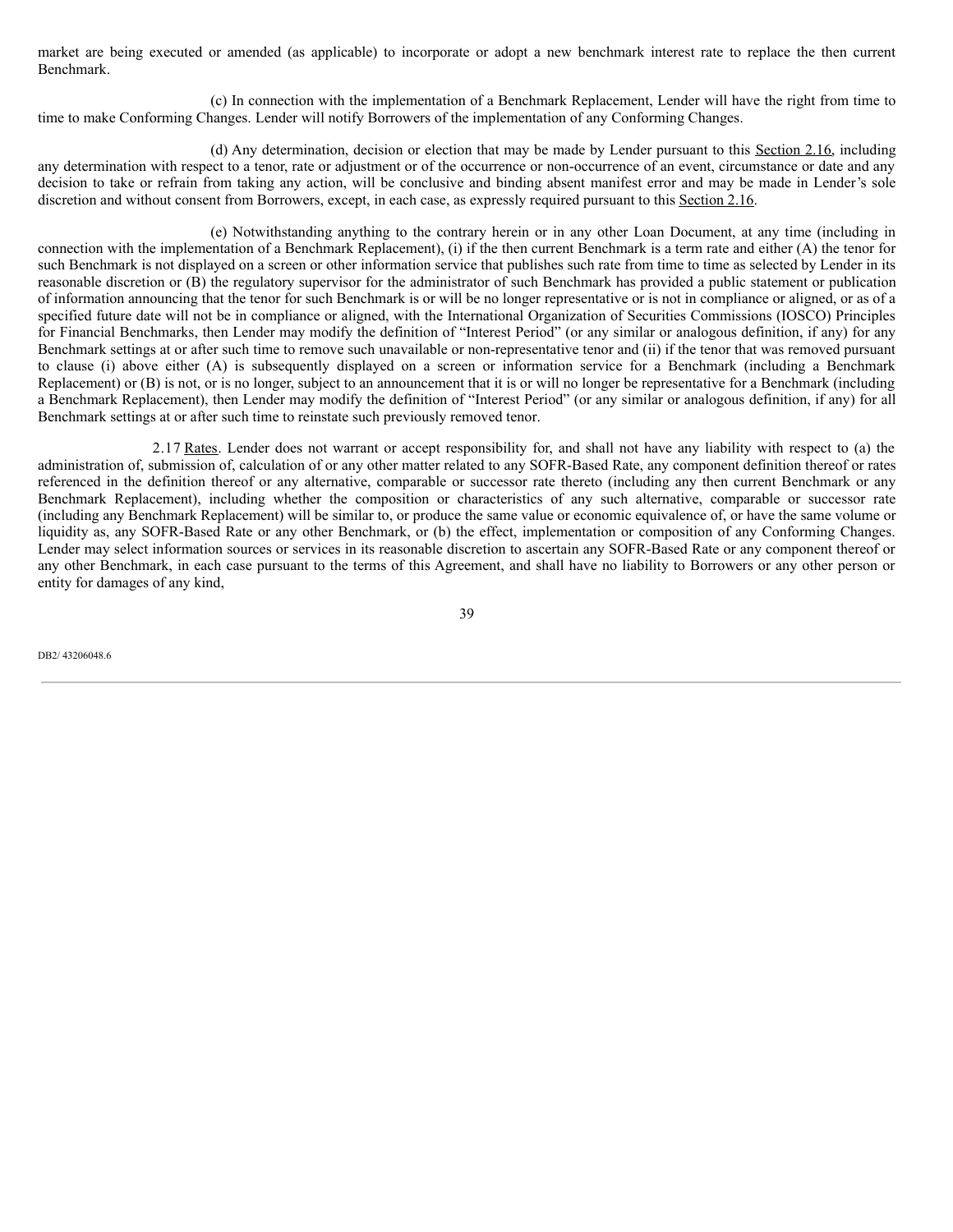including direct or indirect, special, punitive, incidental or consequential damages, costs, losses or expenses (whether in tort, contract or otherwise and whether at law or in equity), for any error or calculation of any such rate (or component thereof) provided by any such information source or service. In connection with the use or administration of any SOFR-Based Rate, Lender will have the right to make Conforming Changes from time to time and, notwithstanding anything to the contrary herein or in any other Loan Document, any amendments implementing such Conforming Changes will become effective without any further action or consent of any other party to this Agreement or any other Loan Document. Lender will notify Borrowers of the effectiveness of any Conforming Changes.

### 2.18 Prepayment of Principal on Term-Based SOFR Loans.

(a) Borrowers may not make a partial principal prepayment on a Term-Based SOFR Loan prior to the end of the applicable Interest Period. Borrowers may prepay the full outstanding principal balance of a Term-Based SOFR Loan prior to the end of the applicable Interest Period; provided, however, that such payment is accompanied by the prepayment fee described in clause (b) below. For the avoidance of doubt, Borrowers may prepay, in part or in full, outstanding principal balance of a Term-Based SOFR Loan on the last day of the applicable Interest Period.

(b) In the event of (i) a prepayment in full of principal of any Term-Based SOFR Loan other than on the last day of the Interest Period therefor (including as a result of an Event of Default), (ii) the conversion of any Term-Based SOFR Loan other than on the last day of the Interest Period therefor (including as a result of an Event of Default), or (iii) the failure to borrow, convert, continue or prepay any Term-Based SOFR Loan on the date specified in any notice delivered pursuant hereto, then, in any such event, Borrowers shall compensate Lender for any loss, cost and expense attributable to such event, including any loss, cost or expense arising from the liquidation or redeployment of funds; provided that nothing in this Section 2.18(b) is intended to allow a prepayment that is prohibited by Section 2.18(a) above. A certificate of Lender setting forth any amount or amounts that Lender is entitled to receive pursuant to this Section shall be delivered to Borrowers and shall be conclusive absent manifest error. Borrowers shall pay Lender the amount shown as due on any such certificate within ten  $(10)$  days after receipt thereof.

2.19 Funding Sources. Nothing herein shall be deemed to obligate Lender to obtain the funds to make any Loan in any particular place or manner and nothing herein shall be deemed to constitute a representation by Lender that it has obtained or will obtain such funds in any particular place or manner.

2.20 Place of Borrowings. All Loans made hereunder shall be disbursed by credit to Borrowers' Designated Account or as may otherwise be agreed to between Borrowers and Lender, or as otherwise provided for under this Agreement.

2.21 Survivability. Borrowers' obligations under Section 2.14 hereof shall survive repayment of the Loans made hereunder and termination of the Commitments.

## **ARTICLE III CONDITIONS TO LOANS**

40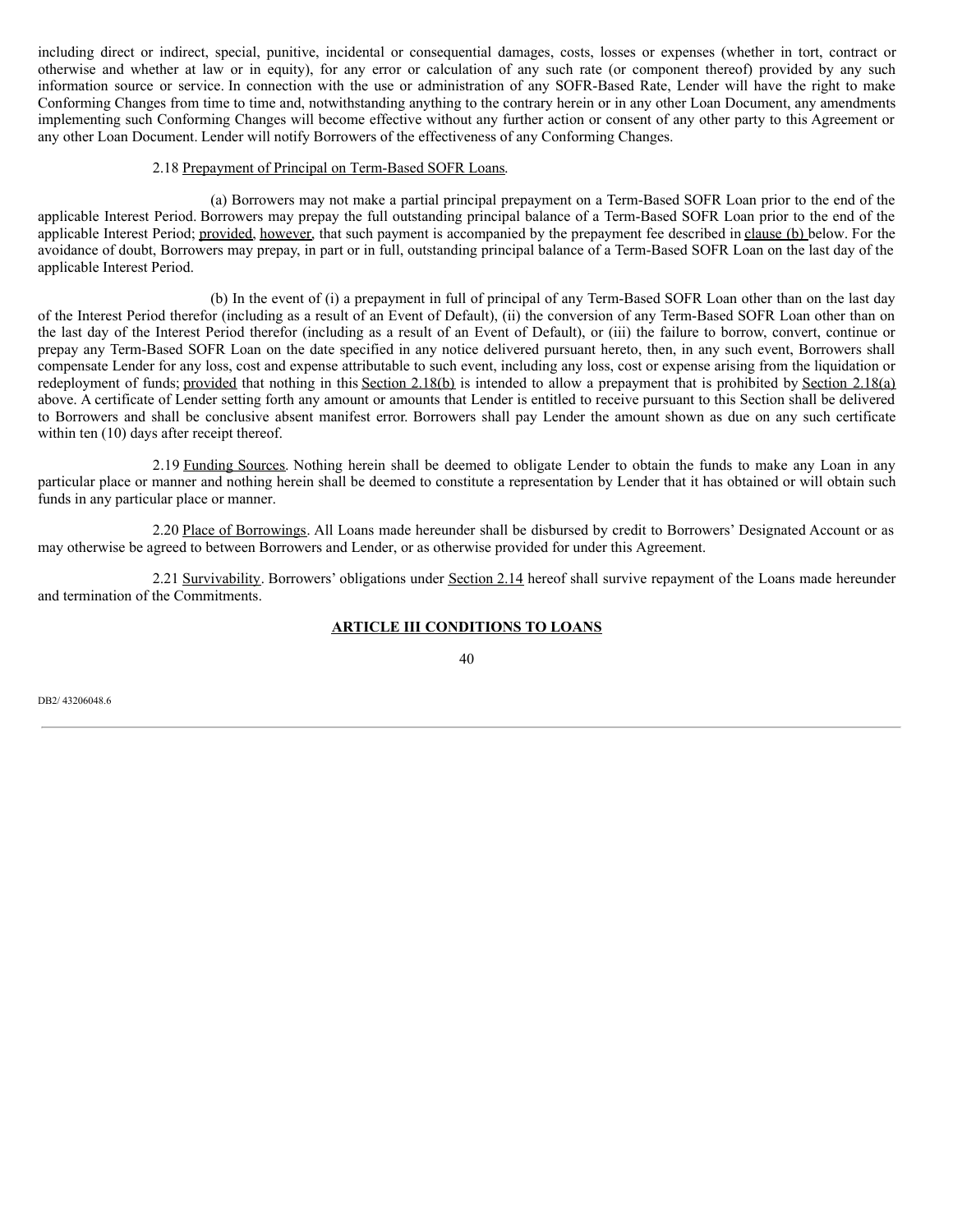3.1 Conditions Precedent to the Initial Loan. The obligation of Lender to make its initial Loan is, in addition to the conditions set forth in Section 3.2 hereof, subject to the fulfillment, to the reasonable satisfaction of Lender, or waiver of each of the following conditions on or before the Closing Date:

(a) Borrowers shall have executed and delivered to Lender the Disclosure Statement required under this Agreement. The form and content of the Disclosure Statement shall be reasonably satisfactory to Lender;

(b) Lender shall have received the Guaranty, the Intercompany Subordination Agreement, the Security Agreement, the Stock Pledge Agreement, and each other Loan Document, each duly executed and delivered by each party thereto and in form and substance reasonably satisfactory to Lender;

(c) Lender shall have received the written opinions, dated the date of this Agreement, of counsel to the Loan Parties, in form and substance reasonably satisfactory to Lender and its counsel;

(d) Lender shall have received a letter duly executed by each Loan Party authorizing Lender to file appropriate financing statements in such office or offices as may be necessary or, in the opinion of Lender, desirable to perfect the security interests to be created by the Loan Documents;

(e) Lender shall have received evidence that appropriate financing statements have been duly filed in such office or offices as may be necessary or, in the opinion of Lender, desirable to perfect the Lender's Liens in and to the Collateral in which a Lien can be perfected by the filing of a financing statement;

(f) Lender shall have received certified copies of all effective financing statements, judgments or other filings with respect to any Liens which name as debtor any Loan Party and which are filed in the offices referred to in clause (d) above, together with copies of such financing statements, judgments or other filings, in each case, none of which results shall evidence Liens other than Permitted Liens;

(g) Lender shall have received a certificate of status with respect to each Loan Party, dated within ten (10) days of the Closing Date, such certificate to be issued by the appropriate officer of the jurisdiction of organization of such Loan Party, which certificate shall indicate that such Loan Party is in good standing in such jurisdiction;

(h) Lender shall have received certificates of status with respect to each Loan Party, each dated within thirty (30) days of the Closing Date, such certificates to be issued by the appropriate officer of the jurisdictions (other than the jurisdiction of organization of such Loan Party) in which its failure to be duly qualified or licensed would result in a Material Adverse Effect, which certificates shall indicate that such Loan Party is in good standing in such jurisdictions;

41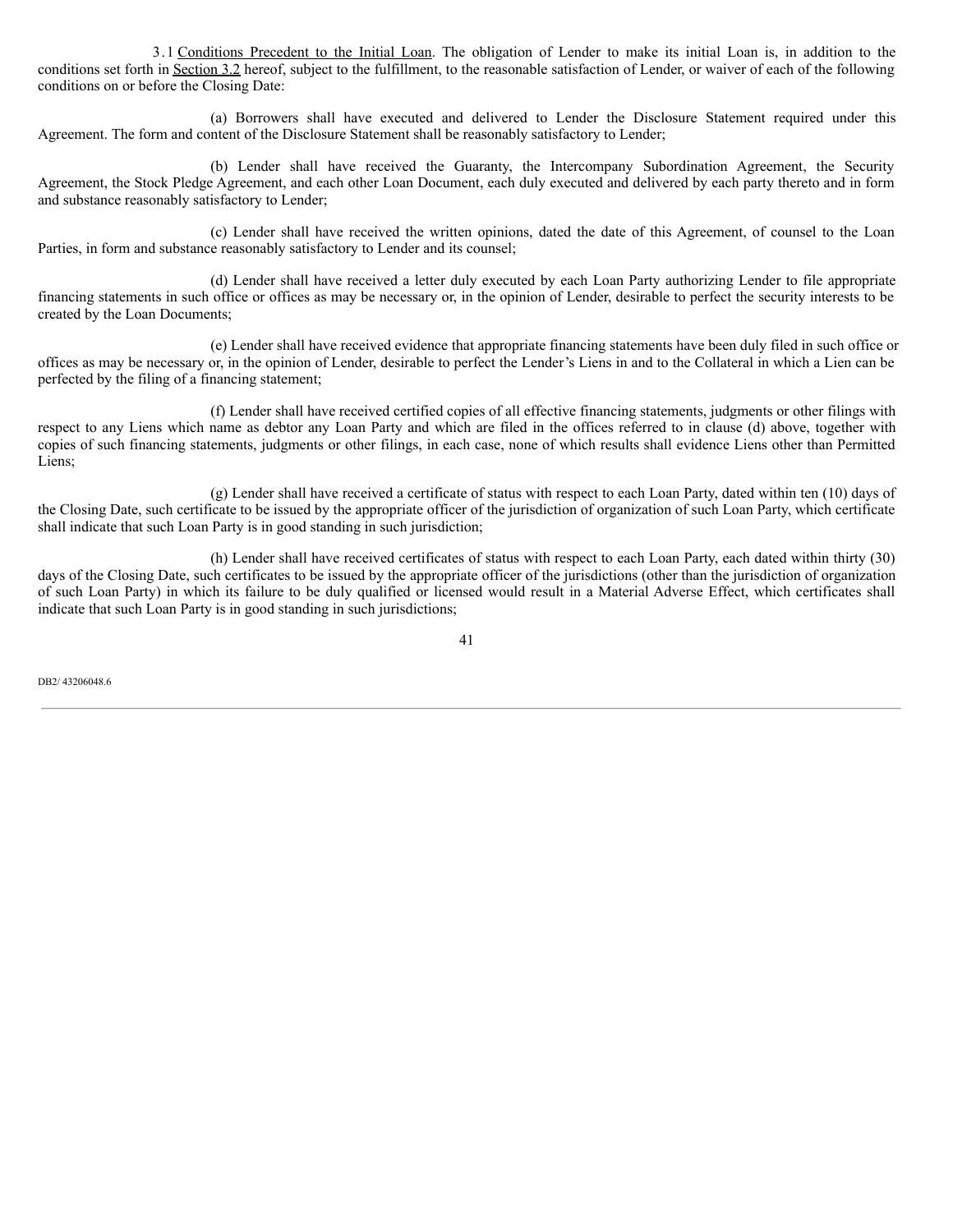(i) Lender shall have received a copy of each Loan Party's Governing Documents, certified by a Responsible Officer of such Loan Party as being true, correct, and complete copies thereof, and to the extent available with respect to the Articles or certificate of incorporation or formation of such Loan Party, certified as of a recent date not more than thirty (30) days prior to the Closing Date by an appropriate official of the state of organization of such Loan Party;

(j) Lender shall have received a copy of the resolutions or the unanimous written consents of the board of directors or other governing body of each Loan Party, certified as of the Closing Date by a Responsible Officer of such Loan Party as being true, correct, and complete copies thereof, authorizing (A) the transactions contemplated by the Loan Documents to which such Person is or will be a party, and (B) the execution, delivery and performance by such Person of each Loan Document to which such Person is or will be a party and the execution and delivery of the other documents to be delivered by such Person in connection herewith and therewith;

(k) Lender shall have received a signature and incumbency certificate of the Responsible Officers of each Loan Party executing this Agreement, the Guaranty, the Intercompany Subordination Agreement, the Security Agreement, the Stock Pledge Agreement, and the other Loan Documents to which such Loan Party is a party, certified by a Responsible Officer of such Loan Party;

(l) Lender shall have received full payment of all of the fees, costs, and expenses of Lender (including the reasonable and documented fees and out-of-pocket expenses of Lender's outside counsel) incurred in connection with the preparation, negotiation, execution, and delivery of the Loan Documents;

(m) Lender shall have received a duly executed disbursement letter with respect to the Loans to be made on the Closing Date, providing instructions to Lender with respect to the disbursement of the proceeds of such Loans;

(n) Lender shall have received a certificate executed by a Responsible Officer of each Loan Party to the effect that such Loan Party has obtained all orders, consents, approvals, and other authorizations and has made all filings and other notifications (governmental or otherwise) required in connection with the execution and delivery of the Loan Documents, other than orders, consents, approvals, authorizations, or filings the failure to obtain or file, as applicable, which could not reasonably be expected to have a Material Adverse Effect;

(o) Lender shall have received a financial report prepared by Parent containing a consolidated statement of the financial condition, operations, partners' capital and cash flows of Parent and its consolidated Subsidiaries calculated in accordance with GAAP, for the fiscal quarter ending December 31, 2012, certified by a Responsible Officer of Administrative Borrower as being a true and correct copy thereof, and which shall be in form and substance reasonably satisfactory to Lender;

42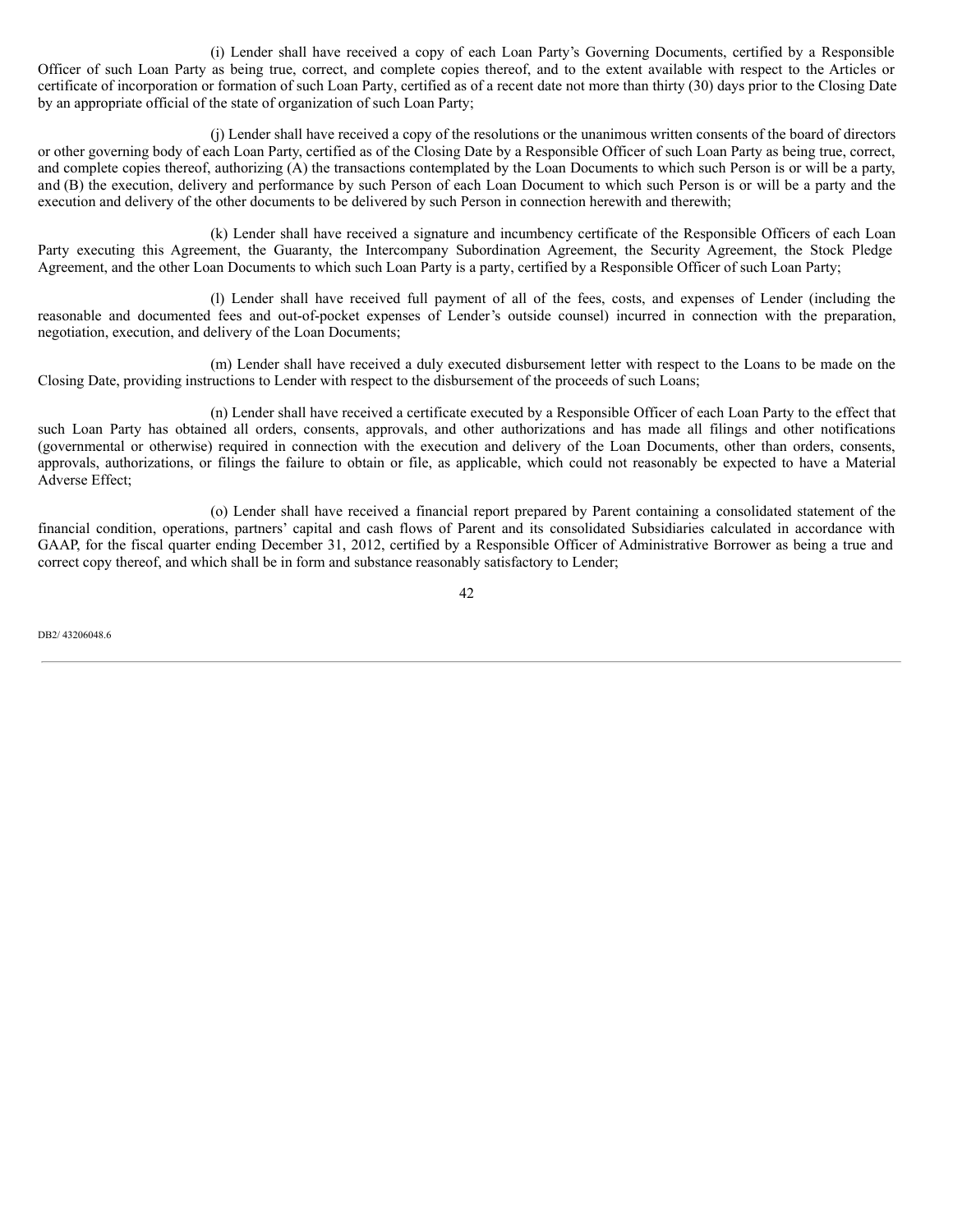(p) a Material Adverse Effect shall not have occurred since December 31, 2012;

(q) no litigation, inquiry, other action or proceeding (governmental or otherwise), or injunction or other restraining order shall be pending or overtly threatened in writing that could reasonably be expected to have, in the reasonable opinion of Lender, a Material Adverse Effect; and

(r) all other documents and legal matters in connection with the transactions contemplated by this Agreement shall have been delivered or executed or recorded and shall be in form and substance reasonably satisfactory to Lender and its counsel.

3.2 Conditions Precedent to All Extensions of Credit. The obligation of Lender to make any Loan or other extension of credit hereunder is subject to the fulfillment, at or prior to the time of the making of such Loan or extension of credit, or waiver of each of the following conditions:

(a) the representations and warranties of Borrowers contained in this Agreement and the other Loan Documents shall be true and correct in all material respects (except that such materiality qualifier shall not be applicable to any representation or warranty already qualified by materiality in the text thereof) on and as of the date of such Loan or extension of credit as though made on and as of such date, except to the extent that such representations and warranties expressly relate to an earlier date, in which case they shall be true and correct in all material respects (except that such materiality qualifier shall not be applicable to any representation or warranty already qualified by materiality in the text thereof) as of such earlier date;

(b) no Event of Default or Unmatured Event of Default shall have occurred and be continuing on the date of such Loan or extension of credit, nor shall either result from the making of such Loan or extension of credit;

Section 2.7 hereof;

(c) Administrative Borrower shall have delivered to Lender a Request for Borrowing pursuant to the terms of

(d) in the case of any Term Loan, Borrowers shall have paid, or contemporaneously with the drawing of such Term Loan shall pay, the Upfront Fee owing with respect to such Term Loan;

(e) no event or development has occurred since the delivery of the most recent financial statements pursuant to Section 5.2(a) which could reasonably be expected to result in a Material Adverse Effect; and

(f) in the case of the extension of the initial Loans, Lender shall have received a certificate executed by the chief financial officer (or equivalent Responsible Officer) of each Loan Party as to the solvency of the Parent and its Subsidiaries, on a consolidated basis, after giving effect to the transactions contemplated on the Closing Date and the extension of the initial Loans.

43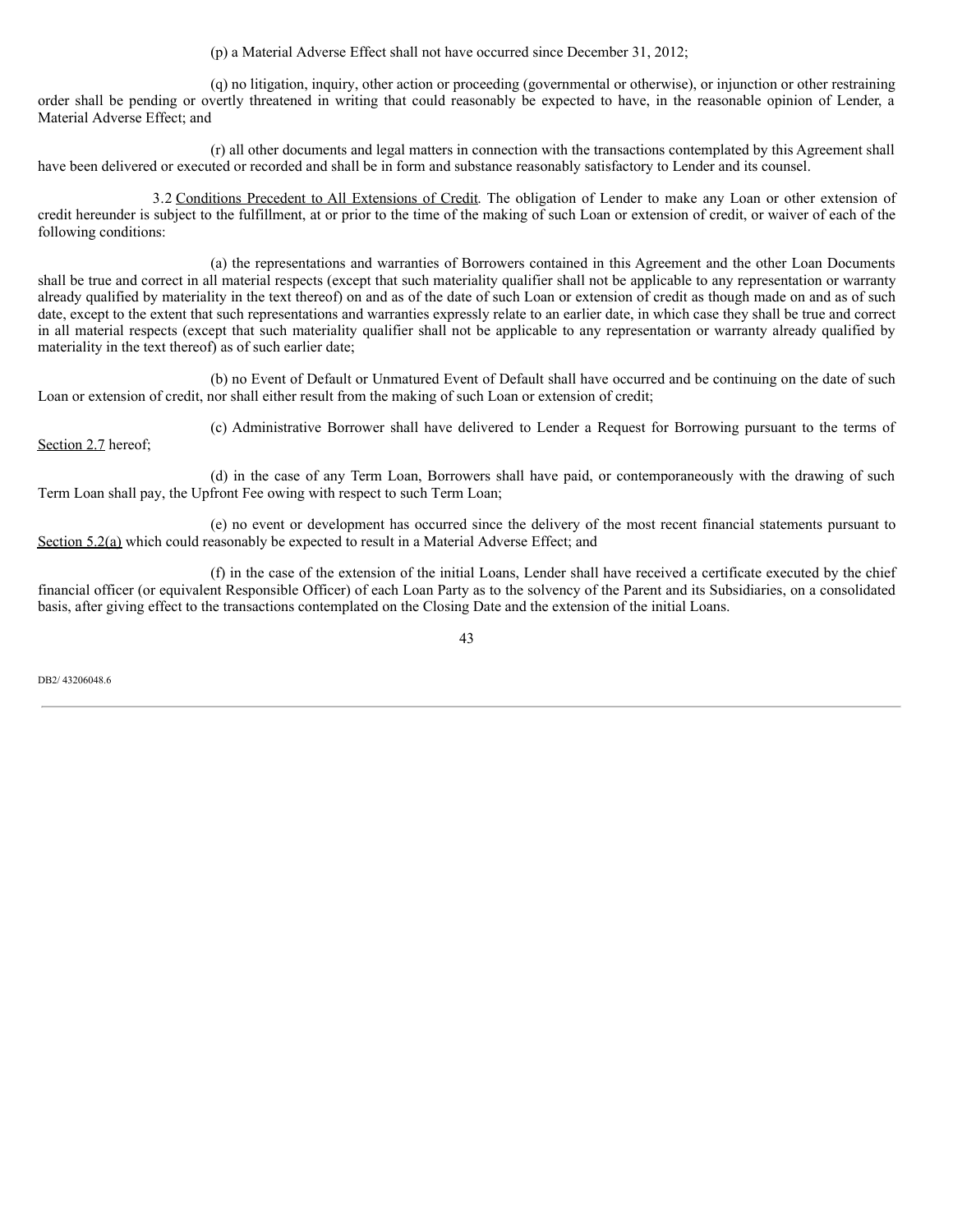## **ARTICLE IV REPRESENTATIONS AND WARRANTIES**

Each Borrower makes the following representations and warranties, subject to any exceptions or additional information set forth in the Disclosure Statement with a specific reference to the Section of this Article IV affected thereby, which shall be true, correct, and complete in all respects as of the Closing Date, at and as of the date of each Loan or other extension of credit, as though made on and as of the date of the making of such Loan or other extension of credit (except to the extent that such representations and warranties relate solely to an earlier date), and such representations and warranties shall survive the execution and delivery of this Agreement and the making of the Loans or other extensions of credit:

4.1 Due Organization. Each Loan Party is duly organized and validly existing, in good standing under the laws of the State of its formation and is duly qualified to conduct business in all jurisdictions where its failure to do so could reasonably be expected to have a Material Adverse Effect on such Person.

4.2 Securities in Loan Parties. As of the Closing Date, all of the Securities of Borrowers and the other Loan Parties are owned by the Persons identified in the Disclosure Statement with respect to this Section 4.2.

4.3 Requisite Power and Authorization. Each Borrower has all requisite power to execute and deliver this Agreement and the other Loan Documents to which it is a party, and to borrow the sums provided for in this Agreement. Each Guarantor has all requisite power to execute and deliver the Loan Documents to which it is a party. Each Loan Party has all governmental licenses, authorizations, consents, and approvals necessary to own and operate its Assets and to carry on its businesses as now conducted and as proposed to be conducted, other than licenses, authorizations, consents, and approvals that are not currently required or the failure to obtain which could not reasonably be expected to have a Material Adverse Effect. The execution, delivery, and performance by each Borrower of this Agreement and the other Loan Documents have been duly authorized by each Borrower and all necessary action in respect thereof has been taken, and the execution, delivery, and performance thereof do not require any consent or approval of any other Person that has not been obtained. The execution, delivery, and performance by each Guarantor of the Loan Documents to which it is a party have been duly authorized by each Guarantor and all necessary action in respect thereof has been taken, and the execution, delivery, and performance thereof do not require any consent or approval of any other Person that has not been obtained.

4.4 Binding Agreements. This Agreement and the other Loan Documents to which Borrowers are a party, when executed and delivered by Borrowers, will constitute, the legal, valid, and binding obligations of Borrower, enforceable against Borrowers in accordance with their respective terms, and the Loan Documents to which the Guarantors are a party, when executed and delivered by the Guarantors will constitute, the legal, valid, and binding obligations of the Guarantors, enforceable against the Guarantors, in accordance with their respective terms, in each case except as the enforceability hereof or thereof may be affected by: (a) bankruptcy, insolvency, reorganization, moratorium, or other similar laws affecting the enforcement of creditors' rights generally, and (b) the limitation of certain remedies by certain equitable principles of general applicability.

44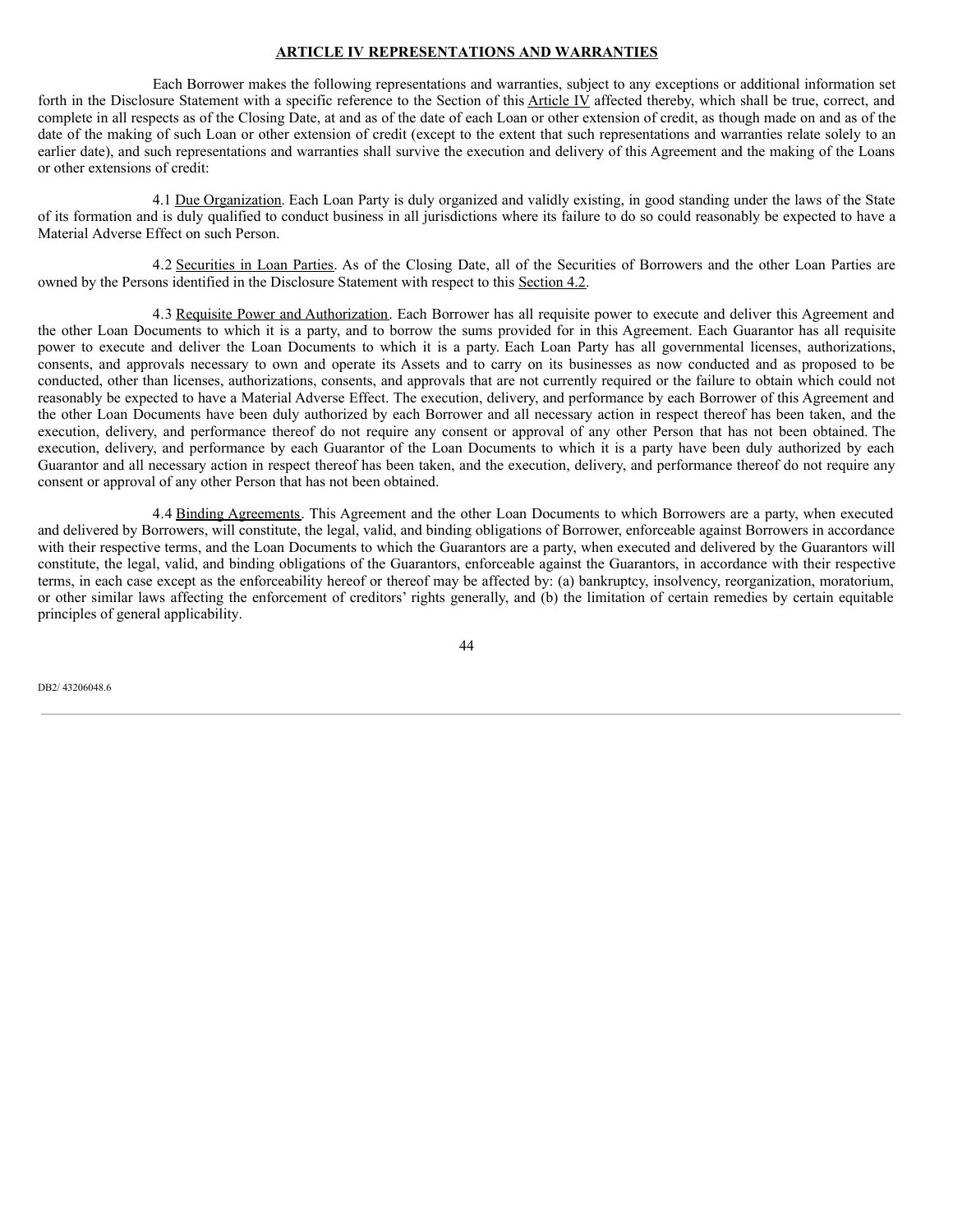4.5 Other Agreements. The execution, delivery, and performance by each Borrower of this Agreement and the other Loan Documents to which it is a party, and the execution, delivery and performance by each of the Guarantors of the Loan Documents to which it is a party, do not and will not: (a) violate (i) any provision of any federal (including the Exchange Act), state, or local law, rule, or regulation (including Regulations T, U, and X of the Federal Reserve Board) binding on any Loan Party, (ii) any order of any domestic governmental authority, court, arbitration board, or tribunal binding on any Loan Party, or (iii) the Governing Documents of any Loan Party, or (b) contravene any provisions of, result in a breach of, constitute (with the giving of notice or the lapse of time) a default under, or result in the creation of any Lien (other than a Permitted Lien) upon any of the Assets of any Loan Party pursuant to, any Contractual Obligation of such Loan Party, or (c) constitute a tortious interference with any contractual obligation of any Loan Party.

### 4.6 Litigation: Adverse Facts.

(a) There is no action, suit, proceeding, or arbitration (irrespective of whether purportedly on behalf of any Loan Party or any of its Subsidiaries) at law or in equity, or before or by any federal, state, municipal, or other governmental department, commission, board, bureau, agency, or instrumentality, domestic or foreign, pending or, to the knowledge of any Borrower, threatened in writing against or affecting any Loan Party or any of its Subsidiaries, that could reasonably be expected to have a Material Adverse Effect;

(b) None of the Loan Parties or any of their respective Subsidiaries is: (i) in violation of any applicable law in a manner that could reasonably be expected to have a Material Adverse Effect, or (ii) subject to or in default with respect to any final judgment, writ, injunction, decree, rule, or regulation of any court or of any federal, state, municipal, or other governmental department, commission, board, bureau, agency, or instrumentality, domestic or foreign, in a manner that could reasonably be expected to have a Material Adverse Effect; and

(c) There is no action, suit, proceeding or investigation pending or, to the knowledge of any Borrower, threatened in writing against or affecting any Loan Party or any of its Subsidiaries that questions the validity or the enforceability of this Agreement or other the Loan Documents.

4.7 Government Consents. Other than (i) as may have previously been obtained, filed, or given, as applicable, or (ii) filings and recordings in respect of Liens created pursuant to this Agreement or the Security Documents, no consent, license, permit, approval, or authorization of, exemption by, notice to, report to or registration, filing, or declaration with, any governmental authority or agency is required in connection with the execution, delivery, and performance by the Loan Parties of the Loan Documents to which they are a party.

4.8 Title to Assets; Liens. Except for Permitted Liens, all of the Assets of the Loan Parties and their respective Subsidiaries are free from all Liens of any nature whatsoever. Except for Permitted Liens, the Loan Parties and their respective Subsidiaries have good and sufficient title to all of their respective Assets reflected in their books and records as being owned by them or their nominee, other than minor defects in title that do not interfere with its ability to

45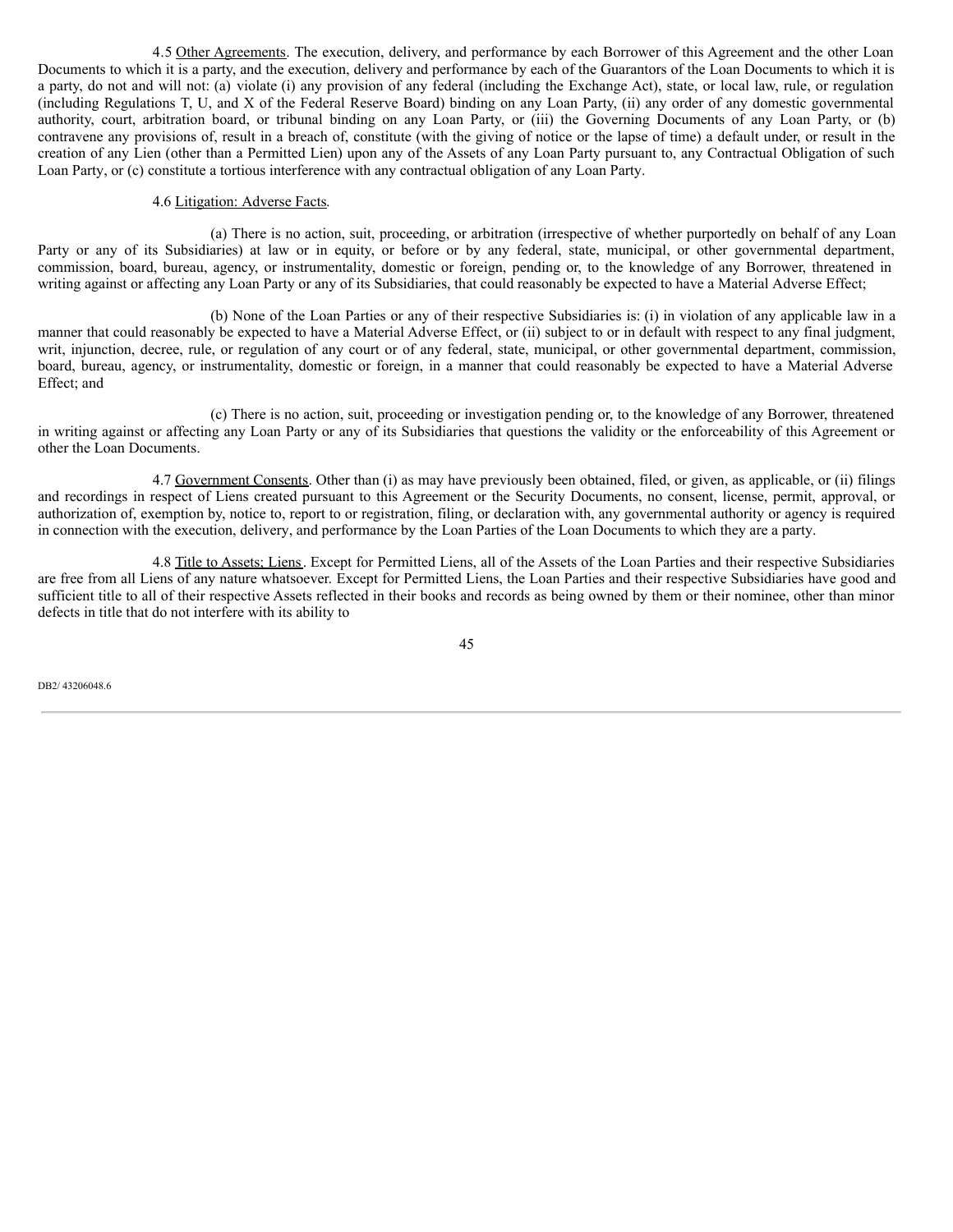conduct its business as currently conducted and any Assets disposed of in the ordinary course of such Borrower's business and not prohibited by this Agreement. Each Borrower owns, or is licensed to use, all intellectual property material to its business. Neither this Agreement, nor any of the other Loan Documents, nor any transaction contemplated under any such agreement will affect any right, title, or interest of the Loan Parties or any of their respective Subsidiaries in and to any of their respective Assets in a manner that could reasonably be expected to have a Material Adverse Effect.

4.9 Payment of Taxes. All income and other material tax returns and reports of the Loan Parties and their respective Subsidiaries (and all taxpayers with which such Person is consolidated or combined) required to be filed have been timely filed (inclusive of any permitted extensions), and all income and other material Taxes, assessments, fees, amounts required to be withheld and paid to a Governmental Authority and all other governmental charges upon any Loan Party or any of their respective Subsidiaries, and upon their Assets, income, and franchises, have been timely paid or are the subject of a Permitted Protest. To the knowledge of Borrowers, there is no asserted or assessed Tax deficiency against any Loan Party.

## 4.10 Governmental Regulation.

(a) No Borrower is required to register as an "investment company" under the Investment Company Act of 1940,

as amended.

(b) Each Borrower is duly registered as an investment adviser or an associated person of an investment adviser, as applicable, under the Investment Advisers Act of 1940, as amended (and has been so registered at all times when such registration has been required by applicable law with respect to the services provided for any Borrower's Subsidiaries).

(c) Except as set forth in the Information Certificate delivered to Lender, none of the Loan Parties, any Subsidiary of any Loan Party, any of their respective members, partners, officers, directors or other employees (in their capacity as employees) or other Affiliates are required under applicable law to be duly registered, licensed or qualified as a broker-dealer or as a member of a self-regulatory organization, such as FINRA, or to be registered, licensed or qualified as a broker-dealer representative, a registered representative, or agent in any State of the United States or with the SEC or required to be registered with any other Governmental Authority under applicable law.

(d) Any decrease in the aggregate value of the assets of the Loan Parties (other than Margin Securities) that are included in the Collateral (as such term is defined in the Security Agreement) from the aggregate value of such assets as reported on the financial statements most recently delivered by Borrowers to Lender could not reasonably be expected to cause any Loan, the application of the proceeds of such Loan, or the transactions contemplated by this Agreement to violate Regulations T, U or X of the Federal Reserve Board.

(e) None of the Loan Parties, or any Subsidiary of any Loan Party, is subject to regulation under the Federal Power Act or any federal, state, or local law, rule, or regulation generally limiting its ability to incur Debt.

46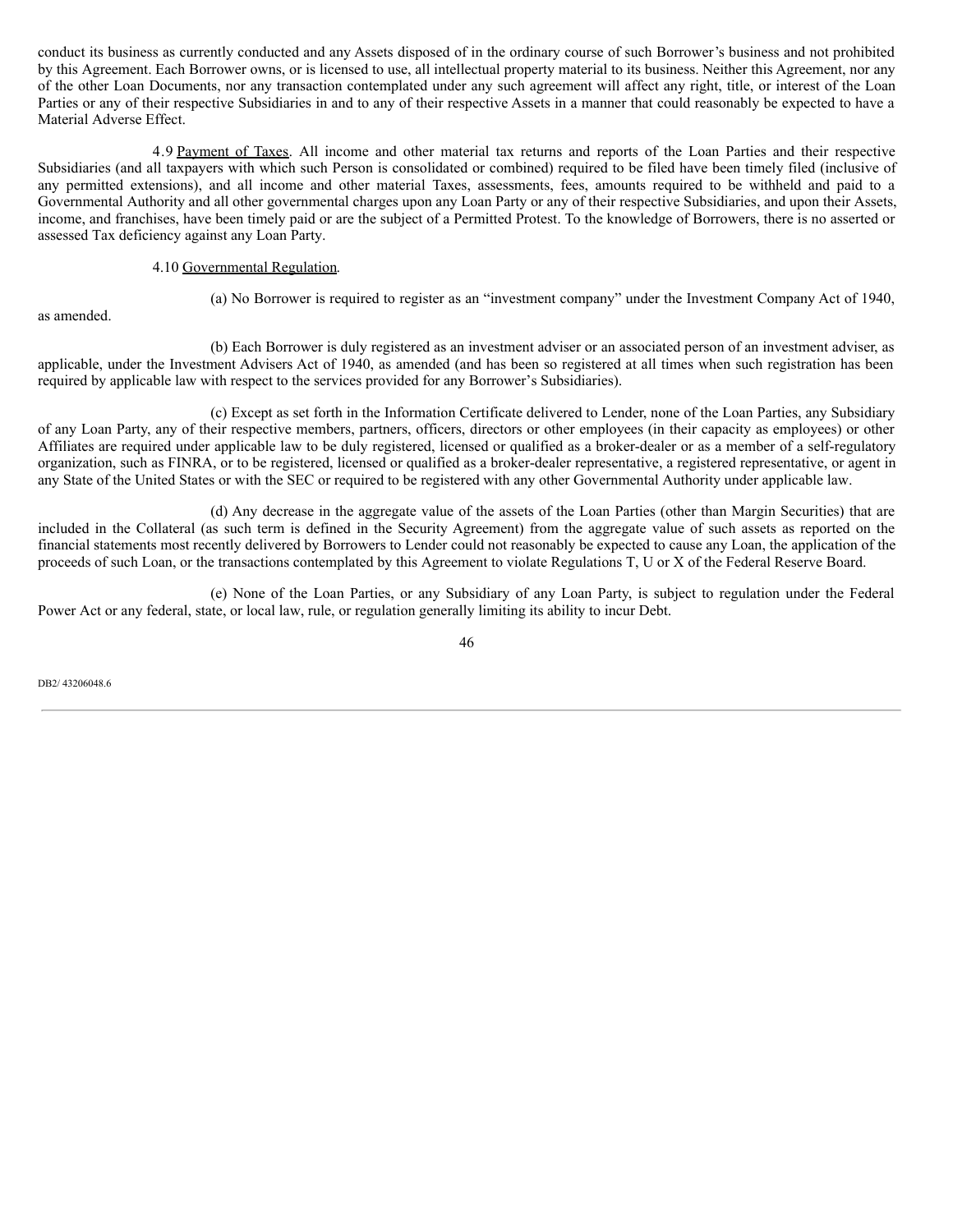4.11 Disclosure. No representation or warranty of any Loan Party contained in this Agreement or any other document, certificate, or written statement furnished to Lender by or on behalf of any Loan Party (as modified or supplemented by other written information so furnished) with respect to the business, operations, Assets, or condition (financial or otherwise) of the Loan Parties for use solely in connection with the transactions contemplated by this Agreement (other than the Projections, any other financial projections and pro forma financial information, other forward-looking information, information of a general economic nature or information related to the specific industry in which any Loan Party conducts its business), when taken as a whole and as of the date on which such representation or warranty was so made, contains any untrue statement of a material fact or omits to state a material fact necessary in order to make the statements (when taken as a whole) contained herein or therein, in light of the circumstances under which they were made, not materially misleading. All financial projections (including the Projections) represent, as of the date on which such financial projections are delivered to Lender, Borrowers' good faith estimate of future performance for the periods covered thereby, based on assumptions believed by Borrowers to be reasonable in light of the circumstances under which such projections were prepared; provided that Lender acknowledges and agrees that financial projections are inherently uncertain and are not a guarantee of future performance and that actual results for the periods covered by such projections may differ from projected results and such differences may be material.

4.12 Debt. None of the Loan Parties or any of their Subsidiaries has any Debt outstanding other than Debt permitted by Section 6.1 hereof.

4.13 Existing Defaults. None of the Loan Parties or any of their respective Subsidiaries is in default in the performance, observance or fulfillment of any of the obligations, contained in any Contractual Obligation applicable to it, and no condition exists which, with or without the giving of notice or the lapse of time, would constitute a default under such Contractual Obligation, except, in any such case, where the consequences, direct or indirect, of such default or defaults, if any, could not reasonably be expected to have a Material Adverse Effect.

### 4.14 No Default; No Material Adverse Effect.

(a) No Event of Default has occurred and is continuing or would result from any proposed Loan.

(b) No Material Adverse Effect has occurred since December 31, 2012, and no event or development has occurred which could reasonably be expected to result in a Material Adverse Effect.

4.15 Affiliate Transactions. Except with respect to transactions permitted under Section 6.7, each Permitted Investment by any Borrower in an Affiliate of a Borrower (other than another Borrower) was negotiated by the applicable Borrower in good faith and on terms that, at the time of such Permitted Investment, were not less favorable to the applicable Borrower than would be obtained in an arm's length transaction with a non-Affiliate.

47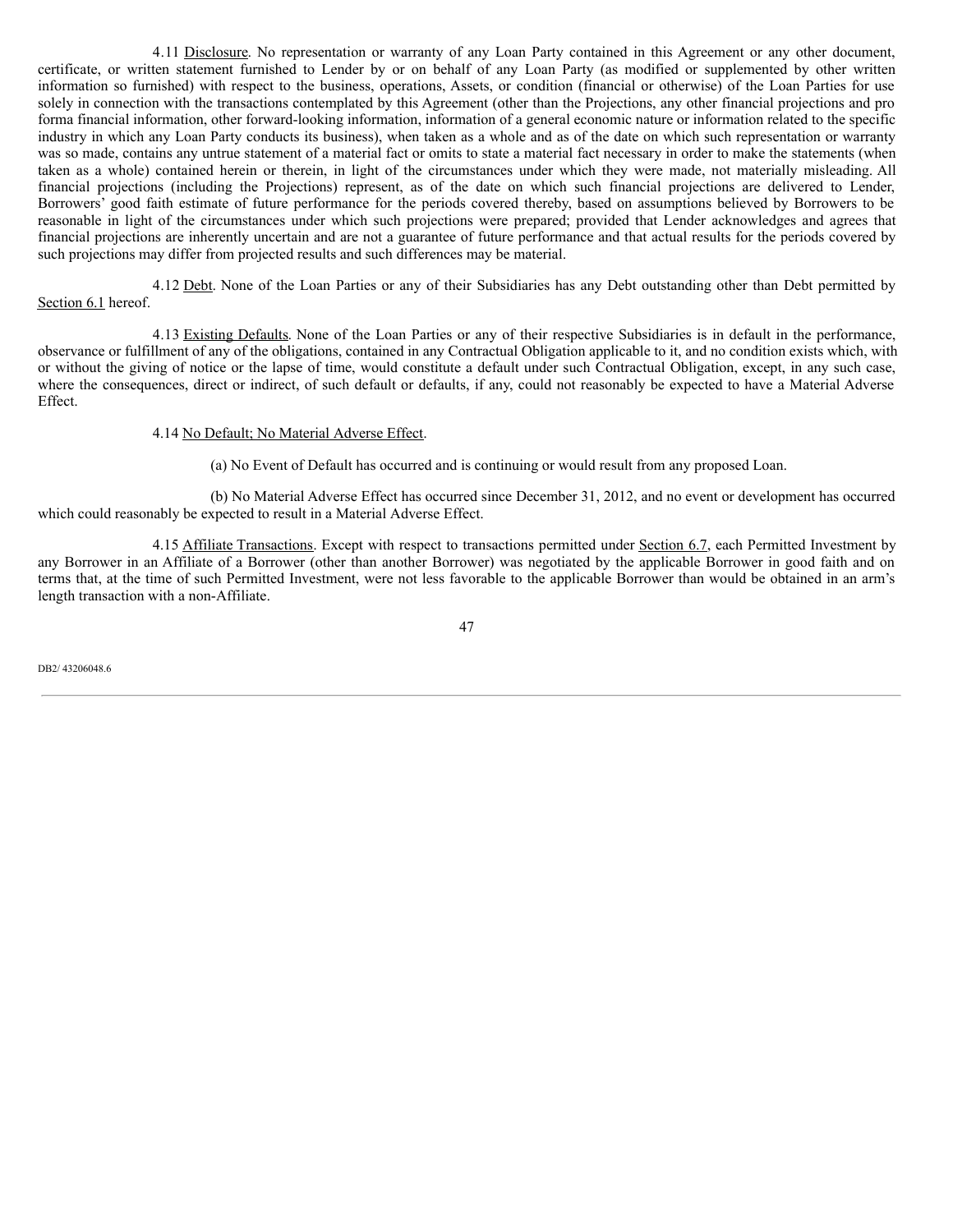4.16 Nature of Business. No Loan Party is engaged in any business other than as set forth the Disclosure Statement with respect to this Section 4.16 and businesses that are ancillary, or reasonably related or incidental thereto.

4.17 Deposit Accounts and Securities Accounts. Set forth on the Disclosure Statement with respect to this Section 4.17 (as such Disclosure Statement may be amended, modified or supplemented from time to time by Administrative Borrower) is a listing of all of the Loan Parties' Deposit Accounts and Securities Accounts, including, with respect to each bank or securities intermediary (a) the name and address of such Person, and (b) the account numbers of the Deposit Accounts or Securities Accounts maintained with such Person.

4.18 Solvency. Each Loan Party is Solvent.

4.19 Holding Company Status. Parent has no material liabilities (other than liabilities arising under the Loan Documents). owns no material assets and engages in no operations or business (other than ownership of the Loan Parties, the Singapore Subsidiary and their respective Subsidiaries and activities reasonably related thereto).

## **ARTICLE V AFFIRMATIVE COVENANTS**

Each Borrower covenants and agrees that, so long as any portion of the Commitments under this Agreement shall be in effect and until payment, in full, of the Loans, with interest accrued and unpaid thereon, any other Obligations, and except as set forth in the Disclosure Statement with specific reference to the Section of this Article V affected thereby concerning matters which do not conform to the covenants of this Article V, each Borrower will do, and will cause each of the other Loan Parties and the Subsidiaries of each Loan Party to do, each and all of the following:

5.1 Accounting Records and Inspection. Maintain adequate financial and accounting books and records, in which entries are made in conformity with GAAP consistently applied, and permit any representative of Lender to inspect, audit, and examine such books and records and to make copies and take extracts therefrom, and to discuss its affairs, financing, and accounts with any Loan Party's or the applicable Subsidiary's officers and, so long as an officer of a Borrower is present, independent public accountants (provided that (i) such Borrower shall cause its officers to be reasonably available for any such discussions, and (ii) any such discussion shall be subject to such accountants' customary policies and procedures), at any time during usual business hours, provided, so long as no Event of Default has occurred and is continuing, Lender shall provide Administrative Borrower with not less than 5 Business Days' notice of any inspection, audit, examination or discussions and no more than one such inspection, audit, examination or discussion shall occur in any fiscal year. Each Borrower shall furnish Lender with any information reasonably requested by Lender regarding the Loan Parties' or their respective Subsidiaries' business or finances promptly upon request.

5.2 Financial Statements and Other Information. Furnish to Lender:

48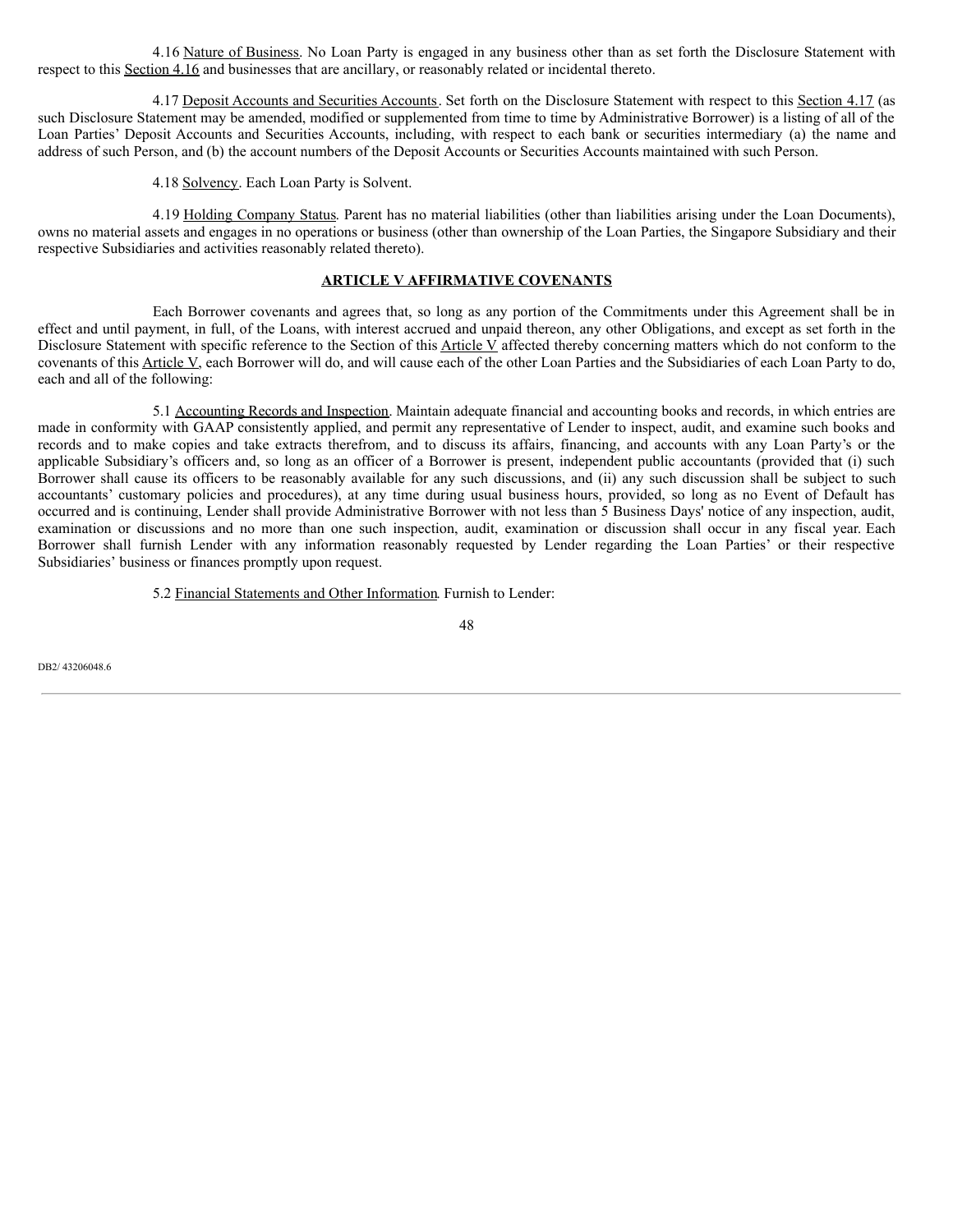(a) Within one-hundred and twenty (120) days after the end of each fiscal year of Parent (or, if earlier, 15 days after the date required to be filed with the SEC (without giving effect to any extension permitted by the SEC)), an annual report containing a consolidated and, to the extent the IPO Vehicle has any direct Subsidiaries other than Parent, the consolidating statement of the financial condition, operations, partners' capital and cash flows of (i) on or prior to the date of the IPO Sale, Parent and its consolidated Subsidiaries, and (ii) after the date of the IPO Sale, IPO Vehicle and its consolidated Subsidiaries, as of the end of such fiscal year, all of which shall be accompanied by a report and an unqualified opinion, prepared in accordance with GAAP, of independent certified public accountants of recognized standing selected by Parent (which opinion shall be without (i) a "going concern" or like qualification or exception, (ii) any qualification or exception as to the scope of such audit, or (iii) any qualification which relates to the treatment or classification of any item and which, as a condition to the removal of such qualification, would require an adjustment to such item, the effect of which would be to cause any noncompliance with the provisions of Section 6.15);

(b) Within forty-five (45) days after the end of each fiscal quarter of Parent (or, if earlier, 5 days after the date required to be filed with the SEC (without giving effect to any extension permitted by the SEC)), a financial report containing a consolidated and, to the extent the IPO Vehicle has any direct Subsidiaries other than Parent, the consolidating statement of the financial condition, operations, partners' capital and cash flows of (i) on or prior to the date of the IPO Sale, Parent and its consolidated Subsidiaries, and (ii) after the date of the IPO Sale, IPO Vehicle and its consolidated Subsidiaries, a listing of Discretionary Assets Under Management and a report detailing the aggregate quarterly inflows and outflows of funds with respect to each Loan Party and its Subsidiaries, other than with respect to Discretionary Assets Under management which is not a GAAP term, in each case prepared in accordance with GAAP for the period then ended subject to the year-end adjustments and the absence of footnotes;

(c) Within forty-five (45) days after the beginning of each fiscal year of Parent, copies of Projections for such fiscal year, prepared on a basis consistent with the Projections Borrowers delivered on or prior to the Closing Date to Lender, for the forthcoming fiscal year, quarter by quarter, certified by a Responsible Officer of Administrative Borrower as being such Responsible Officer's good faith estimate of future performance for the periods covered thereby, based on assumptions believed by such Responsible Officer to be reasonable in light of the circumstances under which such projections were prepared; provided, that Lender acknowledges and agrees that financial projections are inherently uncertain and are not a guarantee of future performance and that actual results for the periods covered by such projections may differ from projected results and such differences may be material;

(d) Concurrently with the delivery of the reports in clauses (a) and (b) of this Section 5.2, a Compliance Certificate duly executed by a Responsible Officer of Administrative Borrower (i) stating that he or she has individually reviewed the provisions of this Agreement and the other Loan Documents, (ii) the financial statements delivered concurrently therewith have been prepared in accordance with GAAP (except for the lack of footnotes and being subject to year-end audit adjustments) and fairly present in all material respects the financial condition of the Loan Parties and their Subsidiaries for the periods covered thereby, (iii) stating that a review of the

49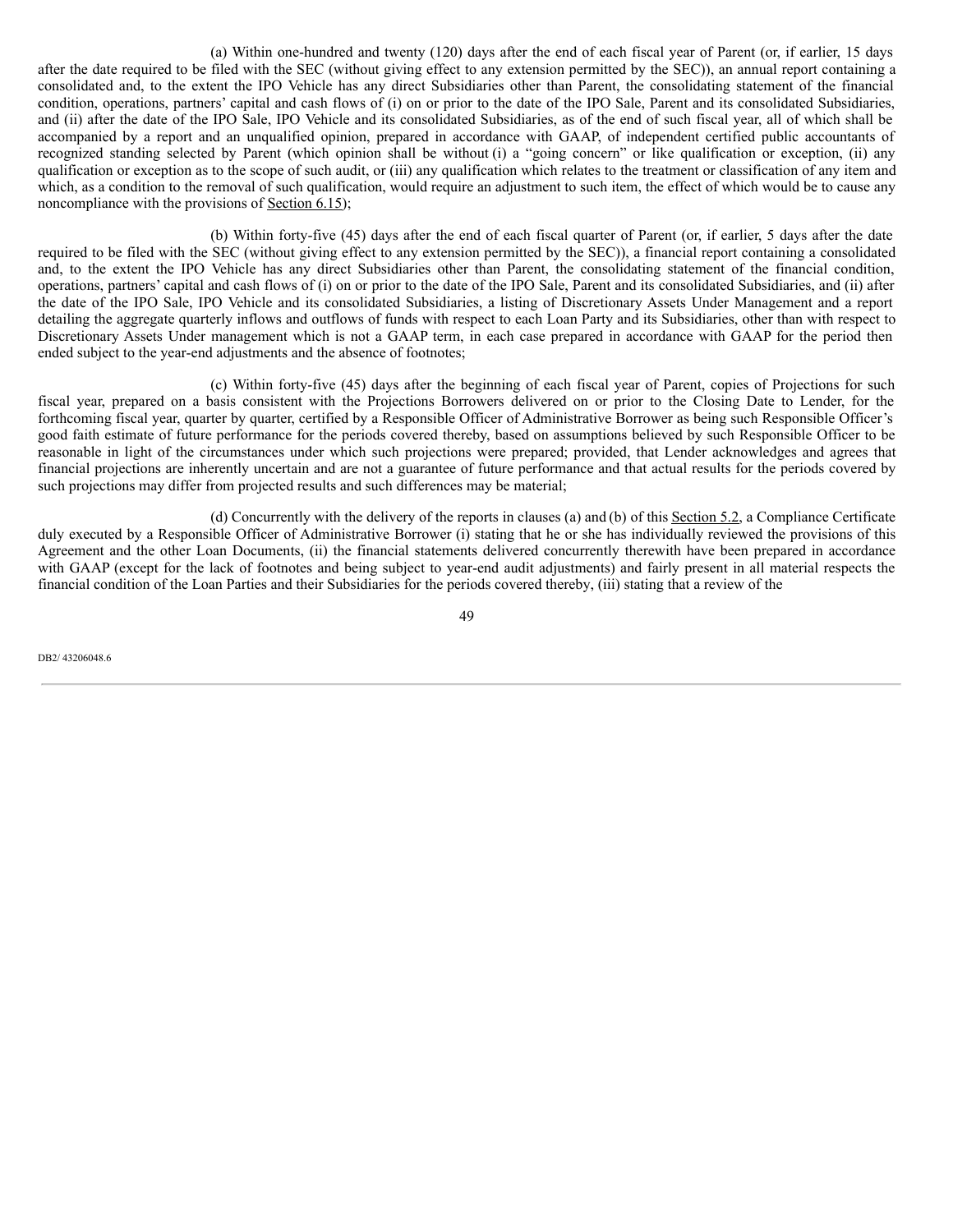activities of the Loan Parties and their Subsidiaries during such fiscal year or fiscal quarter, as the case may be, has been made by or under such individual's supervision, with a view to determining whether the Loan Parties and their Subsidiaries have fulfilled all of their obligations under this Agreement and the other Loan Documents, and that the Loan Parties and their Subsidiaries have observed and performed each undertaking contained in this Agreement, and the other Loan Documents, (iv) stating that no Event of Default or Unmatured Event of Default has occurred and is continuing, or if an Event of Default or Unmatured Event of Default has occurred and is continuing, specifying all such Events of Default or Unmatured Events of Default of which such individual has knowledge, and (v) demonstrating whether each Borrower is in compliance with each of the financial covenants set forth in Section 6.15 for the applicable fiscal period covered by such Compliance Certificate;

(e) if not otherwise included in the financial statements provided pursuant to clause (a) or (b) of this Section 5.2, as applicable, then, contemporaneously with each quarterly and year-end financial report required by clause (a) and (b) of this Section 5.2, a certificate of a Responsible Officer of Administrative Borrower separately identifying and describing all material Debt of the Loan Parties and their Subsidiaries incurred during the applicable fiscal quarter or year for which such financial statement are being delivered;

(f) notice, as soon as possible and, in any event, within five (5) days after any Borrower has knowledge, of:(i) the occurrence of any Event of Default or any Unmatured Event of Default; or (ii) event of default as defined in any agreement governing Debt in any outstanding principal amount in excess of \$1,000,000 of any Loan Party or any of its Subsidiaries or under any agreement, indenture, or other instrument under which such Debt has been issued, irrespective of whether such Debt is accelerated or such default waived. In any such event, Borrowers also shall supply Lender with a statement from a Responsible Officer of such Borrower or general counsel setting forth the details thereof and the action, if any, that the Loan Parties propose to take with respect thereto if any such action has been determined to be taken;

(g) as soon as practicable, any written report pertaining to material items in respect of any Loan Party's internal control matters submitted to any Loan Party by its independent accountants in connection with each annual audit of the financial condition of the Loan Parties;

(h) promptly after the same are available, copies of each annual report, proxy or financial statement or other report or communication sent to the stockholders of the IPO Vehicle, and copies of all annual, regular, periodic and special reports and registration statements which IPO Vehicle or any Loan Party may file or be required to file with the SEC under Section 13 or 15(d) of the Securities Exchange Act of 1934, and not otherwise required to be delivered to the Lender pursuant hereto;

(i) as soon as practicable (in any event, within five (5) days after a Responsible Officer of any Borrower has obtained knowledge), written notice of any condition or event which has resulted or could reasonably be expected to result in a Material Adverse Effect;

(j) promptly upon becoming aware of any Person's seeking to obtain a decree or order for relief with respect to any Loan Party or any of its Subsidiaries in an involuntary

50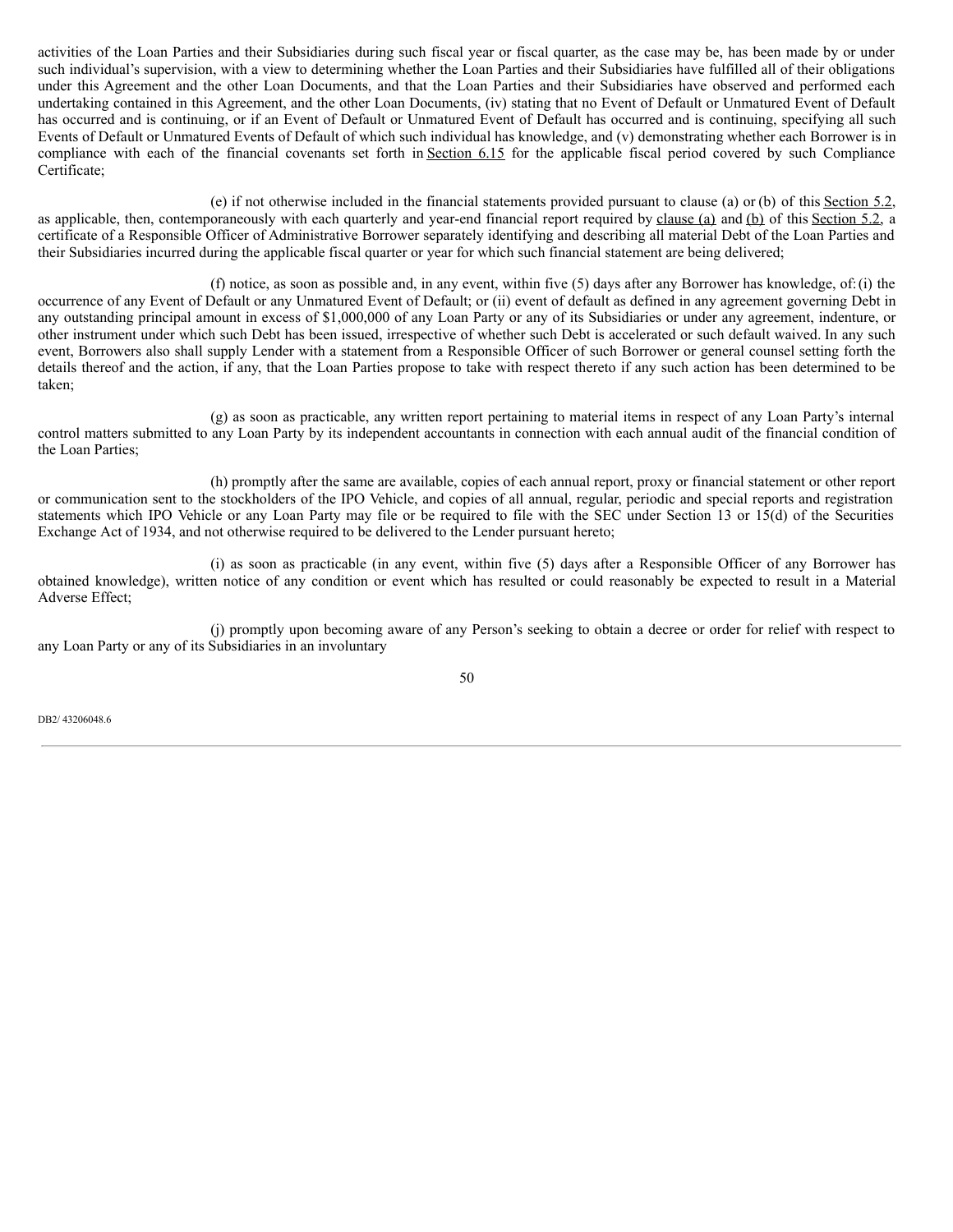case under any applicable bankruptcy, insolvency, or other similar law now or hereafter in effect, a written notice thereof specifying what action Borrowers are taking or propose to take with respect thereto;

(k) promptly, copies of all amendments to the Governing Documents of any Loan Party;

knowledge) of:

(l) prompt notice (in any event, within five (5) days after a Responsible Officer of any Borrower has obtained

(i) all legal or arbitral proceedings, and all proceedings by or before any governmental or regulatory authority or agency, commenced against or, to the knowledge of any Borrower, threatened in writing against any Loan Party or any of its Subsidiaries which, if adversely determined, could reasonably be expected to have a Material Adverse Effect;

(ii) the acquisition by any Loan Party of any Margin Securities; and

(iii) the issuance by any United States of America federal or state court or any United States of America federal or state regulatory authority of any injunction, order, or other restraint against any Loan Party prohibiting, or having the effect of prohibiting or delaying, the making of the Loans or the issuance of Letters of Credit to any Borrower, or the institution of any litigation or similar proceeding seeking any such injunction, order, or other restraint against any Loan Party or Lender; and

(m) promptly, such other information and data with respect to the Loan Parties or any of their Subsidiaries, as from time to time may be reasonably requested by Lender (including any information reasonably requested by Lender to enable Lender to comply with any of the requirements under Regulations T, U or X of the Federal Reserve Board).

5.3 Existence. Preserve and keep in full force and effect, at all times, its existence, except that any Subsidiary that is not a Borrower may liquidate or dissolve, provided that prior to or in connection with such liquidation or dissolution, such Subsidiary shall have transferred all of its remaining cash and Cash Equivalents, and other property or assets to a Borrower.

5.4 Payment of Taxes and Claims. Pay all income or franchise Taxes and other material Taxes, assessments, and other governmental charges imposed upon it or any of its Assets or in respect of any of its businesses, incomes, or Assets before any penalty or interest accrues thereon, and all claims (including claims for labor, services, materials, and supplies) for sums which have become due and payable and which by law have or may become a Lien upon any of its Assets, prior to the time when any penalty or fine shall be incurred with respect thereto, except in each case to the extent that the validity of such Tax or assessment shall be the subject of a Permitted Protest.

5.5 Compliance with Laws. Comply (a) in material all respects with the requirements of Regulations T, U and X of the Federal Reserve Board, the Investment Company

51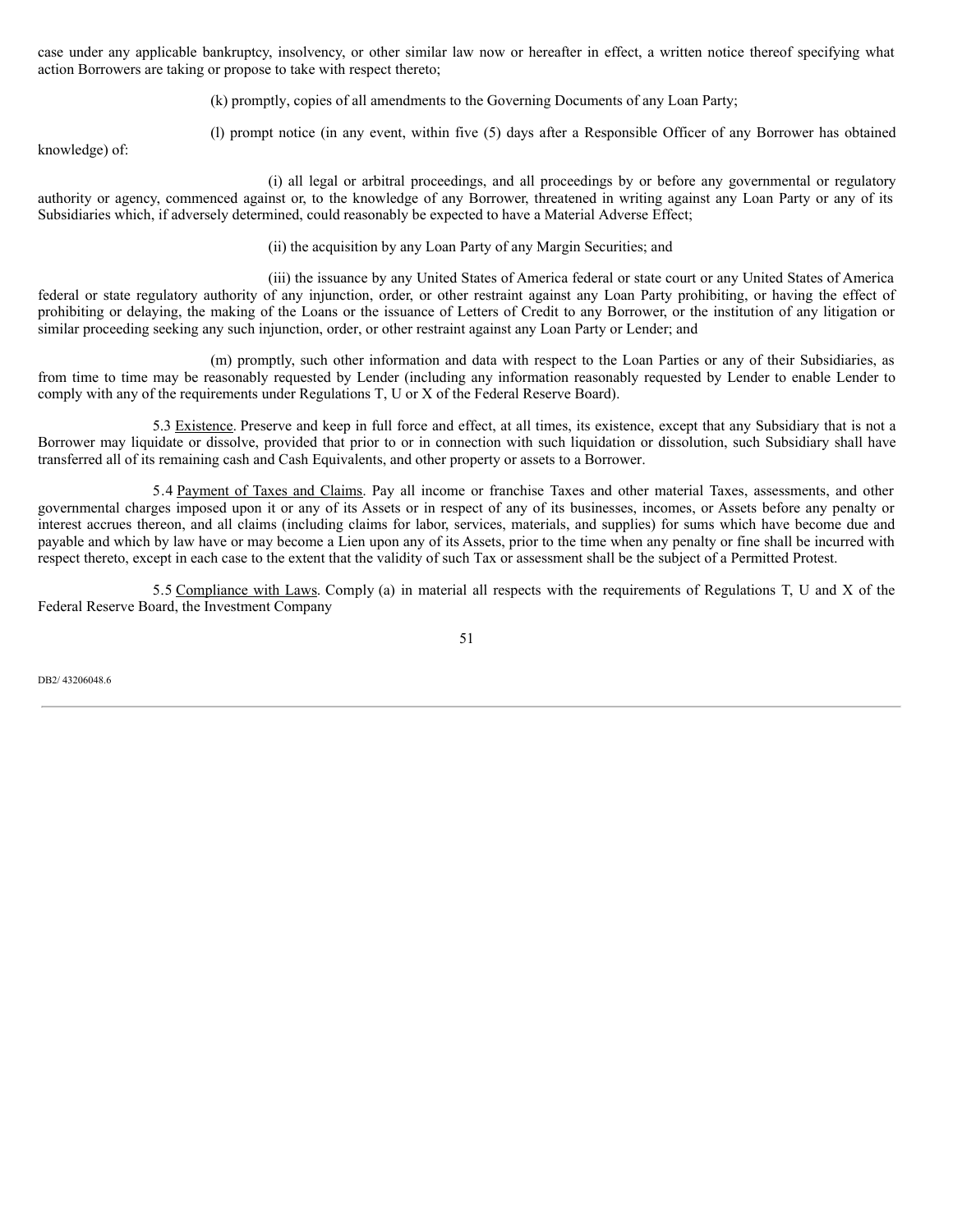Act of 1940, and the Investment Advisers Act of 1940, and (b) with the requirements of all other applicable laws, rules, regulations, and orders of any Governmental Authority, except, solely in the case of this clause (b), to the extent that the failure to so comply could not reasonably be expected to have a Material Adverse Effect.

5.6 Further Assurances. At any time or from time to time upon the reasonable request of Lender, execute and deliver such further documents and do such other acts and things as Lender may reasonably request in order to effect fully the purposes of this Agreement or the other Loan Documents and to provide for payment of the Loans made hereunder, with interest thereon, in accordance with the terms of this Agreement.

5.7 Formation of Subsidiaries. At the time that any Loan Party forms any direct or indirect Subsidiary, or acquires any direct or indirect Subsidiary after the Closing Date, within 10 days of such formation or acquisition (or such later date as permitted by Lender in its sole discretion) (a) cause such new Subsidiary, and if applicable, such Loan Party, to provide to Lender a joinder to the Intercompany Subordination Agreement, to the extent applicable, a Stock Pledge Agreement, the Guaranty and the Security Agreement, together with such other security documents, as well as appropriate UCC-1 financing statements, all in form and substance reasonably satisfactory to Lender (including being sufficient to grant Lender a first priority Lien (subject to Permitted Liens) in and to the assets of such newly formed or acquired Subsidiary), provided, that the joinder to the Guaranty and the Security Agreement, and such other security agreements shall not be required to be provided to Lender with respect to any Subsidiary of a Loan Party organized outside of the United States to the extent (1) such Subsidiary is a CFC if providing such agreements would result in adverse tax consequences or (2) the costs to the Loan Parties of providing such guaranty or such security agreements are unreasonably excessive (as determined by Lender in consultation with Borrowers) in relation to the benefits to Lender of the security or guarantee afforded thereby, (b) provide, or cause the applicable Subsidiary to provide, to Lender a pledge agreement and appropriate certificates and powers or financing statements, pledging all of the direct or beneficial ownership interest in such new Subsidiary in form and substance reasonably satisfactory to Lender; provided, that only 65% of the total outstanding voting Securities of any first tier Subsidiary of a Loan Party that is a CFC (and none of the Securities of any Subsidiary of such CFC) shall be required to be pledged if pledging a greater amount would result in adverse tax consequences (which pledge, if reasonably requested by Lender, shall be governed by the laws of the jurisdiction of such Subsidiary), and (c) provide to Lender all other documentation, including one or more customary opinions of counsel satisfactory to Lender, which in its opinion is appropriate with respect to the execution and delivery of the applicable documentation referred to above and the perfection of Lender's Liens. Any document, agreement, or instrument executed or issued pursuant to this Section 5.7 shall be a Loan Document.

5.8 Foreign Qualification. Each Borrower shall duly qualify to conduct business in all jurisdictions where its failure to do so could reasonably be expected to have a Material Adverse Effect. Each Guarantor shall duly qualify to conduct business in all jurisdictions where its failure to do so could reasonably be expected to have a Material Adverse Effect.

52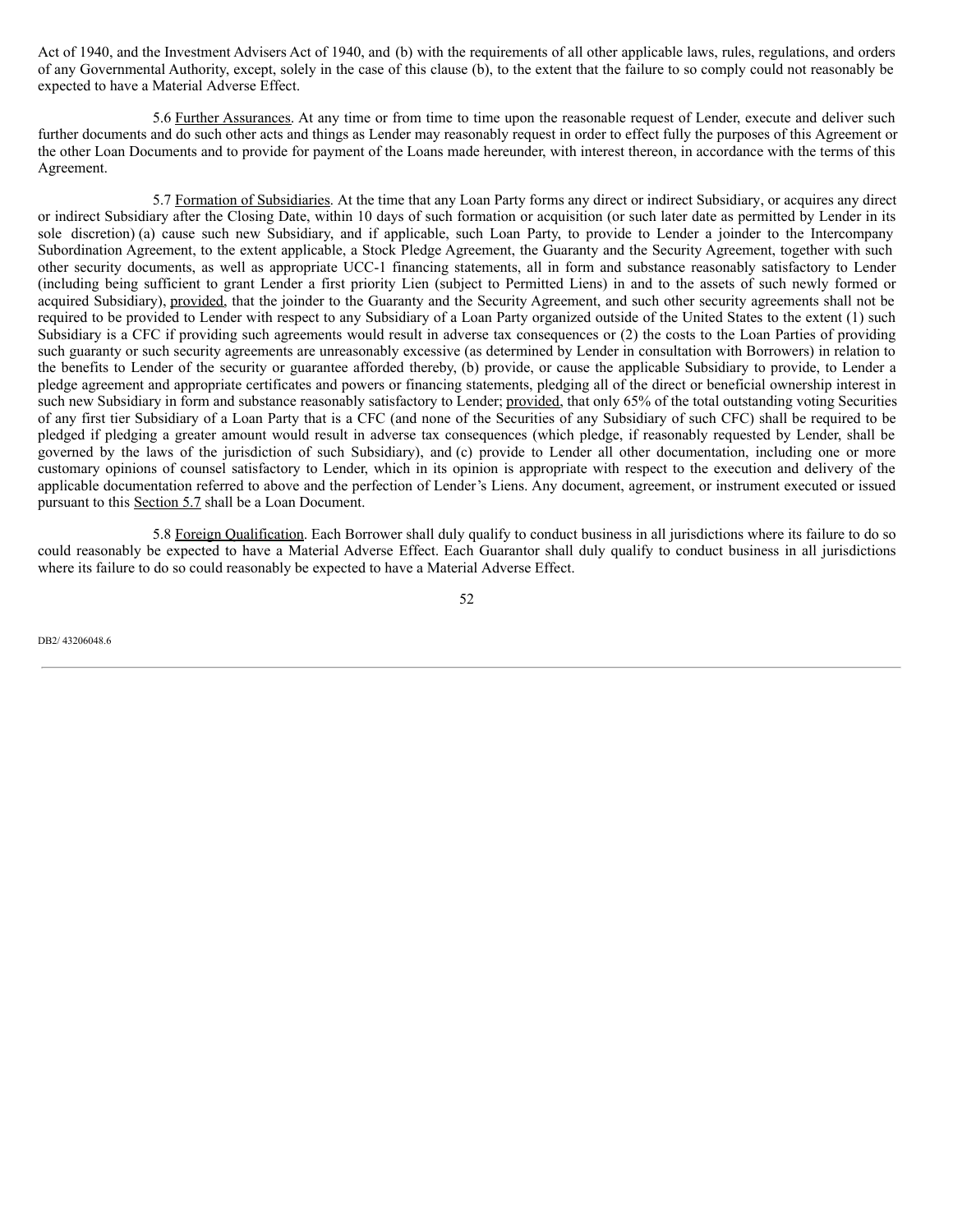5.9 Control Agreements. Not later than seventy five (75) days after the Closing Date (or such later date as Lender may approve in its sole discretion), deliver Control Agreements with respect to any Deposit Accounts or Securities Accounts not held with lender, and take all other reasonable steps in order for Lender to obtain control in accordance with Sections 8-106, 9-104, 9-105, 9-106, and 9-107 of the UCC with respect to all of its Securities Accounts, Deposit Accounts, electronic chattel paper, investment property, and letter-of-credit rights, in each case, to the extent constituting Collateral.

5.10 Management Fees. If any Subsidiary of any Borrower receives any Management Fees, promptly upon the receipt of such Management Fees by such Subsidiary (and in any event within one Business Day of such Subsidiary's receipt thereof of any cash Management Fees), such Borrower shall cause such Subsidiary to pay or distribute to such Borrower the net proceeds of such Management Fees that one or more of the Borrowers are entitled to receive, calculated in a manner consistent with past practices, and such Borrower shall deposit or cause to be deposited any and all proceeds thereof in a Deposit Account maintained by such Borrower with Lender or with another financial institution and subject to a Control Agreement in favor of Lender which is in form and substance reasonably satisfactory to Lender.

5.11 Silvercrest Financial Stock Certificate. Not later than ten (10) days after the Closing Date (or such later date as Lender may approve in its sole discretion), deliver to Lender an original certificate representing 100% of the Securities of Silvercrest Financial, together with an undated stock power executed in blank.

# **ARTICLE VI NEGATIVE COVENANTS**

Each Borrower covenants and agrees that, so long as any portion of the Commitments under this Agreement shall be in effect and until payment, in full, of the Loans, with interest accrued and unpaid thereon, any other Obligations and except as set forth in the Disclosure Statement with specific reference to the Section of this Article VI affected thereby concerning matters which do not conform to the covenants of this Article VI, each Borrower will not do, and will not permit any other Loan Party or any Subsidiary of any Loan Party to do, any of the following:

6.1 Debt. Create, incur, assume, permit, guarantee, or otherwise become or remain, directly or indirectly, liable with respect to any Debt, except:

(a) Debt evidenced by this Agreement and the other Loan Documents;

(b) Capitalized Lease Obligations entered into in the ordinary course of business;

(c) Contingent Obligations resulting from the endorsement of instruments for collection in the ordinary course of

business;

(d) Debt consisting of unsecured guarantees by a Loan Party or its Subsidiaries with respect to Debt of a Loan Party or one of its Subsidiaries, to the extent that the

53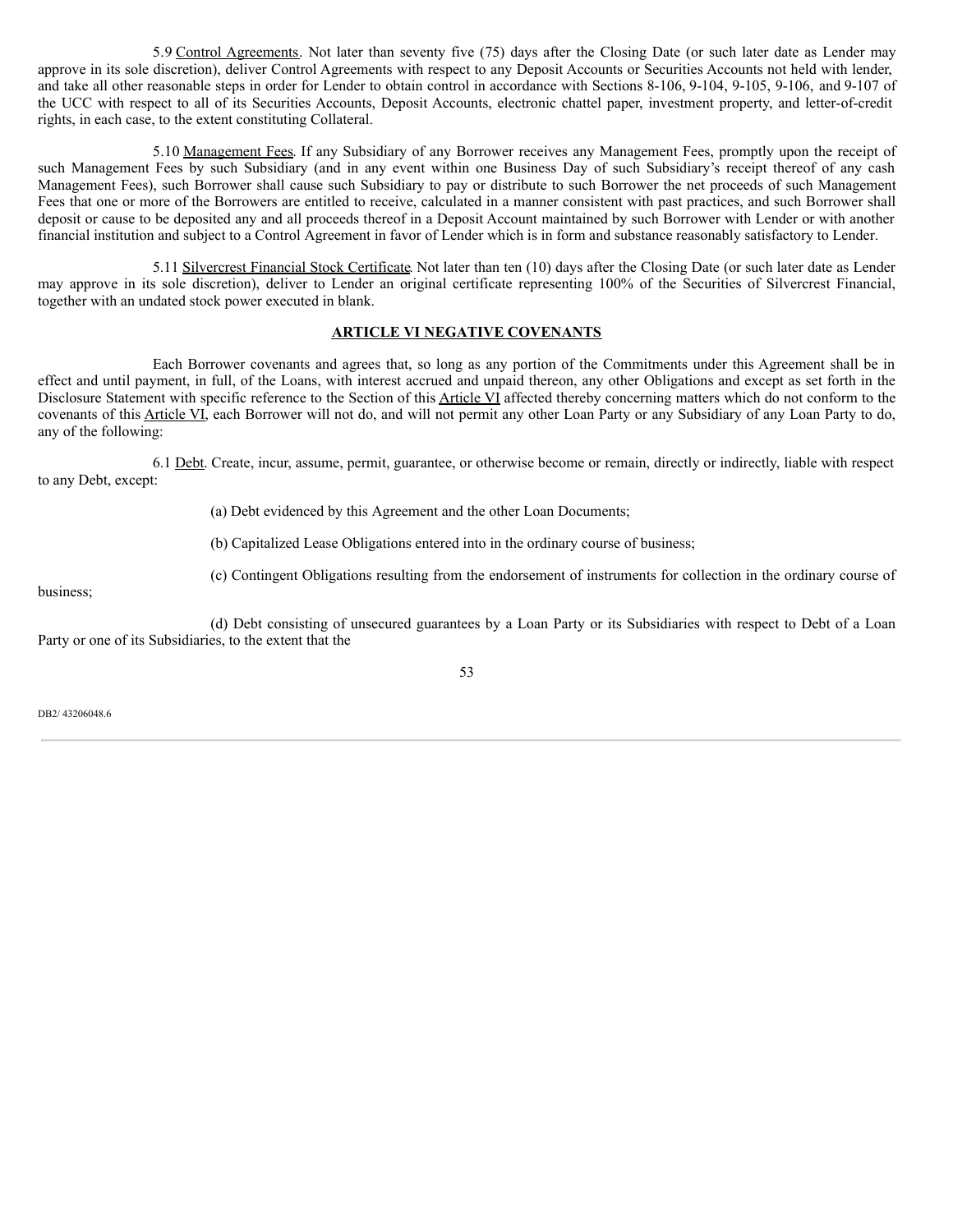Person that is obligated under such guaranty would have been permitted to incur such underlying Debt pursuant to this Section 6.1;

(e) Debt set forth on Schedule 6.1 and any Refinancing Indebtedness in respect of such Debt;

(f) Debt owed to any Person providing property, casualty, liability, or other insurance to a Loan Party or any of its Subsidiaries which Debt is incurred in the ordinary course of business, so long as the amount of such Debt is not in excess of the amount of the unpaid cost of, and shall be incurred only to defer the cost of, such insurance for the year in which such Debt is incurred and such Debt is outstanding only during such year;

(g) Debt incurred in the ordinary course of business under performance, surety, statutory, and appeal bonds;

(h) Debt in respect of netting services and overdraft protections in connection with Deposit Accounts;

(i) Debt incurred by any Loan Party or its Subsidiaries arising from agreements providing for indemnities, adjustment of purchase price or similar obligations (but excluding Debt consisting of the deferred purchase price of property acquired in a Permitted Acquisition) or from guaranties or letters of credit, surety bonds or performance bonds securing the performance of such Loan Party or Subsidiary pursuant to such agreements, in connection with acquisitions (including Permitted Acquisitions) or dispositions of any business or Assets permitted pursuant to Section 6.6 hereof;

(j) (i) Earn-outs incurred under the Cortina Purchase Agreement, and (ii) any other Debt owing to sellers of assets or Securities to a Borrower or its Subsidiaries (including Debt consisting of the deferred purchase price of property acquired in a Permitted Acquisition) that is incurred by the applicable Borrower or Subsidiary in connection with the consummation of one or more Permitted Acquisitions so long as (A) such Debt is subordinated to the Obligations on terms and conditions reasonably acceptable to Lender, unless (x) the principal amount of any such Debt does not exceed \$1,000,000, and the aggregate principal amount of all such Debt does not exceed \$2,000,000 or (y) such Debt is unsecured and does not provide for any payments of principal or interest prior to the date that is six months after the Term Loan Maturity Date, and (B) such Debt is otherwise on terms and conditions (including all economic terms and conditions and the absence of covenants) reasonably acceptable to Lender;

(k) Debt (i) assumed in connection with any Permitted Acquisition or (ii) incurred to finance a Permitted Acquisition, in each case, that is without recourse to any Borrower or any of its Subsidiaries other than (x) any Borrower or Subsidiary that owns the assets acquired in such Permitted Acquisition, and (y) any Borrower or Subsidiary that holds the Securities of the Person that owns the assets acquired in connection with such Permitted Acquisition (solely with respect to such Securities but otherwise without recourse to such Borrower or Subsidiary), and so long as both immediately before and immediately after giving pro forma effect thereto, no Unmatured Event of Default or Event of Default shall have occurred and be continuing, or shall

54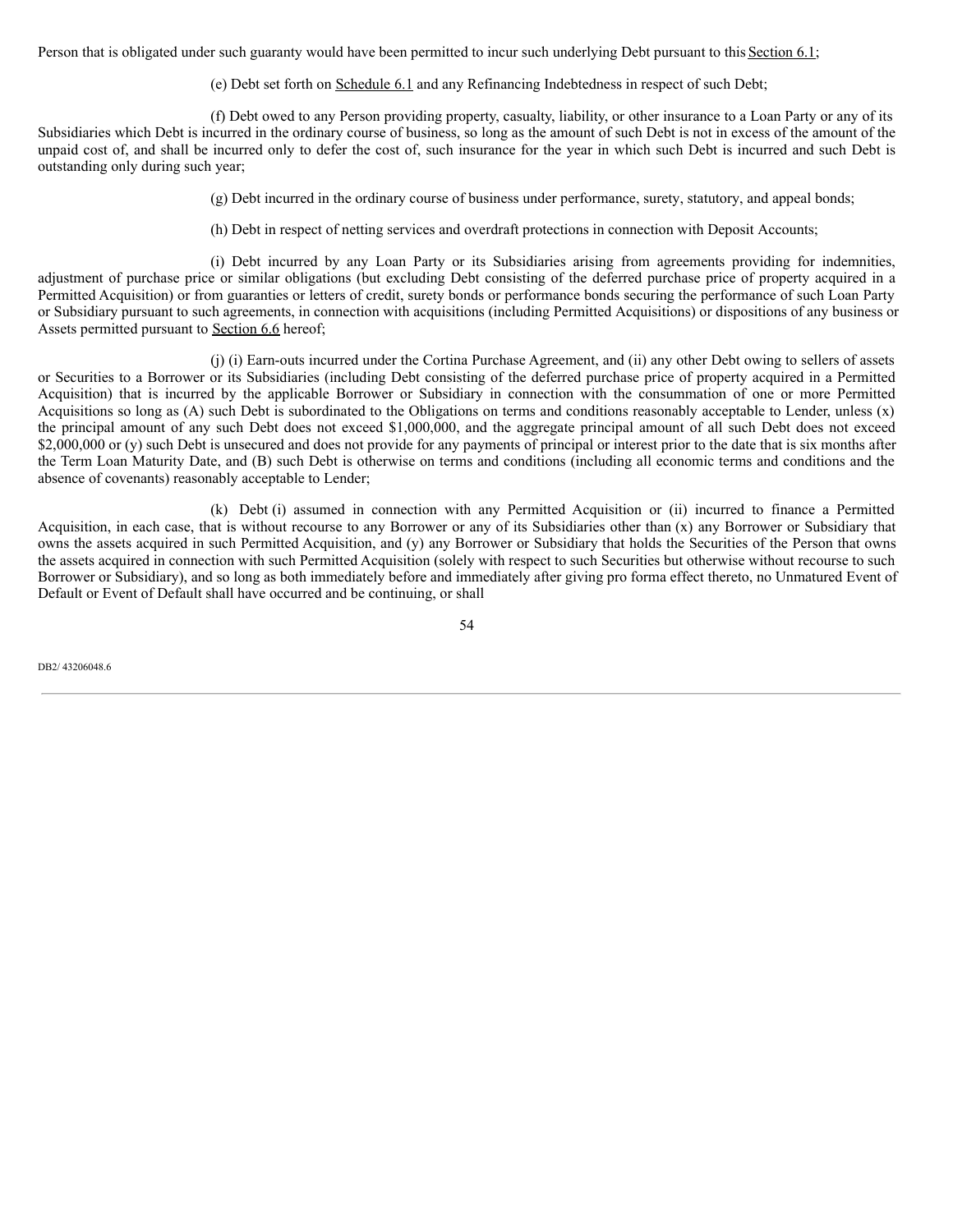result therefrom; provided that the aggregate principal amount of any such Debt described in this clause (k) shall not exceed \$7,500,000 at any one time outstanding;

(l) Debt owing to any other Borrower or a Subsidiary of a Borrower that is a Loan Party so long as such Person is a party to the Intercompany Subordination Agreement; and

(m) other unsecured Debt not specified in clauses (a) through  $(k)$  of this Section 6.1 in an aggregate principal outstanding amount not to exceed, in addition to the Debt listed above, \$2,500,000 at any time.

6.2 Liens.

(a) Create, incur, assume, or permit to exist, directly or indirectly, any Lien on or with respect to any of its Assets, of any kind, whether now owned or hereafter acquired, or any income or profits therefrom, except Permitted Liens, or

(b) enter into, assume, or permit to exist any agreement that is binding on any Loan Party or any of its Assets that prohibits the Loan Parties or their respective Subsidiaries from granting Liens to or for the benefit of Lender, provided that the foregoing shall not apply to contractual obligations which (i) are customary provisions in joint venture agreements and other similar agreements and applicable solely to such joint venture entered into in the ordinary course of business; (ii) are customary restrictions on leases, subleases, licenses or sale agreements otherwise permitted hereby so long as such restrictions relate to the assets or entities sold subject thereto; or (iii) are customary provisions restricting subletting or assignment of any lease governing a leasehold interest of any Loan Party or any Subsidiary.

6 . 3 Investments. Make or own, directly or indirectly, any Investment in any Person, except Permitted Investments; provided, however, that subject to Section 5.9, the Loan Parties and their respective Subsidiaries shall not have Permitted Investments in Deposit Accounts or Securities Accounts in an aggregate amount in excess of  $(x)$  \$50,000 at any one time for any individual bank or securities intermediary (other than Lender) or (y) \$250,000 in the aggregate at any one time for all banks and securities intermediaries (other than Lender), in each case, unless such Loan Party or Subsidiary, as applicable and the applicable securities intermediary or bank have entered into a Control Agreement governing such Permitted Investments in order to perfect (and further establish) the Lender's Liens in such Permitted Investments.

6.4 Dividends; Distributions. Make or declare, directly or indirectly, any dividend (in cash, return of capital, or any other form of Assets) on, or make any other payment or distribution on account of, or set aside Assets for a sinking or other similar fund for the purchase, redemption, or retirement of, or redeem, purchase, retire, or otherwise acquire any interest of any class of equity interests in any Loan Party, whether now or hereafter outstanding, or grant or issue any warrant, right, or option pertaining thereto, or other security convertible into any of the foregoing, or make any other distribution in respect thereof, either directly or indirectly, whether in cash or Assets or in obligations (collectively, a "Distribution"), except that, the Loan Parties and their Subsidiaries shall be permitted to make Permitted Tax Distributions and, so long as no Event of Default or an Unmatured Event of Default has occurred and is continuing or would result

55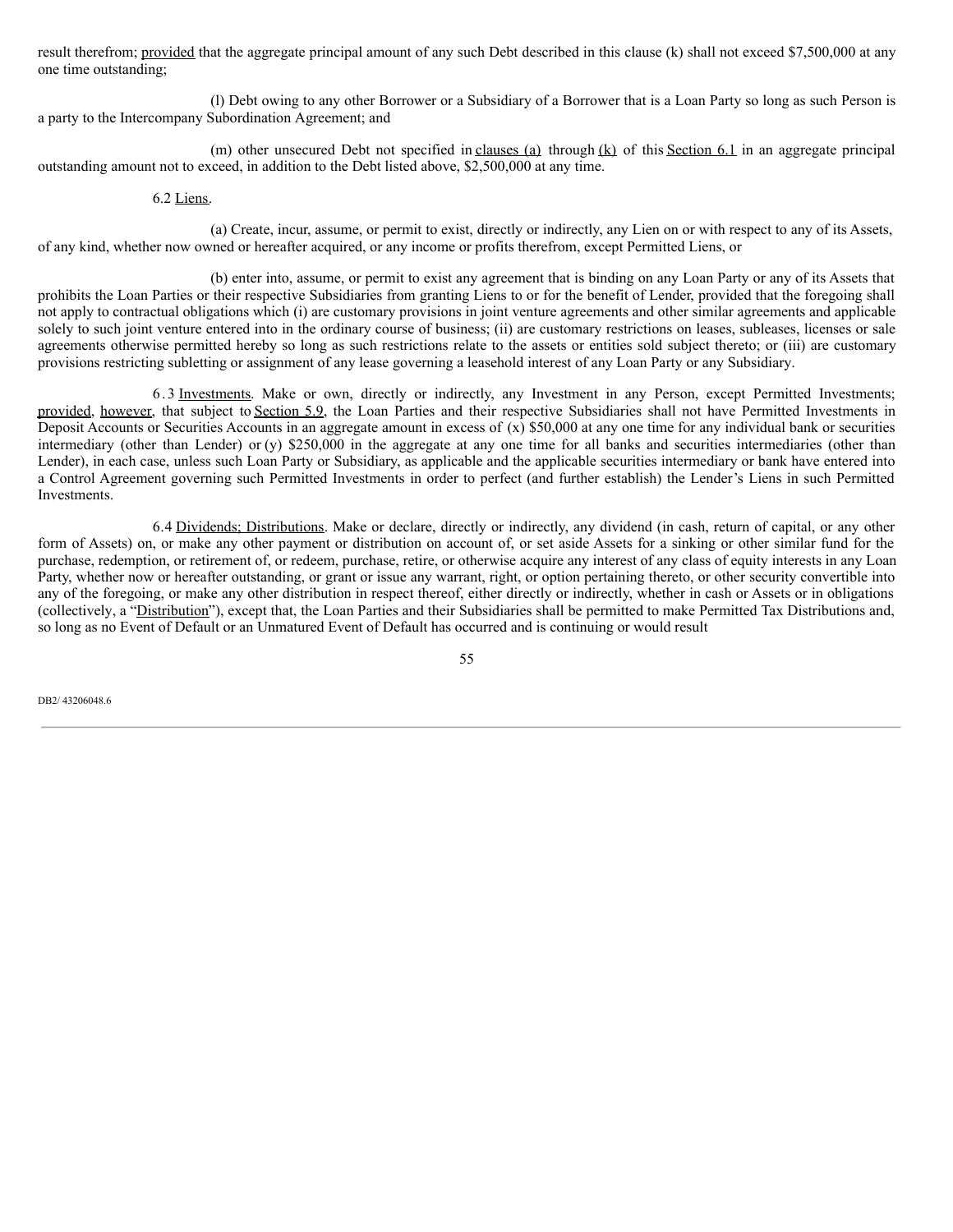therefrom, and such Distribution could not reasonably be expected to result in a violation of any applicable provisions of Regulations T, U or X of the Federal Reserve Board:

(a) (i) any Subsidiary of any Borrower may declare and make Distributions (including issuances of Securities) to such Borrower; (ii) any Subsidiary that is not a Loan Party may declare and make Distributions (including issuances of Securities) to another Subsidiary that is not a Loan Party or to any Loan Party; and (iii) any Borrower may declare and make Distributions (including issuances of Securities) to Parent and may make Distributions in connection with any aspect of the Reorganization so long as, immediately before and after giving pro forma effect to such Distributions, Borrowers are in compliance with the covenants set forth in Section 6.15 hereof; and

(b) to the extent constituting a dividend or distribution, Silvercrest may engage in the transactions described in

Section 6.5.

6 . 5 Restriction on Fundamental Changes. Change its name, enter into any merger, consolidation, reorganization, or recapitalization, or reclassify its partnership interests (whether limited or general) or membership interests, as applicable, or convey, sell, assign, lease, transfer, or otherwise dispose of, in one transaction or a series of transactions, all or any substantial part of its business or Assets, whether now owned or hereafter acquired except:

(a) any Loan Party or any Subsidiary of any Loan Party may sell or dispose of Assets in accordance with the provisions of <u>Section 6.6</u> hereof;

(b) upon not less than thirty (30) days prior written notice to Lender, any Loan Party or Subsidiary of any Loan Party may change its name;

(c) any Subsidiary of a Borrower may merge with a Borrower; provided that such Borrower shall be the continuing or surviving Person in connection with such merger;

(d) any Subsidiary of a Borrower may be merged, amalgamated or consolidated with or into any one or more Subsidiaries of such Borrower, provided that (i) if any wholly-owned, directly or indirectly, Subsidiary is merging, consolidating, combining or amalgamating with or into another Subsidiary, the continuing or surviving entity shall be, immediately after such merger, amalgamation, consolidation or combination, a wholly-owned, direct or indirect, Subsidiary, and (ii) if such merger, amalgamation or consolidation involves a Borrower, such Borrower shall be the continuing or surviving entity;

(e) any Subsidiary of a Loan Party (other than a Borrower) may sell or dispose of all or any part of its assets (whether as a contribution to capital, dividend, upon voluntary liquidation or otherwise), provided that the transferee is a Loan Party (whether at the time or as a result of the transfer);

(f) any Borrower or its Subsidiary that is a Loan Party may consummate a Permitted Acquisition.

56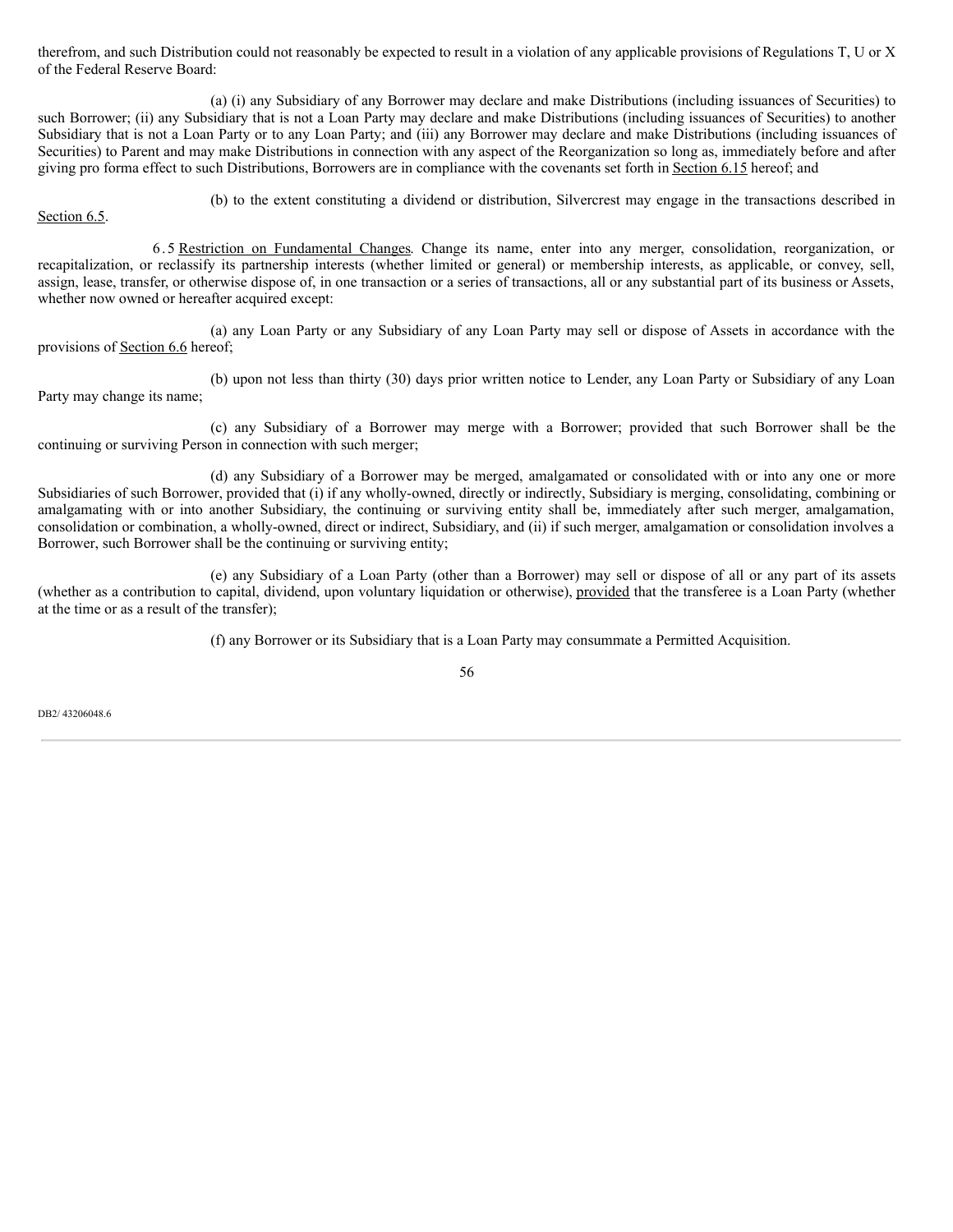6.6 Sale of Assets. Sell, assign, transfer, convey, or otherwise dispose of its Assets, whether now owned or hereafter acquired, except for (a) the sale or other disposition of any of the businesses or Assets of any Loan Party or Subsidiary of any Loan Party (other than Securities issued by any Loan Party) in the ordinary course of business and for not less than the fair value thereof, (b) to the extent constituting a sale or other disposition of Assets, any issuance of Securities permitted by Section 6.4, any Permitted Investment or any Permitted Lien, (c) the disposition of Assets arising from the occurrence of a casualty event or condemnation with respect to such Assets of any Loan Party or any Subsidiary thereof, (d) sales, assignments, transfers, conveyances or other dispositions of Assets (i) between Borrowers or by any Subsidiary of a Borrower to such Borrower, (ii) between Subsidiaries of a Loan Party that are not Borrowers but are Loan Parties, (iii) between Subsidiaries of a Loan Party that are not Loan Parties, or (iv) by any Subsidiary of a Loan Party that is not a Loan Party to a Loan Party, (e) the use of Cash Equivalents, (f) the sale or other disposition of obsolete or worn-out Assets in the ordinary course of business, (g) any Loan Party and any of its Subsidiaries may lease, sublease, license or sublicense (on a non-exclusive basis with respect to any intellectual property) real, personal or intellectual property in the ordinary course of business, and (h) the sale or disposition of equipment to the extent that (i) such property is exchanged for credit against the purchase price of similar replacement equipment or (ii) the proceeds of such sale or disposition are reasonably promptly applied to the purchase price of such replacement equipment.

6.7 Transactions with Shareholders and Affiliates. Enter into or permit to exist, directly or indirectly, any transaction (including the purchase, sale, lease, or exchange of any Asset or the rendering of any service) with any Affiliate of any Loan Party, except (a) any transaction that is on terms that are no less favorable to the Loan Parties than those terms that might be obtained at the time from Persons who are not such an Affiliate or, if such transaction is not one in which terms could not be otherwise obtained from such other Person, on terms that are negotiated in good faith on an arm's length basis, (b) the payment of any amounts in respect of compensation, severance, indemnification and reimbursement obligations to its officers, directors and employees in the ordinary course of business, (c) the payment of reasonable fees and reimbursement of out-of-pocket expenses to any of its directors, managers or consultants, (d) (i) transactions between Borrowers, (ii) transactions between Subsidiaries that are not Borrowers but are Loan Parties, or (iii) transactions between Subsidiaries that are not Loan Parties, and (e) the Reorganization and transactions executed in connection therewith.

6.8 Conduct of Business. Engage in any business other than consistent with Section 4.16.

6.9 Amendments or Waivers of Certain Documents; Actions Requiring the Consent of Lender. Without the prior written consent of Lender which consent shall not unreasonably be withheld, conditioned or delayed, agree to any amendment to or waiver of the terms or provisions of (a) the Governing Documents of any Loan Party or any Subsidiary whose stock is pledged to Lender pursuant to the Loan Documents, or (b) any management agreements, advisory agreements, sub-advisory agreements or other similar agreements to which any Loan Party or any of their respective Subsidiaries is a party (including the management agreements pursuant to which Management Fees are paid) and evidencing an obligation to pay Management

57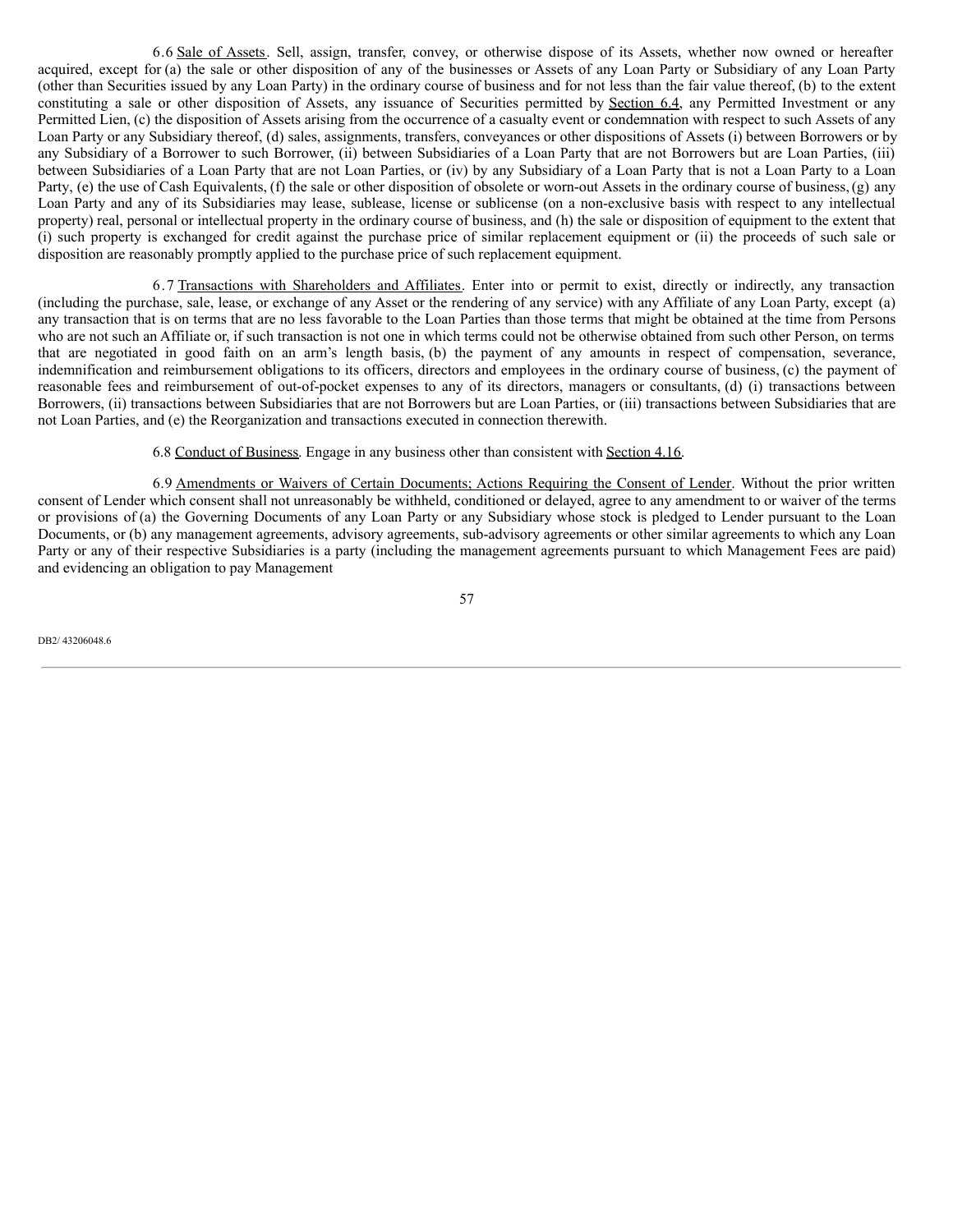Fees directly or indirectly to any Borrower, except in each case for: (i) immaterial amendments or waivers permitted by such Governing Documents or any management agreements, advisory agreements, sub-advisory agreements or other similar agreements, including the management agreements pursuant to which Management Fees are paid; or (ii) amendments or waivers which would not, either individually or collectively, be adverse to the interests of Lender (in its capacity as a secured creditor).

6.10 Use of Proceeds. Borrowers shall not use the proceeds of the Revolving Loans made hereunder for any purpose other than, consistent with the terms and conditions hereof, to (a) finance the ongoing working capital needs and general corporate purposes of Borrowers, including Permitted Acquisitions, and (b) make distributions to the extent permitted under this Agreement. Borrowers shall not use the proceeds of the Term Loans made hereunder for any purpose other than, consistent with the terms and conditions hereof, to (a) prior to the IPO Sale, make distributions to enable Parent or the General Partnership to finance the purchase of Securities of Parent or the General Partnership owned by an Employee Shareholder in connection with such Employee Shareholder's retirement or termination of employment with Silvercrest, and (b) make Permitted Acquisitions.

6.11 Holding Company Status. Permit Parent to incur any liabilities (other than liabilities arising under the Loan Documents), own any material assets or engage in any operations or business (other than ownership of the Loan Parties, the Singapore Subsidiary and their respective Subsidiaries and activities reasonably related thereto).

6.12 Margin Regulation. Use any portion of the proceeds of any of the Loans in any manner which could reasonably be expected to cause the Loans, the application of such proceeds, or the transactions contemplated by this Agreement to violate Regulations T, U or X of the Federal Reserve Board, or any other regulation of such board, or to violate the Exchange Act, or to violate the Investment Company Act of 1940.

6.13 Misrepresentations. Furnish Lender any certificate or other document required hereunder that: (a) contains any untrue statement of material fact; or (b) omits to state a fact necessary to make it not materially misleading in light of the circumstances under which it was furnished.

6.14 Accounting Changes. Make any significant change in accounting treatment or reporting practices, except as required by GAAP, or change the fiscal year of Parent, IPO Vehicle, Borrower or of any Subsidiary thereof, except to change the fiscal year of a Subsidiary to conform its fiscal year to that of Borrowers.

# 6.15 Financial Covenants.

(a) Discretionary Assets Under Management. As of the last day of any fiscal quarter of Parent (beginning with the fiscal quarter ending September 30, 2019), permit the average of the aggregate amount of Discretionary Assets Under Management as of the last day of each month during such fiscal quarter, to the extent that Management Fees are payable to a Borrower (directly or indirectly or by intercompany payment or otherwise) in connection with such

58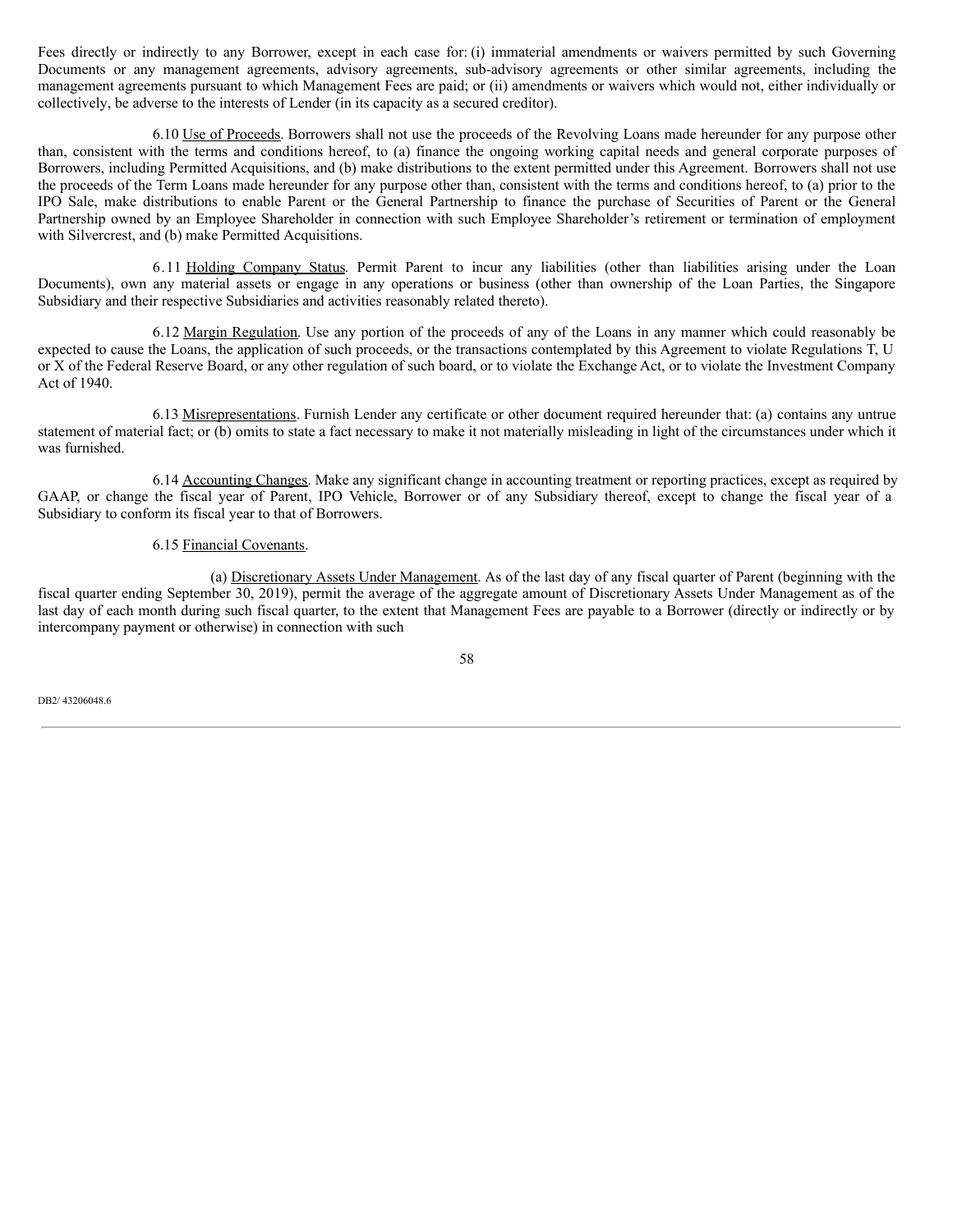Discretionary Assets Under Management, to be less than (i) if the aggregate outstanding principal balance of the Term Loans and Revolving Loans is equal to or greater than \$5,000,000 but less than or equal to \$10,000,000 as of such date, \$8,000,000,000, and (ii) if the aggregate outstanding principal balance of the Term Loans and Revolving Loans is greater than \$10,000,000 as of such date, \$11,000,000,000; provided, however, for the avoidance of doubt, that the foregoing financial covenant shall only apply to the extent the aggregate outstanding principal balance of the Term Loans and Revolving Loans is equal to or greater than \$5,000,000 as of such date.

(b) Maximum Senior Debt to EBITDA. As of the last day of any fiscal quarter of Parent (beginning with the fiscal quarter ending June 30, 2013), permit the ratio of (i) with respect to Parent and its Subsidiaries, as of such date, the total outstanding principal amount of the Term Loan, Revolving Credit Loans, Capital Lease Obligations, purchase money debt, and secured Debt incurred in connection with Permitted Acquisitions that is not otherwise subordinated as required by this Agreement, to (ii) the EBITDA for the twelve month period ending on such date, to be greater than 1.25:1.00.

(c) Fixed Charge Coverage Ratio. As of the last day of any fiscal quarter of Parent (beginning with the fiscal quarter ending June 30, 2013), permit its Fixed Charge Coverage Ratio to be less than 1.25:1.00 for any twelve month period ending on the such date.

# **ARTICLE VII EVENTS OF DEFAULT AND REMEDIES**

7.1 Events of Default. The occurrence of any one or more of the following events, acts, or occurrences shall constitute an event of default ("Event of Default") hereunder:

(a) Failure to Make Payments When Due. Any Borrower shall fail to pay when due and payable, or when declared due and payable, whether at stated maturity, by acceleration, or otherwise, (i) all or any portion of the Obligations consisting of interest, fees, or charges due the Lender, or other amounts (including fees, costs, or expenses owed hereunder but not including any portion thereof constituting principal) constituting Obligations (including any portion thereof that accrues after the commencement of an Insolvency Proceeding, regardless of whether allowed or allowable in whole or in part as a claim in any such Insolvency Proceeding) and such failure shall continue for five (5) Business Days, or (ii) all or any portion of the Obligations constituting principal;

### (b) Breach of Certain Covenants.

(i) Any Borrower shall fail to perform or comply with any covenant, term, or condition contained in Section 5.1, 5.2, 5.9, 5.10, or 5.11 or Article VI of this Agreement or in Section 2.2 of the Security Agreement;

(ii) Any Borrower shall fail to perform or comply fully with any covenant, term, or condition contained in Section 5.4, 5.6 or 5.7 and such failure shall not have been remedied or waived within fifteen (15) Business Days after the occurrence thereof;

59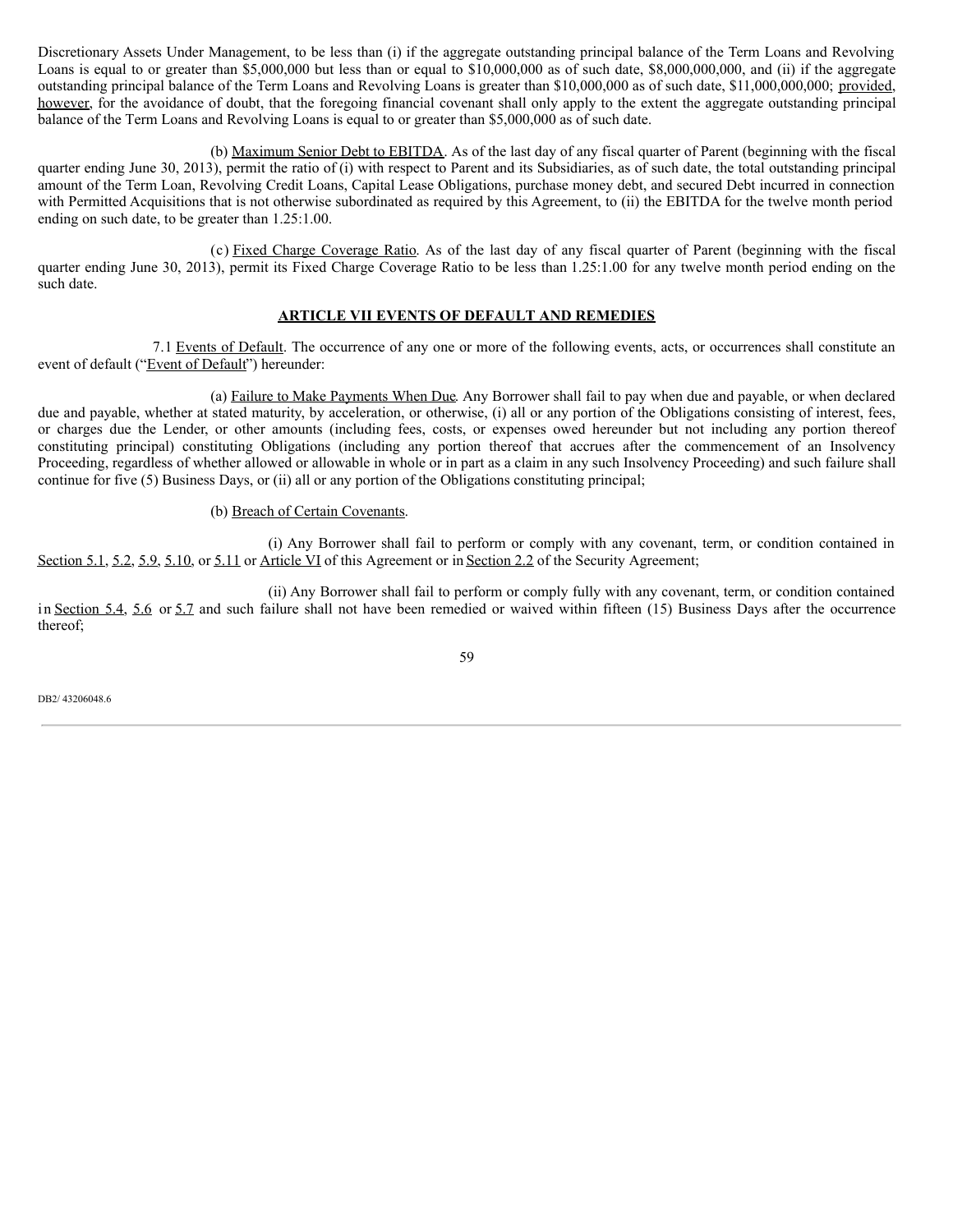(iii) Any Loan Party shall fail to perform or comply fully with any other covenant, term, or condition contained in this Agreement or any other Loan Document to which it is a party and such failure shall not have been remedied or waived within thirty  $(30)$  days after the occurrence thereof; provided, however, that this clause  $(iv)$  shall not apply to: (1) the covenants, terms, or conditions referred to in subsections (a) and  $(c)$  of this Section 7.1; or (2) the covenants, terms, or conditions referred to in clauses (i), (ii) or (iii) above of this subsection (b);

(c) Breach of Representation or Warranty. Any financial statement, representation, warranty, or certification made or furnished by any Loan Party under this Agreement or any other Loan Document or in any statement, document, letter, or other writing or instrument furnished or delivered by or on behalf of any Loan Party to Lender pursuant to or in connection with this Agreement or any other Loan Document to which it is a party, or as an inducement to Lender to enter into this Agreement or any other Loan Document shall have been false, incorrect, or incomplete in any material respect (except that such materiality qualifier shall not be applicable to any representations, warranties or certifications that already are qualified or modified by materiality in the text thereof) when made or deemed made, as the case may be;

## (d) Involuntary Bankruptcy.

(i) If an involuntary case seeking the liquidation or reorganization of Parent or any of its Subsidiaries, under Chapter 7 or Chapter 11, respectively, of the Bankruptcy Code or any similar proceeding shall be commenced against Parent or any of its Subsidiaries under any other applicable law and any of the following events occur: (1) such Person consents to the institution of the involuntary case or similar proceeding; (2) the petition commencing the involuntary case or similar proceeding is not timely controverted; (3) the petition commencing the involuntary case or similar proceeding is not dismissed within sixty (60) days of the date of the filing thereof; provided, however, that, during the pendency of such period, Lender shall be relieved of its obligation to make additional Revolving Loans; (4) an interim trustee is appointed to take possession of all or a substantial portion of the Assets of Parent or any of its Subsidiaries; or (5) an order for relief shall have been issued or entered therein;

(ii) A decree or order of a court having jurisdiction in the premises for the appointment of a receiver, liquidator, sequestrator, custodian, trustee, or other officer having similar powers over Parent or any of its Subsidiaries to take possession of all or a substantial portion of its Assets shall have been entered and, within sixty (60) days from the date of entry, is not vacated, discharged, or bonded against, provided, however, that, during the pendency of such period, Lender shall be relieved of its obligation to make additional Revolving Loans;

(e) Voluntary Bankruptcy . Parent or any of its Subsidiaries shall institute a voluntary case seeking liquidation or reorganization under Chapter 7, Chapter 11, or Chapter 13, respectively, of the Bankruptcy Code; Parent, Parent or any of its Subsidiaries shall file a petition, answer, or complaint or shall otherwise institute any similar proceeding under any other applicable law, or shall consent thereto; Parent or any of its Subsidiaries shall consent to the conversion of an involuntary case to a voluntary case; or Parent or any of its Subsidiaries shall consent or acquiesce to the appointment of a receiver, liquidator, sequestrator, custodian, trustee, or other officer with similar powers to take possession of all or a substantial portion of its Assets; Parent or any of its

60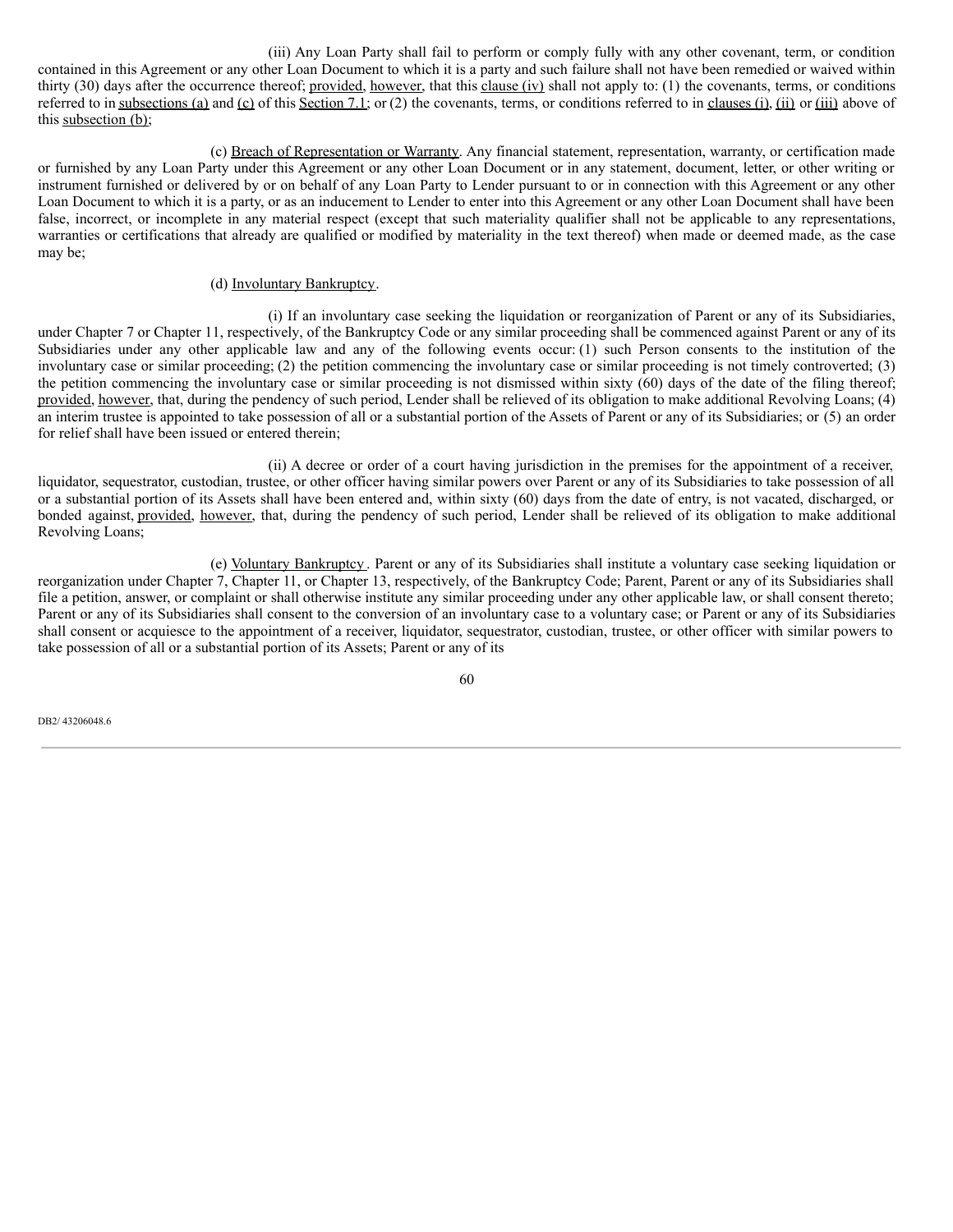Subsidiaries shall generally not be paying its debts as such debts become due or shall admit in writing its inability to pay its debts generally; or Parent or any of its Subsidiaries shall make a general assignment for the benefit of creditors;

(f) Dissolution/Disposition. (i) Any order, judgment, or decree shall be entered decreeing the dissolution of any Loan Party or any of their respective Subsidiaries and such order shall remain undischarged or unstayed for a period in excess of sixty (60) days;

### (g) Change of Control. A Change of Control Event shall occur;

(h) Judgments and Attachments. Parent or any of its Subsidiaries shall suffer any money judgment, writ, or warrant of attachment, or similar process involving payment of money in excess of \$3,000,000 and either (i) there is a period of thirty (30) consecutive days at any time after the entry of any such judgment, order, or award during which (A) the same is not discharged, or (B) a stay of enforcement thereof is not in effect, or (ii) enforcement proceedings are commenced upon such judgment, order, or award;

(i) Guaranty. If the obligation of any Guarantor under any Guaranty is limited or terminated by operation of law or by any Guarantor thereunder (other than in connection with a release of such Guarantor pursuant to the terms of this Agreement or any other Loan Document);

(j) Material Agreements. Any Loan Party shall fail to make any payment of principal or the default in the observance or performance of any term, condition or covenant set forth in any Material Agreement to which such Loan Party or any of its Subsidiaries is a party and such failure or default (a) occurs at the final maturity of the payment obligations thereunder, or (b) results in a right by the other party thereto, irrespective of whether exercised, to accelerate the maturity of the Loan Parties' payment obligations thereunder or to terminate such agreement;

(k) Subordinated Debt. Parent or any of its Subsidiaries makes any payment on account of Debt that has been contractually subordinated in right of payment to the payment of the Debt evidenced by this Agreement or any other Loan Document, except to the extent such payment is permitted by the terms of the subordination provisions applicable to such Debt;

(l) Lender's Liens. Any Loan Document that purports to create a Lien, shall, for any reason (other than as a result of any action or inaction on the part of Lender or in connection with a release of Collateral pursuant to the terms of this Agreement or any other Loan Document), fail or cease to create a valid and perfected Lien on Collateral and, except to the extent permitted by the terms of such Loan Document, a first priority Lien on the Collateral (subject to Permitted Liens) covered thereby;

(m) Loan Documents. Any provision of any Loan Document shall at any time for any reason be declared to be null and void, or the validity or enforceability thereof shall be contested by any Loan Party, or a proceeding shall be commenced by any Loan Party, or by any Governmental Authority having jurisdiction over any Loan Party, seeking to establish the

61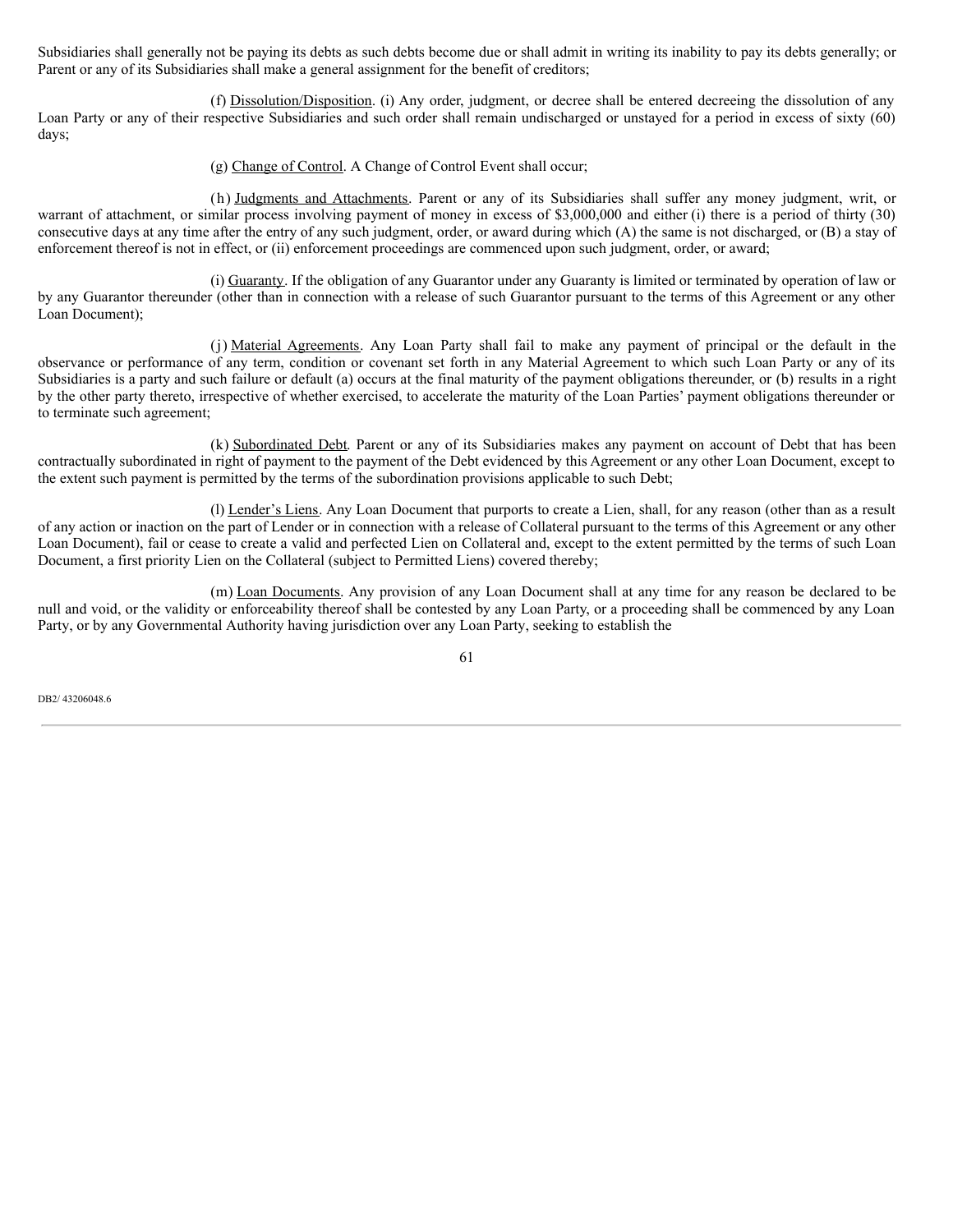invalidity or unenforceability thereof, or any Loan Party shall deny that such Loan Party has any liability or obligation purported to be created under any Loan Document;

(n) Criminal Indictment. A Loan Party or any of its Responsible Officers is criminally indicted or convicted for (i) a felony committed in the conduct of such Loan Party's business, or (ii) violating any state or federal law (including the Controlled Substances Act, Money Laundering Control Act of 1986 and Illegal Exportation of War Materials Act) that could lead to forfeiture of any material Assets or any Collateral; or

(o) Reorganization. The Reorganization is not consummated within thirty (30) days of the commencement of the Initial Distribution and each step set forth in the definition of "Reorganization" in Section 1.1 which has been taken is not unwound within such thirty (30) day period.

# 7.2 Remedies. Upon the occurrence of an Event of Default:

(a) If such Event of Default occurs under subsections (d) or (e) of Section 7.1 hereof, then the Commitments hereunder immediately shall terminate and all of the Obligations owing hereunder or under the other Loan Documents automatically shall become immediately due and payable, without presentment, demand, protest, notice, or other requirements of any kind, all of which are hereby expressly waived by each Borrower; and

(b) In the case of any other Event of Default, Lender, by written notice to Administrative Borrower, may declare the Commitments hereunder terminated and all of the Obligations owing hereunder or under the Loan Documents to be, and the same immediately shall become due and payable, without presentment, demand, protest, further notice, or other requirements of any kind, all of which are hereby expressly waived by Borrowers.

Upon acceleration, Lender (without notice to or demand upon Borrowers, which are expressly waived by Borrowers to the fullest extent permitted by law), shall be entitled to proceed to protect, exercise, and enforce its rights and remedies hereunder or under the other Loan Documents, or any other rights and remedies as are provided by law or equity. Lender may determine, in its sole discretion, the order and manner in which Lender's rights and remedies are to be exercised.

### 7.3 Application of Payments and Proceeds of Collateral.

(a) All payments on account of the Obligations and all proceeds of Collateral received by Lender (whether pursuant to this Article VII, or otherwise) shall be applied as follows (regardless of how Lender may treat the payments for the purpose of its own accounting): first, to pay all reasonable and documented out-of-pocket costs and expenses (including reasonable and documented out-ofpocket attorneys fees and expenses) incurred by Lender in enforcing any Obligation of Borrowers hereunder, or in collecting any payments due hereunder or under the other Loan Documents, or which Borrowers are required to pay to Lender, until paid in full, second, to pay any fees then due to Lender under the Loan Documents until paid in full, third, ratably to pay all accrued and unpaid interest on the Loans until paid in full, fourth, so long as no Event of Default

62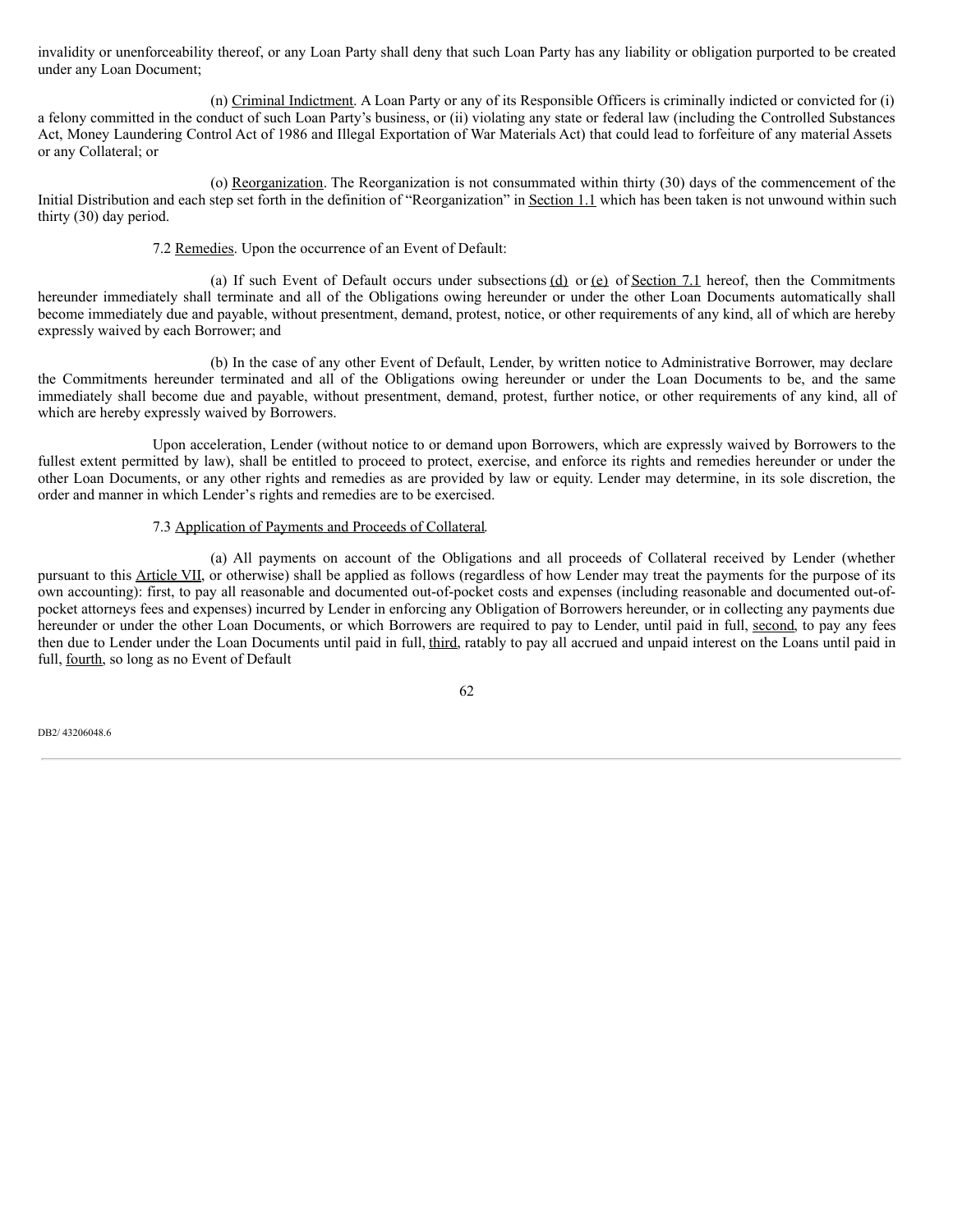has occurred and is continuing, ratably to pay all principal amounts then due and payable (other than as a result of an acceleration thereof) on the Loans until paid in full, fifth, if an Event of Default has occurred and is continuing, ratably to pay the then outstanding principal balance of the Loans (in the case of the Term Loan, in the inverse order of the maturity of the installments due hereunder) until paid in full, and sixth, if an Event of Default has occurred and is continuing, ratably to pay any other Obligations until paid in full, and seventh, to Borrowers (to be wired to the Designated Account) or such other Person entitled thereto under applicable law.

(b) For purposes of the foregoing clause (a), "paid in full" means payment of all amounts owing under the Loan Documents according to the terms thereof, including loan fees, service fees, professional fees, interest (and specifically including interest accrued after the commencement of any Insolvency Proceeding), default interest, interest on interest, and expense reimbursements, whether or not any of the foregoing would be or is allowed or disallowed in whole or in part in any Insolvency Proceeding (but specifically excludes unasserted contingent indemnification obligations and unasserted contingent expense reimbursement claims).

(c) In each instance set forth in clause (a) above, so long as no Event of Default has occurred and is continuing, the payment waterfall set forth above shall not apply to any payment made by a Borrower to Lender and payments shall be applied as specified by such Borrower to be for the payment of specific Obligations then due and payable (or prepayable) under any provision of this Agreement.

# **ARTICLE VIII EXPENSES AND INDEMNITIES**

8.1 Expenses. Irrespective of whether the transactions contemplated hereby are consummated or any Loans are made, each Borrower agrees to pay on demand: (a) all of Lender's reasonable and documented out-of-pocket costs and expenses of preparation of this Agreement, the other Loan Documents, and all other agreements, instruments, and documents contemplated hereby and thereby, (b) the reasonable and documented out-of-pocket fees, expenses, and disbursements of counsel to Lender in connection with the negotiation, preparation, printing, reproduction, execution, and delivery of this Agreement, the other Loan Documents, and any amendments and waivers hereto or thereto, (c) filing, recording, publication, and search fees paid or incurred by or on behalf of Lender in connection with the transactions contemplated by this Agreement and the other Loan Documents, (d) all other reasonable and documented out-of-pocket expenses incurred by Lender in connection with the negotiation, preparation, and execution of this Agreement, the other Loan Documents, any amendments or waivers hereto or thereto, and the making of the Loans hereunder, (e) the reasonable and documented out-of-pocket costs and expenses incurred by Lender, in connection with audits, inspections, and appraisals contemplated by this Agreement and the other Loan Documents, and (f) all costs and expenses (including reasonable out-of-pocket attorneys fees of counsel and costs of settlement) incurred by Lender in enforcing or collecting any Obligations of Borrower or defending the Loan Documents (including reasonable out-of-pocket attorneys fees and expenses of counsel incurred in connection with a "workout," a "restructuring," or any bankruptcy or insolvency proceeding concerning Borrower), irrespective of whether suit is brought, and (g) usage charges, charges, fees, costs and expenses for amendments, renewals, extensions, transfers, or drawings from time to time imposed by Lender

63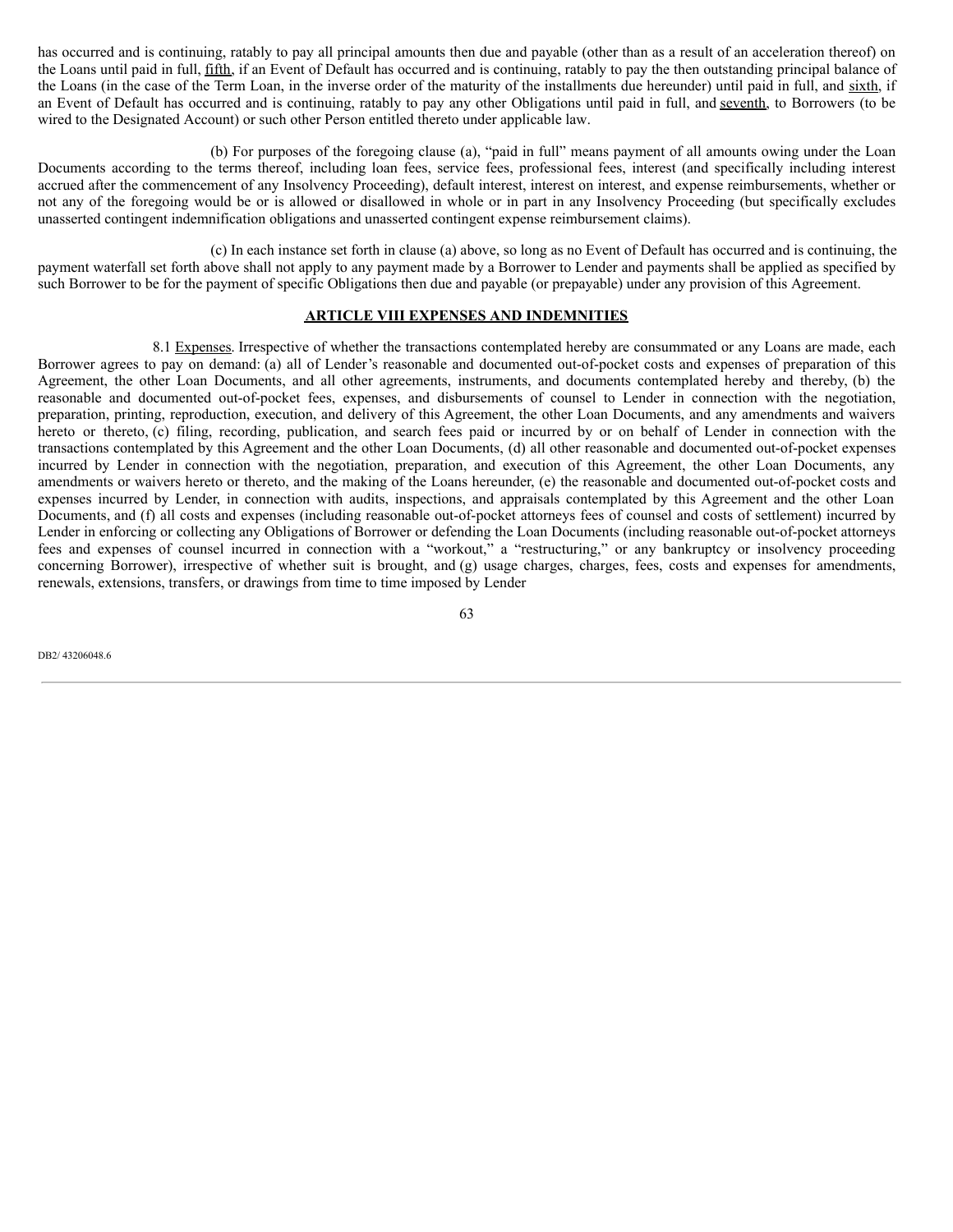in respect of Letters of Credit and reasonable and documented out-of-pocket charges, fees, costs and expenses paid or incurred by Lender in connection with the issuance, amendment, renewal, extension, or transfer of, or drawing under, any Letter of Credit or any demand for payment thereunder.

8.2 Indemnity. In addition to the payment of expenses pursuant to Section 8.1 hereof, and irrespective of whether the transactions contemplated hereby are consummated, each Borrower agrees to indemnify, exonerate, defend, pay, and hold harmless Lender, and the officers, directors, employees, and agents of and counsel to Lender and such holders (collectively, the "Indemnitees" and individually, an "Indemnitee") from and against any and all liabilities, obligations, losses, damages, penalties, actions, causes of action, judgments, suits, claims, costs, expenses, and disbursements of any kind or nature whatsoever (including, the reasonable out-of-pocket fees and disbursements of counsel for such Indemnitees in connection with any investigation, administrative, or judicial proceeding, whether such Indemnitee shall be designated a party thereto), that may be imposed on, incurred by, or asserted against such Indemnitee, in any manner relating to or arising out of this Agreement or any other Loan Document, the use or intended use of the proceeds of the Loans or the consummation of the transactions contemplated by this Agreement, including any matter relating to or arising out of the filing or recordation of any of the Loan Documents which filing or recordation is done based upon information supplied by any Borrower to Lender and its counsel (the "Indemnified Liabilities"); provided, however, that no Borrower shall be liable with respect to Indemnified Liabilities to the extent such Indemnified Liabilities are found in a final non-appealable judgment by a court of competent jurisdiction to have resulted from the gross negligence or willful misconduct of any such Indemnitee. To the extent that the undertaking to indemnify, pay, and hold harmless set forth in the preceding sentence may be unenforceable because it is violative of any law or public policy and such Borrower is required to make a payment to any Indemnitee pursuant to this Section 8.2, such Borrower shall make the maximum contribution to the payment and satisfaction of each of the Indemnified Liabilities that is permissible under applicable law. The obligations of Borrowers under this Section 8.2 shall survive the termination of this Agreement and the payment in full of the Obligations.

# **ARTICLE IX MISCELLANEOUS**

9.1 No Waivers, Remedies. No failure or delay on the part of Lender, or the holder of any interest in this Agreement in exercising any right, power, privilege, or remedy under this Agreement or any of the other Loan Documents shall impair or operate as a waiver thereof, nor shall any single or partial exercise of any such right, power, privilege, or remedy preclude any other or further exercise thereof or the exercise of any other right, power, privilege, or remedy. The waiver of any such right, power, privilege, or remedy with respect to particular facts and circumstances shall not be deemed to be a waiver with respect to other facts and circumstances. The remedies provided for under this Agreement or the other Loan Documents are cumulative and are not exclusive of any remedies that may be available to Lender, or the holder of any interest in this Agreement at law, in equity, or otherwise.

64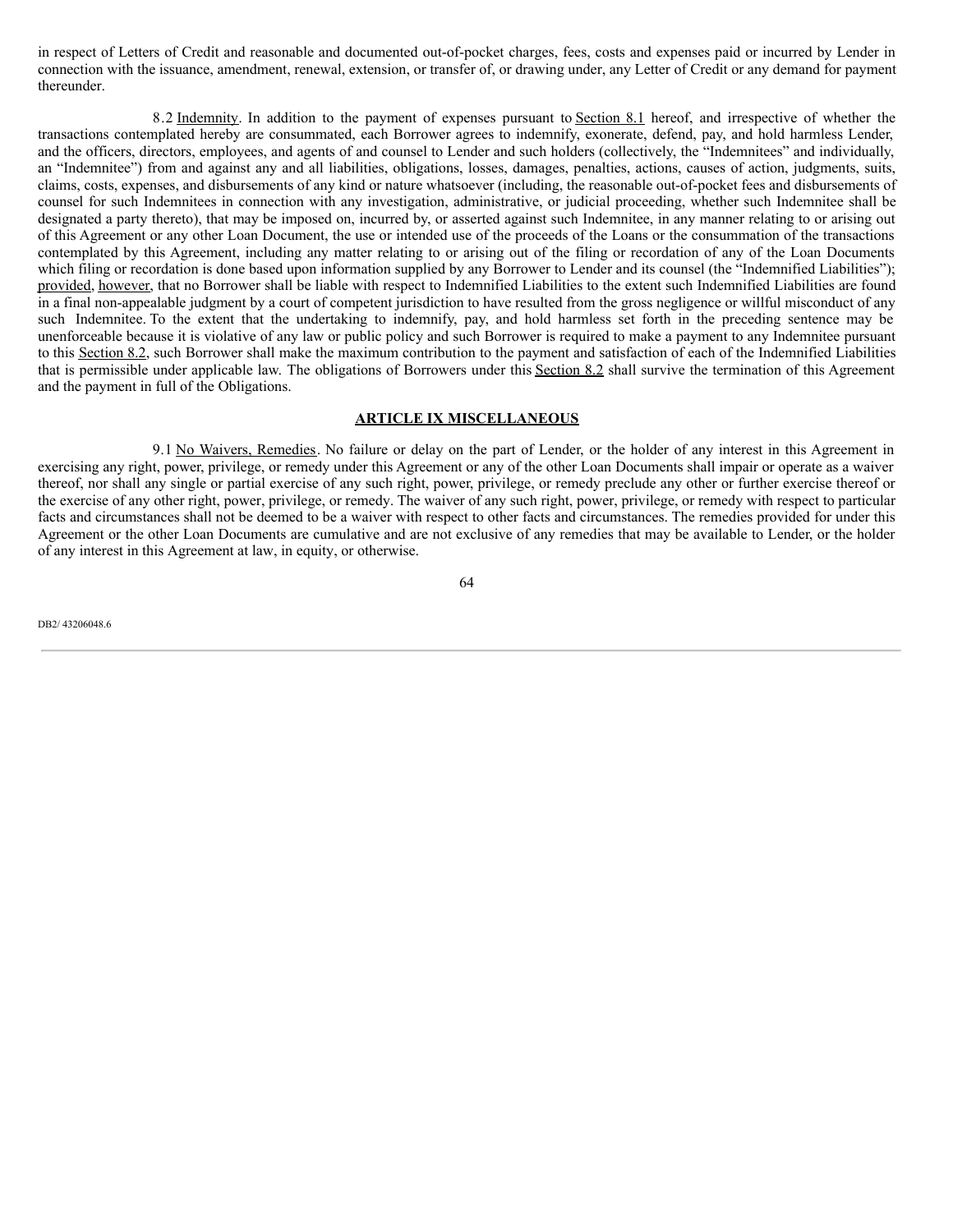9.2 Waivers and Amendments. Except as provided in Sections 2.16 and 2.17, no amendment, modification, restatement, supplement, termination, or waiver of or to, or consent to any departure from, any provision of this Agreement or the other Loan Documents, shall be effective unless the same shall be in writing and signed by or on behalf of Lender and each Borrower. Any waiver of any provision of this Agreement or the other Loan Documents and any consent to any departure of any Borrower from the terms of any provisions of this Agreement or the Loan Documents shall be effective only in the specific instance and for the specific purpose for which given. In any event, no notice to, or demand on, any Borrower shall entitle Borrowers to any other or further notice or demand in similar or other circumstances (except to the extent required by this Agreement or any other Loan Document).

#### 9.3 Taxes.

(a) All payments made by any Borrower or any other Loan Party hereunder or under any note or other Loan Document will be made without setoff, counterclaim, or other defense. In addition, all such payments will be made free and clear of, and without deduction or withholding for, any present or future Taxes, and in the event any deduction or withholding of Taxes is required, each Borrower shall comply with the next sentence of this Section 9.3. If any Taxes are so levied or imposed, each Borrower and each other Loan Party agrees to pay the full amount of such Taxes and such additional amounts as may be necessary so that every payment of all amounts due under this Agreement, any note, or Loan Document, including any amount paid pursuant to this Section 9.3 after withholding or deduction for or on account of any Taxes, will not be less than the amount provided for herein or therein; provided, however, that no Borrower nor any other Loan Party shall be required to increase any such amounts if the increase in such amount payable results from Lender's willful misconduct or gross negligence (as finally determined by a court of competent jurisdiction). Each Borrower and each other Loan Party will furnish to Lender as promptly as possible after the date the payment of any Tax is due pursuant to applicable law, certified copies of tax receipts evidencing such payment by Borrower or such Loan Party.

(b) Each Borrower agrees to pay any present or future stamp, value added or documentary taxes or any other excise or property taxes, charges, or similar levies that arise from any payment made hereunder or from the execution, delivery, performance, recordation, or filing of, or otherwise with respect to this Agreement or any other Loan Document.

9.4 Notices. Except as otherwise provided in Section 2.7 and 2.8 hereof, all notices, demands, instructions, requests, and other communications required or permitted to be given to, or made upon, any party hereto shall be in writing and (except for financial statements and other related informational documents to be furnished pursuant hereto which may be sent by first-class mail, postage prepaid) shall be personally delivered or sent by registered or certified mail, postage prepaid, return receipt requested, or by courier or telefacsimile and shall be deemed to be given for purposes of this Agreement on the day that such writing is received by the Person to whom it is to be sent pursuant to the provisions of this Agreement. Unless otherwise specified in a notice sent or delivered in accordance with the foregoing provisions of this Section 9.4, notices, demands, requests, instructions, and other communications in writing shall be given to or

65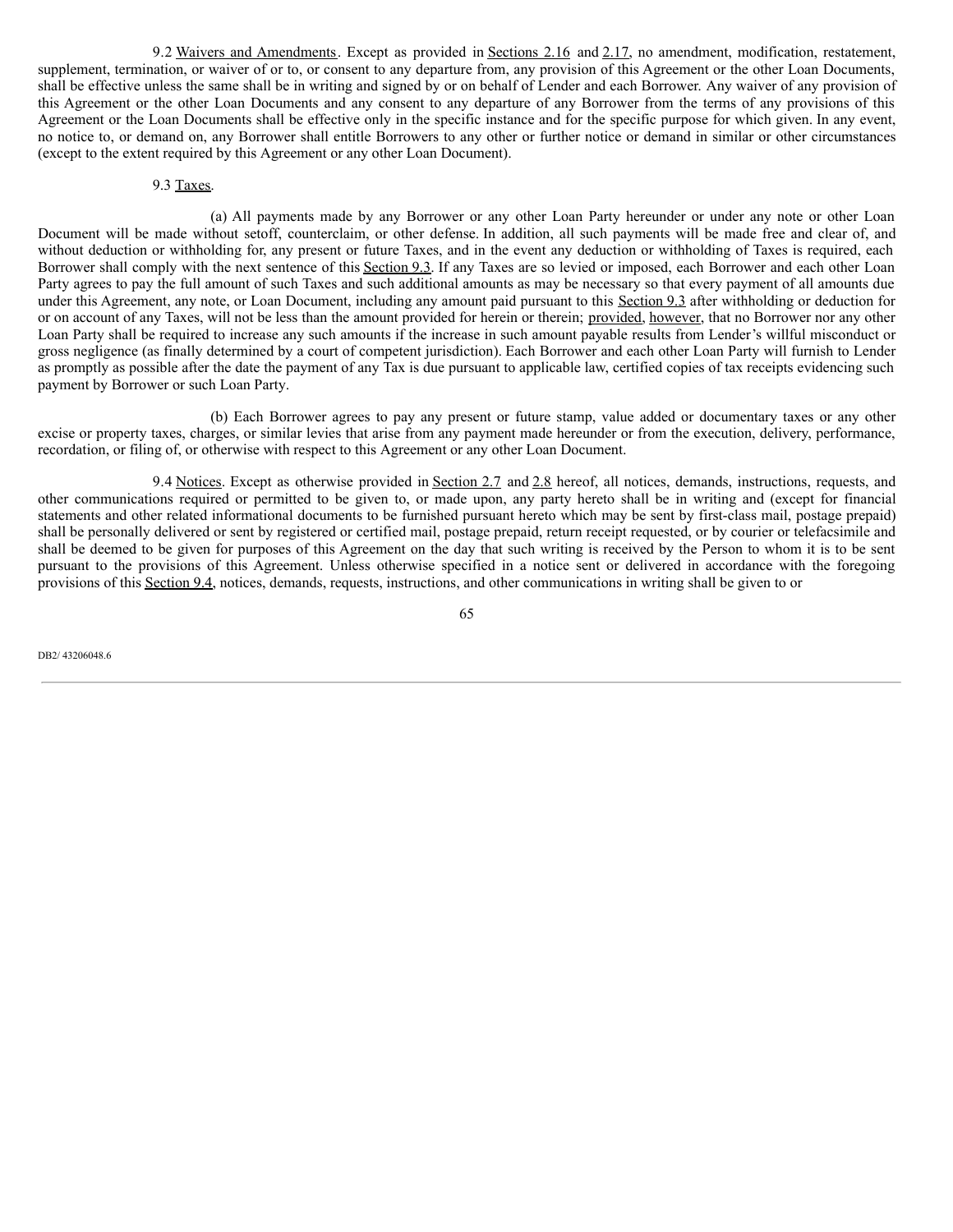made upon the respective parties hereto at their respective addresses (or to their respective telefacsimile numbers) indicated on Exhibit 9.4 attached hereto.

9.5 Successors and Assigns. This Agreement shall be binding upon, and inure to the benefit of, the parties hereto and their respective successors and assigns; provided, however, that (a) no Borrower may assign or transfer any interest or rights hereunder without the prior written consent of Lender, and (b) so long as no Unmatured Event of Default or Event of Default has occurred and is continuing, Lender may not assign or transfer any interest or rights hereunder without the prior written consent of the Borrowers (which consent shall not be unreasonably withheld or delayed) except in connection with any merger, consolidation, sale, transfer or other disposition of all or any substantial portion of the business or loan portfolio of Lender so long as Lender has provided Borrowers with written notice at least thirty (30) days prior to the consummation of such merger, consolidation, sale, transfer or disposition, and, in the case of clauses (a) and (b), any such prohibited assignment or transfer shall be absolutely void.

9.6 Headings. Article and Section headings used in this Agreement and the table of contents preceding this Agreement are for convenience of reference only and shall neither constitute a part of this Agreement for any other purpose nor affect the construction of this Agreement.

9.7 Execution in Counterparts; Effectiveness. This Agreement may be executed in any number of counterparts and by different parties on separate counterparts, each of which, when executed and delivered, shall be deemed to be an original, and all of which, when taken together, shall constitute but one and the same Agreement. Delivery of an executed counterpart of this Agreement by telefacsimile or other electronic method of transmission shall be equally as effective as delivery of an original executed counterpart of this Agreement. Any party delivering an executed counterpart of this Agreement by telefacsimile or other electronic method of transmission also shall deliver an original executed counterpart of this Agreement but the failure to deliver an original executed counterpart shall not affect the validity, enforceability, and binding effect of this Agreement. The foregoing shall apply to each other Loan Document mutatis mutandis.

9.8 **GOVERNING LAW**. EXCEPT AS SPECIFICALLY SET FORTH IN ANY OTHER LOAN DOCUMENT: (A) THIS AGREEMENT AND THE OTHER LOAN DOCUMENTS SHALL BE DEEMED TO HAVE BEEN MADE IN THE STATE OF CALIFORNIA; AND (B) THE VALIDITY OF THIS AGREEMENT AND THE OTHER LOAN DOCUMENTS, AND THE CONSTRUCTION, INTERPRETATION, AND ENFORCEMENT HEREOF AND THEREOF, AND THE RIGHTS AND OBLIGATIONS OF THE PARTIES THERETO SHALL BE DETERMINED UNDER, GOVERNED BY, AND CONSTRUED AND ENFORCED IN ACCORDANCE WITH, THE LAWS OF THE STATE OF CALIFORNIA.

9.9 **JURISDICTION AND VENUE**. TO THE EXTENT THEY MAY LEGALLY DO SO, THE PARTIES HERETO AGREE THAT ALL ACTIONS, SUITS, OR PROCEEDINGS ARISING BETWEEN LENDER, OR ANY BORROWER IN CONNECTION WITH THIS AGREEMENT OR THE OTHER LOAN DOCUMENTS SHALL BE TRIED AND LITIGATED ONLY IN THE STATE OR FEDERAL COURTS LOCATED IN THE COUNTY

66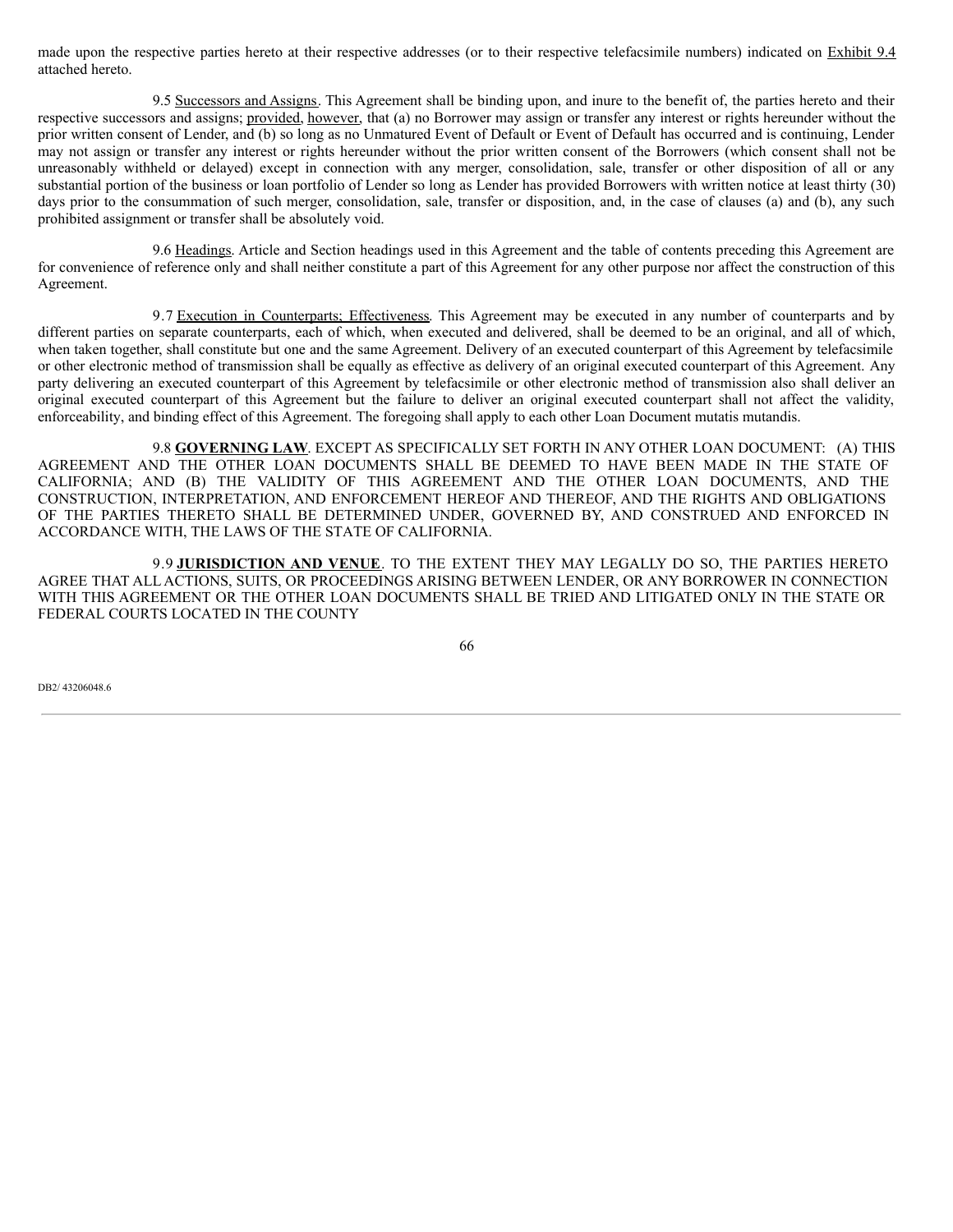OF LOS ANGELES, STATE OF CALIFORNIA. EACH BORROWER AND LENDER, TO THE EXTENT THEY MAY LEGALLY DO SO, HEREBY WAIVE ANY RIGHT EACH MAY HAVE TO ASSERT THE DOCTRINE OF FORUM NON CONVENIENS OR TO OBJECT TO VENUE TO THE EXTENT ANY PROCEEDING IS BROUGHT IN ACCORDANCE WITH THIS SECTION 9.9 AND STIPULATE THAT THE STATE AND FEDERAL COURTS LOCATED IN THE STATE OF CALIFORNIA SHALL HAVE IN PERSONAM JURISDICTION AND VENUE OVER SUCH PARTY FOR THE PURPOSE OF LITIGATING ANY SUCH DISPUTE, CONTROVERSY, OR PROCEEDING ARISING OUT OF OR RELATED TO THIS AGREEMENT OR THE OTHER LOAN DOCUMENTS. TO THE EXTENT PERMITTED BY LAW, SERVICE OF PROCESS SUFFICIENT FOR PERSONAL JURISDICTION IN ANY ACTION AGAINST A BORROWER MAY BE MADE BY REGISTERED OR CERTIFIED MAIL, RETURN RECEIPT REQUESTED, TO ITS ADDRESS INDICATED ON EXHIBIT 9.4 ATTACHED HERETO.

9.10 **WAIVER OF TRIAL BY JURY** . EACH BORROWER AND LENDER, TO THE EXTENT THEY MAY LEGALLY DO SO, HEREBY EXPRESSLY WAIVE ANY RIGHT TO TRIAL BY JURY OF ANY CLAIM, DEMAND, ACTION, CAUSE OF ACTION, OR PROCEEDING ARISING UNDER OR WITH RESPECT TO THIS AGREEMENT OR THE OTHER LOAN DOCUMENTS, OR IN ANY WAY CONNECTED WITH, OR RELATED TO, OR INCIDENTAL TO, THE DEALINGS OF THE PARTIES HERETO WITH RESPECT TO THIS AGREEMENT OR THE OTHER LOAN DOCUMENTS, OR THE TRANSACTIONS RELATED HERETO OR THERETO, IN EACH CASE WHETHER NOW EXISTING OR HEREAFTER ARISING, AND IRRESPECTIVE OF WHETHER SOUNDING IN CONTRACT, TORT, OR OTHERWISE. TO THE EXTENT THEY MAY LEGALLY DO SO, EACH BORROWER AND LENDER HEREBY AGREE THAT ANY SUCH CLAIM, DEMAND, ACTION, CAUSE OF ACTION, OR PROCEEDING SHALL BE DECIDED BY A COURT TRIAL WITHOUT A JURY AND THAT ANY PARTY HERETO MAY FILE AN ORIGINAL COUNTERPART OR A COPY OF THIS SECTION 9.10 WITH ANY COURT AS WRITTEN EVIDENCE OF THE CONSENT OF THE OTHER PARTY OR PARTIES HERETO TO WAIVER OF ITS OR THEIR RIGHT TO TRIAL BY JURY.

# 9.11 **DISPUTE RESOLUTION.**

(a) **MANDATORY ARBITRATION . AT THE REQUEST OF LENDER OR ANY BORROWER, ANY DISPUTE, CLAIM OR CONTROVERSY OF ANY KIND (WHETHER IN CONTRACT OR TORT, STATUTORY OR COMMON LAW, LEGAL OR EQUITABLE) NOW EXISTING OR HEREAFTER ARISING BETWEEN LENDER AND SUCH BORROWER AND IN ANY WAYARISING OUT OF, PERTAINING TO OR IN CONNECTION WITH: (A) THIS AGREEMENT, AND/OR ANY RENEWALS, EXTENSIONS, OR AMENDMENTS THERETO; (B) ANY OF THE LOAN DOCUMENTS; (C) ANY VIOLATION OF THIS AGREEMENT OR THE LOAN DOCUMENTS; (D) ALL PAST, PRESENT AND FUTURE LOANS; (E) ANY INCIDENTS, OMISSIONS, ACTS, PRACTICES OR OCCURRENCES ARISING OUT OF OR RELATED TO THIS AGREEMENT OR THE LOAN DOCUMENTS CAUSING INJURY TO EITHER PARTY WHEREBY THE OTHER PARTY OR ITS AGENTS, EMPLOYEES**

67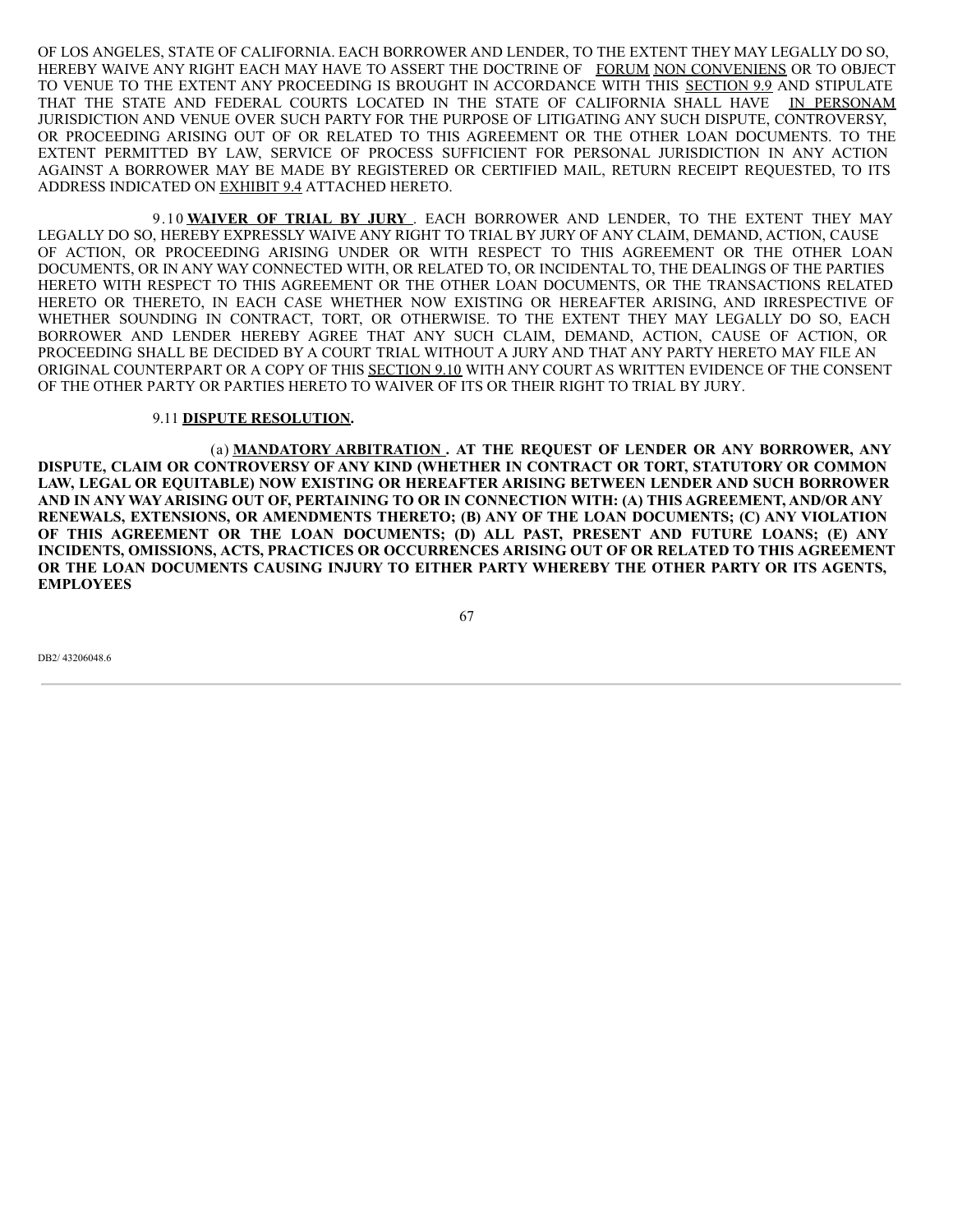OR REPRESENTATIVES MAY BE LIABLE, IN WHOLE OR IN PART, OR (F) ANY ASPECT OF THE PAST, PRESENT OR **FUTURE RELATIONSHIPS OF THE PARTIES, WILL BE RESOLVED THROUGH FINAL AND BINDING ARBITRATION CONDUCTED AT A LOCATION DETERMINED BY THE ARBITRATOR IN LOS ANGELES, CALIFORNIA, AND ADMINISTERED BY THE AMERICAN ARBITRATION ASSOCIATION ("AAA") IN ACCORDANCE WITH THE CALIFORNIA ARBITRATION ACT (CALIFORNIA CODE OF CIVIL PROCEDURE §1280 ET. SEQ.) AND THE THEN EXISTING COMMERCIAL RULES OF THE AAA. JUDGMENT UPON ANY AWARD RENDERED BY THE ARBITRATOR(S) MAY BE ENTERED IN ANY STATE OR FEDERAL COURTS HAVING JURISDICTION THEREOF.**

( b ) **REAL PROPERTY COLLATERAL . NOTWITHSTANDING THE PROVISIONS OF SECTION 9.11(a), NO CONTROVERSY OR CLAIM WILL BE SUBMITTED TO ARBITRATION WITHOUT THE CONSENT OFALL THE PARTIES IF, AT THE TIME OF THE PROPOSED SUBMISSION, SUCH CONTROVERSY OR CLAIM ARISES FROM OR RELATES TO AN OBLIGATION OWED TO LENDER WHICH IS SECURED IN WHOLE OR IN PART BY REAL PROPERTY COLLATERAL. IF ALL PARTIES DO NOT CONSENT TO SUBMISSION OF SUCH A CONTROVERSY OR CLAIM TO ARBITRATION, THE CONTROVERSY OR CLAIM WILL BE DETERMINED AS PROVIDED IN THE SUBSECTION ENTITLED "JUDICIAL REFERENCE".**

(c) **JUDICIAL REFERENCE. AT THE REQUEST OF ANY PARTY, A CONTROVERSY OR CLAIM WHICH IS NOT SUBMITTED TO ARBITRATION WILL BE DETERMINED BY A REFERENCE IN ACCORDANCE WITH CALIFORNIA CODE OF CIVIL PROCEDURE §638 ET. SEQ. IF SUCH AN ELECTION IS MADE, THE PARTIES WILL DESIGNATE TO THE COURT A REFEREE OR REFEREES SELECTED UNDER THE AUSPICES OF THE AAA IN THE SAME MANNER AS ARBITRATORS ARE SELECTED IN AAA-SPONSORED PROCEEDINGS. THE PRESIDING REFEREE OF THE PANEL, OR THE REFEREE IF THERE IS A SINGLE REFEREE, WILL BE AN ACTIVE ATTORNEY OR RETIRED JUDGE. JUDGMENT UPON THE AWARD RENDERED BY SUCH REFEREE OR REFEREES WILL BE ENTERED IN THE COURT IN WHICH SUCH PROCEEDING WAS COMMENCED IN ACCORDANCE WITH CALIFORNIA CODE OF CIVIL PROCEDURE §644 AND §645.**

( d ) **PROVISIONAL REMEDIES, SELF HELP AND FORECLOSURE . NO PROVISION OF THIS AGREEMENT WILL LIMIT THE RIGHT OF ANY PARTY TO: (A) FORECLOSE AGAINST ANY REAL PROPERTY COLLATERAL BY THE EXERCISE OF A POWER OF SALE UNDER A DEED OF TRUST, MORTGAGE OR OTHER SECURITY AGREEMENT OR INSTRUMENT, OR APPLICABLE LAW, (B) EXERCISE ANY RIGHTS OR REMEDIES AS A SECURED PARTY AGAINST ANY PERSONAL PROPERTY COLLATERAL PURSUANT TO THE TERMS OF A SECURITY AGREEMENT OR PLEDGE AGREEMENT, OR APPLICABLE LAW, (C) EXERCISE SELF HELP REMEDIES SUCH AS SETOFF, OR**

68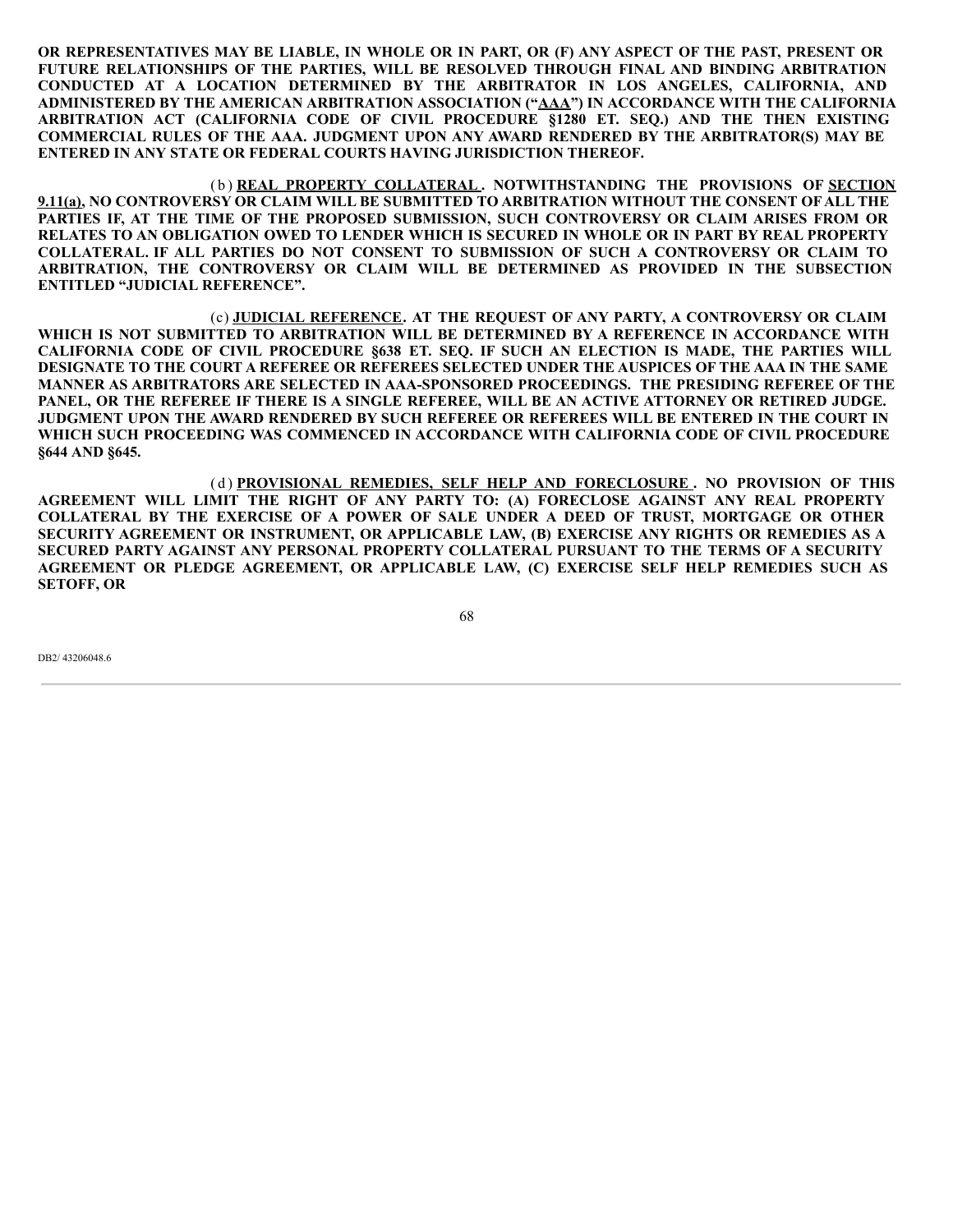**(D) OBTAIN PROVISIONAL OR ANCILLARY REMEDIES SUCH AS INJUNCTIVE RELIEF OR THE APPOINTMENT OF A RECEIVER FROM A COURT HAVING JURISDICTION BEFORE, DURING OR AFTER THE PENDENCY OF ANY ARBITRATION OR REFERRAL. THE INSTITUTION AND MAINTENANCE OF AN ACTION FOR JUDICIAL RELIEF OR PURSUIT OF PROVISIONAL OR ANCILLARY REMEDIES, OR EXERCISE OF SELF HELP REMEDIES WILL NOT CONSTITUTE A WAIVER OF THE RIGHT OF ANY PARTY, INCLUDING THE PLAINTIFF, TO SUBMIT ANY DISPUTE TO ARBITRATION OR JUDICIAL REFERENCE.**

( e ) **POWERS AND QUALIFICATIONS OF ARBITRATORS . THE ARBITRATOR(S) WILL GIVE EFFECT TO STATUTES OF LIMITATION, WAIVER AND ESTOPPEL AND OTHER AFFIRMATIVE DEFENSES IN DETERMINING ANY CLAIM. ANY CONTROVERSY CONCERNING WHETHER AN ISSUE IS ARBITRATABLE WILL BE DETERMINED BY THE ARBITRATOR(S). THE LAWS OF THE STATE OF CALIFORNIA WILL GOVERN. THE ARBITRATION AWARD MAY INCLUDE EQUITABLE AND DECLARATORY RELIEF. ALL ARBITRATOR(S) SELECTED WILL BE REQUIRED TO BE A PRACTICING ATTORNEY OR RETIRED JUDGE LICENSED TO PRACTICE LAW IN THE STATE OF CALIFORNIA AND WILL BE REQUIRED TO BE EXPERIENCED AND KNOWLEDGEABLE IN THE SUBSTANTIVE LAWS APPLICABLE TO THE SUBJECT MATTER OF THE CONTROVERSY OR CLAIM AT ISSUE.**

(f) **DISCOVERY. THE PROVISIONS OF CALIFORNIA CODE OF CIVIL PROCEDURE SECTION 1283.05 OR ITS SUCCESSOR SECTION(S) ARE INCORPORATED HEREIN AND MADE A PART OF THIS AGREEMENT. DEPOSITIONS MAY BE TAKEN AND DISCOVERY MAY BE OBTAINED IN ANY ARBITRATION UNDER THIS AGREEMENT IN ACCORDANCE WITH SAID SECTION(S).**

(g) **MISCELLANEOUS. THE ARBITRATOR(S) WILL DETERMINE WHICH IS THE PREVAILING PARTY AND WILL INCLUDE IN THE AWARD THAT PARTY'S REASONABLE ATTORNEYS' FEES AND COSTS (INCLUDING ALLOCATED COSTS OF IN-HOUSE LEGAL COUNSEL). EACH PARTY AGREES TO KEEP ALL CONTROVERSIES AND CLAIMS AND THE ARBITRATION PROCEEDINGS STRICTLY CONFIDENTIAL, EXCEPT FOR DISCLOSURES OF INFORMATION REQUIRED IN THE ORDINARY COURSE OF BUSINESS OF THE PARTIES OR BY APPLICABLE LAW OR REGULATION.**

9.12 Independence of Covenants. All covenants under this Agreement and other Loan Documents shall be given independent effect so that if a particular action or condition is not permitted by any one covenant, the fact that it would be permitted by another covenant, shall not avoid the occurrence of an Event of Default or Unmatured Event of Default if such action is taken or condition exists.

9.13 Confidentiality. Lender agrees that material non-public information regarding Loan Parties and their Subsidiaries, their operations, assets, and existing and

69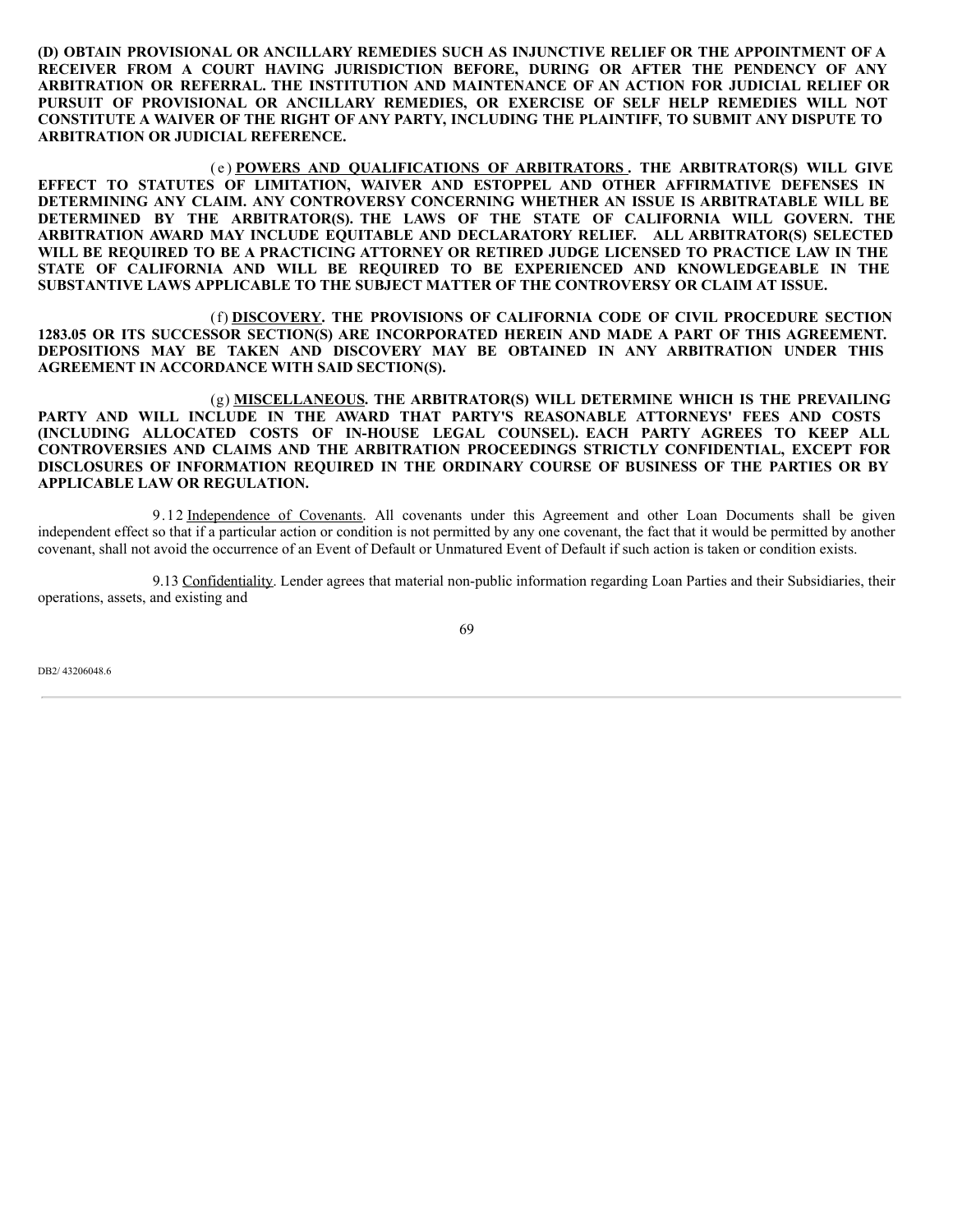contemplated business plans shall be treated by Lender in a confidential manner, and shall not be disclosed by Lender to Persons who are not parties to this Agreement, except: (a) to attorneys for and other advisors, accountants, auditors, and consultants to Lender, (b) to Subsidiaries and Affiliates of Lender, provided that any such Subsidiary or Affiliate shall have agreed to receive such information hereunder subject to the terms of this Section 9.13, (c) as may be required by statute, decision, or judicial or administrative order, rule, regulation or any Governmental Authority having jurisdiction over Lender or a Borrower, (d) as may be agreed to in advance by a Loan Party or its Subsidiaries or as requested or required by any Governmental Authority pursuant to any subpoena or other legal process, (e) as may be required or requested by regulatory authorities, (f) as to any such information that is or becomes generally available to the public (other than as a result of prohibited disclosure by Lender), (g) in connection with any assignment, prospective assignment, sale, prospective sale, participation or prospective participations, or pledge or prospective pledge of Lender's interest under this Agreement, provided that any such assignee, prospective assignee, purchaser, prospective purchaser, participant, prospective participant, pledgee, or prospective pledgee shall have agreed in writing to receive such information hereunder subject to the terms of this Section, and (h) in connection with any litigation or other adversary proceeding involving parties hereto which such litigation or adversary proceeding involves claims related to the rights or duties of such parties under this Agreement or the other Loan Documents. The provisions of this Section 9.13 shall survive for 5 years after the payment in full of the Obligations.

9.14 Revival and Reinstatement of Obligations. If the incurrence or payment of the Obligations by any Borrower or any Guarantor or the transfer to Lender of any property should for any reason subsequently be asserted, or declared, to be void or voidable under any state or federal law relating to creditors' rights, including provisions of the Bankruptcy Code relating to fraudulent conveyances, preferences, or other voidable or recoverable payments of money or transfers of property (each, a "<u>Voidable Transfer</u>"), and if Lender is required to repay or restore, in whole or in part, any such Voidable Transfer, or elects to do so upon the advice of counsel, then, as to any such Voidable Transfer, or the amount thereof that Lender is required or elects to repay or restore, and as to all reasonable and documented out-ofpocket costs, expenses, and attorneys fees of Lender related thereto, the liability of any Borrower or any Guarantor automatically shall be revived, reinstated, and restored and shall exist as though such Voidable Transfer had never been made.

9.15 Complete Agreement. This Agreement, together with the exhibits hereto, the Disclosure Statement, and the other Loan Documents is intended by the parties hereto as a final expression of their agreement and is intended as a complete statement of the terms and conditions of their agreement with respect to the subject matter of this Agreement.

9.16 USA Patriot Act Notice . Lender hereby notifies each Borrower that pursuant to the requirements of the USA Patriot Act (Title III of Pub. L. 107-56) signed into law October 26, 2001 (the "USA Patriot Act"), it may be required to obtain, verify and record information that identifies each Borrower, which information includes the name and address of each Borrower and other information that will allow such Lender to identify each Borrower in accordance with the USA Patriot Act. In addition, if Lender is required by law or regulation or internal policies to do

70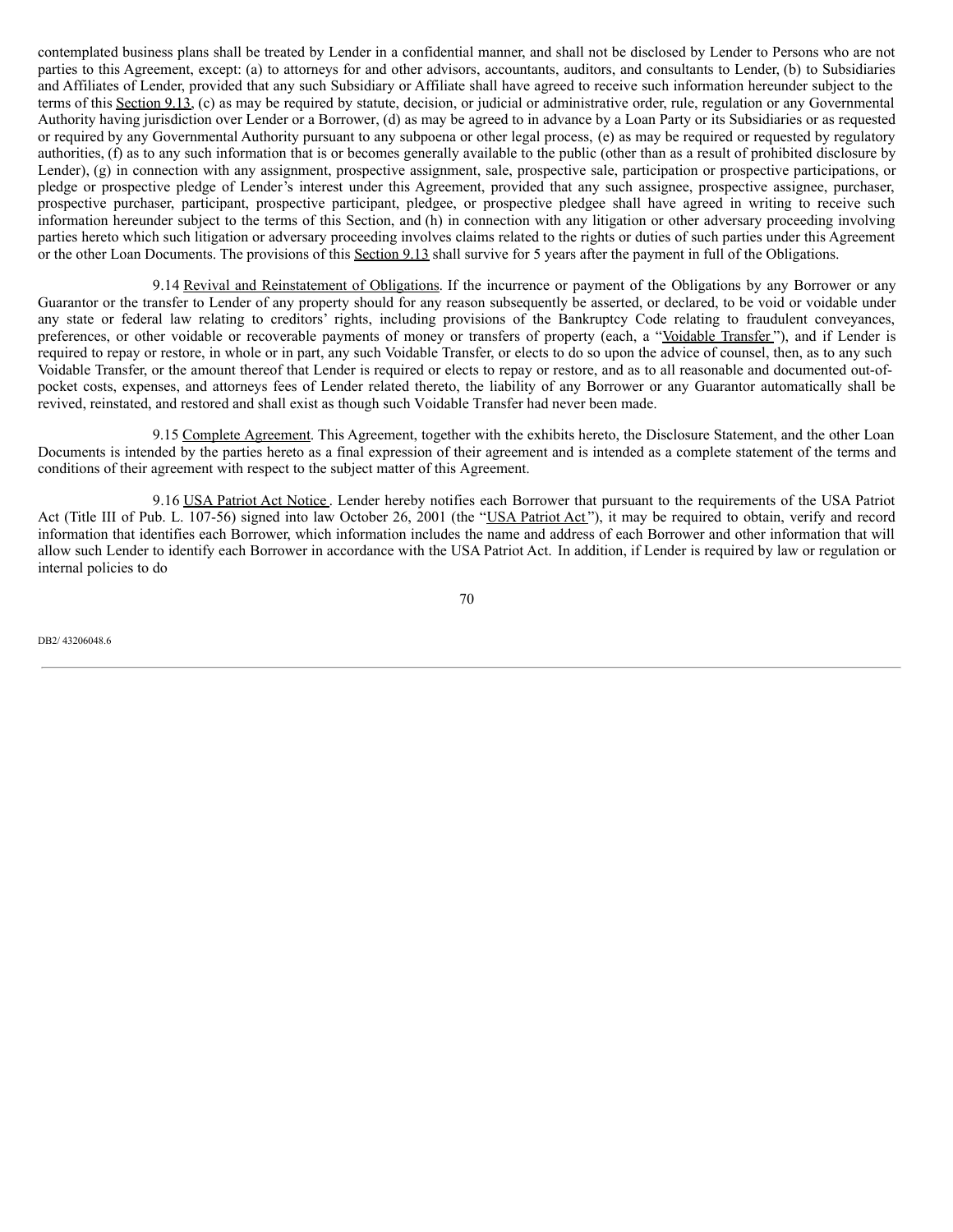so, it shall have the right to periodically conduct (a) Patriot Act searches, OFAC/PEP searches, and customary individual background checks for the Loan Parties and (b) OFAC/PEP searches and customary individual background checks for the Loan Parties' senior management and key principals, and each Borrower agrees to cooperate in respect of the conduct of such searches and further agrees that the reasonable costs and charges for such searches shall be reimbursed by each Borrower and shall be for the account of each Borrower.

9.17 Silvercrest as Agent for Borrowers. Each Borrower hereby irrevocably appoints Silvercrest as the borrowing agent and attorney-in-fact for Borrowers ("Administrative Borrower") which appointment shall remain in full force and effect unless and until Lender shall have received prior written notice signed by each Borrower that such appointment has been revoked and that another Borrower has been appointed Administrative Borrower. Each Borrower hereby irrevocably appoints and authorizes Administrative Borrower (i) to provide Lender with all notices with respect to Loans obtained for the benefit of any Borrower and all other notices and instructions under this Agreement and (ii) to take such action as Administrative Borrower deems appropriate on its behalf to obtain Loans and to exercise such other powers as are reasonably incidental thereto to carry out the purposes of this Agreement. It is understood that the handling of the Loan Account and the Collateral of each Borrower in a combined fashion, as more fully set forth herein, is done solely as an accommodation to Borrowers in order to utilize the collective borrowing powers of Borrowers in the most efficient and economical manner and at their request, and that Lender shall not incur liability to any Borrower as a result hereof. Each Borrower expects to derive benefit, directly or indirectly, from the handling of the Loan Account and the Collateral in a combined fashion since the successful operation of each Borrower is dependent on the continued successful performance of the integrated group. To induce Lender to do so, and in consideration thereof, each Borrower hereby jointly and severally agrees to indemnify Lender and hold Lender harmless against any and all liability, expense, loss or claim of damage or injury, made against Lender by any Borrower or by any third party whosoever, arising from or incurred by reason of (a) the handling of the Loan Account and the Collateral of Borrowers as herein provided, (b) Lender relying on any instructions of Administrative Borrower, or (c) any other action taken by Lender hereunder or under the other Loan Documents, except that no Borrower will have any liability to Lender under this Section 9.17 with respect to any liability that has been finally determined by a court of competent jurisdiction to have resulted solely from the gross negligence or willful misconduct of Lender, as the case may be.

## 9.18 Extent of Each Borrower's Liability, Contribution.

(a) Joint and Several Liability. Each Borrower agrees that it is jointly and severally liable for, and absolutely and unconditionally guarantees to Lender the prompt payment and performance of, all Obligations under this Agreement and all agreements under the Loan Documents. Each Borrower agrees that its guaranty obligations hereunder constitute a continuing guaranty of payment and not of collection, that such obligations shall not be discharged until cash payment in full of the Obligations, and that such obligations are absolute and unconditional, irrespective of (i) the genuineness, validity, regularity, enforceability, subordination or any future modification of, or change in, any Obligations or Loan Document, or any other document, instrument or agreement to which any Borrower is or may become a party or be bound; (ii) the

71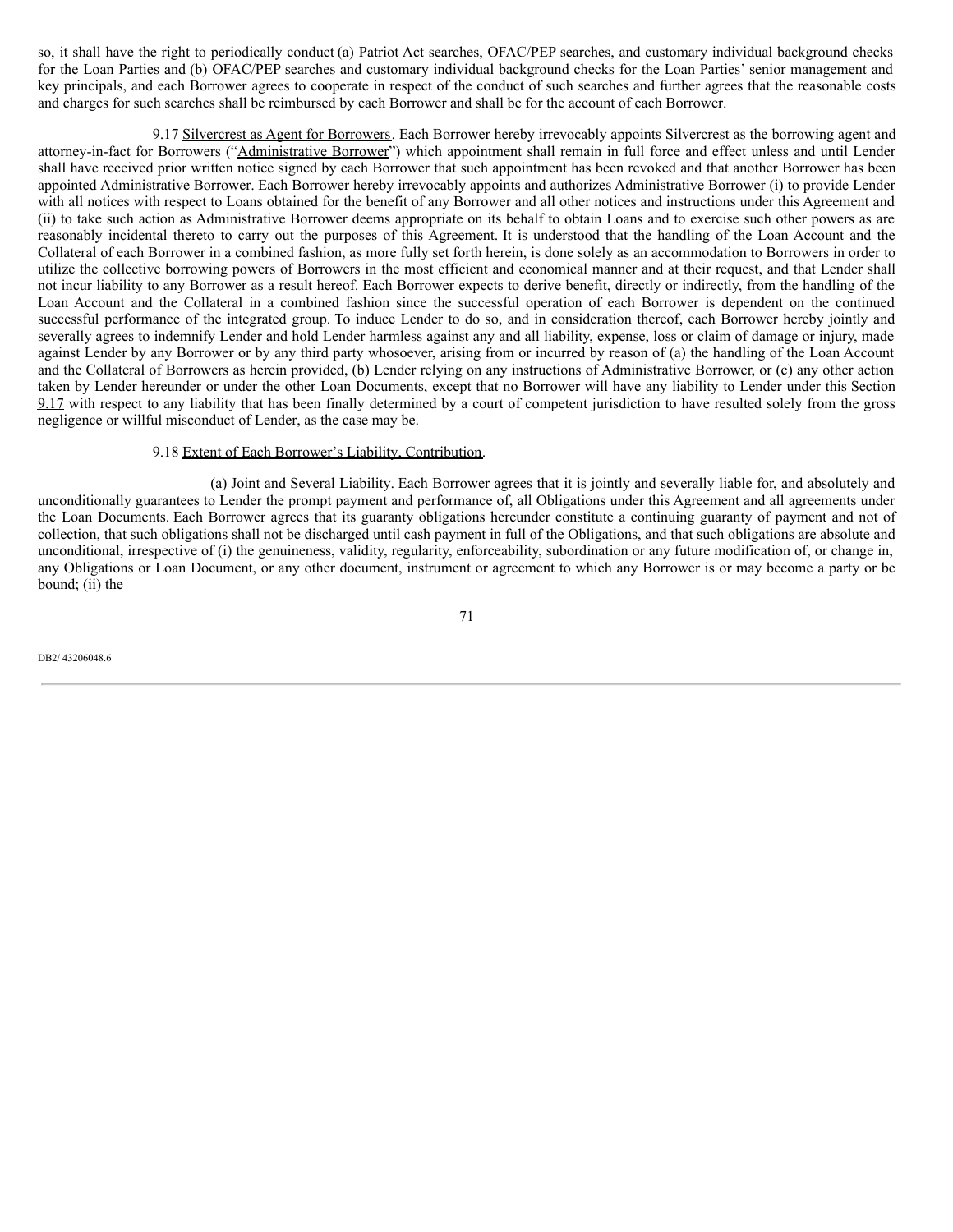absence of any action to enforce this Agreement (including this Section) or any other Loan Document, or any waiver, consent or indulgence of any kind by Lender with respect thereto; (iii) the existence, value or condition of, or failure to perfect any of Lender's Liens or to preserve rights against, any security or guaranty for the Obligations or any action, or the absence of any action, by Lender in respect thereof (including the release of any security or guaranty); (iv) the insolvency of any Borrower; (v) any election by Lender in an Insolvency Proceeding for the application of Section  $111(16)(2)$  of the Bankruptcy Code; (vi) any borrowing or grant of a Lien by any other Borrower, as debtor-inpossession under Section 364 of the Bankruptcy Code or otherwise; (vii) the disallowance of any claims of Lender against any Borrower for the repayment of any Obligations under Section 502 of the Bankruptcy Code or otherwise; or (viii) any other action or circumstances that might otherwise constitute a legal or equitable discharge or defense of a surety or guarantor, except cash payment in full of all Obligations.

(b) Contribution. Each Borrower hereby agrees that it will not enforce any of its rights of contribution or subrogation against any other Borrower with respect to any liability incurred by it hereunder or under any of the other Loan Documents, any payments made by it to Lender with respect to any of the Obligations or any collateral security therefor until such time as all of the Obligations have been indefeasibly paid in full in cash and the Commitments terminated. Any claim which any Borrower may have against any other Borrower with respect to any payments to Lender hereunder are hereby expressly made subordinate and junior in right of payment, without limitation as to any increases in the Obligations arising hereunder or thereunder, to the prior payment in full in cash of the Obligations and, in the event of any insolvency, bankruptcy, receivership, liquidation, reorganization or other similar proceeding under the laws of any jurisdiction relating to any Borrower, its debts or its assets, whether voluntary or involuntary, all such Obligations shall be indefeasibly paid in full in cash and all Commitments terminated before any payment or distribution of any character, whether in cash, securities or other property, shall be made to any other Borrower therefor.

(c) No Limitation on Liability. Nothing contained in this Section 9.18 shall limit the liability of any Borrower to pay extensions of credit made directly or indirectly to that Borrower (including revolving loans advanced to any other Borrower and then reloaned or otherwise transferred to, or for the benefit of, such Borrower), Obligations relating to Letters of Credit issued to support such Borrower's business, and all accrued interest, fees, expenses and other related Obligations with respect thereto, for which such Borrower shall be primarily liable for all purposes hereunder. Lender shall have the right, at any time in its discretion, to condition an extension of credit hereunder upon a separate calculation of borrowing availability for each Borrower and to restrict the disbursement and use of such extensions of credit to such Borrower.

### [SIGNATURE PAGES OMITTED]

72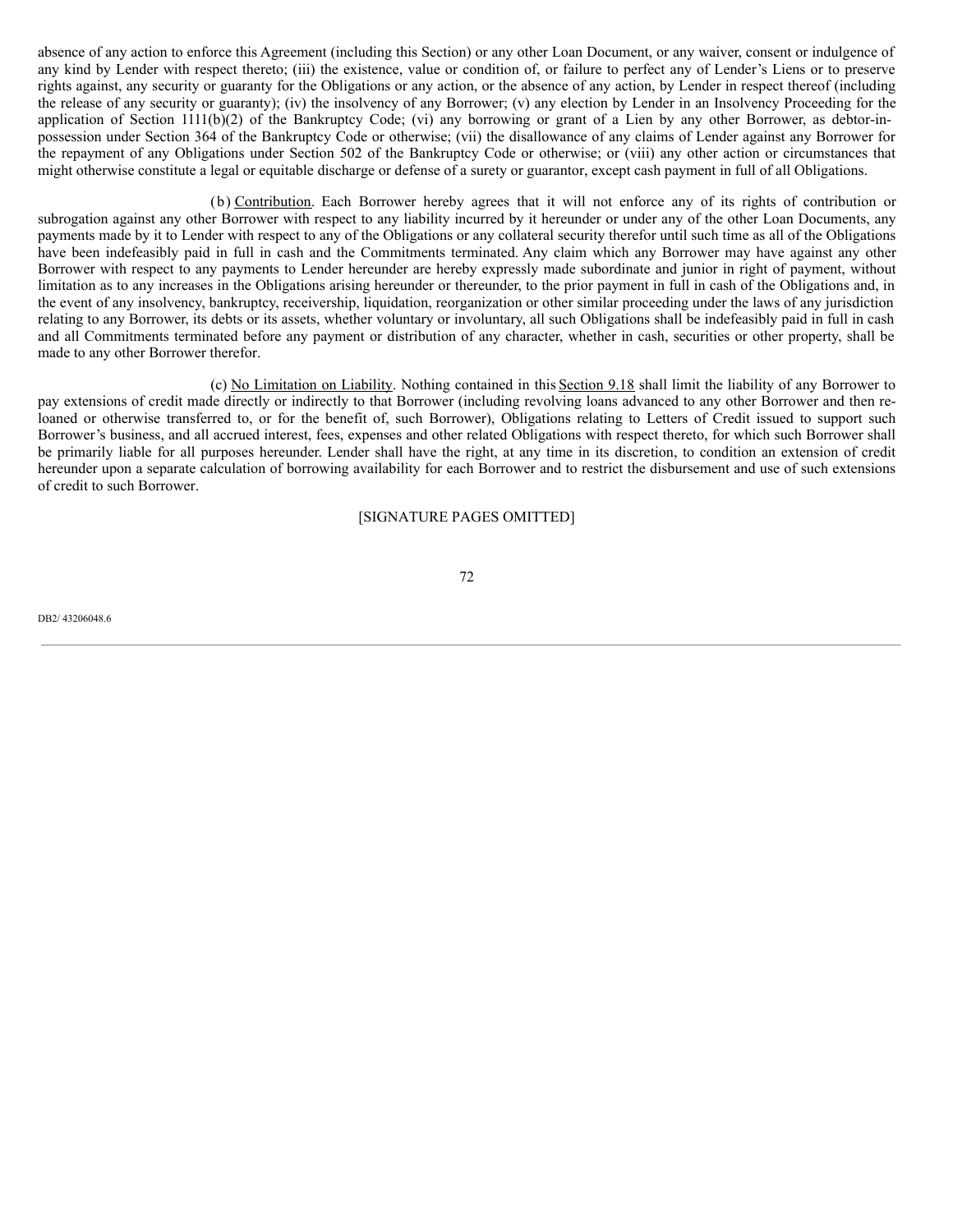# **Exhibit R-1**

# **FORM OF REQUEST FOR BORROWING**

Dated:  $, 20$ 

City National Bank Corporate Banking 555 South Flower Street, 24th Floor Los Angeles, CA 90071 Attention: Jennifer Velez, Vice President

Re: Request for Borrowing

Ladies and Gentlemen:

Reference is hereby made to the Credit Agreement, dated as of June 24, 2013 (as amended, restated, supplemented or otherwise modified from time to time, the "Credit Agreement"), among SILVERCREST ASSET MANAGEMENT GROUP LLC, a Delaware limited liability company ("Silvercrest"), SILVERCREST INVESTORS LLC, a Delaware limited liability company ("Silvercrest Investors"), SILVERCREST INVESTORS II LLC, a Delaware limited liability company ("Silvercrest Investors II"), and SILVERCREST FINANCIAL SERVICES, INC., a New York corporation ("Silvercrest Financial" and, together with Silvercrest, Silvercrest Investors and Silvercrest Investors II, each individually a "Borrower" and collectively, jointly and severally, "Borrowers"), and CITY NATIONAL BANK, a national banking association, ("Lender"). Capitalized terms used but not otherwise defined herein shall have the meanings given to them in the Credit Agreement.

Pursuant to Section 2.7 of the Credit Agreement, Administrative Borrower hereby requests a Borrowing as follows:

- 1. Type of Loan  $\bullet$  Term Loan
- **O** Revolving Loan
- 2. Amount of Borrowing: \$\_\_\_\_\_\_\_\_\_\_\_\_\_\_\_
- 3. Date of Borrowing:  $\qquad \qquad , 20$
- 4. Type of Borrowing:  $\bullet$  Term SOFR Loan, with an Interest Period of:
- **O** one month
- $\bullet$  three months

 $\bullet$  Daily Simple SOFR Loan **O** Base Rate Loan

R-1-1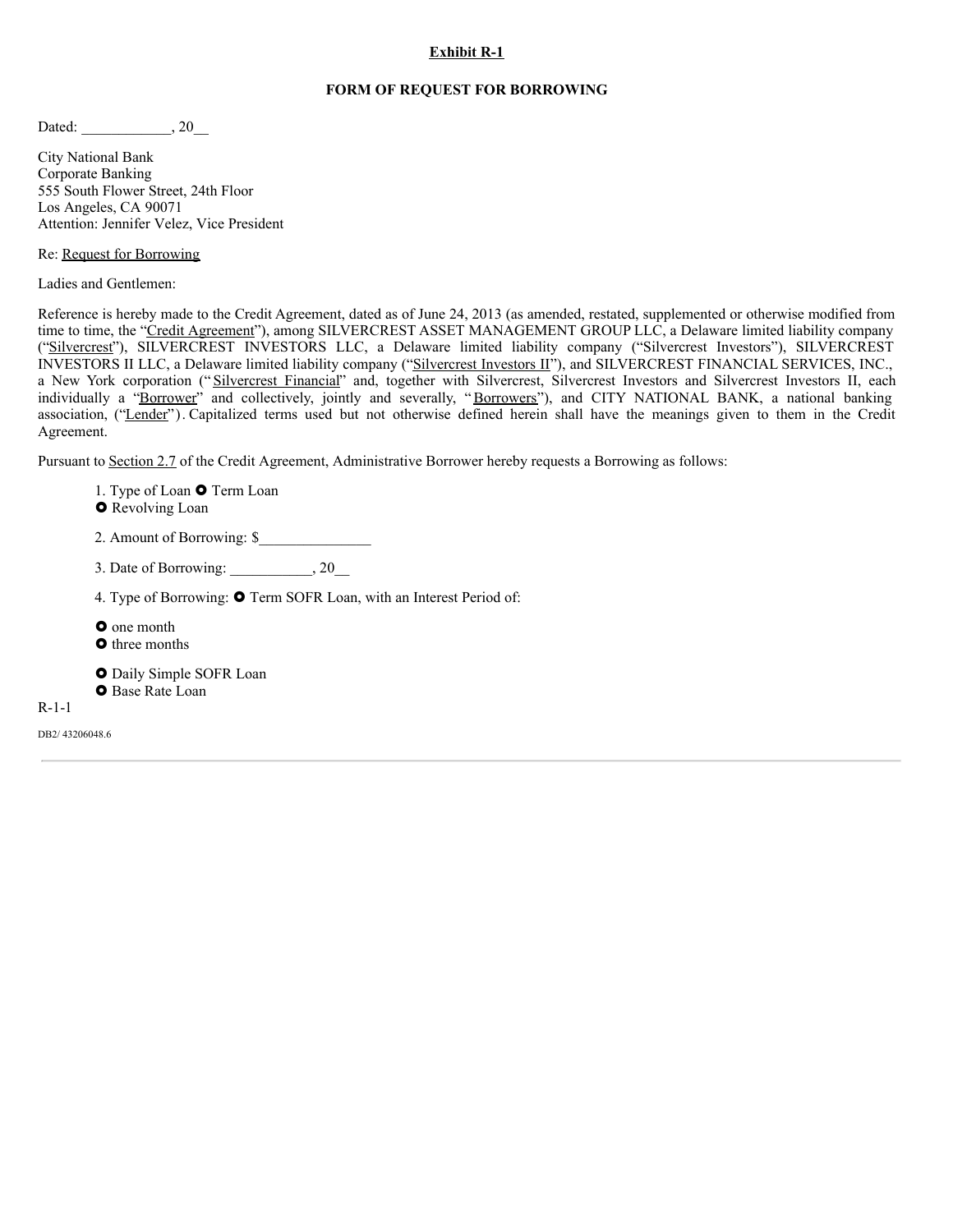5. Account to which funds should be deposited: Bank: City National Bank Account No.: 210-221832 Account Name: Silvercrest Asset Management Group

Administrative Borrower hereby certifies that (a) the representations and warranties of Borrowers set forth in the Loan Documents are true and correct in all material respects (except that such materiality qualifier shall not be applicable to any representation or warranty already qualified by materiality in the text thereof) on and as of the date of the Borrowing requested hereby as if made on and as of such date, except to the extent that such representations and warranties expressly relate to an earlier date, in which case such representations and warranties shall be true and correct in all material respects (except that such materiality qualifier shall not be applicable to any representation or warranty already qualified by materiality in the text thereof) as of such earlier date, (b) no Unmatured Event of Default or Event of Default has occurred or is continuing on the date of the Borrowing requested hereby or will result from such Borrowing, and (c) no event or development has occurred since the delivery of the most recent financial statements pursuant to Section 5.2(a) of the Credit Agreement which could reasonably be expected to result in a Material Adverse Effect.

Very truly yours,

SILVERCREST ASSET MANAGEMENT GROUP LLC, a Delaware limited liability company

By: Name: Title:

R-1-2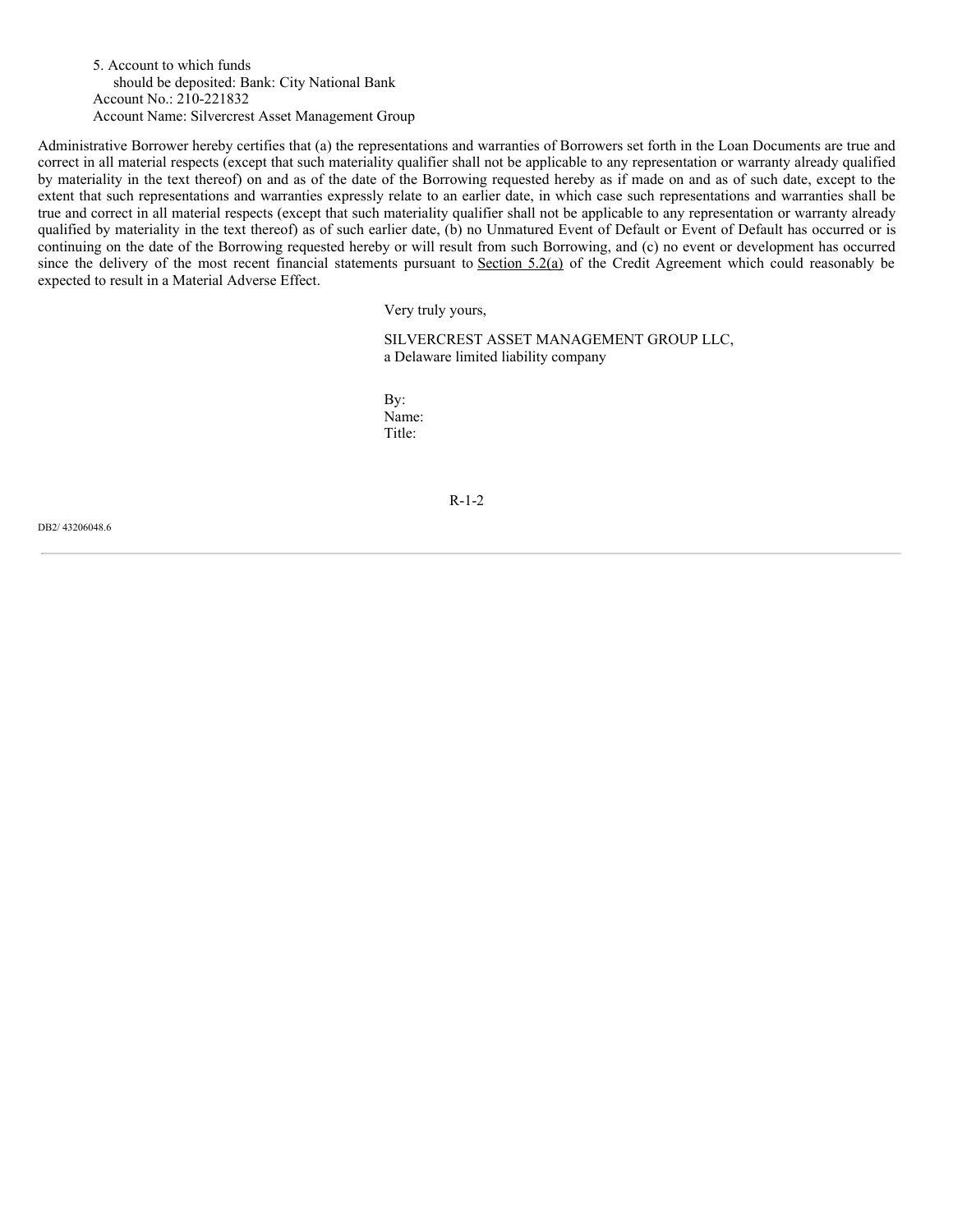# **Exhibit R-2**

# **FORM OF REQUEST FOR CONVERSION/CONTINUATION**

Dated:

To: City National Bank Corporate Banking 555 South Flower Street, 24th Floor Los Angeles, CA 90071 Attention: Jennifer Velez, Vice President

### Re: Request for Conversion/Continuation

Ladies and Gentlemen:

This Request for Conversion/Continuation is given pursuant to Section 2.8 of that certain Credit Agreement, dated as of June 24, 2013 (as amended, restated, supplemented or otherwise modified from time to time, the "Credit Agreement"), among SILVERCREST ASSET MANAGEMENT GROUP LLC, a Delaware limited liability company ("Silvercrest"), SILVERCREST INVESTORS LLC, a Delaware limited liability company ("Silvercrest Investors"), SILVERCREST INVESTORS II LLC, a Delaware limited liability company ("Silvercrest Investors II"), and SILVERCREST FINANCIAL SERVICES, INC., a New York corporation ("Silvercrest Financial" and, together with Silvercrest, Silvercrest Investors and Silvercrest Investors II, each individually a "Borrower" and collectively, jointly and severally, "Borrowers"), and CITY NATIONAL BANK, a national banking association, ("Lender"). All initially capitalized terms used but not defined in this Request for Conversion/Continuation shall have the meanings assigned to them in the Credit Agreement.

We hereby request that you:

1. Convert \$ [\$250,000 minimum plus integral multiples of \$50,000 only] in principal amount of Base Rate Loans on 20 , to a [Daily Simple SOFR Loan]/[Term SOFR Loan with an Interest Period of [1 or 3 months] and expiring on

2. Convert \$ [\$250,000 minimum plus integral multiples of \$50,000 only] in principal amount of [Daily Simple SOFR Loans]/[Term SOFR Loans on the expiration of the Interest Period applicable thereto,] to a Base Rate Loan.

3. Continue as Term SOFR Loan \$\_\_\_\_\_\_\_\_\_ in principal amount of presently outstanding LIBOR Rate Loans, commencing on the expiration of the Interest Period applicable thereto, with a new Interest Period of [1 or 3] months and expiring on \_\_\_\_\_\_\_, 20\_\_.

*[Continued on the next page]*

R-2-1